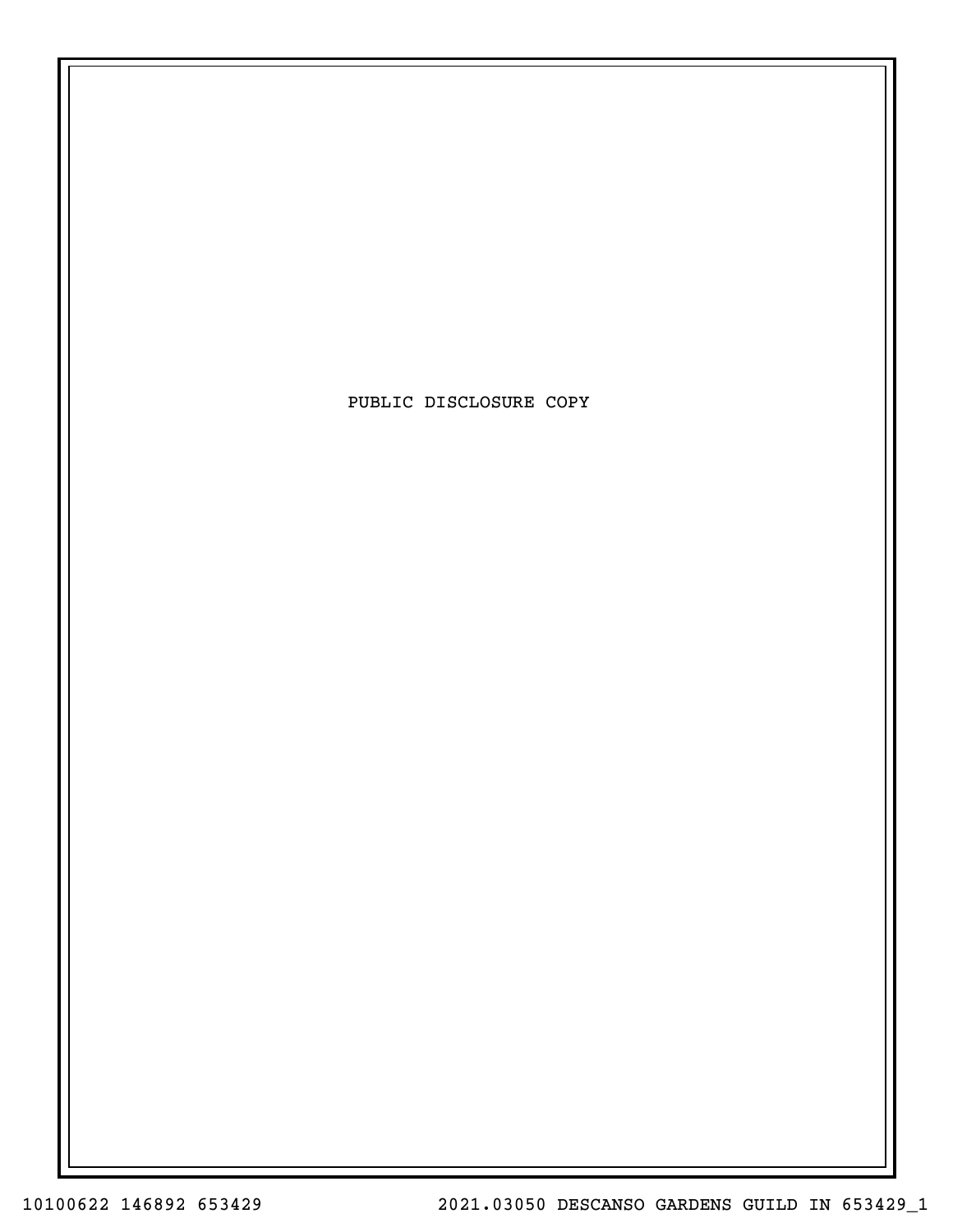(Rev. January 2022)

## **Application for Automatic Extension of Time To File an Exempt Organization Return**

Department of the Treasury Internal Revenue Service

|  |  |  | $\blacktriangleright$ File a separate application for each return. |  |
|--|--|--|--------------------------------------------------------------------|--|
|  |  |  |                                                                    |  |

**| Go to www.irs.gov/Form8868 for the latest information.**

**Electronic filing (e-file).**  You can electronically file Form 8868 to request a 6-month automatic extension of time to file any of the filing of this form, visit www*.irs.gov/e-file-providers/e-file-for-charities-and-non-profits.* forms listed below with the exception of Form 8870, Information Return for Transfers Associated With Certain Personal Benefit Contracts, for which an extension request must be sent to the IRS in paper format (see instructions). For more details on the electronic

#### **Automatic 6-Month Extension of Time.** Only submit original (no copies needed).

All corporations required to file an income tax return other than Form 990-T (including 1120-C filers), partnerships, REMICs, and trusts must use Form 7004 to request an extension of time to file income tax returns.

| Type or                                    | Name of exempt organization or other filer, see instructions.                                                                                                                                                                                                                                                                                                                                                                                                                                                                                                                                                                        |                                                                        |                                                                                                                                                        | Taxpayer identification number (TIN) |                                              |                         |  |
|--------------------------------------------|--------------------------------------------------------------------------------------------------------------------------------------------------------------------------------------------------------------------------------------------------------------------------------------------------------------------------------------------------------------------------------------------------------------------------------------------------------------------------------------------------------------------------------------------------------------------------------------------------------------------------------------|------------------------------------------------------------------------|--------------------------------------------------------------------------------------------------------------------------------------------------------|--------------------------------------|----------------------------------------------|-------------------------|--|
| print                                      | DESCANSO GARDENS GUILD INC.                                                                                                                                                                                                                                                                                                                                                                                                                                                                                                                                                                                                          |                                                                        |                                                                                                                                                        |                                      | 95-2511202                                   |                         |  |
| File by the<br>due date for<br>filing your | 1418 DESCANSO DRIVE                                                                                                                                                                                                                                                                                                                                                                                                                                                                                                                                                                                                                  | Number, street, and room or suite no. If a P.O. box, see instructions. |                                                                                                                                                        |                                      |                                              |                         |  |
| return. See<br>instructions.               | City, town or post office, state, and ZIP code. For a foreign address, see instructions.<br>LA CANADA FLINTRIDGE, CA                                                                                                                                                                                                                                                                                                                                                                                                                                                                                                                 | 91011                                                                  |                                                                                                                                                        |                                      |                                              |                         |  |
|                                            | Enter the Return Code for the return that this application is for (file a separate application for each return)                                                                                                                                                                                                                                                                                                                                                                                                                                                                                                                      |                                                                        |                                                                                                                                                        |                                      |                                              | 0 1                     |  |
| <b>Application</b>                         |                                                                                                                                                                                                                                                                                                                                                                                                                                                                                                                                                                                                                                      | Return                                                                 | <b>Application</b>                                                                                                                                     |                                      |                                              | Return                  |  |
| Is For                                     |                                                                                                                                                                                                                                                                                                                                                                                                                                                                                                                                                                                                                                      | Code                                                                   | Is For                                                                                                                                                 |                                      |                                              | Code                    |  |
|                                            | Form 990 or Form 990-EZ                                                                                                                                                                                                                                                                                                                                                                                                                                                                                                                                                                                                              | 01                                                                     | Form 1041-A                                                                                                                                            |                                      |                                              | 08                      |  |
|                                            | Form 4720 (individual)                                                                                                                                                                                                                                                                                                                                                                                                                                                                                                                                                                                                               | 03                                                                     | Form 4720 (other than individual)                                                                                                                      |                                      |                                              | 09                      |  |
| Form 990-PF                                |                                                                                                                                                                                                                                                                                                                                                                                                                                                                                                                                                                                                                                      | 04                                                                     | Form 5227                                                                                                                                              |                                      |                                              | 10                      |  |
|                                            | Form 990-T (sec. 401(a) or 408(a) trust)                                                                                                                                                                                                                                                                                                                                                                                                                                                                                                                                                                                             | 05                                                                     | Form 6069                                                                                                                                              |                                      |                                              | 11                      |  |
|                                            | Form 990-T (trust other than above)                                                                                                                                                                                                                                                                                                                                                                                                                                                                                                                                                                                                  | 06                                                                     | Form 8870                                                                                                                                              |                                      |                                              | 12                      |  |
|                                            | Form 990-T (corporation)<br><b>JENINA GARRETT</b>                                                                                                                                                                                                                                                                                                                                                                                                                                                                                                                                                                                    | 07                                                                     |                                                                                                                                                        |                                      |                                              |                         |  |
| $box \blacktriangleright$<br>1.<br>2       | Telephone No. $\triangleright$ 818-949-4290<br>If this is for a Group Return, enter the organization's four digit Group Exemption Number (GEN) __________. If this is for the whole group, check this<br>. If it is for part of the group, check this box $\blacktriangleright$<br>I request an automatic 6-month extension of time until<br>the organization named above. The extension is for the organization's return for:<br>$\blacktriangleright$ $\boxed{\text{X}}$ calendar year 2021 or<br>tax year beginning<br>If the tax year entered in line 1 is for less than 12 months, check reason:<br>Change in accounting period | , and ending                                                           | Fax No. $\blacktriangleright$<br>and attach a list with the names and TINs of all members the extension is for.<br>NOVEMBER 15, 2022<br>Initial return | Final return                         | , to file the exempt organization return for |                         |  |
| За                                         | If this application is for Forms 990-PF, 990-T, 4720, or 6069, enter the tentative tax, less<br>any nonrefundable credits. See instructions.                                                                                                                                                                                                                                                                                                                                                                                                                                                                                         |                                                                        |                                                                                                                                                        | За                                   | \$                                           | $0$ .                   |  |
| b                                          | If this application is for Forms 990-PF, 990-T, 4720, or 6069, enter any refundable credits and<br>estimated tax payments made. Include any prior year overpayment allowed as a credit.                                                                                                                                                                                                                                                                                                                                                                                                                                              |                                                                        |                                                                                                                                                        | 3b                                   | \$                                           | 0.                      |  |
| c                                          | <b>Balance due.</b> Subtract line 3b from line 3a. Include your payment with this form, if required, by                                                                                                                                                                                                                                                                                                                                                                                                                                                                                                                              |                                                                        |                                                                                                                                                        |                                      |                                              |                         |  |
|                                            | using EFTPS (Electronic Federal Tax Payment System). See instructions.                                                                                                                                                                                                                                                                                                                                                                                                                                                                                                                                                               |                                                                        |                                                                                                                                                        | 3c                                   |                                              | $0$ .                   |  |
| instructions.<br>LHA                       | Caution: If you are going to make an electronic funds withdrawal (direct debit) with this Form 8868, see Form 8453-TE and Form 8879-TE for payment<br>For Privacy Act and Paperwork Reduction Act Notice, see instructions.                                                                                                                                                                                                                                                                                                                                                                                                          |                                                                        |                                                                                                                                                        |                                      |                                              | Form 8868 (Rev. 1-2022) |  |

123841 01-12-22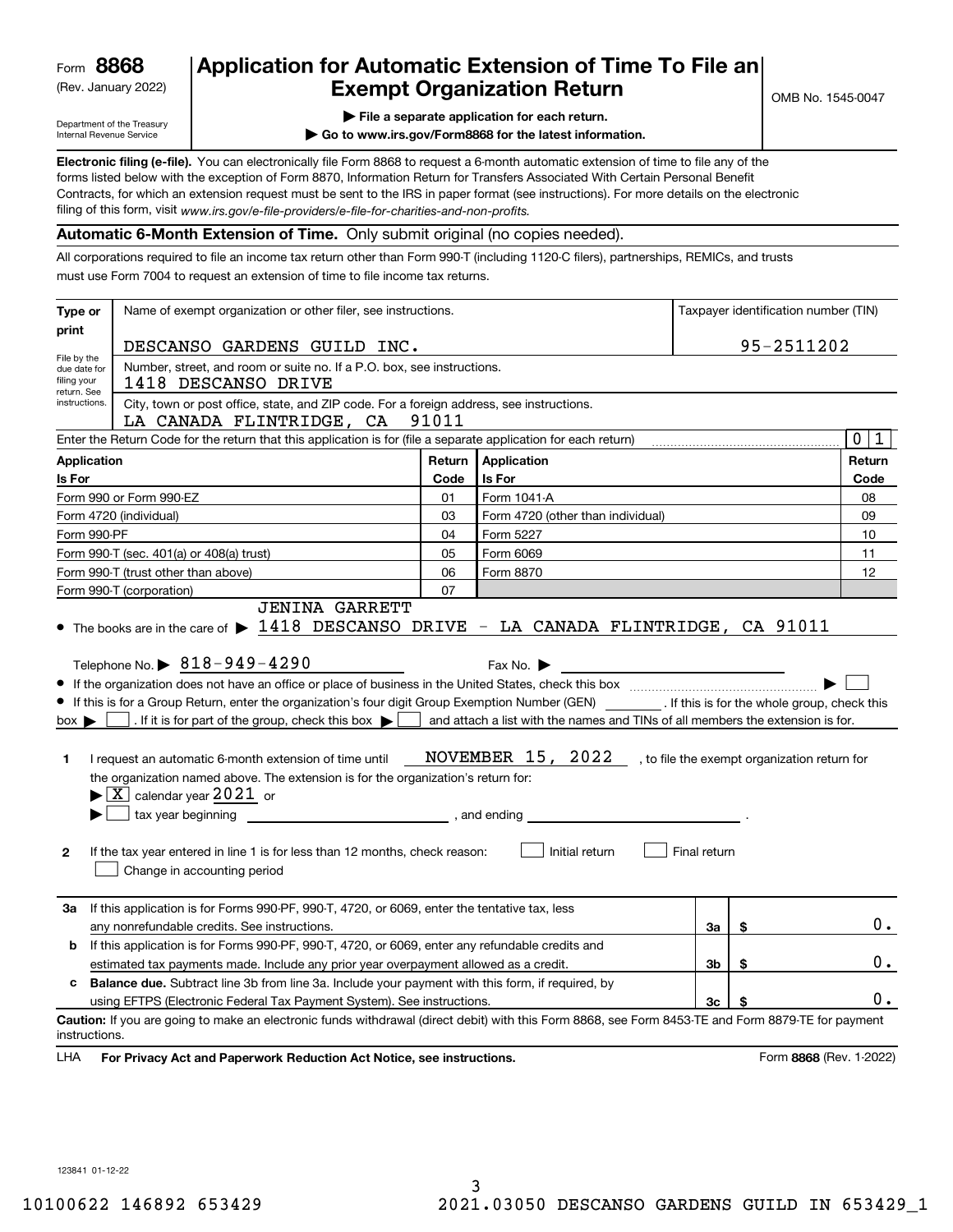| Form |  |
|------|--|

### **Return of Organization Exempt From Income Tax** \*\* PUBLIC DISCLOSURE COPY \*\*

Under section 501(c), 527, or 4947(a)(1) of the Internal Revenue Code (except private foundations) **2021** 

**| Do not enter social security numbers on this form as it may be made public.**

**| Go to www.irs.gov/Form990 for instructions and the latest information. Inspection**



Department of the Treasury Internal Revenue Service

|    |                         | A For the 2021 calendar year, or tax year beginning                                                                                       | and ending |                                                     |                                                           |
|----|-------------------------|-------------------------------------------------------------------------------------------------------------------------------------------|------------|-----------------------------------------------------|-----------------------------------------------------------|
| В  | Check if<br>applicable: | <b>C</b> Name of organization                                                                                                             |            | D Employer identification number                    |                                                           |
|    | Address<br>Change       | DESCANSO GARDENS GUILD INC.                                                                                                               |            |                                                     |                                                           |
|    | Name<br>change          | Doing business as                                                                                                                         |            | 95-2511202                                          |                                                           |
|    | Initial<br>return       | Number and street (or P.O. box if mail is not delivered to street address)                                                                | Room/suite | E Telephone number                                  |                                                           |
|    | Final<br>return/        | 1418 DESCANSO DRIVE                                                                                                                       |            | $818 - 949 - 4290$                                  |                                                           |
|    | termin-<br>ated         | City or town, state or province, country, and ZIP or foreign postal code                                                                  |            | <b>G</b> Gross receipts \$                          | 16,977,079.                                               |
|    | Amended<br>return       | LA CANADA FLINTRIDGE, CA<br>91011                                                                                                         |            | $H(a)$ is this a group return                       |                                                           |
|    | Applica-<br>tion        | F Name and address of principal officer: JENINA GARRETT                                                                                   |            | for subordinates?                                   | $\sqrt{}$ Yes $\sqrt{X}$ No                               |
|    | pending                 | SAME AS C ABOVE                                                                                                                           |            | $H(b)$ Are all subordinates included? $\Box$ Yes    | ∣No                                                       |
|    |                         | Tax-exempt status: $\boxed{\mathbf{X}}$ 501(c)(3)<br>$501(c)$ (<br>$\sqrt{\bullet}$ (insert no.)<br>$4947(a)(1)$ or                       | 527        |                                                     | If "No," attach a list. See instructions                  |
|    |                         | J Website: WWW.DESCANSOGARDENS.ORG                                                                                                        |            | $H(c)$ Group exemption number $\blacktriangleright$ |                                                           |
|    |                         | K Form of organization: $X$ Corporation<br>Trust<br>Association<br>Other $\blacktriangleright$                                            |            |                                                     | L Year of formation: $1960$ M State of legal domicile: CA |
|    | Part I                  | <b>Summary</b>                                                                                                                            |            |                                                     |                                                           |
|    | 1.                      | Briefly describe the organization's mission or most significant activities: STEWARDSHIP OF MUSEUM AND                                     |            |                                                     |                                                           |
|    |                         | BOTANICAL GARDENS AND PROVIDE EDUCATION ABOUT THE NATURAL WORLD                                                                           |            |                                                     |                                                           |
|    | 2                       | Check this box $\blacktriangleright \Box$ if the organization discontinued its operations or disposed of more than 25% of its net assets. |            |                                                     |                                                           |
|    | 3                       | Number of voting members of the governing body (Part VI, line 1a)                                                                         |            | 3                                                   | 20                                                        |
|    | 4                       |                                                                                                                                           |            | $\overline{\mathbf{4}}$                             | $\overline{19}$                                           |
|    | 5                       |                                                                                                                                           |            | 5                                                   | $\overline{73}$                                           |
|    | 6                       |                                                                                                                                           |            | 6                                                   | 162                                                       |
|    |                         |                                                                                                                                           |            | 7a                                                  | О.                                                        |
|    |                         |                                                                                                                                           |            | 7 <sub>b</sub>                                      | 0.                                                        |
|    |                         |                                                                                                                                           |            | <b>Prior Year</b>                                   | <b>Current Year</b>                                       |
|    | 8                       | Contributions and grants (Part VIII, line 1h)                                                                                             |            | 3, 236, 937.                                        | 4,627,124.                                                |
|    | 9                       | Program service revenue (Part VIII, line 2g)                                                                                              |            | 2,749,832.                                          | 7,669,982.                                                |
|    | 10                      |                                                                                                                                           |            | 47,220.                                             | 42,393.                                                   |
|    | 11                      | Other revenue (Part VIII, column (A), lines 5, 6d, 8c, 9c, 10c, and 11e)                                                                  |            | 318,920.                                            | 1, 147, 717.                                              |
|    | 12                      | Total revenue - add lines 8 through 11 (must equal Part VIII, column (A), line 12)                                                        |            | 6, 352, 909.                                        | 13,487,216.                                               |
|    | 13                      | Grants and similar amounts paid (Part IX, column (A), lines 1-3)                                                                          |            | 0.                                                  | 8,700.                                                    |
|    | 14                      | Benefits paid to or for members (Part IX, column (A), line 4)                                                                             |            | 0.                                                  | 0.                                                        |
|    | 15                      | Salaries, other compensation, employee benefits (Part IX, column (A), lines 5-10)                                                         |            | 2,967,555.                                          | 3,326,571.                                                |
|    |                         |                                                                                                                                           |            | 389.                                                | 48,300.                                                   |
|    |                         | $\blacktriangleright$ 869,736.<br><b>b</b> Total fundraising expenses (Part IX, column (D), line 25)                                      |            |                                                     |                                                           |
|    |                         |                                                                                                                                           |            | 2,949,389.                                          | 6, 134, 551.                                              |
|    | 18                      | Total expenses. Add lines 13-17 (must equal Part IX, column (A), line 25) <i></i>                                                         |            | 5,917,333.                                          | 9,518,122.                                                |
|    | 19                      |                                                                                                                                           |            | 435,576.                                            | 3,969,094.                                                |
| ag |                         |                                                                                                                                           |            | <b>Beginning of Current Year</b>                    | <b>End of Year</b>                                        |
|    |                         | <b>20</b> Total assets (Part X, line 16)                                                                                                  |            | $\overline{11}$ , 011, 837.                         | 18,003,648.                                               |
|    |                         | 21 Total liabilities (Part X, line 26)                                                                                                    |            | 2,248,774.                                          | 4,932,851.                                                |
|    | 22                      |                                                                                                                                           |            | 8,763,063.                                          | 13,070,797.                                               |
|    | Part II                 | <b>Signature Block</b>                                                                                                                    |            |                                                     |                                                           |

true, correct, and complete. Declaration of preparer (other than officer) is based on all information of which preparer has any knowledge.

| Sign            | Signature of officer                                                            |                           | Date                                                                     |
|-----------------|---------------------------------------------------------------------------------|---------------------------|--------------------------------------------------------------------------|
| Here            | <b>JENINA GARRETT,</b><br>CFO                                                   |                           |                                                                          |
|                 | Type or print name and title                                                    |                           |                                                                          |
|                 | Print/Type preparer's name                                                      | Preparer's signature      | Date<br><b>PTIN</b><br>Check                                             |
| Paid            | HAVERLOCK<br>LAUREN A.                                                          | HAVERLOCK<br>LAUREN<br>А. | P00545829<br>$06/22/22$ self-employed                                    |
| Preparer        | MOSS ADAMS LLP<br>Firm's name<br>$\mathbf{r}$                                   |                           | $!\mathsf{Firm}\mathsf{'s}\mathsf{EIN} \blacktriangleright 91 - 0189318$ |
| Use Only        | Firm's address $\blacktriangleright$ 21700 OXNARD ST.                           | <b>STE 300</b>            |                                                                          |
|                 | WOODLAND HILLS, CA 91367                                                        |                           | Phone no. $818 - 577 - 1900$                                             |
|                 | May the IRS discuss this return with the preparer shown above? See instructions |                           | $\mathbf{x}$<br>No<br>Yes                                                |
| 132001 12-09-21 | LHA For Paperwork Reduction Act Notice, see the separate instructions.          |                           | Form 990 (2021)                                                          |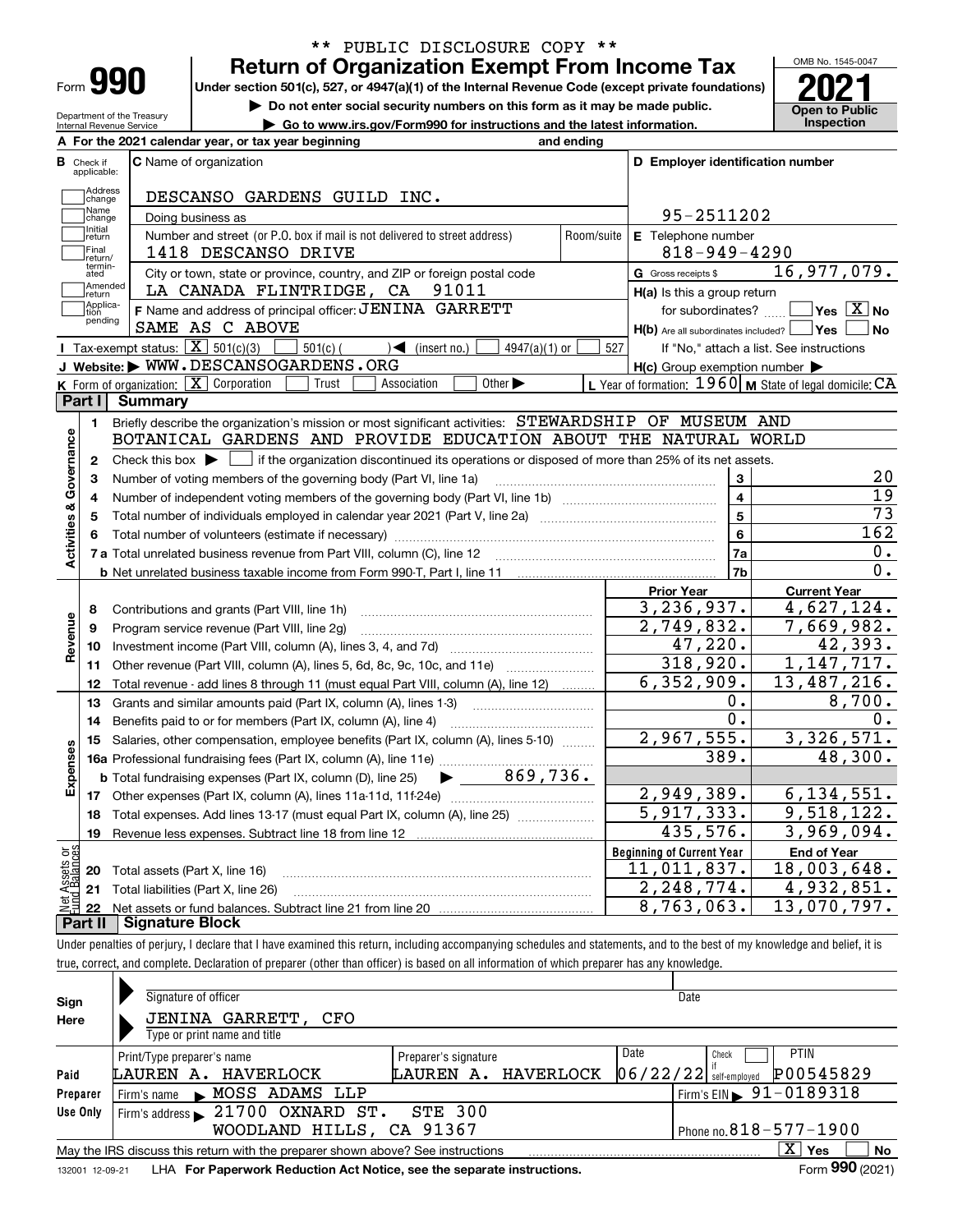|              | DESCANSO GARDENS GUILD INC.<br>Form 990 (2021)                                                                                                                                                                                                                                                                                                                                                                                                                                                                                                                                                                     | 95-2511202                                                                 | Page 2                                  |
|--------------|--------------------------------------------------------------------------------------------------------------------------------------------------------------------------------------------------------------------------------------------------------------------------------------------------------------------------------------------------------------------------------------------------------------------------------------------------------------------------------------------------------------------------------------------------------------------------------------------------------------------|----------------------------------------------------------------------------|-----------------------------------------|
|              | <b>Statement of Program Service Accomplishments</b><br>Part III                                                                                                                                                                                                                                                                                                                                                                                                                                                                                                                                                    |                                                                            |                                         |
|              |                                                                                                                                                                                                                                                                                                                                                                                                                                                                                                                                                                                                                    |                                                                            |                                         |
| 1            | Briefly describe the organization's mission:<br>TO PRACTICE EXEMPLARY STEWARDSHIP OF THE GARDENS, OFFERING PEOPLE AN<br>EXPERIENCE CLOSE TO NATURE, CULTIVATING UNDERSTANDING OF THE NATURAL<br>WORLD AND PEOPLE'S PLACE IN IT THROUGH INSPIRATION, EDUCATION AND                                                                                                                                                                                                                                                                                                                                                  |                                                                            |                                         |
|              | EXAMPLE.                                                                                                                                                                                                                                                                                                                                                                                                                                                                                                                                                                                                           |                                                                            |                                         |
| $\mathbf{2}$ | Did the organization undertake any significant program services during the year which were not listed on the<br>prior Form 990 or 990-EZ?<br>If "Yes," describe these new services on Schedule O.                                                                                                                                                                                                                                                                                                                                                                                                                  |                                                                            | $\sqrt{}$ Yes $\sqrt{}$ X $\sqrt{}$ No  |
| 3            | Did the organization cease conducting, or make significant changes in how it conducts, any program services?<br>If "Yes," describe these changes on Schedule O.                                                                                                                                                                                                                                                                                                                                                                                                                                                    |                                                                            | $\Box$ Yes $ \overline{\mathrm{X}} $ No |
| 4            | Describe the organization's program service accomplishments for each of its three largest program services, as measured by expenses.<br>Section 501(c)(3) and 501(c)(4) organizations are required to report the amount of grants and allocations to others, the total expenses, and<br>revenue, if any, for each program service reported.                                                                                                                                                                                                                                                                        |                                                                            |                                         |
| 4a           | 8,700. ) (Revenue \$<br>7,930,729. including grants of \$<br>(Expenses \$<br>(Code:<br>STEWARDSHIP OF A HISTORICALLY SIGNIFICANT SITE; PUBLIC HORTICULTURE AND<br>COLLECTIONS MANAGEMENT; EXPERIENTIAL NATURE-BASED PROGRAMS FOR CHILDREN<br>AND FAMILIES; OPPORTUNITY FOR VOLUNTEERISM; ENVIRONMENTAL STEWARDSHIP<br>AND PRESERVATION; AND LEADERSHIP BY EXAMPLE TOWARD MORE SUSTAINABLE<br>LAND MANAGEMENT AND WATER CONSERVATION PRACTICES. IN 2021, DESCANSO<br>GARDENS WELCOMED NEARLY 650,000 VISITORS TO THE GARDENS. DESCANSO IS A<br>MEMBER-SUPPORTED GARDEN: IN 2021, NEARLY 32,000 HOUSEHOLDS SUPPORTED | 8,429,649.                                                                 |                                         |
|              | DESCANSO'S MISSION THROUGH PAID ANNUAL MEMBERSHIPS. DESCANSO GARDENS IS                                                                                                                                                                                                                                                                                                                                                                                                                                                                                                                                            |                                                                            |                                         |
|              | ACCREDITED BY THE AMERICAN ALLIANCE OF MUSEUMS.                                                                                                                                                                                                                                                                                                                                                                                                                                                                                                                                                                    |                                                                            |                                         |
|              |                                                                                                                                                                                                                                                                                                                                                                                                                                                                                                                                                                                                                    |                                                                            |                                         |
|              |                                                                                                                                                                                                                                                                                                                                                                                                                                                                                                                                                                                                                    |                                                                            |                                         |
|              |                                                                                                                                                                                                                                                                                                                                                                                                                                                                                                                                                                                                                    |                                                                            |                                         |
| 4b           |                                                                                                                                                                                                                                                                                                                                                                                                                                                                                                                                                                                                                    | $\overline{\phantom{a}}$ $\overline{\phantom{a}}$ $\overline{\phantom{a}}$ |                                         |
|              |                                                                                                                                                                                                                                                                                                                                                                                                                                                                                                                                                                                                                    |                                                                            |                                         |
|              |                                                                                                                                                                                                                                                                                                                                                                                                                                                                                                                                                                                                                    |                                                                            |                                         |
|              |                                                                                                                                                                                                                                                                                                                                                                                                                                                                                                                                                                                                                    |                                                                            |                                         |
|              |                                                                                                                                                                                                                                                                                                                                                                                                                                                                                                                                                                                                                    |                                                                            |                                         |
|              |                                                                                                                                                                                                                                                                                                                                                                                                                                                                                                                                                                                                                    |                                                                            |                                         |
|              |                                                                                                                                                                                                                                                                                                                                                                                                                                                                                                                                                                                                                    |                                                                            |                                         |
|              |                                                                                                                                                                                                                                                                                                                                                                                                                                                                                                                                                                                                                    |                                                                            |                                         |
|              |                                                                                                                                                                                                                                                                                                                                                                                                                                                                                                                                                                                                                    |                                                                            |                                         |
|              |                                                                                                                                                                                                                                                                                                                                                                                                                                                                                                                                                                                                                    |                                                                            |                                         |
|              |                                                                                                                                                                                                                                                                                                                                                                                                                                                                                                                                                                                                                    |                                                                            |                                         |
|              |                                                                                                                                                                                                                                                                                                                                                                                                                                                                                                                                                                                                                    |                                                                            |                                         |
| 4c           | (Code: ) (Expenses \$<br>including grants of \$                                                                                                                                                                                                                                                                                                                                                                                                                                                                                                                                                                    |                                                                            |                                         |
|              |                                                                                                                                                                                                                                                                                                                                                                                                                                                                                                                                                                                                                    |                                                                            |                                         |
|              |                                                                                                                                                                                                                                                                                                                                                                                                                                                                                                                                                                                                                    |                                                                            |                                         |
|              |                                                                                                                                                                                                                                                                                                                                                                                                                                                                                                                                                                                                                    |                                                                            |                                         |
|              |                                                                                                                                                                                                                                                                                                                                                                                                                                                                                                                                                                                                                    |                                                                            |                                         |
|              |                                                                                                                                                                                                                                                                                                                                                                                                                                                                                                                                                                                                                    |                                                                            |                                         |
|              |                                                                                                                                                                                                                                                                                                                                                                                                                                                                                                                                                                                                                    |                                                                            |                                         |
|              |                                                                                                                                                                                                                                                                                                                                                                                                                                                                                                                                                                                                                    |                                                                            |                                         |
|              |                                                                                                                                                                                                                                                                                                                                                                                                                                                                                                                                                                                                                    |                                                                            |                                         |
|              |                                                                                                                                                                                                                                                                                                                                                                                                                                                                                                                                                                                                                    |                                                                            |                                         |
|              |                                                                                                                                                                                                                                                                                                                                                                                                                                                                                                                                                                                                                    |                                                                            |                                         |
|              |                                                                                                                                                                                                                                                                                                                                                                                                                                                                                                                                                                                                                    |                                                                            |                                         |
|              |                                                                                                                                                                                                                                                                                                                                                                                                                                                                                                                                                                                                                    |                                                                            |                                         |
| 4d           | Other program services (Describe on Schedule O.)                                                                                                                                                                                                                                                                                                                                                                                                                                                                                                                                                                   |                                                                            |                                         |
|              | (Expenses \$<br>including grants of \$<br>(Revenue \$<br>7,930,729.                                                                                                                                                                                                                                                                                                                                                                                                                                                                                                                                                |                                                                            |                                         |
| 4е           | Total program service expenses                                                                                                                                                                                                                                                                                                                                                                                                                                                                                                                                                                                     |                                                                            |                                         |
|              | 132002 12-09-21                                                                                                                                                                                                                                                                                                                                                                                                                                                                                                                                                                                                    |                                                                            | Form $990$ (2021)                       |

5 10100622 146892 653429 2021.03050 DESCANSO GARDENS GUILD IN 653429\_1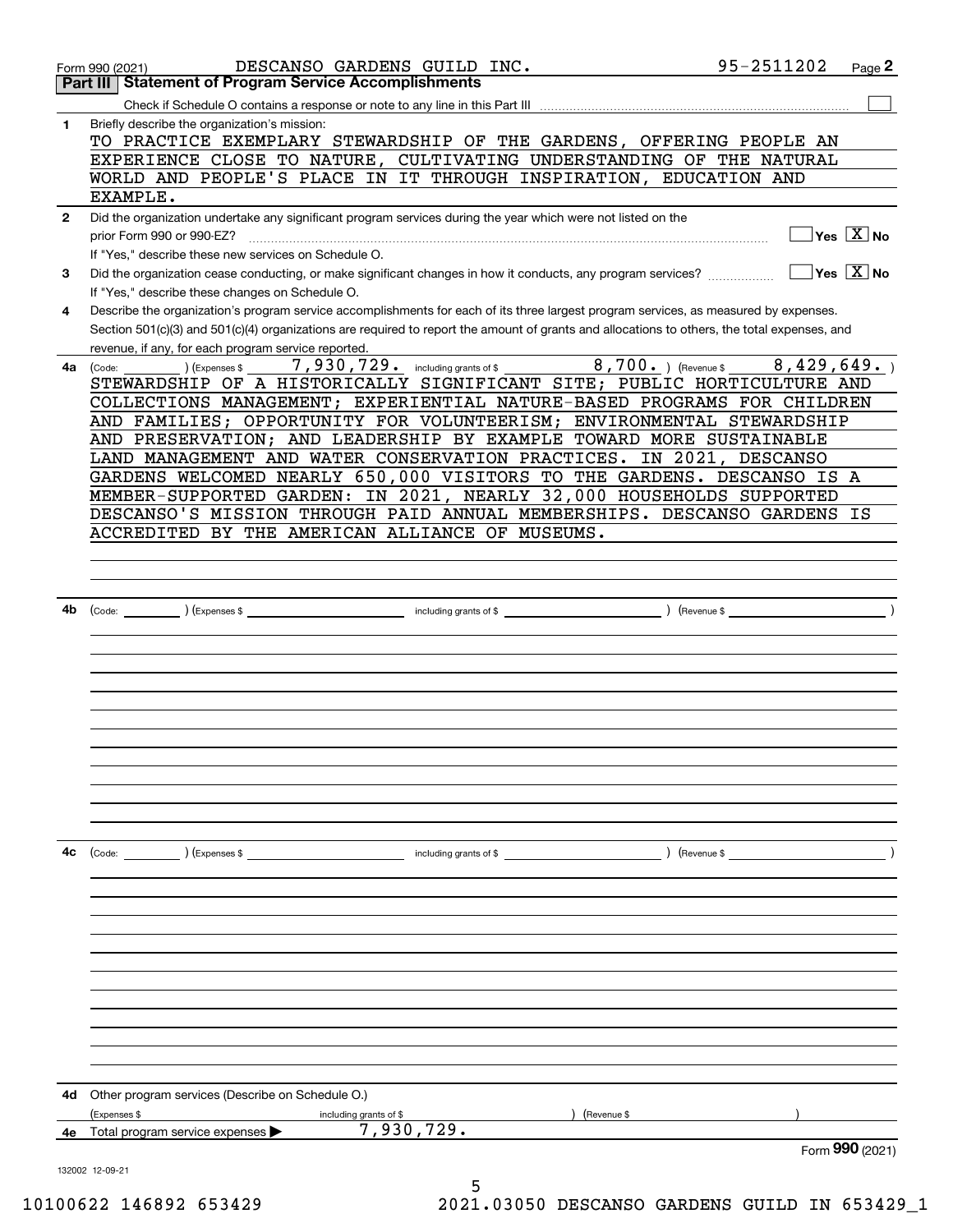|  | Form 990 (2021) |
|--|-----------------|

Form 990 (2021) DESCANSO GARDENS GUILD INC。 95-2511202 <sub>Page</sub> 3<br>**Part IV | Checklist of Required Schedules** 

|     |                                                                                                                                                 |                 | Yes                   | No                      |
|-----|-------------------------------------------------------------------------------------------------------------------------------------------------|-----------------|-----------------------|-------------------------|
| 1.  | Is the organization described in section $501(c)(3)$ or $4947(a)(1)$ (other than a private foundation)?                                         |                 |                       |                         |
|     |                                                                                                                                                 | 1               | х                     |                         |
| 2   |                                                                                                                                                 | $\overline{2}$  | $\overline{\text{x}}$ |                         |
| 3   | Did the organization engage in direct or indirect political campaign activities on behalf of or in opposition to candidates for                 |                 |                       |                         |
|     |                                                                                                                                                 | 3               |                       | x                       |
| 4   | Section 501(c)(3) organizations. Did the organization engage in lobbying activities, or have a section 501(h) election in effect                |                 |                       |                         |
|     |                                                                                                                                                 | 4               |                       | x                       |
| 5   | Is the organization a section 501(c)(4), 501(c)(5), or 501(c)(6) organization that receives membership dues, assessments, or                    |                 |                       |                         |
|     |                                                                                                                                                 | 5               |                       | x                       |
| 6   | Did the organization maintain any donor advised funds or any similar funds or accounts for which donors have the right to                       |                 |                       |                         |
|     | provide advice on the distribution or investment of amounts in such funds or accounts? If "Yes," complete Schedule D, Part I                    | 6               |                       | x                       |
| 7   | Did the organization receive or hold a conservation easement, including easements to preserve open space,                                       |                 |                       |                         |
|     |                                                                                                                                                 | $\overline{7}$  |                       | x                       |
| 8   | Did the organization maintain collections of works of art, historical treasures, or other similar assets? If "Yes," complete                    |                 |                       |                         |
|     |                                                                                                                                                 | 8               |                       | x                       |
| 9   | Did the organization report an amount in Part X, line 21, for escrow or custodial account liability, serve as a custodian for                   |                 |                       |                         |
|     | amounts not listed in Part X; or provide credit counseling, debt management, credit repair, or debt negotiation services?                       |                 |                       | x                       |
|     |                                                                                                                                                 | 9               |                       |                         |
| 10  | Did the organization, directly or through a related organization, hold assets in donor-restricted endowments                                    |                 | X                     |                         |
|     |                                                                                                                                                 | 10              |                       |                         |
| 11  | If the organization's answer to any of the following questions is "Yes," then complete Schedule D, Parts VI, VII, VIII, IX, or X,               |                 |                       |                         |
|     | as applicable.<br>a Did the organization report an amount for land, buildings, and equipment in Part X, line 10? If "Yes," complete Schedule D. |                 |                       |                         |
|     |                                                                                                                                                 | 11a             | X                     |                         |
|     | <b>b</b> Did the organization report an amount for investments - other securities in Part X, line 12, that is 5% or more of its total           |                 |                       |                         |
|     |                                                                                                                                                 | 11b             |                       | x                       |
|     | c Did the organization report an amount for investments - program related in Part X, line 13, that is 5% or more of its total                   |                 |                       |                         |
|     |                                                                                                                                                 | 11c             |                       | x                       |
|     | d Did the organization report an amount for other assets in Part X, line 15, that is 5% or more of its total assets reported in                 |                 |                       |                         |
|     |                                                                                                                                                 | 11d             |                       | x                       |
|     | e Did the organization report an amount for other liabilities in Part X, line 25? If "Yes," complete Schedule D, Part X                         | 11e             |                       | $\overline{\mathbf{x}}$ |
| f   | Did the organization's separate or consolidated financial statements for the tax year include a footnote that addresses                         |                 |                       |                         |
|     | the organization's liability for uncertain tax positions under FIN 48 (ASC 740)? If "Yes," complete Schedule D, Part X                          | 11f             | х                     |                         |
|     | 12a Did the organization obtain separate, independent audited financial statements for the tax year? If "Yes," complete                         |                 |                       |                         |
|     |                                                                                                                                                 | 12a             | X                     |                         |
|     | <b>b</b> Was the organization included in consolidated, independent audited financial statements for the tax year?                              |                 |                       |                         |
|     | If "Yes," and if the organization answered "No" to line 12a, then completing Schedule D, Parts XI and XII is optional                           | 12b             |                       | Y                       |
| 13  |                                                                                                                                                 | 13              |                       | X                       |
| 14a | Did the organization maintain an office, employees, or agents outside of the United States?                                                     | 14a             |                       | $\mathbf X$             |
|     | b Did the organization have aggregate revenues or expenses of more than \$10,000 from grantmaking, fundraising, business,                       |                 |                       |                         |
|     | investment, and program service activities outside the United States, or aggregate foreign investments valued at \$100,000                      |                 |                       |                         |
|     |                                                                                                                                                 | 14b             |                       | x                       |
| 15  | Did the organization report on Part IX, column (A), line 3, more than \$5,000 of grants or other assistance to or for any                       |                 |                       |                         |
|     |                                                                                                                                                 | 15              |                       | x                       |
| 16  | Did the organization report on Part IX, column (A), line 3, more than \$5,000 of aggregate grants or other assistance to                        |                 |                       |                         |
|     |                                                                                                                                                 | 16              |                       | x                       |
| 17  | Did the organization report a total of more than \$15,000 of expenses for professional fundraising services on Part IX,                         |                 |                       |                         |
|     |                                                                                                                                                 | 17              | X                     |                         |
| 18  | Did the organization report more than \$15,000 total of fundraising event gross income and contributions on Part VIII, lines                    |                 |                       |                         |
|     |                                                                                                                                                 | 18              | х                     |                         |
| 19  | Did the organization report more than \$15,000 of gross income from gaming activities on Part VIII, line 9a? If "Yes."                          |                 |                       |                         |
|     |                                                                                                                                                 | 19              |                       | X                       |
|     |                                                                                                                                                 | <b>20a</b>      |                       | $\mathbf X$             |
|     | b If "Yes" to line 20a, did the organization attach a copy of its audited financial statements to this return?                                  | 20 <sub>b</sub> |                       |                         |
| 21  | Did the organization report more than \$5,000 of grants or other assistance to any domestic organization or                                     |                 |                       |                         |
|     |                                                                                                                                                 | 21              | Х                     |                         |
|     | 132003 12-09-21                                                                                                                                 |                 | Form 990 (2021)       |                         |

132003 12-09-21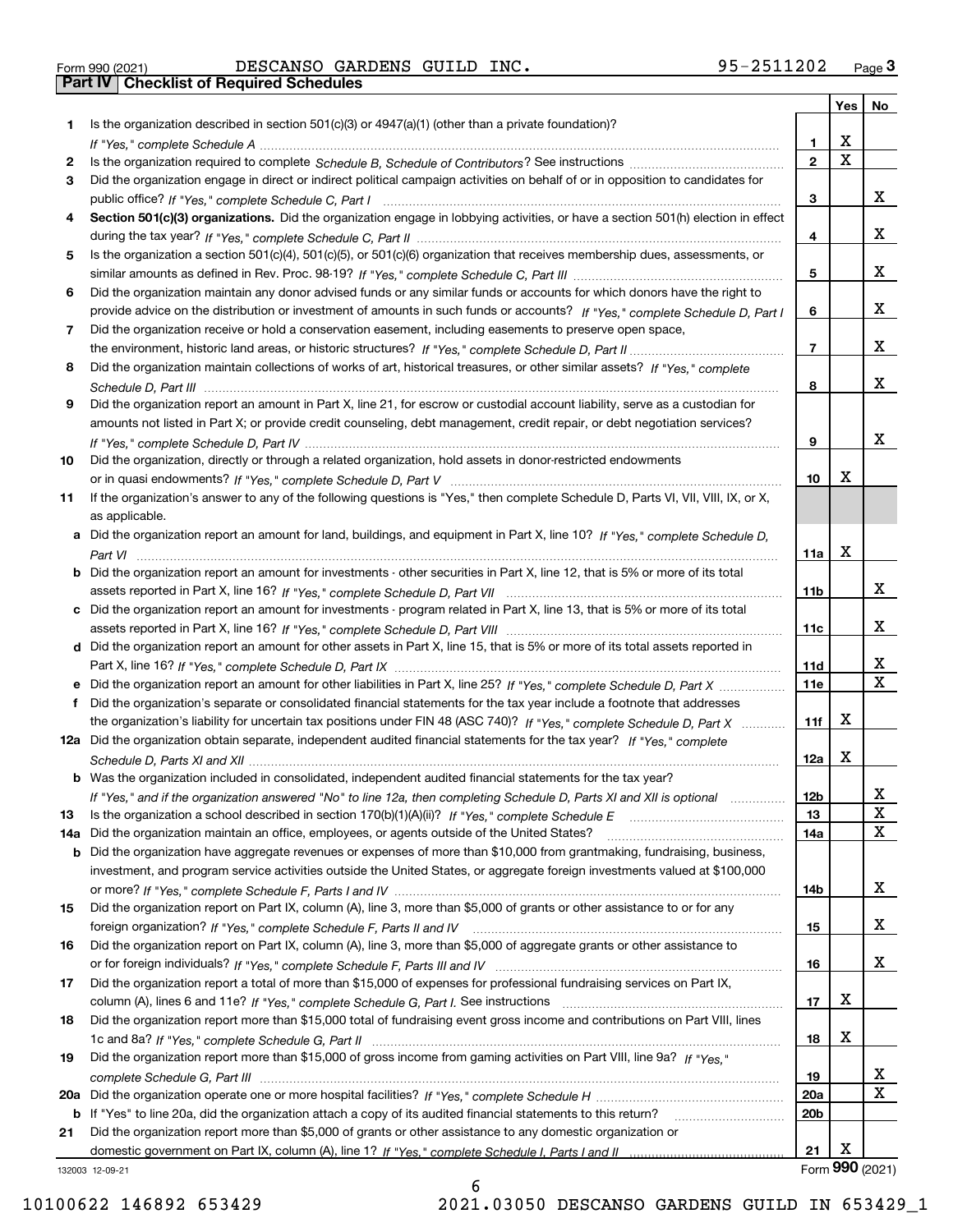|  | Form 990 (2021) |  |
|--|-----------------|--|
|  |                 |  |

Form 990 (2021) Page **4Part IV Checklist of Required Schedules** DESCANSO GARDENS GUILD INC. 95-2511202

*(continued)*

|               |                                                                                                                                   |            | Yes | No                      |
|---------------|-----------------------------------------------------------------------------------------------------------------------------------|------------|-----|-------------------------|
| 22            | Did the organization report more than \$5,000 of grants or other assistance to or for domestic individuals on                     |            |     |                         |
|               |                                                                                                                                   | 22         |     | x                       |
| 23            | Did the organization answer "Yes" to Part VII, Section A, line 3, 4, or 5, about compensation of the organization's current       |            |     |                         |
|               | and former officers, directors, trustees, key employees, and highest compensated employees? If "Yes," complete                    |            |     |                         |
|               |                                                                                                                                   | 23         | X   |                         |
|               | 24a Did the organization have a tax-exempt bond issue with an outstanding principal amount of more than \$100,000 as of the       |            |     |                         |
|               | last day of the year, that was issued after December 31, 2002? If "Yes," answer lines 24b through 24d and complete                |            |     |                         |
|               |                                                                                                                                   | 24a        |     | х                       |
|               | <b>b</b> Did the organization invest any proceeds of tax-exempt bonds beyond a temporary period exception?                        | 24b        |     |                         |
|               | c Did the organization maintain an escrow account other than a refunding escrow at any time during the year to defease            |            |     |                         |
|               |                                                                                                                                   | 24c        |     |                         |
|               |                                                                                                                                   | 24d        |     |                         |
|               | 25a Section 501(c)(3), 501(c)(4), and 501(c)(29) organizations. Did the organization engage in an excess benefit                  |            |     |                         |
|               |                                                                                                                                   | 25a        |     | х                       |
|               | b Is the organization aware that it engaged in an excess benefit transaction with a disqualified person in a prior year, and      |            |     |                         |
|               | that the transaction has not been reported on any of the organization's prior Forms 990 or 990-EZ? If "Yes," complete             |            |     |                         |
|               | Schedule L, Part I                                                                                                                | 25b        |     | x                       |
| 26            | Did the organization report any amount on Part X, line 5 or 22, for receivables from or payables to any current                   |            |     |                         |
|               | or former officer, director, trustee, key employee, creator or founder, substantial contributor, or 35%                           |            |     |                         |
|               |                                                                                                                                   | 26         |     | х                       |
| 27            | Did the organization provide a grant or other assistance to any current or former officer, director, trustee, key employee,       |            |     |                         |
|               | creator or founder, substantial contributor or employee thereof, a grant selection committee member, or to a 35% controlled       |            |     |                         |
|               | entity (including an employee thereof) or family member of any of these persons? If "Yes," complete Schedule L, Part III          | 27         |     | Х                       |
| 28            | Was the organization a party to a business transaction with one of the following parties (see the Schedule L, Part IV,            |            |     |                         |
|               | instructions for applicable filing thresholds, conditions, and exceptions):                                                       |            |     |                         |
|               | a A current or former officer, director, trustee, key employee, creator or founder, or substantial contributor? If                |            |     |                         |
|               |                                                                                                                                   | 28a        |     | х                       |
|               |                                                                                                                                   | 28b        |     | $\mathbf X$             |
|               | c A 35% controlled entity of one or more individuals and/or organizations described in line 28a or 28b? If                        |            |     |                         |
|               |                                                                                                                                   | 28c        |     | х                       |
| 29            |                                                                                                                                   | 29         |     | $\overline{\mathbf{x}}$ |
| 30            | Did the organization receive contributions of art, historical treasures, or other similar assets, or qualified conservation       |            |     |                         |
|               |                                                                                                                                   | 30         |     | х                       |
| 31            | Did the organization liquidate, terminate, or dissolve and cease operations? If "Yes," complete Schedule N, Part I                | 31         |     | $\mathbf X$             |
| 32            | Did the organization sell, exchange, dispose of, or transfer more than 25% of its net assets? If "Yes," complete                  |            |     |                         |
|               |                                                                                                                                   | 32         |     | X                       |
| 33            | Schedule N, Part II<br>Did the organization own 100% of an entity disregarded as separate from the organization under Regulations |            |     |                         |
|               |                                                                                                                                   | 33         |     | х                       |
| 34            | Was the organization related to any tax-exempt or taxable entity? If "Yes," complete Schedule R, Part II, III, or IV, and         |            |     |                         |
|               |                                                                                                                                   | 34         |     | х                       |
|               | 35a Did the organization have a controlled entity within the meaning of section 512(b)(13)?                                       | <b>35a</b> |     | $\mathbf X$             |
|               | b If "Yes" to line 35a, did the organization receive any payment from or engage in any transaction with a controlled entity       |            |     |                         |
|               |                                                                                                                                   | 35b        |     |                         |
| 36            | Section 501(c)(3) organizations. Did the organization make any transfers to an exempt non-charitable related organization?        |            |     |                         |
|               |                                                                                                                                   | 36         |     | х                       |
| 37            | Did the organization conduct more than 5% of its activities through an entity that is not a related organization                  |            |     |                         |
|               |                                                                                                                                   | 37         |     | х                       |
| 38            | Did the organization complete Schedule O and provide explanations on Schedule O for Part VI, lines 11b and 19?                    |            |     |                         |
|               | Note: All Form 990 filers are required to complete Schedule O                                                                     | 38         | X   |                         |
| <b>Part V</b> | <b>Statements Regarding Other IRS Filings and Tax Compliance</b>                                                                  |            |     |                         |
|               | Check if Schedule O contains a response or note to any line in this Part V                                                        |            |     |                         |
|               |                                                                                                                                   |            | Yes | No                      |
|               | 65<br>1a Enter the number reported in box 3 of Form 1096. Enter -0- if not applicable<br>1a                                       |            |     |                         |
|               | 0<br>1b                                                                                                                           |            |     |                         |
|               | c Did the organization comply with backup withholding rules for reportable payments to vendors and reportable gaming              |            |     |                         |
|               | (gambling) winnings to prize winners?                                                                                             | 1c         | X   |                         |
|               | 132004 12-09-21                                                                                                                   |            |     | Form 990 (2021)         |
|               |                                                                                                                                   |            |     |                         |

10100622 146892 653429 2021.03050 DESCANSO GARDENS GUILD IN 653429\_1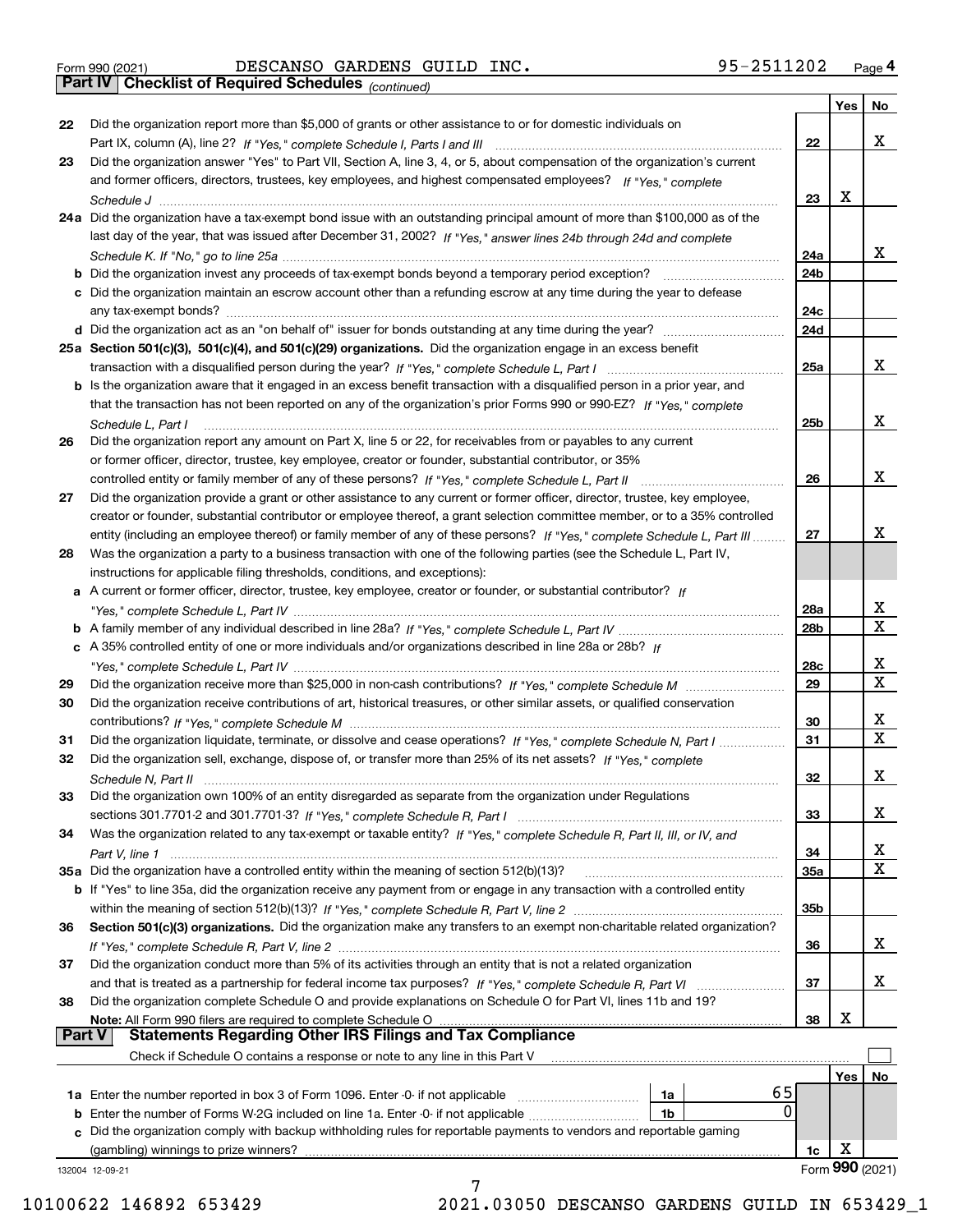|               | 95-2511202<br>DESCANSO GARDENS GUILD INC.<br>Form 990 (2021)                                                                                                                      |                |     | $Page$ <sup>5</sup> |
|---------------|-----------------------------------------------------------------------------------------------------------------------------------------------------------------------------------|----------------|-----|---------------------|
| <b>Part V</b> | Statements Regarding Other IRS Filings and Tax Compliance (continued)                                                                                                             |                |     |                     |
|               |                                                                                                                                                                                   |                | Yes | No                  |
|               | <b>2a</b> Enter the number of employees reported on Form W-3, Transmittal of Wage and Tax Statements,<br>73                                                                       |                |     |                     |
|               | filed for the calendar year ending with or within the year covered by this return<br>2a                                                                                           |                |     |                     |
|               |                                                                                                                                                                                   | 2 <sub>b</sub> | X   |                     |
|               | Note: If the sum of lines 1a and 2a is greater than 250, you may be required to $e$ -file. See instructions. $\ldots$                                                             |                |     |                     |
|               | 3a Did the organization have unrelated business gross income of \$1,000 or more during the year?                                                                                  | За             |     | х                   |
|               | <b>b</b> If "Yes," has it filed a Form 990-T for this year? If "No" to line 3b, provide an explanation on Schedule O                                                              | 3b             |     |                     |
|               | 4a At any time during the calendar year, did the organization have an interest in, or a signature or other authority over, a                                                      |                |     | х                   |
|               | financial account in a foreign country (such as a bank account, securities account, or other financial account)?                                                                  | 4a             |     |                     |
|               | <b>b</b> If "Yes," enter the name of the foreign country  <br>See instructions for filing requirements for FinCEN Form 114, Report of Foreign Bank and Financial Accounts (FBAR). |                |     |                     |
|               | Was the organization a party to a prohibited tax shelter transaction at any time during the tax year?                                                                             | 5a             |     | х                   |
| 5а            |                                                                                                                                                                                   | 5b             |     | $\mathbf X$         |
| b<br>c        | If "Yes" to line 5a or 5b, did the organization file Form 8886-T?                                                                                                                 | 5 <sub>c</sub> |     |                     |
|               | 6a Does the organization have annual gross receipts that are normally greater than \$100,000, and did the organization solicit                                                    |                |     |                     |
|               | any contributions that were not tax deductible as charitable contributions?                                                                                                       | 6a             |     | х                   |
|               | <b>b</b> If "Yes," did the organization include with every solicitation an express statement that such contributions or gifts                                                     |                |     |                     |
|               | were not tax deductible?                                                                                                                                                          | 6b             |     |                     |
| 7.            | Organizations that may receive deductible contributions under section 170(c).                                                                                                     |                |     |                     |
| а             | Did the organization receive a payment in excess of \$75 made partly as a contribution and partly for goods and services provided to the payor?                                   | 7a             | х   |                     |
| b             | If "Yes," did the organization notify the donor of the value of the goods or services provided?                                                                                   | 7b             | X   |                     |
|               | c Did the organization sell, exchange, or otherwise dispose of tangible personal property for which it was required                                                               |                |     |                     |
|               | to file Form 8282?                                                                                                                                                                | 7c             |     | х                   |
| d             | If "Yes," indicate the number of Forms 8282 filed during the year<br>7d                                                                                                           |                |     |                     |
| е             | Did the organization receive any funds, directly or indirectly, to pay premiums on a personal benefit contract?                                                                   | 7е             |     | х                   |
| f             | Did the organization, during the year, pay premiums, directly or indirectly, on a personal benefit contract?                                                                      | 7f             |     | $\mathbf X$         |
| g             | If the organization received a contribution of qualified intellectual property, did the organization file Form 8899 as required?                                                  | 7g             |     |                     |
| h             | If the organization received a contribution of cars, boats, airplanes, or other vehicles, did the organization file a Form 1098-C?                                                | 7h             |     |                     |
| 8             | Sponsoring organizations maintaining donor advised funds. Did a donor advised fund maintained by the                                                                              |                |     |                     |
|               | sponsoring organization have excess business holdings at any time during the year?                                                                                                | 8              |     |                     |
| 9             | Sponsoring organizations maintaining donor advised funds.                                                                                                                         |                |     |                     |
| а             | Did the sponsoring organization make any taxable distributions under section 4966?                                                                                                | 9а             |     |                     |
| b             | Did the sponsoring organization make a distribution to a donor, donor advisor, or related person?                                                                                 | 9b             |     |                     |
| 10            | Section 501(c)(7) organizations. Enter:                                                                                                                                           |                |     |                     |
| a             | 10a<br>Initiation fees and capital contributions included on Part VIII, line 12                                                                                                   |                |     |                     |
|               | 10 <sub>b</sub><br>b Gross receipts, included on Form 990, Part VIII, line 12, for public use of club facilities                                                                  |                |     |                     |
| 11            | Section 501(c)(12) organizations. Enter:                                                                                                                                          |                |     |                     |
| a             | 11a<br>Gross income from members or shareholders                                                                                                                                  |                |     |                     |
| b             | Gross income from other sources. (Do not net amounts due or paid to other sources against                                                                                         |                |     |                     |
|               | 11 <sub>b</sub>                                                                                                                                                                   |                |     |                     |
|               | 12a Section 4947(a)(1) non-exempt charitable trusts. Is the organization filing Form 990 in lieu of Form 1041?                                                                    | 12a            |     |                     |
|               | 12b<br><b>b</b> If "Yes," enter the amount of tax-exempt interest received or accrued during the year <i>manument</i>                                                             |                |     |                     |
| 13            | Section 501(c)(29) qualified nonprofit health insurance issuers.                                                                                                                  |                |     |                     |
|               |                                                                                                                                                                                   | <b>13a</b>     |     |                     |
|               | Note: See the instructions for additional information the organization must report on Schedule O.                                                                                 |                |     |                     |
|               | <b>b</b> Enter the amount of reserves the organization is required to maintain by the states in which the                                                                         |                |     |                     |
|               | 13b                                                                                                                                                                               |                |     |                     |
|               | 13c                                                                                                                                                                               |                |     |                     |
|               | 14a Did the organization receive any payments for indoor tanning services during the tax year?                                                                                    | 14a            |     | х                   |
|               |                                                                                                                                                                                   | 14b            |     |                     |
| 15            | Is the organization subject to the section 4960 tax on payment(s) of more than \$1,000,000 in remuneration or                                                                     |                |     |                     |
|               |                                                                                                                                                                                   | 15             |     | х                   |
|               | If "Yes," see the instructions and file Form 4720, Schedule N.                                                                                                                    |                |     |                     |
| 16            | Is the organization an educational institution subject to the section 4968 excise tax on net investment income?                                                                   | 16             |     | х                   |
|               | If "Yes," complete Form 4720, Schedule O.                                                                                                                                         |                |     |                     |

**17Section 501(c)(21) organizations.** Did the trust, any disqualified person, or mine operator engage in any **~~~~~~~~~~~~~~**activities that would result in the imposition of an excise tax under section 4951, 4952 or 4953? If "Yes," complete Form 6069. 8

Form (2021) **990** 10100622 146892 653429 2021.03050 DESCANSO GARDENS GUILD IN 653429\_1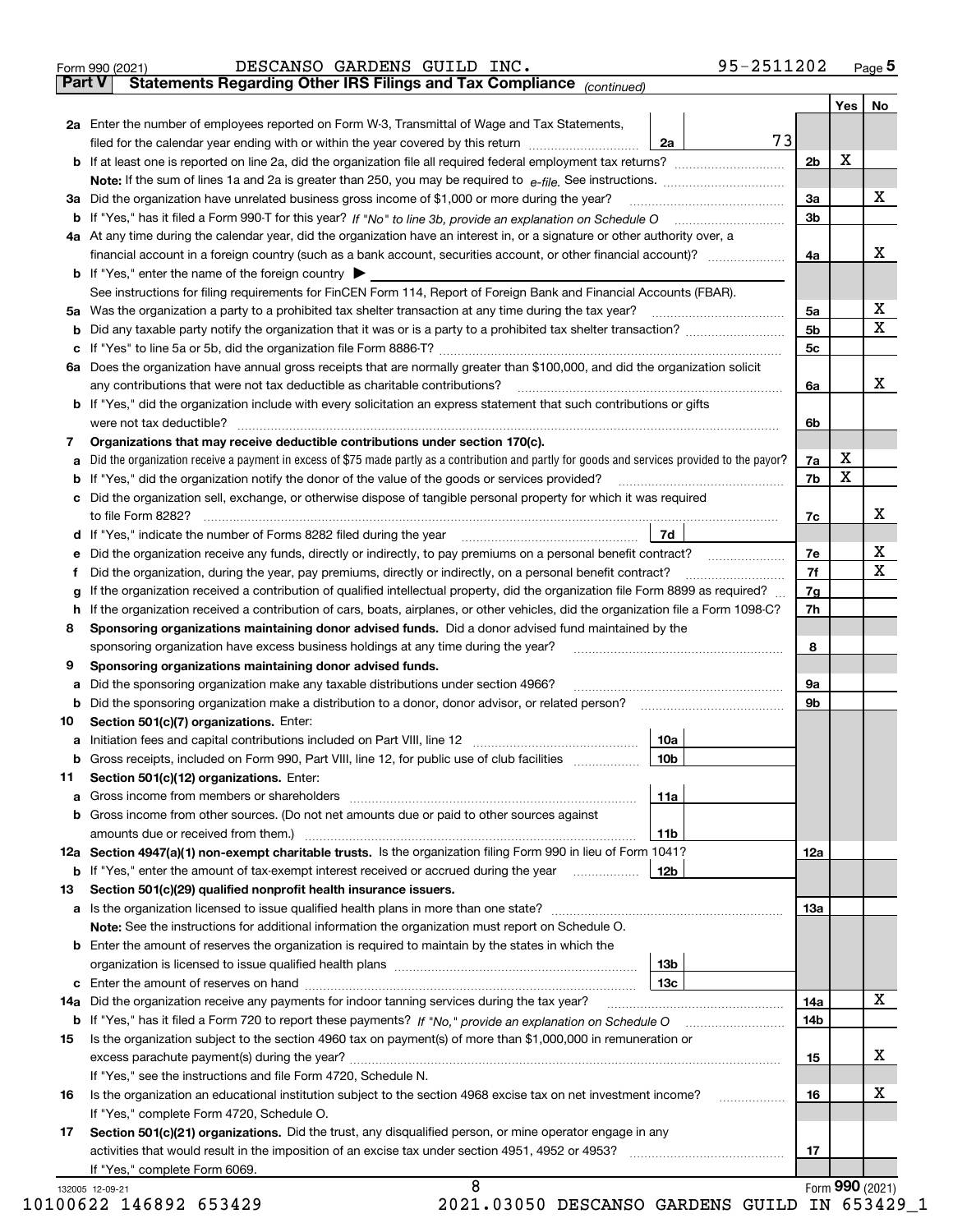|  | Form 990 (2021) |
|--|-----------------|
|  |                 |

#### DESCANSO GARDENS GUILD INC. 95-2511202

*For each "Yes" response to lines 2 through 7b below, and for a "No" response to line 8a, 8b, or 10b below, describe the circumstances, processes, or changes on Schedule O. See instructions.* Form 990 (2021) **CONDED BESCANSO GARDENS GUILD INC.** 95-2511202 Page 6<br>**Part VI Governance, Management, and Disclosure.** For each "Yes" response to lines 2 through 7b below, and for a "No" response

|    |                                                                                                                                                                            |    |                         | Yes | No                      |
|----|----------------------------------------------------------------------------------------------------------------------------------------------------------------------------|----|-------------------------|-----|-------------------------|
|    | <b>1a</b> Enter the number of voting members of the governing body at the end of the tax year                                                                              | 1a | 20                      |     |                         |
|    | If there are material differences in voting rights among members of the governing body, or if the governing                                                                |    |                         |     |                         |
|    | body delegated broad authority to an executive committee or similar committee, explain on Schedule O.                                                                      |    |                         |     |                         |
|    |                                                                                                                                                                            | 1b | 19                      |     |                         |
| 2  | Did any officer, director, trustee, or key employee have a family relationship or a business relationship with any other                                                   |    |                         |     |                         |
|    | officer, director, trustee, or key employee?                                                                                                                               |    | $\mathbf{2}$            |     | X                       |
| 3  | Did the organization delegate control over management duties customarily performed by or under the direct supervision                                                      |    |                         |     |                         |
|    |                                                                                                                                                                            |    | 3                       |     | X                       |
| 4  | Did the organization make any significant changes to its governing documents since the prior Form 990 was filed?                                                           |    | $\overline{\mathbf{4}}$ |     | $\overline{\mathbf{x}}$ |
| 5  |                                                                                                                                                                            |    | 5                       |     | $\mathbf X$             |
| 6  | Did the organization have members or stockholders?                                                                                                                         |    | 6                       |     | X                       |
|    | 7a Did the organization have members, stockholders, or other persons who had the power to elect or appoint one or                                                          |    |                         |     |                         |
|    |                                                                                                                                                                            |    | 7a                      |     | x                       |
|    | <b>b</b> Are any governance decisions of the organization reserved to (or subject to approval by) members, stockholders, or                                                |    |                         |     |                         |
|    | persons other than the governing body?                                                                                                                                     |    | 7b                      |     | х                       |
| 8  | Did the organization contemporaneously document the meetings held or written actions undertaken during the year by the following:                                          |    |                         |     |                         |
| a  |                                                                                                                                                                            |    | 8a                      | X   |                         |
|    |                                                                                                                                                                            |    | 8b                      | X   |                         |
| 9  | Is there any officer, director, trustee, or key employee listed in Part VII, Section A, who cannot be reached at the                                                       |    |                         |     |                         |
|    |                                                                                                                                                                            |    | 9                       |     | х                       |
|    | Section B. Policies (This Section B requests information about policies not required by the Internal Revenue Code.)                                                        |    |                         |     |                         |
|    |                                                                                                                                                                            |    |                         | Yes | No                      |
|    |                                                                                                                                                                            |    | 10a                     |     | X                       |
|    | <b>b</b> If "Yes," did the organization have written policies and procedures governing the activities of such chapters, affiliates,                                        |    |                         |     |                         |
|    |                                                                                                                                                                            |    | 10 <sub>b</sub>         |     |                         |
|    | 11a Has the organization provided a complete copy of this Form 990 to all members of its governing body before filing the form?                                            |    | 11a                     |     | X                       |
|    | <b>b</b> Describe on Schedule O the process, if any, used by the organization to review this Form 990.                                                                     |    |                         |     |                         |
|    |                                                                                                                                                                            |    | 12a                     | X   |                         |
| b  | Were officers, directors, or trustees, and key employees required to disclose annually interests that could give rise to conflicts?                                        |    | 12b                     | X   |                         |
|    | c Did the organization regularly and consistently monitor and enforce compliance with the policy? If "Yes," describe                                                       |    |                         |     |                         |
|    |                                                                                                                                                                            |    | 12c                     | х   |                         |
| 13 |                                                                                                                                                                            |    | 13                      | X   |                         |
| 14 |                                                                                                                                                                            |    | 14                      | X   |                         |
|    | Did the organization have a written document retention and destruction policy? manufactured and the organization have a written document retention and destruction policy? |    |                         |     |                         |
| 15 | Did the process for determining compensation of the following persons include a review and approval by independent                                                         |    |                         |     |                         |
|    | persons, comparability data, and contemporaneous substantiation of the deliberation and decision?                                                                          |    |                         | X   |                         |
|    |                                                                                                                                                                            |    | 15a                     | X   |                         |
|    |                                                                                                                                                                            |    | 15b                     |     |                         |
|    | If "Yes" to line 15a or 15b, describe the process on Schedule O. See instructions.                                                                                         |    |                         |     |                         |
|    | 16a Did the organization invest in, contribute assets to, or participate in a joint venture or similar arrangement with a                                                  |    |                         |     |                         |
|    | taxable entity during the year?                                                                                                                                            |    | 16a                     |     | X                       |
|    | b If "Yes," did the organization follow a written policy or procedure requiring the organization to evaluate its participation                                             |    |                         |     |                         |
|    | in joint venture arrangements under applicable federal tax law, and take steps to safeguard the organization's                                                             |    |                         |     |                         |
|    | exempt status with respect to such arrangements?                                                                                                                           |    | 16b                     |     |                         |
|    | <b>Section C. Disclosure</b>                                                                                                                                               |    |                         |     |                         |
| 17 | List the states with which a copy of this Form 990 is required to be filed $\blacktriangleright$ CA                                                                        |    |                         |     |                         |
| 18 | Section 6104 requires an organization to make its Forms 1023 (1024 or 1024-A, if applicable), 990, and 990-T (section 501(c)(3)s only) available                           |    |                         |     |                         |
|    | for public inspection. Indicate how you made these available. Check all that apply.                                                                                        |    |                         |     |                         |
|    | $\lfloor X \rfloor$ Own website<br>$X$ Upon request<br>Another's website<br>Other (explain on Schedule O)                                                                  |    |                         |     |                         |
| 19 | Describe on Schedule O whether (and if so, how) the organization made its governing documents, conflict of interest policy, and financial                                  |    |                         |     |                         |
|    | statements available to the public during the tax year.                                                                                                                    |    |                         |     |                         |
| 20 | State the name, address, and telephone number of the person who possesses the organization's books and records                                                             |    |                         |     |                         |
|    | JENINA GARRETT - 818-949-4290                                                                                                                                              |    |                         |     |                         |
|    | 91011<br>1418 DESCANSO DRIVE, LA CANADA FLINTRIDGE,<br>CA                                                                                                                  |    |                         |     |                         |
|    |                                                                                                                                                                            |    |                         |     | Form 990 (2021)         |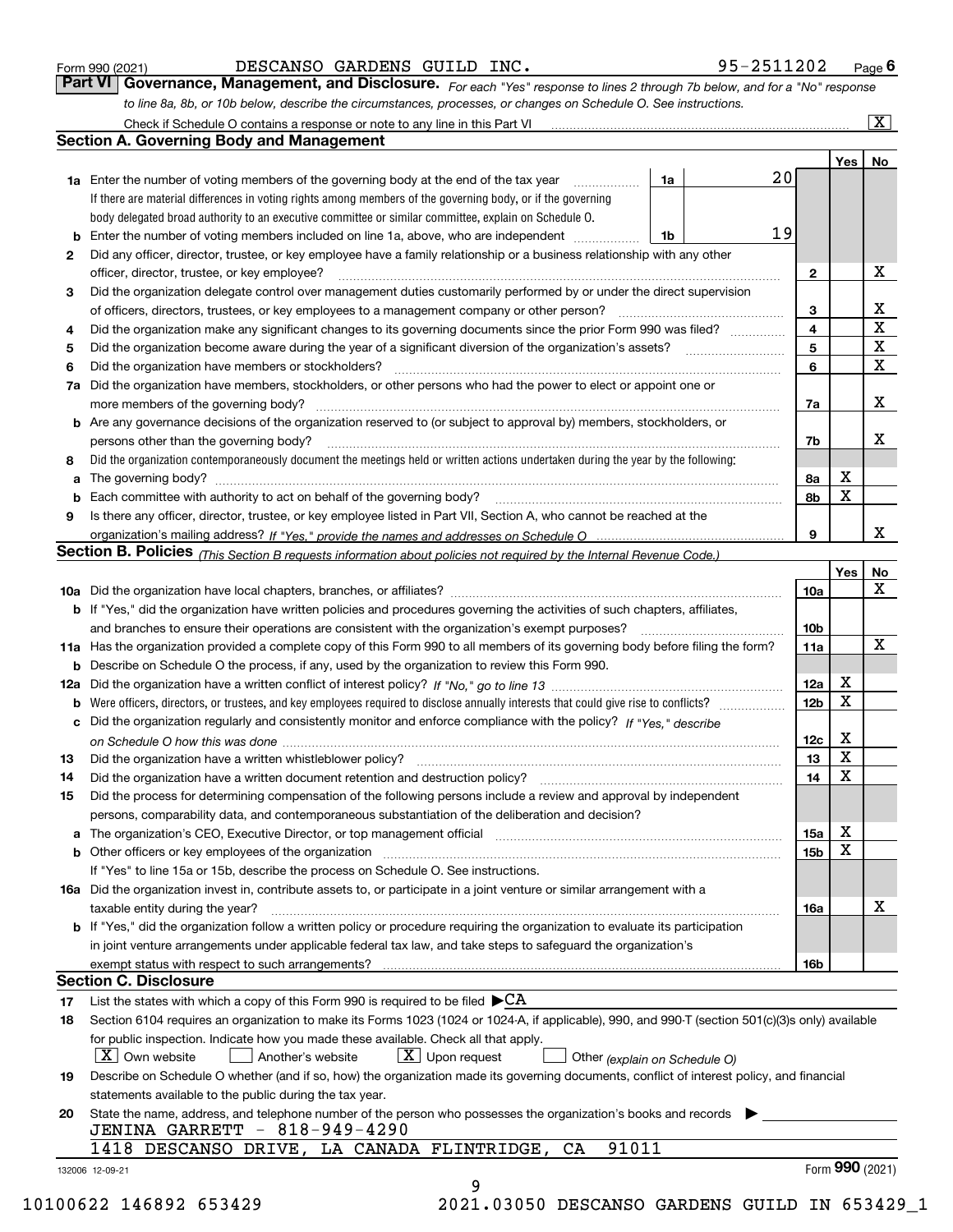$\mathcal{L}^{\text{max}}$ 

**7Part VII Compensation of Officers, Directors, Trustees, Key Employees, Highest Compensated Employees, and Independent Contractors**

Check if Schedule O contains a response or note to any line in this Part VII

**Section A. Officers, Directors, Trustees, Key Employees, and Highest Compensated Employees**

**1a**  Complete this table for all persons required to be listed. Report compensation for the calendar year ending with or within the organization's tax year. **•** List all of the organization's current officers, directors, trustees (whether individuals or organizations), regardless of amount of compensation.

Enter -0- in columns (D), (E), and (F) if no compensation was paid.

 $\bullet$  List all of the organization's  $\sf current$  key employees, if any. See the instructions for definition of "key employee."

**•** List the organization's five current highest compensated employees (other than an officer, director, trustee, or key employee) who received reportable compensation (box 5 of Form W-2, Form 1099-MISC, and/or box 1 of Form 1099-NEC) of more than \$100,000 from the organization and any related organizations.

**•** List all of the organization's former officers, key employees, and highest compensated employees who received more than \$100,000 of reportable compensation from the organization and any related organizations.

**former directors or trustees**  ¥ List all of the organization's that received, in the capacity as a former director or trustee of the organization, more than \$10,000 of reportable compensation from the organization and any related organizations.

See the instructions for the order in which to list the persons above.

Check this box if neither the organization nor any related organization compensated any current officer, director, or trustee.  $\mathcal{L}^{\text{max}}$ 

| Position<br>Name and title<br>Reportable<br>Reportable<br>Estimated<br>Average<br>(do not check more than one<br>compensation<br>amount of<br>hours per<br>compensation<br>box, unless person is both an<br>officer and a director/trustee)<br>week<br>from<br>from related<br>other<br>Individual trustee or director<br>the<br>(list any<br>organizations<br>compensation<br>hours for<br>organization<br>(W-2/1099-MISC/<br>from the<br>Highest compensated<br> employee<br>In stitutional trustee<br>(W-2/1099-MISC/<br>1099-NEC)<br>related<br>organization<br>Key employee<br>1099-NEC)<br>organizations<br>and related<br>below<br>organizations<br>Former<br>Officer<br>line)<br>40.00<br>(1)<br>JULIANN ROOKE<br>$\mathbf X$<br>238,135.<br>0.<br>$\mathbf X$<br>9,243.<br>EXECUTIVE DIRECTOR<br>40.00<br>(2)<br><b>JENINA GARRETT</b><br>0.<br>X<br>163,700.<br>14,420.<br>CFO<br>40.00<br>DAVID STORK<br>(3)<br>95,192.<br>829.<br>X<br>0.<br>COO<br>4.00<br>ANN MURPHY<br>(4)<br>$\rm X$<br>$\overline{\text{X}}$<br>0.<br>0.<br>$0_{.}$<br>TRUSTEE, CHAIR<br>4.00 | (A)              |
|--------------------------------------------------------------------------------------------------------------------------------------------------------------------------------------------------------------------------------------------------------------------------------------------------------------------------------------------------------------------------------------------------------------------------------------------------------------------------------------------------------------------------------------------------------------------------------------------------------------------------------------------------------------------------------------------------------------------------------------------------------------------------------------------------------------------------------------------------------------------------------------------------------------------------------------------------------------------------------------------------------------------------------------------------------------------------------|------------------|
|                                                                                                                                                                                                                                                                                                                                                                                                                                                                                                                                                                                                                                                                                                                                                                                                                                                                                                                                                                                                                                                                                |                  |
|                                                                                                                                                                                                                                                                                                                                                                                                                                                                                                                                                                                                                                                                                                                                                                                                                                                                                                                                                                                                                                                                                |                  |
|                                                                                                                                                                                                                                                                                                                                                                                                                                                                                                                                                                                                                                                                                                                                                                                                                                                                                                                                                                                                                                                                                |                  |
|                                                                                                                                                                                                                                                                                                                                                                                                                                                                                                                                                                                                                                                                                                                                                                                                                                                                                                                                                                                                                                                                                |                  |
|                                                                                                                                                                                                                                                                                                                                                                                                                                                                                                                                                                                                                                                                                                                                                                                                                                                                                                                                                                                                                                                                                |                  |
|                                                                                                                                                                                                                                                                                                                                                                                                                                                                                                                                                                                                                                                                                                                                                                                                                                                                                                                                                                                                                                                                                |                  |
|                                                                                                                                                                                                                                                                                                                                                                                                                                                                                                                                                                                                                                                                                                                                                                                                                                                                                                                                                                                                                                                                                |                  |
|                                                                                                                                                                                                                                                                                                                                                                                                                                                                                                                                                                                                                                                                                                                                                                                                                                                                                                                                                                                                                                                                                |                  |
|                                                                                                                                                                                                                                                                                                                                                                                                                                                                                                                                                                                                                                                                                                                                                                                                                                                                                                                                                                                                                                                                                |                  |
|                                                                                                                                                                                                                                                                                                                                                                                                                                                                                                                                                                                                                                                                                                                                                                                                                                                                                                                                                                                                                                                                                |                  |
|                                                                                                                                                                                                                                                                                                                                                                                                                                                                                                                                                                                                                                                                                                                                                                                                                                                                                                                                                                                                                                                                                |                  |
|                                                                                                                                                                                                                                                                                                                                                                                                                                                                                                                                                                                                                                                                                                                                                                                                                                                                                                                                                                                                                                                                                |                  |
|                                                                                                                                                                                                                                                                                                                                                                                                                                                                                                                                                                                                                                                                                                                                                                                                                                                                                                                                                                                                                                                                                |                  |
|                                                                                                                                                                                                                                                                                                                                                                                                                                                                                                                                                                                                                                                                                                                                                                                                                                                                                                                                                                                                                                                                                |                  |
|                                                                                                                                                                                                                                                                                                                                                                                                                                                                                                                                                                                                                                                                                                                                                                                                                                                                                                                                                                                                                                                                                |                  |
|                                                                                                                                                                                                                                                                                                                                                                                                                                                                                                                                                                                                                                                                                                                                                                                                                                                                                                                                                                                                                                                                                |                  |
|                                                                                                                                                                                                                                                                                                                                                                                                                                                                                                                                                                                                                                                                                                                                                                                                                                                                                                                                                                                                                                                                                | BEN LOGAN<br>(5) |
| $\overline{\mathbf{X}}$<br>0.<br>0.<br>$\mathbf 0$ .<br>TRUSTEE                                                                                                                                                                                                                                                                                                                                                                                                                                                                                                                                                                                                                                                                                                                                                                                                                                                                                                                                                                                                                |                  |
| 4.00<br>(6)<br>BLYTHE HAAGA PARKER                                                                                                                                                                                                                                                                                                                                                                                                                                                                                                                                                                                                                                                                                                                                                                                                                                                                                                                                                                                                                                             |                  |
| 0.<br>0.<br>$\overline{\mathbf{X}}$<br>$\mathbf 0$ .<br><b>TRUSTEE</b>                                                                                                                                                                                                                                                                                                                                                                                                                                                                                                                                                                                                                                                                                                                                                                                                                                                                                                                                                                                                         |                  |
| 4.00<br>BRAD SCHWARTZ<br>(7)                                                                                                                                                                                                                                                                                                                                                                                                                                                                                                                                                                                                                                                                                                                                                                                                                                                                                                                                                                                                                                                   |                  |
| $\mathbf 0$ .<br>0.<br>$\mathbf 0$ .<br><b>TRUSTEE</b><br>$\mathbf X$                                                                                                                                                                                                                                                                                                                                                                                                                                                                                                                                                                                                                                                                                                                                                                                                                                                                                                                                                                                                          |                  |
| 4.00<br>(8)<br>CLARISSA WEIRICK                                                                                                                                                                                                                                                                                                                                                                                                                                                                                                                                                                                                                                                                                                                                                                                                                                                                                                                                                                                                                                                |                  |
| 0.<br>0.<br>$\mathbf x$<br>0.<br>TRUSTEE                                                                                                                                                                                                                                                                                                                                                                                                                                                                                                                                                                                                                                                                                                                                                                                                                                                                                                                                                                                                                                       |                  |
| 4.00<br>DIMPLE BHASIN<br>(9)                                                                                                                                                                                                                                                                                                                                                                                                                                                                                                                                                                                                                                                                                                                                                                                                                                                                                                                                                                                                                                                   |                  |
| 0.<br>0.<br>$\rm X$<br>$0_{.}$<br><b>TRUSTEE</b>                                                                                                                                                                                                                                                                                                                                                                                                                                                                                                                                                                                                                                                                                                                                                                                                                                                                                                                                                                                                                               |                  |
| 4.00<br>(10) DONALD VOSS                                                                                                                                                                                                                                                                                                                                                                                                                                                                                                                                                                                                                                                                                                                                                                                                                                                                                                                                                                                                                                                       |                  |
| $\mathbf X$<br>$\mathbf 0$ .<br>0.<br>$0$ .<br>TRUSTEE                                                                                                                                                                                                                                                                                                                                                                                                                                                                                                                                                                                                                                                                                                                                                                                                                                                                                                                                                                                                                         |                  |
| 4.00<br>(11) GREG MCLEMORE                                                                                                                                                                                                                                                                                                                                                                                                                                                                                                                                                                                                                                                                                                                                                                                                                                                                                                                                                                                                                                                     |                  |
| 0.<br>$\mathbf X$<br>0.<br>$\mathbf 0$ .<br>TRUSTEE                                                                                                                                                                                                                                                                                                                                                                                                                                                                                                                                                                                                                                                                                                                                                                                                                                                                                                                                                                                                                            |                  |
| 4.00<br>(12) JAMES LEVIN                                                                                                                                                                                                                                                                                                                                                                                                                                                                                                                                                                                                                                                                                                                                                                                                                                                                                                                                                                                                                                                       |                  |
| 0.<br>$\mathbf x$<br>$\mathbf X$<br>0.<br>$\mathbf 0$ .<br>TRUSTEE, VICE CHAIR                                                                                                                                                                                                                                                                                                                                                                                                                                                                                                                                                                                                                                                                                                                                                                                                                                                                                                                                                                                                 |                  |
| 4.00<br>(13) JENNIFER KUO BAXTER                                                                                                                                                                                                                                                                                                                                                                                                                                                                                                                                                                                                                                                                                                                                                                                                                                                                                                                                                                                                                                               |                  |
| $\mathbf 0$ .<br>$0_{.}$<br>$\mathbf X$<br>X<br>$\mathbf 0$ .<br>TRUSTEE, SECRETARY                                                                                                                                                                                                                                                                                                                                                                                                                                                                                                                                                                                                                                                                                                                                                                                                                                                                                                                                                                                            |                  |
| 4.00<br>(14) JOHN D'ANGONA                                                                                                                                                                                                                                                                                                                                                                                                                                                                                                                                                                                                                                                                                                                                                                                                                                                                                                                                                                                                                                                     |                  |
| $\mathbf 0$ .<br>$\mathbf X$<br>0.<br>$\mathbf 0$ .<br><b>TRUSTEE</b>                                                                                                                                                                                                                                                                                                                                                                                                                                                                                                                                                                                                                                                                                                                                                                                                                                                                                                                                                                                                          |                  |
| 4.00<br>(15) KATIE KING                                                                                                                                                                                                                                                                                                                                                                                                                                                                                                                                                                                                                                                                                                                                                                                                                                                                                                                                                                                                                                                        |                  |
| 0.<br>0.<br>$\mathbf X$<br>$\mathbf 0$ .<br>TRUSTEE                                                                                                                                                                                                                                                                                                                                                                                                                                                                                                                                                                                                                                                                                                                                                                                                                                                                                                                                                                                                                            |                  |
| 4.00<br>(16) KAY LINDEN                                                                                                                                                                                                                                                                                                                                                                                                                                                                                                                                                                                                                                                                                                                                                                                                                                                                                                                                                                                                                                                        |                  |
| 0.<br>0.<br>$\rm X$<br>$\mathbf 0$ .<br>TRUSTEE                                                                                                                                                                                                                                                                                                                                                                                                                                                                                                                                                                                                                                                                                                                                                                                                                                                                                                                                                                                                                                |                  |
| 4.00<br>(17) LAURA FUREY                                                                                                                                                                                                                                                                                                                                                                                                                                                                                                                                                                                                                                                                                                                                                                                                                                                                                                                                                                                                                                                       |                  |
| $\rm X$<br>0.<br>0.<br>TRUSTEE<br>0.<br>$\overline{2}$                                                                                                                                                                                                                                                                                                                                                                                                                                                                                                                                                                                                                                                                                                                                                                                                                                                                                                                                                                                                                         |                  |

10

132007 12-09-21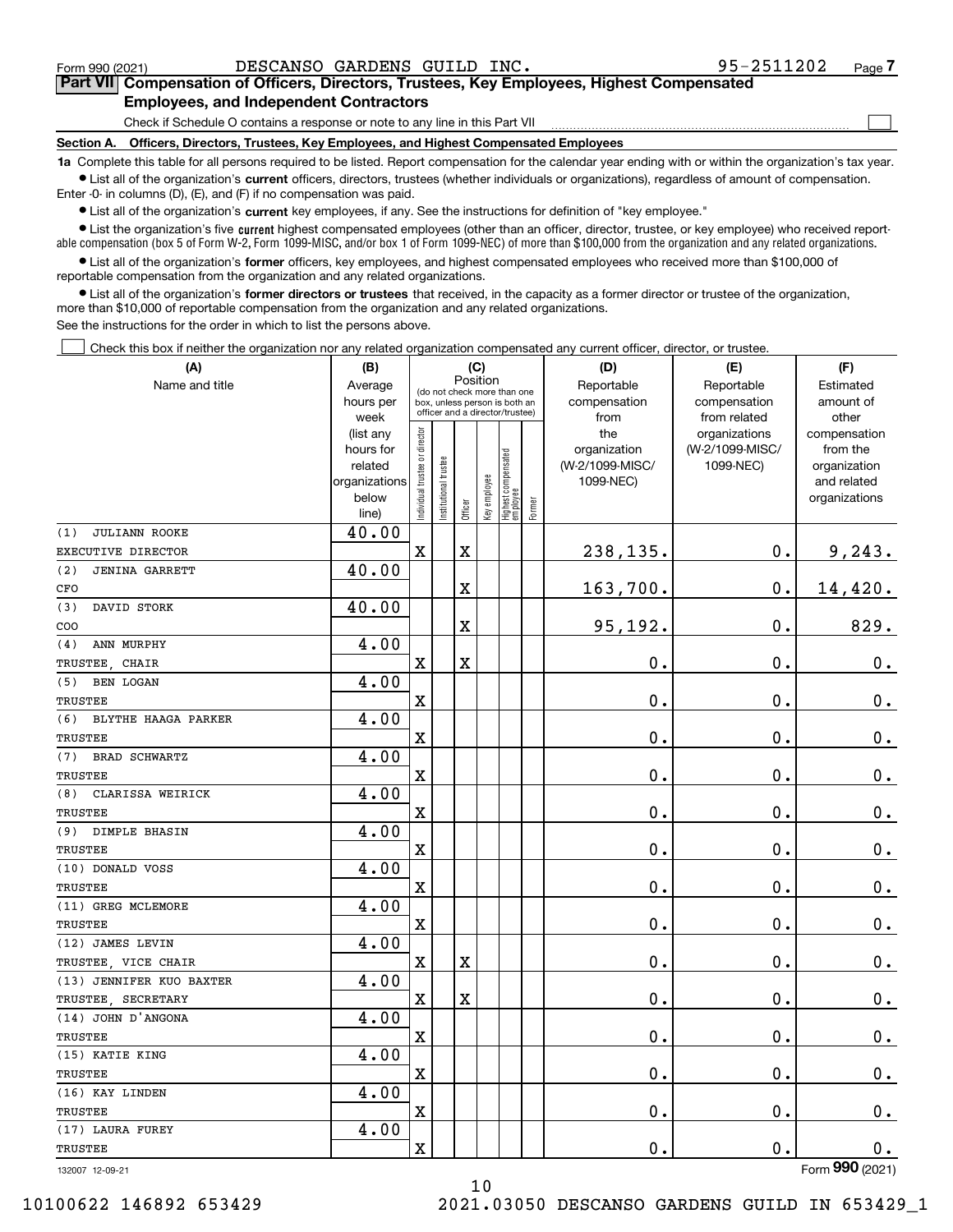| DESCANSO GARDENS GUILD INC.<br>Form 990 (2021)                                                                                                  |                          |                                |                       |          |              |                                         |        |                         | 95-2511202      |                  |              | Page 8                       |
|-------------------------------------------------------------------------------------------------------------------------------------------------|--------------------------|--------------------------------|-----------------------|----------|--------------|-----------------------------------------|--------|-------------------------|-----------------|------------------|--------------|------------------------------|
| <b>Part VII</b><br>Section A. Officers, Directors, Trustees, Key Employees, and Highest Compensated Employees (continued)                       |                          |                                |                       |          |              |                                         |        |                         |                 |                  |              |                              |
| (A)                                                                                                                                             | (B)                      |                                |                       |          | (C)          |                                         |        | (D)                     | (E)             |                  |              | (F)                          |
| Name and title                                                                                                                                  | Average                  |                                |                       | Position |              | (do not check more than one             |        | Reportable              | Reportable      |                  |              | Estimated                    |
|                                                                                                                                                 | hours per                |                                |                       |          |              | box, unless person is both an           |        | compensation            | compensation    |                  |              | amount of                    |
|                                                                                                                                                 | week                     |                                |                       |          |              | officer and a director/trustee)         |        | from                    | from related    |                  |              | other                        |
|                                                                                                                                                 | (list any                |                                |                       |          |              |                                         |        | the                     | organizations   |                  |              | compensation                 |
|                                                                                                                                                 | hours for                |                                |                       |          |              |                                         |        | organization            | (W-2/1099-MISC/ |                  |              | from the                     |
|                                                                                                                                                 | related<br>organizations |                                |                       |          |              |                                         |        | (W-2/1099-MISC/         | 1099-NEC)       |                  |              | organization                 |
|                                                                                                                                                 | below                    |                                |                       |          |              |                                         |        | 1099-NEC)               |                 |                  |              | and related<br>organizations |
|                                                                                                                                                 | line)                    | Individual trustee or director | Institutional trustee | Officer  | Key employee | <br>  Highest compensated<br>  employee | Former |                         |                 |                  |              |                              |
| (18) LOVELL HOLDER                                                                                                                              | 4.00                     |                                |                       |          |              |                                         |        |                         |                 |                  |              |                              |
| TRUSTEE                                                                                                                                         |                          | X                              |                       |          |              |                                         |        | 0.                      |                 | 0.               |              | 0.                           |
| (19) NED RUSSELL                                                                                                                                | 4.00                     |                                |                       |          |              |                                         |        |                         |                 |                  |              |                              |
| TRUSTEE                                                                                                                                         |                          | X                              |                       |          |              |                                         |        | 0.                      |                 | 0.               |              | $0$ .                        |
| (20) PEGGY MILLER                                                                                                                               | 4.00                     |                                |                       |          |              |                                         |        |                         |                 |                  |              |                              |
| TRUSTEE                                                                                                                                         |                          | X                              |                       |          |              |                                         |        | 0.                      |                 | 0.               |              | $0$ .                        |
| (21) SANDRA MAYS                                                                                                                                | 4.00                     |                                |                       |          |              |                                         |        |                         |                 |                  |              |                              |
| <b>TRUSTEE</b>                                                                                                                                  |                          | X                              |                       |          |              |                                         |        | 0.                      |                 | 0.               |              | 0.                           |
| (22) WENDY LEES                                                                                                                                 | 4.00                     |                                |                       |          |              |                                         |        |                         |                 |                  |              |                              |
| TRUSTEE, TREASURER                                                                                                                              |                          | X                              |                       | X        |              |                                         |        | $\mathbf 0$ .           |                 | 0.               |              | 0.                           |
|                                                                                                                                                 |                          |                                |                       |          |              |                                         |        |                         |                 |                  |              |                              |
|                                                                                                                                                 |                          |                                |                       |          |              |                                         |        |                         |                 |                  |              |                              |
|                                                                                                                                                 |                          |                                |                       |          |              |                                         |        |                         |                 |                  |              |                              |
|                                                                                                                                                 |                          |                                |                       |          |              |                                         |        |                         |                 |                  |              |                              |
|                                                                                                                                                 |                          |                                |                       |          |              |                                         |        |                         |                 |                  |              |                              |
|                                                                                                                                                 |                          |                                |                       |          |              |                                         |        |                         |                 |                  |              |                              |
|                                                                                                                                                 |                          |                                |                       |          |              |                                         |        |                         |                 |                  |              |                              |
|                                                                                                                                                 |                          |                                |                       |          |              |                                         |        |                         |                 |                  |              |                              |
|                                                                                                                                                 |                          |                                |                       |          |              |                                         |        | 497,027.                |                 | $\mathbf 0$ .    |              | 24,492.                      |
| c Total from continuation sheets to Part VII, Section A                                                                                         |                          |                                |                       |          |              |                                         |        | 0.                      |                 | $\overline{0}$ . |              | $0$ .                        |
|                                                                                                                                                 |                          |                                |                       |          |              |                                         |        | 497,027.                |                 | $\overline{0}$ . |              | 24,492.                      |
| Total number of individuals (including but not limited to those listed above) who received more than \$100,000 of reportable<br>$\mathbf{2}$    |                          |                                |                       |          |              |                                         |        |                         |                 |                  |              |                              |
| compensation from the organization $\blacktriangleright$                                                                                        |                          |                                |                       |          |              |                                         |        |                         |                 |                  |              | 2                            |
|                                                                                                                                                 |                          |                                |                       |          |              |                                         |        |                         |                 |                  |              | Yes<br>No                    |
| 3<br>Did the organization list any former officer, director, trustee, key employee, or highest compensated employee on                          |                          |                                |                       |          |              |                                         |        |                         |                 |                  |              |                              |
| line 1a? If "Yes," complete Schedule J for such individual manufactured contained and the 1a? If "Yes," complete Schedule J for such individual |                          |                                |                       |          |              |                                         |        |                         |                 |                  | З            | х                            |
| For any individual listed on line 1a, is the sum of reportable compensation and other compensation from the organization                        |                          |                                |                       |          |              |                                         |        |                         |                 |                  |              |                              |
|                                                                                                                                                 |                          |                                |                       |          |              |                                         |        |                         |                 |                  | 4            | х                            |
| Did any person listed on line 1a receive or accrue compensation from any unrelated organization or individual for services<br>5                 |                          |                                |                       |          |              |                                         |        |                         |                 |                  |              |                              |
| rendered to the organization? If "Yes." complete Schedule J for such person.                                                                    |                          |                                |                       |          |              |                                         |        |                         |                 |                  | 5            | X                            |
| <b>Section B. Independent Contractors</b>                                                                                                       |                          |                                |                       |          |              |                                         |        |                         |                 |                  |              |                              |
| Complete this table for your five highest compensated independent contractors that received more than \$100,000 of compensation from<br>1.      |                          |                                |                       |          |              |                                         |        |                         |                 |                  |              |                              |
| the organization. Report compensation for the calendar year ending with or within the organization's tax year.                                  |                          |                                |                       |          |              |                                         |        |                         |                 |                  |              |                              |
| (A)                                                                                                                                             |                          |                                |                       |          |              |                                         |        | (B)                     |                 |                  | (C)          |                              |
| Name and business address                                                                                                                       |                          |                                |                       |          |              |                                         |        | Description of services |                 |                  | Compensation |                              |
| 4WALL ENTERTAINMENT INC, 3165 W SUNSET RD.                                                                                                      |                          |                                |                       |          |              |                                         |        | LIGHTING AND DESIGN     |                 |                  |              |                              |
| STE 100, LAS VEGAS, NV 89118                                                                                                                    |                          |                                |                       |          |              |                                         |        | SERVICES                |                 |                  |              | $1,203,840$ .                |
| DIAMOND LANDSCAPE INC                                                                                                                           |                          |                                |                       |          |              |                                         |        |                         |                 |                  |              |                              |
| 5431 RADFORD AVE, VALLEY VILLAGE, CA 91607                                                                                                      |                          |                                |                       |          |              |                                         |        | LANDSCAPING SERVICES    |                 |                  |              | 476,595.                     |
| LIGHTSWITCH LOS ANGELES, 3500 WEST OLIVE                                                                                                        |                          |                                |                       |          |              |                                         |        | LIGHTING, MEDIA AND     |                 |                  |              |                              |
| AVENUE UNIT 300, BURBANK, CA 91505                                                                                                              |                          |                                |                       |          |              |                                         |        | VISUAL DESIGN           |                 |                  |              | 320, 364.                    |
| PROTECT US                                                                                                                                      |                          |                                |                       |          |              |                                         |        |                         |                 |                  |              |                              |
| 12391 LEWIS STREET, GARDEN GROVE, CA 92840                                                                                                      |                          |                                |                       |          |              |                                         |        | SECURITY SERVICES       |                 |                  |              | 193,308.                     |
| COVERALL NORTH AMERICA, INC.                                                                                                                    |                          |                                |                       |          |              |                                         |        | COMMERCIAL              |                 |                  |              |                              |
| 2955 MOMENTUM PLACE, CHICAGO, IL 60689                                                                                                          |                          |                                |                       |          |              |                                         |        | CLEANING/JANITORIAL     |                 |                  |              | 193,001.                     |

**2**Total number of independent contractors (including but not limited to those listed above) who received more than \$100,000 of compensation from the organization  $\blacktriangleright$ 8

Form (2021) **990**

132008 12-09-21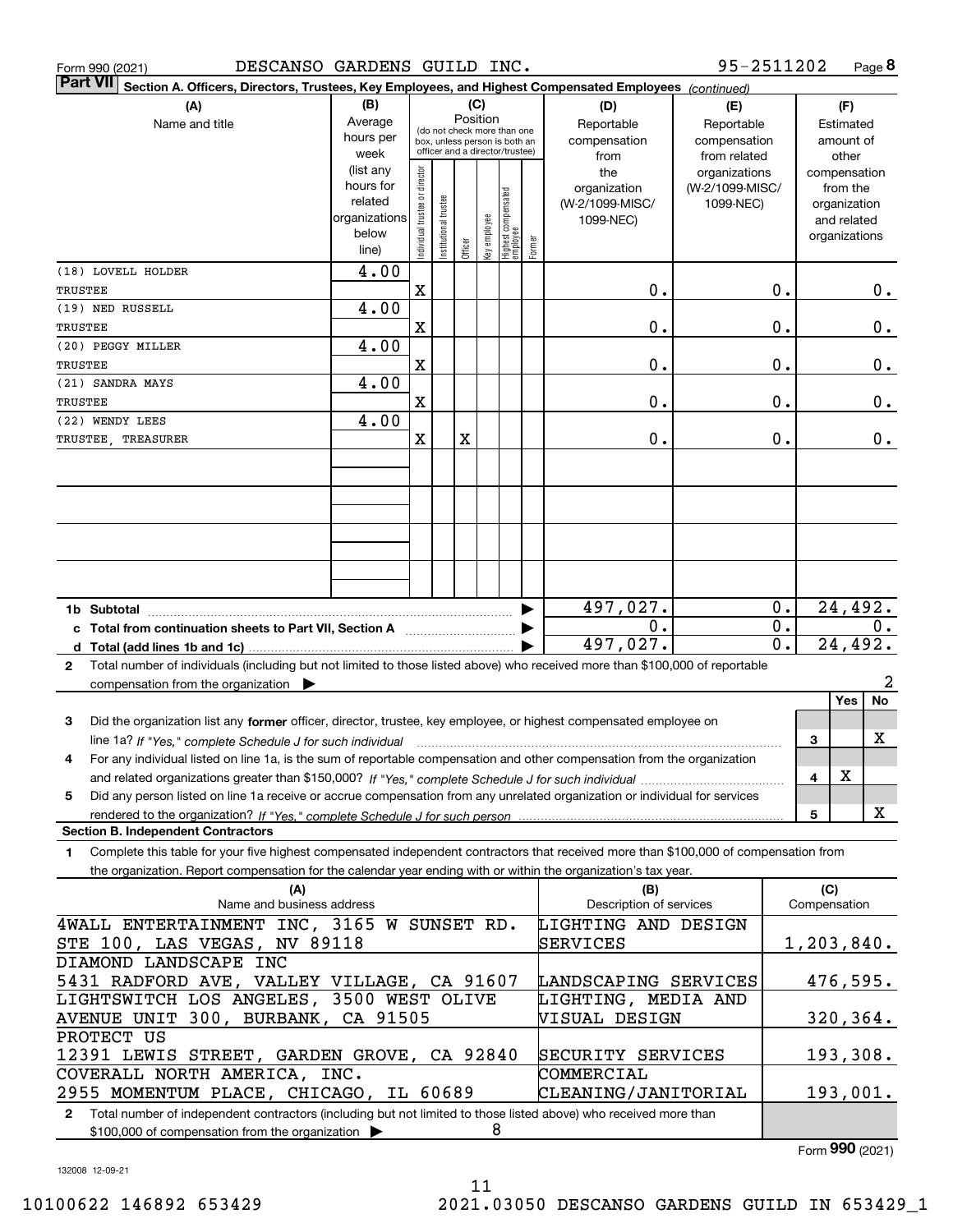|                                                           |                 | Check if Schedule O contains a response or note to any line in this Part VIII |                |                |        |                      |                      |                                              |                                      |                                                                 |
|-----------------------------------------------------------|-----------------|-------------------------------------------------------------------------------|----------------|----------------|--------|----------------------|----------------------|----------------------------------------------|--------------------------------------|-----------------------------------------------------------------|
|                                                           |                 |                                                                               |                |                |        |                      | (A)<br>Total revenue | (B)<br>Related or exempt<br>function revenue | (C)<br>Unrelated<br>business revenue | (D)<br>Revenue excluded<br>from tax under<br>sections 512 - 514 |
|                                                           |                 | <b>1 a</b> Federated campaigns                                                | .              | 1a             |        |                      |                      |                                              |                                      |                                                                 |
| Contributions, Gifts, Grants<br>and Other Similar Amounts |                 | <b>b</b> Membership dues                                                      |                | 1 <sub>b</sub> |        | 3,022,112.           |                      |                                              |                                      |                                                                 |
|                                                           |                 | c Fundraising events                                                          |                | 1 <sub>c</sub> |        | 143,230.             |                      |                                              |                                      |                                                                 |
|                                                           |                 | d Related organizations                                                       | .              | 1 <sub>d</sub> |        |                      |                      |                                              |                                      |                                                                 |
|                                                           |                 | e Government grants (contributions)                                           |                | 1e             |        | 636,347.             |                      |                                              |                                      |                                                                 |
|                                                           |                 | f All other contributions, gifts, grants, and                                 |                |                |        |                      |                      |                                              |                                      |                                                                 |
|                                                           |                 | similar amounts not included above                                            |                | 1f             |        | 825,435.             |                      |                                              |                                      |                                                                 |
|                                                           | g               | Noncash contributions included in lines 1a-1f                                 |                | $1g$ \$        |        | 4,330.               |                      |                                              |                                      |                                                                 |
|                                                           |                 |                                                                               |                |                |        |                      | 4,627,124.           |                                              |                                      |                                                                 |
|                                                           |                 |                                                                               |                |                |        | <b>Business Code</b> |                      |                                              |                                      |                                                                 |
|                                                           | 2a              | ADMISSIONS                                                                    |                |                |        | 611710               | 7, 313, 388.         | 7, 313, 388.                                 |                                      |                                                                 |
|                                                           | b               | GARDEN MANAGEMENT FEE                                                         |                |                |        | 611710               | 270,000.             | 270,000.                                     |                                      |                                                                 |
| Program Service<br>Revenue                                | c               | SUMMER PROGRAM                                                                |                |                |        | 611710               | 8,880.               | 8,880.                                       |                                      |                                                                 |
|                                                           | d               |                                                                               |                |                |        |                      |                      |                                              |                                      |                                                                 |
|                                                           | е               |                                                                               |                |                |        |                      |                      |                                              |                                      |                                                                 |
|                                                           | f               | All other program service revenue                                             |                |                |        | 611710               | 77,714.              | 77,714.                                      |                                      |                                                                 |
|                                                           | a               |                                                                               |                |                |        |                      | 7,669,982.           |                                              |                                      |                                                                 |
|                                                           | 3               | Investment income (including dividends, interest, and                         |                |                |        |                      |                      |                                              |                                      |                                                                 |
|                                                           |                 |                                                                               |                |                |        |                      | 42,404.              |                                              |                                      | 42,404.                                                         |
|                                                           | 4               | Income from investment of tax-exempt bond proceeds                            |                |                |        |                      |                      |                                              |                                      |                                                                 |
|                                                           | 5               |                                                                               |                |                |        |                      |                      |                                              |                                      |                                                                 |
|                                                           |                 |                                                                               |                | (i) Real       |        | (ii) Personal        |                      |                                              |                                      |                                                                 |
|                                                           |                 | 6 a Gross rents<br>.                                                          | 6a             | 527,189.       |        |                      |                      |                                              |                                      |                                                                 |
|                                                           |                 | <b>b</b> Less: rental expenses                                                | 6 <sub>b</sub> | 99,456.        |        |                      |                      |                                              |                                      |                                                                 |
|                                                           | c               | Rental income or (loss)                                                       | 6c             | 427,733.       |        |                      |                      |                                              |                                      |                                                                 |
|                                                           |                 | d Net rental income or (loss)                                                 |                |                |        |                      | 427,733.             |                                              |                                      | 427,733.                                                        |
|                                                           |                 | 7 a Gross amount from sales of                                                |                | (i) Securities |        | (ii) Other           |                      |                                              |                                      |                                                                 |
|                                                           |                 | assets other than inventory                                                   | 7a             | 2,565,247.     |        |                      |                      |                                              |                                      |                                                                 |
|                                                           |                 | <b>b</b> Less: cost or other basis                                            |                |                |        |                      |                      |                                              |                                      |                                                                 |
|                                                           |                 | and sales expenses                                                            | 7b             | 2,565,258.     |        |                      |                      |                                              |                                      |                                                                 |
| her Revenue                                               |                 | c Gain or (loss) $\ldots$                                                     | 7c             |                | $-11.$ |                      |                      |                                              |                                      |                                                                 |
|                                                           |                 |                                                                               |                |                |        |                      | $-11.$               |                                              |                                      | $-11.$                                                          |
|                                                           |                 | 8 a Gross income from fundraising events (not                                 |                |                |        |                      |                      |                                              |                                      |                                                                 |
| ŏ                                                         |                 | including \$                                                                  |                | 143,230. of    |        |                      |                      |                                              |                                      |                                                                 |
|                                                           |                 | contributions reported on line 1c). See                                       |                |                |        |                      |                      |                                              |                                      |                                                                 |
|                                                           |                 |                                                                               |                |                | 8a     | 74,970.              |                      |                                              |                                      |                                                                 |
|                                                           |                 |                                                                               |                |                | 8b     | 114,653.             | $-39,683.$           |                                              |                                      |                                                                 |
|                                                           |                 | c Net income or (loss) from fundraising events                                |                |                |        |                      |                      |                                              |                                      | $-39,683.$                                                      |
|                                                           |                 | 9 a Gross income from gaming activities. See                                  |                |                |        |                      |                      |                                              |                                      |                                                                 |
|                                                           |                 |                                                                               |                |                | 9а     |                      |                      |                                              |                                      |                                                                 |
|                                                           |                 | <b>b</b> Less: direct expenses                                                |                |                | 9b     |                      |                      |                                              |                                      |                                                                 |
|                                                           |                 | c Net income or (loss) from gaming activities                                 |                |                |        |                      |                      |                                              |                                      |                                                                 |
|                                                           |                 | 10 a Gross sales of inventory, less returns                                   |                |                | 10a    | 1,470,163.           |                      |                                              |                                      |                                                                 |
|                                                           |                 | <b>b</b> Less: cost of goods sold                                             |                |                | 10b    | 710,496.             |                      |                                              |                                      |                                                                 |
|                                                           |                 |                                                                               |                |                |        |                      | 759,667.             | 759,667.                                     |                                      |                                                                 |
|                                                           |                 | c Net income or (loss) from sales of inventory                                |                |                |        | <b>Business Code</b> |                      |                                              |                                      |                                                                 |
|                                                           |                 |                                                                               |                |                |        |                      |                      |                                              |                                      |                                                                 |
|                                                           | 11 a            |                                                                               |                |                |        |                      |                      |                                              |                                      |                                                                 |
| evenue                                                    | b               |                                                                               |                |                |        |                      |                      |                                              |                                      |                                                                 |
| Miscellaneous                                             | с               |                                                                               |                |                |        |                      |                      |                                              |                                      |                                                                 |
|                                                           |                 |                                                                               |                |                |        |                      |                      |                                              |                                      |                                                                 |
|                                                           | 12              |                                                                               |                |                |        |                      | 13,487,216.          | 8,429,649.                                   | 0.                                   | 430,443.                                                        |
|                                                           | 132009 12-09-21 |                                                                               |                |                |        |                      |                      |                                              |                                      | Form 990 (2021)                                                 |

Form 990 (2021) Page DESCANSO GARDENS GUILD INC.

**Part VIII Statement of Revenue**

**9** 95-2511202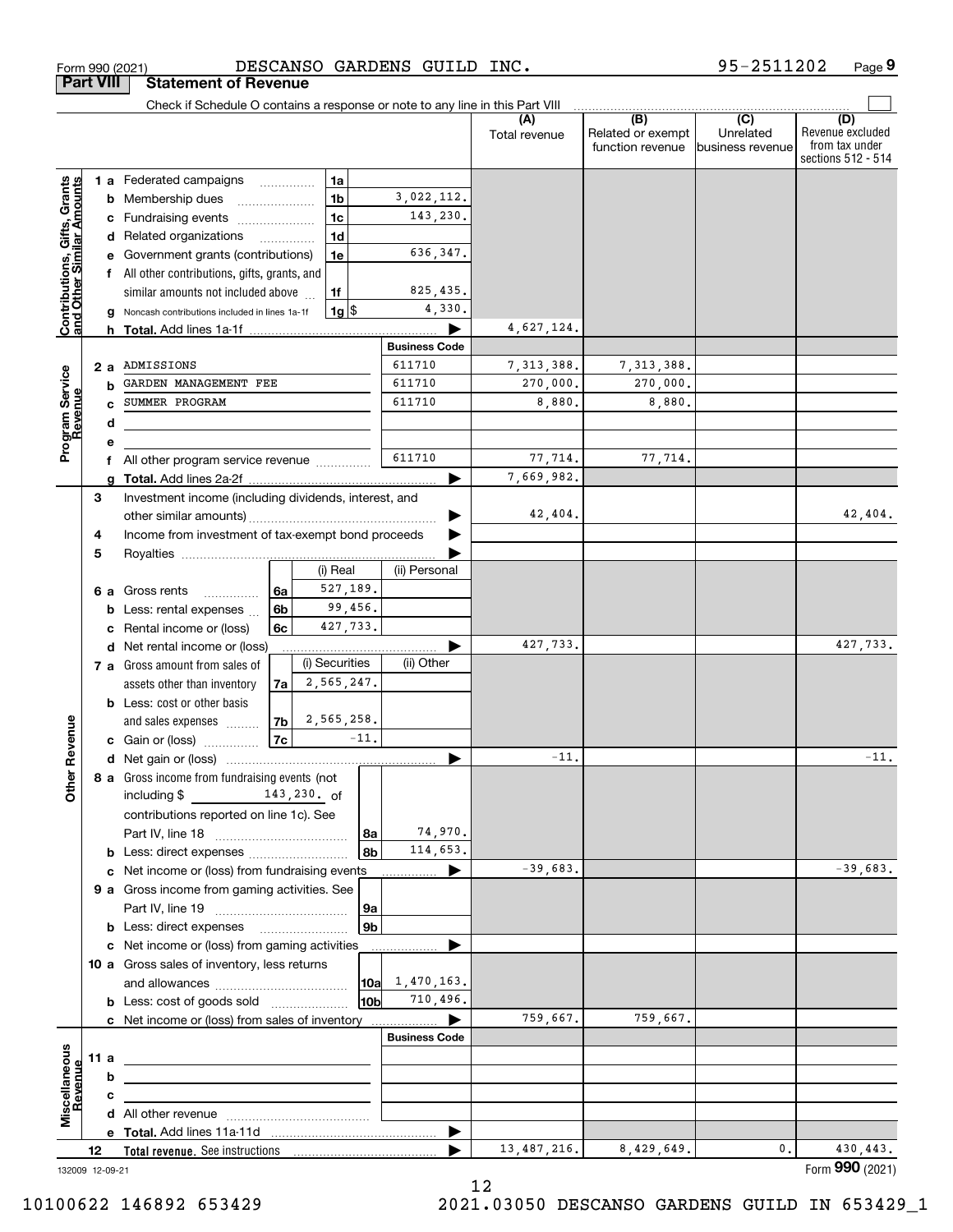Form 990 (2021) Page DESCANSO GARDENS GUILD INC. 95-2511202 **Part IX Statement of Functional Expenses**

|    | Section 501(c)(3) and 501(c)(4) organizations must complete all columns. All other organizations must complete column (A).                                                                                   |                          |                                    |                                    |                                |
|----|--------------------------------------------------------------------------------------------------------------------------------------------------------------------------------------------------------------|--------------------------|------------------------------------|------------------------------------|--------------------------------|
|    | Check if Schedule O contains a response or note to any line in this Part IX                                                                                                                                  |                          |                                    | $\overline{C}$                     | $\overline{\mathbf{X}}$        |
|    | Do not include amounts reported on lines 6b,<br>7b, 8b, 9b, and 10b of Part VIII.                                                                                                                            | (A)<br>Total expenses    | (B)<br>Program service<br>expenses | Management and<br>general expenses | (D)<br>Fundraising<br>expenses |
| 1. | Grants and other assistance to domestic organizations                                                                                                                                                        |                          |                                    |                                    |                                |
|    | and domestic governments. See Part IV, line 21                                                                                                                                                               | 8,700.                   | 8,700.                             |                                    |                                |
| 2  | Grants and other assistance to domestic                                                                                                                                                                      |                          |                                    |                                    |                                |
|    | individuals. See Part IV, line 22                                                                                                                                                                            |                          |                                    |                                    |                                |
| 3  | Grants and other assistance to foreign                                                                                                                                                                       |                          |                                    |                                    |                                |
|    | organizations, foreign governments, and foreign                                                                                                                                                              |                          |                                    |                                    |                                |
|    | individuals. See Part IV, lines 15 and 16                                                                                                                                                                    |                          |                                    |                                    |                                |
| 4  | Benefits paid to or for members                                                                                                                                                                              |                          |                                    |                                    |                                |
| 5  | Compensation of current officers, directors,                                                                                                                                                                 |                          |                                    |                                    |                                |
|    | trustees, and key employees                                                                                                                                                                                  | 521,520.                 | 145,494.                           | 227,599.                           | 148,427.                       |
| 6  | Compensation not included above to disqualified                                                                                                                                                              |                          |                                    |                                    |                                |
|    | persons (as defined under section 4958(f)(1)) and                                                                                                                                                            |                          |                                    |                                    |                                |
|    | persons described in section 4958(c)(3)(B)<br>1.1.1.1.1.1.1                                                                                                                                                  |                          |                                    |                                    |                                |
| 7  | Other salaries and wages                                                                                                                                                                                     | $\overline{2,374,497}$ . | 1,887,297.                         | 145,149.                           | 342,051.                       |
| 8  | Pension plan accruals and contributions (include                                                                                                                                                             |                          |                                    |                                    |                                |
|    | section 401(k) and 403(b) employer contributions)                                                                                                                                                            |                          |                                    |                                    |                                |
| 9  |                                                                                                                                                                                                              | 342,770.                 | 249,073.                           | 34, 125.                           | $\frac{59,572.}{8,937.}$       |
| 10 |                                                                                                                                                                                                              | 87,784.                  | 34,891.                            | 43,956.                            |                                |
| 11 | Fees for services (nonemployees):                                                                                                                                                                            |                          |                                    |                                    |                                |
| a  |                                                                                                                                                                                                              |                          |                                    |                                    |                                |
| b  |                                                                                                                                                                                                              | 4,918.                   |                                    | 4,918.                             |                                |
| c  |                                                                                                                                                                                                              | 39,590.                  |                                    | 39,590.                            |                                |
|    |                                                                                                                                                                                                              |                          |                                    |                                    |                                |
| е  | Professional fundraising services. See Part IV, line 17                                                                                                                                                      | 48,300.                  |                                    |                                    | 48,300.                        |
| f  | Investment management fees                                                                                                                                                                                   | 26,064.                  |                                    | 26,064.                            |                                |
|    | g Other. (If line 11g amount exceeds 10% of line 25,                                                                                                                                                         |                          |                                    |                                    |                                |
|    | column (A), amount, list line 11g expenses on Sch O.)                                                                                                                                                        | 2,972,619.               | 2,905,024.                         | 50, 280.                           | $\frac{17,315}{83,907}$ .      |
| 12 |                                                                                                                                                                                                              | 83,907.                  |                                    |                                    |                                |
| 13 |                                                                                                                                                                                                              | 708, 378.                | 582,907.                           | 15,505.                            | 109,966.                       |
| 14 |                                                                                                                                                                                                              | 18,788.                  | 13,555.                            | 3,998.                             | 1,235.                         |
| 15 |                                                                                                                                                                                                              |                          |                                    |                                    |                                |
| 16 |                                                                                                                                                                                                              | 392,132.                 | 349,518.                           | 18,016.                            | 24,598.                        |
| 17 |                                                                                                                                                                                                              | 404.                     | $\overline{247}$ .                 | 157.                               |                                |
| 18 | Payments of travel or entertainment expenses                                                                                                                                                                 |                          |                                    |                                    |                                |
|    | for any federal, state, or local public officials                                                                                                                                                            |                          |                                    |                                    |                                |
| 19 | Conferences, conventions, and meetings                                                                                                                                                                       | 19,654.                  | 7,932.                             | 7,186.                             | 4,536.                         |
| 20 | Interest                                                                                                                                                                                                     |                          |                                    |                                    |                                |
| 21 |                                                                                                                                                                                                              |                          |                                    |                                    |                                |
| 22 | Depreciation, depletion, and amortization                                                                                                                                                                    | 706, 613.                | 660, 501.                          | 44,724.                            | 1,388.                         |
| 23 | Insurance                                                                                                                                                                                                    | 289,131.                 | 260, 164.                          | 28,407.                            | 560.                           |
| 24 | Other expenses. Itemize expenses not covered<br>above. (List miscellaneous expenses on line 24e. If<br>line 24e amount exceeds 10% of line 25, column (A),<br>amount, list line 24e expenses on Schedule O.) |                          |                                    |                                    |                                |
|    | a REPAIRS AND MAINTENANCE                                                                                                                                                                                    | 556,431.                 | 556,431.                           |                                    |                                |
| b  | MAINTENANCE SUPPLIES                                                                                                                                                                                         | 146,905.                 | 131,017.                           |                                    | 15,888.                        |
| c  | PLANTS AND HORTICULTURA                                                                                                                                                                                      | 53,423.                  | 53,423.                            |                                    |                                |
| d  | DUES & SUBSCRIPTIONS                                                                                                                                                                                         | 45,534.                  | 26,510.                            | 15,997.                            | 3,027.                         |
|    | e All other expenses                                                                                                                                                                                         | 70,060.                  | 58,045.                            | 11,986.                            | 29.                            |
| 25 | Total functional expenses. Add lines 1 through 24e                                                                                                                                                           | 9,518,122.               | 7,930,729.                         | 717,657.                           | 869,736.                       |
| 26 | <b>Joint costs.</b> Complete this line only if the organization                                                                                                                                              |                          |                                    |                                    |                                |
|    | reported in column (B) joint costs from a combined                                                                                                                                                           |                          |                                    |                                    |                                |
|    | educational campaign and fundraising solicitation.                                                                                                                                                           |                          |                                    |                                    |                                |
|    | Check here $\blacktriangleright$<br>if following SOP 98-2 (ASC 958-720)                                                                                                                                      | 71,873.                  | 64,686.                            | 2,156.                             | 5,031.                         |

132010 12-09-21

13

Form (2021) **990**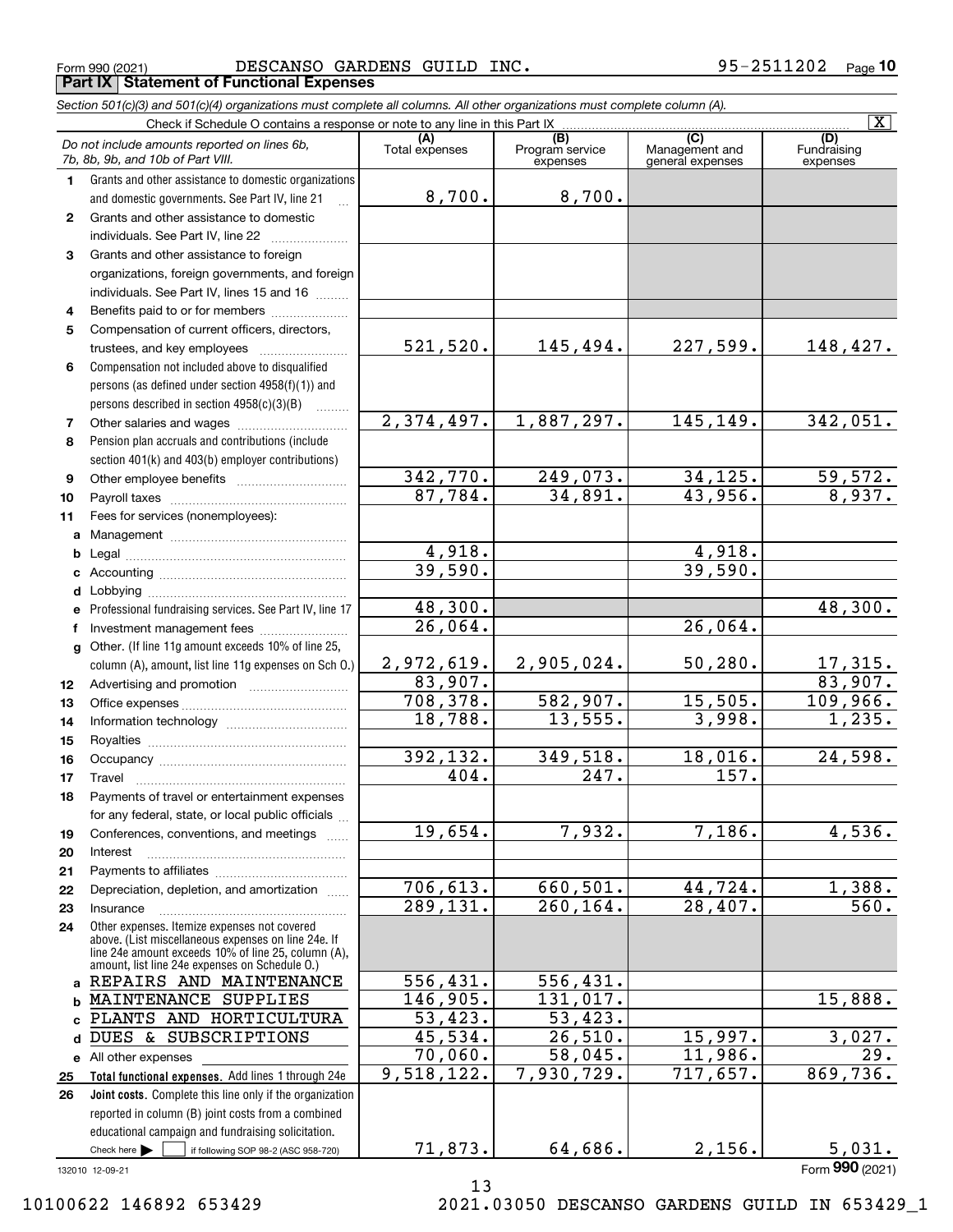**Part X Balance Sheet**

#### Form 990 (2021) Page DESCANSO GARDENS GUILD INC. 95-2511202

Check if Schedule O contains a response or note to any line in this Part X

|                      |    |                                                                                                                                                                                                                                |                          | (A)<br>Beginning of year |              | (B)<br>End of year               |
|----------------------|----|--------------------------------------------------------------------------------------------------------------------------------------------------------------------------------------------------------------------------------|--------------------------|--------------------------|--------------|----------------------------------|
|                      | 1  |                                                                                                                                                                                                                                |                          | 2,065,047.               | $\mathbf{1}$ | 9,462,899.                       |
|                      | 2  |                                                                                                                                                                                                                                |                          |                          | $\mathbf{2}$ |                                  |
|                      | з  |                                                                                                                                                                                                                                |                          | 153,000.                 | $\mathbf{3}$ | 13,250.                          |
|                      | 4  |                                                                                                                                                                                                                                |                          | 87,085.                  | 4            | 69,600.                          |
|                      | 5  | Loans and other receivables from any current or former officer, director,                                                                                                                                                      |                          |                          |              |                                  |
|                      |    | trustee, key employee, creator or founder, substantial contributor, or 35%                                                                                                                                                     |                          |                          |              |                                  |
|                      |    | controlled entity or family member of any of these persons                                                                                                                                                                     |                          |                          | 5            |                                  |
|                      | 6  | Loans and other receivables from other disqualified persons (as defined                                                                                                                                                        |                          |                          |              |                                  |
|                      |    | under section 4958(f)(1)), and persons described in section 4958(c)(3)(B)                                                                                                                                                      |                          |                          | 6            |                                  |
| Assets               | 7  |                                                                                                                                                                                                                                |                          | $\overline{7}$           |              |                                  |
|                      | 8  |                                                                                                                                                                                                                                |                          | <u>188,811.</u>          | 8            |                                  |
|                      | 9  | Prepaid expenses and deferred charges                                                                                                                                                                                          |                          | 95,962.                  | 9            | $\frac{181,192}{56,220}$         |
|                      |    | 10a Land, buildings, and equipment: cost or other                                                                                                                                                                              |                          |                          |              |                                  |
|                      |    |                                                                                                                                                                                                                                |                          |                          |              |                                  |
|                      |    | $\frac{10b}{10b}$<br><b>b</b> Less: accumulated depreciation                                                                                                                                                                   | 4,780,869.               | 10c                      | 5,025,819.   |                                  |
|                      | 11 |                                                                                                                                                                                                                                | $\overline{3,641,063}$ . | 11                       | 3,194,668.   |                                  |
|                      | 12 |                                                                                                                                                                                                                                |                          | 12                       |              |                                  |
|                      | 13 |                                                                                                                                                                                                                                |                          | 13                       |              |                                  |
|                      | 14 |                                                                                                                                                                                                                                |                          | 14                       |              |                                  |
|                      | 15 |                                                                                                                                                                                                                                |                          |                          | 15           |                                  |
|                      | 16 |                                                                                                                                                                                                                                |                          | 11,011,837.              | 16           | 18,003,648.                      |
|                      | 17 |                                                                                                                                                                                                                                |                          | 428,574.                 | 17           | 2,415,936.                       |
|                      | 18 |                                                                                                                                                                                                                                |                          | 18                       |              |                                  |
|                      | 19 | Deferred revenue manual contracts and contracts are all the manual contracts and contracts are all the contracts and contracts are contracted and contracts are contracted and contract are contracted and contract are contra | 1,820,200.               | 19                       | 2,516,915.   |                                  |
|                      | 20 |                                                                                                                                                                                                                                |                          | 20                       |              |                                  |
|                      | 21 | Escrow or custodial account liability. Complete Part IV of Schedule D                                                                                                                                                          |                          | 21                       |              |                                  |
|                      | 22 | Loans and other payables to any current or former officer, director,                                                                                                                                                           |                          |                          |              |                                  |
| Liabilities          |    | trustee, key employee, creator or founder, substantial contributor, or 35%                                                                                                                                                     |                          |                          |              |                                  |
|                      |    | controlled entity or family member of any of these persons                                                                                                                                                                     |                          |                          | 22           |                                  |
|                      | 23 | Secured mortgages and notes payable to unrelated third parties                                                                                                                                                                 |                          |                          | 23           |                                  |
|                      | 24 |                                                                                                                                                                                                                                |                          |                          | 24           |                                  |
|                      | 25 | Other liabilities (including federal income tax, payables to related third                                                                                                                                                     |                          |                          |              |                                  |
|                      |    | parties, and other liabilities not included on lines 17-24). Complete Part X                                                                                                                                                   |                          |                          |              |                                  |
|                      | 26 | of Schedule D<br>Total liabilities. Add lines 17 through 25                                                                                                                                                                    |                          | 2,248,774.               | 25<br>26     | 4,932,851.                       |
|                      |    | Organizations that follow FASB ASC 958, check here $\overline{\triangleright \big[ \overline{X} \big]}$                                                                                                                        |                          |                          |              |                                  |
|                      |    | and complete lines 27, 28, 32, and 33.                                                                                                                                                                                         |                          |                          |              |                                  |
|                      | 27 | Net assets without donor restrictions                                                                                                                                                                                          |                          |                          | 27           |                                  |
|                      | 28 | Net assets with donor restrictions                                                                                                                                                                                             |                          | 7,470,981.<br>1,292,082. | 28           | $\frac{11,977,469.}{1,093,328.}$ |
| <b>Fund Balances</b> |    | Organizations that do not follow FASB ASC 958, check here $\blacktriangleright$                                                                                                                                                |                          |                          |              |                                  |
|                      |    | and complete lines 29 through 33.                                                                                                                                                                                              |                          |                          |              |                                  |
|                      | 29 |                                                                                                                                                                                                                                |                          |                          | 29           |                                  |
|                      | 30 | Paid-in or capital surplus, or land, building, or equipment fund                                                                                                                                                               |                          |                          | 30           |                                  |
|                      | 31 | Retained earnings, endowment, accumulated income, or other funds                                                                                                                                                               |                          |                          | 31           |                                  |
| Net Assets or        | 32 | Total net assets or fund balances                                                                                                                                                                                              |                          | 8, 763, 063.             | 32           | $13,070,797$ .                   |
|                      | 33 |                                                                                                                                                                                                                                |                          | 11,011,837.              | 33           | 18,003,648.                      |

**11**

 $\mathcal{L}^{\text{max}}$ 

Form (2021) **990**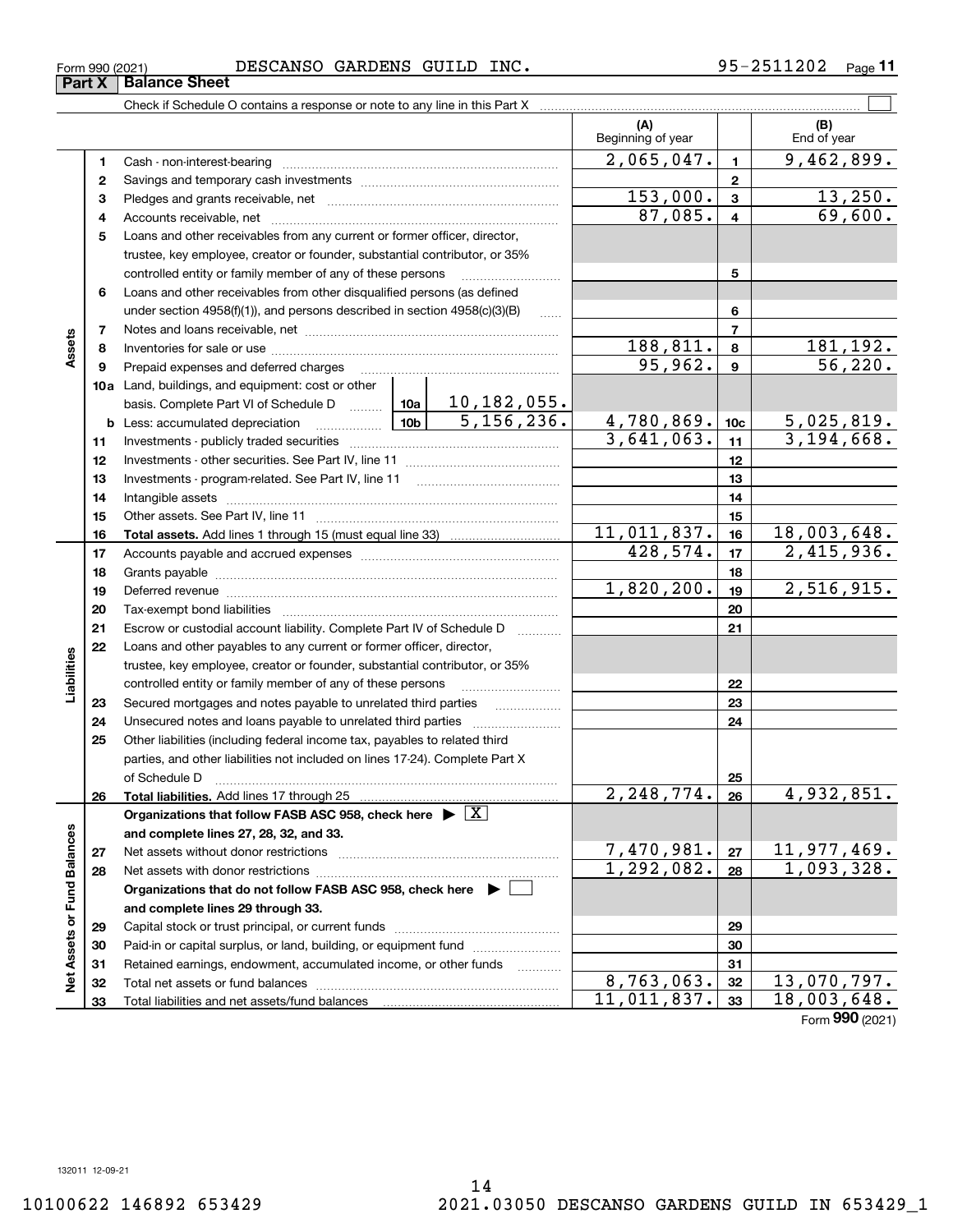|    | DESCANSO GARDENS GUILD INC.<br>Form 990 (2021)                                                                                  |                         | 95-2511202     |     | $Page$ 12      |
|----|---------------------------------------------------------------------------------------------------------------------------------|-------------------------|----------------|-----|----------------|
|    | <b>Reconciliation of Net Assets</b><br>Part XI                                                                                  |                         |                |     |                |
|    |                                                                                                                                 |                         |                |     | $ \mathbf{X} $ |
|    |                                                                                                                                 |                         |                |     |                |
| 1  | Total revenue (must equal Part VIII, column (A), line 12)                                                                       | 1.                      | 13,487,216.    |     |                |
| 2  |                                                                                                                                 | $\mathbf{2}$            | 9,518,122.     |     |                |
| 3  | Revenue less expenses. Subtract line 2 from line 1                                                                              | 3                       | 3,969,094.     |     |                |
| 4  | Net assets or fund balances at beginning of year (must equal Part X, line 32, column (A)) manured manured was                   | $\overline{\mathbf{4}}$ | 8,763,063.     |     |                |
| 5  | Net unrealized gains (losses) on investments                                                                                    | 5                       | 341,640.       |     |                |
| 6  |                                                                                                                                 | 6                       |                |     |                |
| 7  | Investment expenses www.communication.com/www.communication.com/www.communication.com/www.com                                   | $\overline{7}$          |                |     |                |
| 8  | Prior period adjustments                                                                                                        | 8                       |                |     |                |
| 9  | Other changes in net assets or fund balances (explain on Schedule O)                                                            | 9                       |                |     | $-3,000.$      |
| 10 | Net assets or fund balances at end of year. Combine lines 3 through 9 (must equal Part X, line 32,                              |                         |                |     |                |
|    |                                                                                                                                 | 10                      | 13,070,797.    |     |                |
|    | Part XII Financial Statements and Reporting                                                                                     |                         |                |     |                |
|    |                                                                                                                                 |                         |                |     |                |
|    |                                                                                                                                 |                         |                | Yes | No             |
| 1. | $\boxed{\mathbf{X}}$ Accrual<br>Accounting method used to prepare the Form 990: [16] Cash<br>Other                              |                         |                |     |                |
|    | If the organization changed its method of accounting from a prior year or checked "Other," explain on Schedule O.               |                         |                |     |                |
|    | 2a Were the organization's financial statements compiled or reviewed by an independent accountant?                              |                         | 2a             |     | Χ              |
|    | If "Yes," check a box below to indicate whether the financial statements for the year were compiled or reviewed on a            |                         |                |     |                |
|    | separate basis, consolidated basis, or both:                                                                                    |                         |                |     |                |
|    | Separate basis<br>Consolidated basis<br>Both consolidated and separate basis                                                    |                         |                |     |                |
|    | <b>b</b> Were the organization's financial statements audited by an independent accountant?                                     |                         | 2 <sub>b</sub> | х   |                |
|    | If "Yes," check a box below to indicate whether the financial statements for the year were audited on a separate basis,         |                         |                |     |                |
|    | consolidated basis, or both:                                                                                                    |                         |                |     |                |
|    | $\vert$ X $\vert$ Separate basis<br>Consolidated basis<br>Both consolidated and separate basis                                  |                         |                |     |                |
|    | c If "Yes" to line 2a or 2b, does the organization have a committee that assumes responsibility for oversight of the audit,     |                         |                |     |                |
|    |                                                                                                                                 |                         | 2c             | х   |                |
|    | If the organization changed either its oversight process or selection process during the tax year, explain on Schedule O.       |                         |                |     |                |
|    | 3a As a result of a federal award, was the organization required to undergo an audit or audits as set forth in the Single Audit |                         |                |     |                |
|    |                                                                                                                                 |                         | За             |     | x              |
|    | b If "Yes," did the organization undergo the required audit or audits? If the organization did not undergo the required audit   |                         |                |     |                |
|    | or audits, explain why on Schedule O and describe any steps taken to undergo such audits                                        |                         | 3b             |     |                |

Form (2021) **990**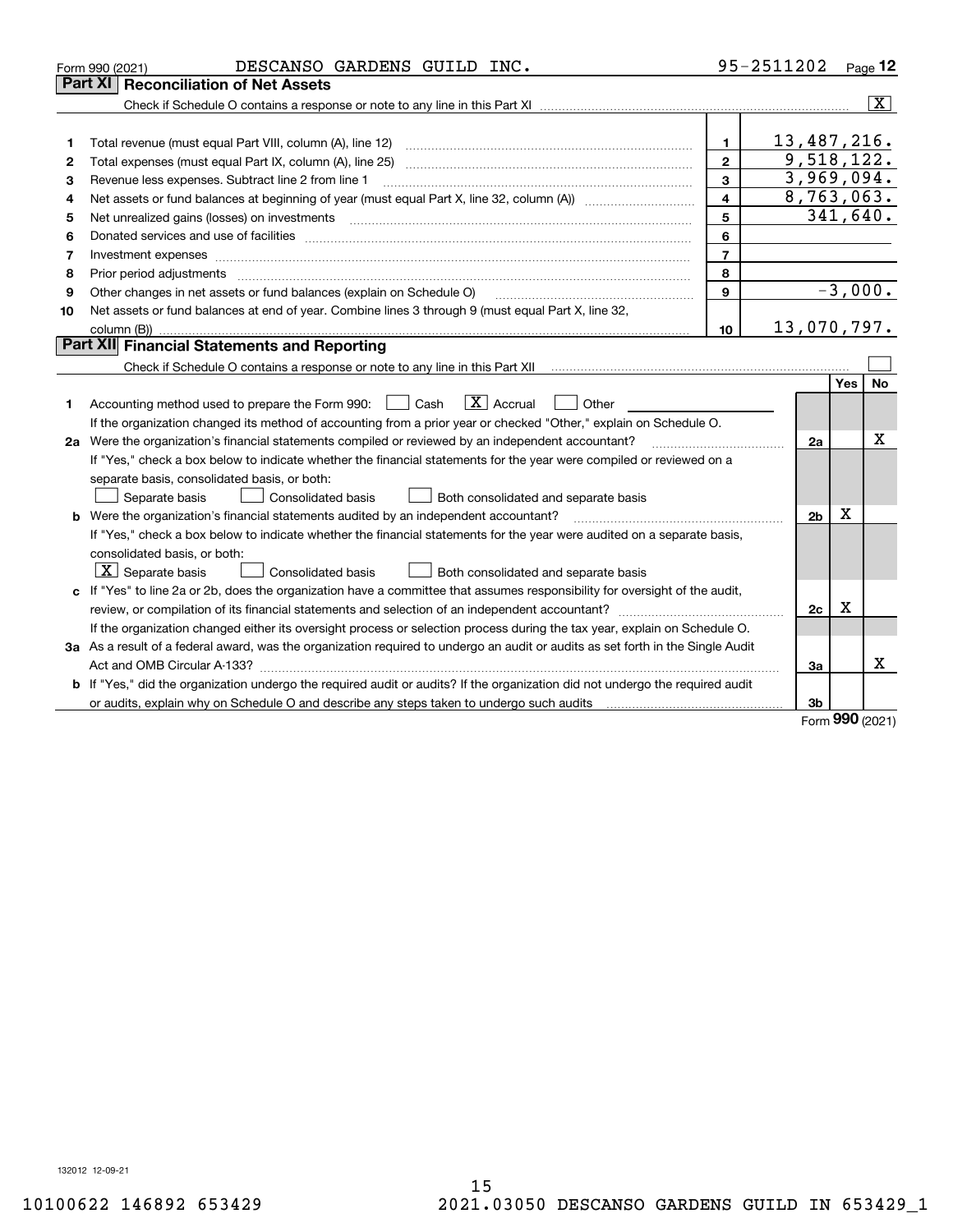Department of the Treasury Internal Revenue Service

**(Form 990)**

# **Public Charity Status and Public Support**

**Complete if the organization is a section 501(c)(3) organization or a section 4947(a)(1) nonexempt charitable trust.**

**| Attach to Form 990 or Form 990-EZ.** 

**| Go to www.irs.gov/Form990 for instructions and the latest information.**

| OMB No 1545-0047                    |
|-------------------------------------|
| U                                   |
| <b>Open to Public</b><br>Inspection |

#### **Name of the organization Employer identification Name of the organization Employer identification** number

|                  |                     |                                                                                                                                                                                                                                                                                                                                                                                                                                                                                                                                                                              |          | DESCANSO GARDENS GUILD INC.                            |                                                                |    |                            |  | 95-2511202                 |  |
|------------------|---------------------|------------------------------------------------------------------------------------------------------------------------------------------------------------------------------------------------------------------------------------------------------------------------------------------------------------------------------------------------------------------------------------------------------------------------------------------------------------------------------------------------------------------------------------------------------------------------------|----------|--------------------------------------------------------|----------------------------------------------------------------|----|----------------------------|--|----------------------------|--|
| <b>Part I</b>    |                     | Reason for Public Charity Status. (All organizations must complete this part.) See instructions.                                                                                                                                                                                                                                                                                                                                                                                                                                                                             |          |                                                        |                                                                |    |                            |  |                            |  |
| 1<br>2<br>3<br>4 |                     | The organization is not a private foundation because it is: (For lines 1 through 12, check only one box.)<br>A church, convention of churches, or association of churches described in section 170(b)(1)(A)(i).<br>A school described in section 170(b)(1)(A)(ii). (Attach Schedule E (Form 990).)<br>A hospital or a cooperative hospital service organization described in section $170(b)(1)(A)(iii)$ .<br>A medical research organization operated in conjunction with a hospital described in section 170(b)(1)(A)(iii). Enter the hospital's name,<br>city, and state: |          |                                                        |                                                                |    |                            |  |                            |  |
| 5                |                     | An organization operated for the benefit of a college or university owned or operated by a governmental unit described in                                                                                                                                                                                                                                                                                                                                                                                                                                                    |          |                                                        |                                                                |    |                            |  |                            |  |
|                  |                     | section 170(b)(1)(A)(iv). (Complete Part II.)                                                                                                                                                                                                                                                                                                                                                                                                                                                                                                                                |          |                                                        |                                                                |    |                            |  |                            |  |
| 6                |                     | A federal, state, or local government or governmental unit described in section 170(b)(1)(A)(v).                                                                                                                                                                                                                                                                                                                                                                                                                                                                             |          |                                                        |                                                                |    |                            |  |                            |  |
| $\overline{7}$   | $\lfloor x \rfloor$ | An organization that normally receives a substantial part of its support from a governmental unit or from the general public described in                                                                                                                                                                                                                                                                                                                                                                                                                                    |          |                                                        |                                                                |    |                            |  |                            |  |
|                  |                     | section 170(b)(1)(A)(vi). (Complete Part II.)                                                                                                                                                                                                                                                                                                                                                                                                                                                                                                                                |          |                                                        |                                                                |    |                            |  |                            |  |
| 8                |                     | A community trust described in section 170(b)(1)(A)(vi). (Complete Part II.)                                                                                                                                                                                                                                                                                                                                                                                                                                                                                                 |          |                                                        |                                                                |    |                            |  |                            |  |
| 9                |                     | An agricultural research organization described in section 170(b)(1)(A)(ix) operated in conjunction with a land-grant college                                                                                                                                                                                                                                                                                                                                                                                                                                                |          |                                                        |                                                                |    |                            |  |                            |  |
|                  |                     | or university or a non-land-grant college of agriculture (see instructions). Enter the name, city, and state of the college or                                                                                                                                                                                                                                                                                                                                                                                                                                               |          |                                                        |                                                                |    |                            |  |                            |  |
| 10               |                     | university:<br>An organization that normally receives (1) more than 33 1/3% of its support from contributions, membership fees, and gross receipts from                                                                                                                                                                                                                                                                                                                                                                                                                      |          |                                                        |                                                                |    |                            |  |                            |  |
|                  |                     | activities related to its exempt functions, subject to certain exceptions; and (2) no more than 33 1/3% of its support from gross investment                                                                                                                                                                                                                                                                                                                                                                                                                                 |          |                                                        |                                                                |    |                            |  |                            |  |
|                  |                     | income and unrelated business taxable income (less section 511 tax) from businesses acquired by the organization after June 30, 1975.                                                                                                                                                                                                                                                                                                                                                                                                                                        |          |                                                        |                                                                |    |                            |  |                            |  |
|                  |                     | See section 509(a)(2). (Complete Part III.)                                                                                                                                                                                                                                                                                                                                                                                                                                                                                                                                  |          |                                                        |                                                                |    |                            |  |                            |  |
| 11               |                     | An organization organized and operated exclusively to test for public safety. See section 509(a)(4).                                                                                                                                                                                                                                                                                                                                                                                                                                                                         |          |                                                        |                                                                |    |                            |  |                            |  |
| 12               |                     | An organization organized and operated exclusively for the benefit of, to perform the functions of, or to carry out the purposes of one or                                                                                                                                                                                                                                                                                                                                                                                                                                   |          |                                                        |                                                                |    |                            |  |                            |  |
|                  |                     | more publicly supported organizations described in section 509(a)(1) or section 509(a)(2). See section 509(a)(3). Check the box on                                                                                                                                                                                                                                                                                                                                                                                                                                           |          |                                                        |                                                                |    |                            |  |                            |  |
|                  |                     | lines 12a through 12d that describes the type of supporting organization and complete lines 12e, 12f, and 12g.                                                                                                                                                                                                                                                                                                                                                                                                                                                               |          |                                                        |                                                                |    |                            |  |                            |  |
| а                |                     | Type I. A supporting organization operated, supervised, or controlled by its supported organization(s), typically by giving                                                                                                                                                                                                                                                                                                                                                                                                                                                  |          |                                                        |                                                                |    |                            |  |                            |  |
|                  |                     | the supported organization(s) the power to regularly appoint or elect a majority of the directors or trustees of the supporting                                                                                                                                                                                                                                                                                                                                                                                                                                              |          |                                                        |                                                                |    |                            |  |                            |  |
|                  |                     | organization. You must complete Part IV, Sections A and B.                                                                                                                                                                                                                                                                                                                                                                                                                                                                                                                   |          |                                                        |                                                                |    |                            |  |                            |  |
| b                |                     | Type II. A supporting organization supervised or controlled in connection with its supported organization(s), by having                                                                                                                                                                                                                                                                                                                                                                                                                                                      |          |                                                        |                                                                |    |                            |  |                            |  |
|                  |                     | control or management of the supporting organization vested in the same persons that control or manage the supported                                                                                                                                                                                                                                                                                                                                                                                                                                                         |          |                                                        |                                                                |    |                            |  |                            |  |
|                  |                     | organization(s). You must complete Part IV, Sections A and C.                                                                                                                                                                                                                                                                                                                                                                                                                                                                                                                |          |                                                        |                                                                |    |                            |  |                            |  |
| с                |                     | Type III functionally integrated. A supporting organization operated in connection with, and functionally integrated with,                                                                                                                                                                                                                                                                                                                                                                                                                                                   |          |                                                        |                                                                |    |                            |  |                            |  |
|                  |                     | its supported organization(s) (see instructions). You must complete Part IV, Sections A, D, and E.                                                                                                                                                                                                                                                                                                                                                                                                                                                                           |          |                                                        |                                                                |    |                            |  |                            |  |
| d                |                     | Type III non-functionally integrated. A supporting organization operated in connection with its supported organization(s)<br>that is not functionally integrated. The organization generally must satisfy a distribution requirement and an attentiveness                                                                                                                                                                                                                                                                                                                    |          |                                                        |                                                                |    |                            |  |                            |  |
|                  |                     | requirement (see instructions). You must complete Part IV, Sections A and D, and Part V.                                                                                                                                                                                                                                                                                                                                                                                                                                                                                     |          |                                                        |                                                                |    |                            |  |                            |  |
| е                |                     | Check this box if the organization received a written determination from the IRS that it is a Type I, Type II, Type III                                                                                                                                                                                                                                                                                                                                                                                                                                                      |          |                                                        |                                                                |    |                            |  |                            |  |
|                  |                     | functionally integrated, or Type III non-functionally integrated supporting organization.                                                                                                                                                                                                                                                                                                                                                                                                                                                                                    |          |                                                        |                                                                |    |                            |  |                            |  |
|                  |                     | f Enter the number of supported organizations                                                                                                                                                                                                                                                                                                                                                                                                                                                                                                                                |          |                                                        |                                                                |    |                            |  |                            |  |
| g                |                     | Provide the following information about the supported organization(s).                                                                                                                                                                                                                                                                                                                                                                                                                                                                                                       |          |                                                        |                                                                |    |                            |  |                            |  |
|                  |                     | (i) Name of supported                                                                                                                                                                                                                                                                                                                                                                                                                                                                                                                                                        | (ii) EIN | (iii) Type of organization<br>(described on lines 1-10 | (iv) Is the organization listed<br>in your governing document? |    | (v) Amount of monetary     |  | (vi) Amount of other       |  |
|                  |                     | organization                                                                                                                                                                                                                                                                                                                                                                                                                                                                                                                                                                 |          | above (see instructions))                              | Yes                                                            | No | support (see instructions) |  | support (see instructions) |  |
|                  |                     |                                                                                                                                                                                                                                                                                                                                                                                                                                                                                                                                                                              |          |                                                        |                                                                |    |                            |  |                            |  |
|                  |                     |                                                                                                                                                                                                                                                                                                                                                                                                                                                                                                                                                                              |          |                                                        |                                                                |    |                            |  |                            |  |
|                  |                     |                                                                                                                                                                                                                                                                                                                                                                                                                                                                                                                                                                              |          |                                                        |                                                                |    |                            |  |                            |  |
|                  |                     |                                                                                                                                                                                                                                                                                                                                                                                                                                                                                                                                                                              |          |                                                        |                                                                |    |                            |  |                            |  |
|                  |                     |                                                                                                                                                                                                                                                                                                                                                                                                                                                                                                                                                                              |          |                                                        |                                                                |    |                            |  |                            |  |
|                  |                     |                                                                                                                                                                                                                                                                                                                                                                                                                                                                                                                                                                              |          |                                                        |                                                                |    |                            |  |                            |  |
|                  |                     |                                                                                                                                                                                                                                                                                                                                                                                                                                                                                                                                                                              |          |                                                        |                                                                |    |                            |  |                            |  |
| Total            |                     |                                                                                                                                                                                                                                                                                                                                                                                                                                                                                                                                                                              |          |                                                        |                                                                |    |                            |  |                            |  |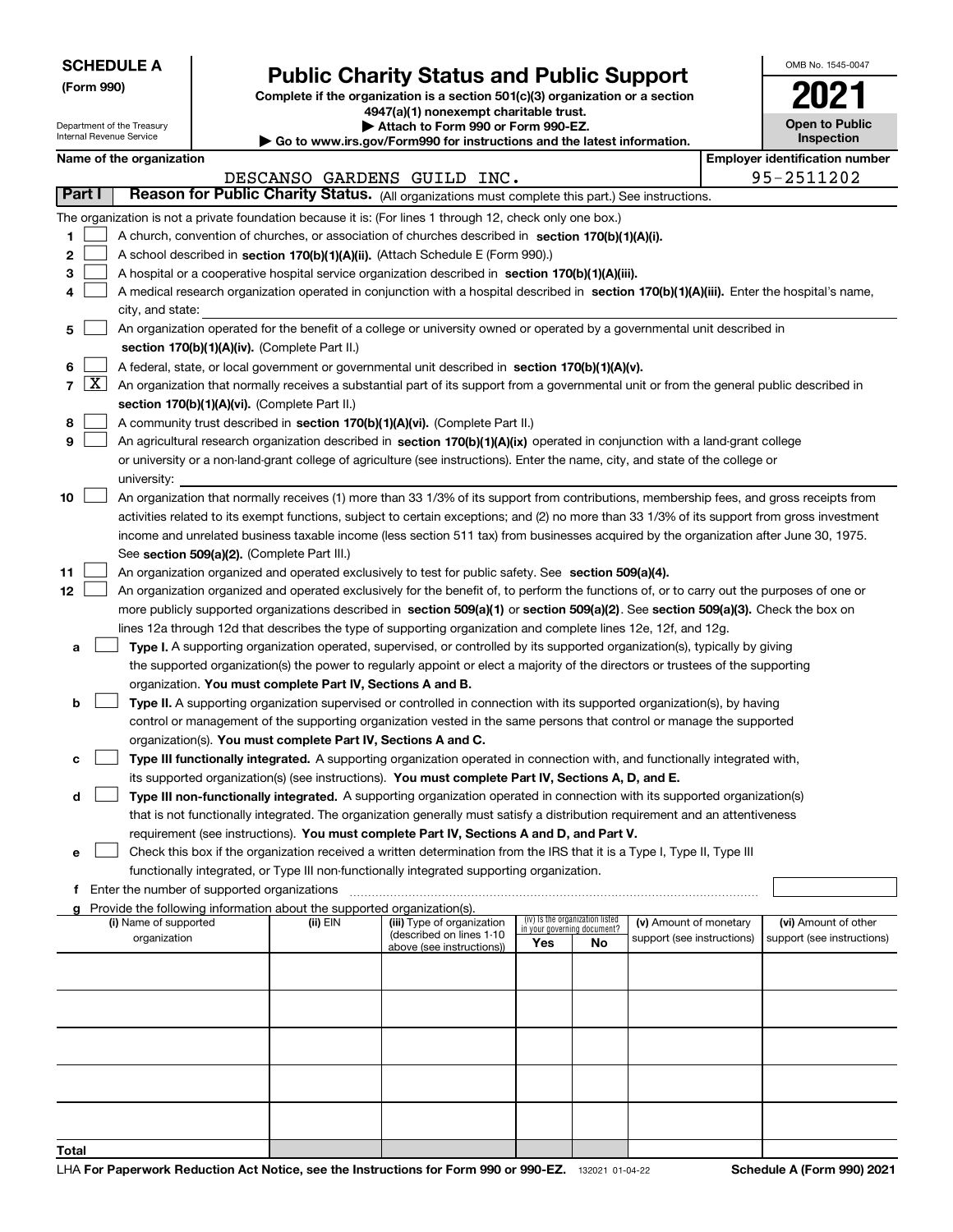Schedule A (Form 990) 2021 DESCANSO GARDENS GUILD  $\,$  INC  $\,$  .  $\,$  95-2511202  $\,$  Page

(Complete only if you checked the box on line 5, 7, or 8 of Part I or if the organization failed to qualify under Part III. If the organization fails to qualify under the tests listed below, please complete Part III.) **Part II Support Schedule for Organizations Described in Sections 170(b)(1)(A)(iv) and 170(b)(1)(A)(vi)**

|     | <b>Section A. Public Support</b>                                                                                                               |           |          |            |            |          |                                          |  |  |  |
|-----|------------------------------------------------------------------------------------------------------------------------------------------------|-----------|----------|------------|------------|----------|------------------------------------------|--|--|--|
|     | Calendar year (or fiscal year beginning in)                                                                                                    | (a) 2017  | (b) 2018 | $(c)$ 2019 | $(d)$ 2020 | (e) 2021 | (f) Total                                |  |  |  |
|     | 1 Gifts, grants, contributions, and                                                                                                            |           |          |            |            |          |                                          |  |  |  |
|     | membership fees received. (Do not                                                                                                              |           |          |            |            |          |                                          |  |  |  |
|     | include any "unusual grants.")                                                                                                                 | 2723711.  | 2047367. | 2179643.   | 3233937.   |          | 4627124.14811782.                        |  |  |  |
|     | 2 Tax revenues levied for the organ-                                                                                                           |           |          |            |            |          |                                          |  |  |  |
|     | ization's benefit and either paid to                                                                                                           |           |          |            |            |          |                                          |  |  |  |
|     | or expended on its behalf                                                                                                                      |           |          |            |            |          |                                          |  |  |  |
|     | 3 The value of services or facilities                                                                                                          |           |          |            |            |          |                                          |  |  |  |
|     | furnished by a governmental unit to                                                                                                            |           |          |            |            |          |                                          |  |  |  |
|     | the organization without charge                                                                                                                |           |          |            |            |          |                                          |  |  |  |
|     | Total. Add lines 1 through 3                                                                                                                   | 2723711.  | 2047367. | 2179643.   | 3233937.   |          | 4627124.14811782.                        |  |  |  |
|     | The portion of total contributions                                                                                                             |           |          |            |            |          |                                          |  |  |  |
|     | by each person (other than a                                                                                                                   |           |          |            |            |          |                                          |  |  |  |
|     | governmental unit or publicly                                                                                                                  |           |          |            |            |          |                                          |  |  |  |
|     | supported organization) included                                                                                                               |           |          |            |            |          |                                          |  |  |  |
|     | on line 1 that exceeds 2% of the                                                                                                               |           |          |            |            |          |                                          |  |  |  |
|     | amount shown on line 11,                                                                                                                       |           |          |            |            |          |                                          |  |  |  |
|     | column (f)                                                                                                                                     |           |          |            |            |          | 72,336.                                  |  |  |  |
|     | 6 Public support. Subtract line 5 from line 4.                                                                                                 |           |          |            |            |          | 14739446.                                |  |  |  |
|     | <b>Section B. Total Support</b>                                                                                                                |           |          |            |            |          |                                          |  |  |  |
|     | Calendar year (or fiscal year beginning in) $\blacktriangleright$                                                                              | (a) 2017  | (b) 2018 | $(c)$ 2019 | $(d)$ 2020 | (e) 2021 | (f) Total                                |  |  |  |
|     | <b>7</b> Amounts from line 4                                                                                                                   | 2723711.  | 2047367. | 2179643.   | 3233937.   |          | 4627124.14811782.                        |  |  |  |
|     | Gross income from interest,                                                                                                                    |           |          |            |            |          |                                          |  |  |  |
|     | dividends, payments received on                                                                                                                |           |          |            |            |          |                                          |  |  |  |
|     | securities loans, rents, royalties,                                                                                                            |           |          |            |            |          |                                          |  |  |  |
|     | and income from similar sources                                                                                                                | 547, 537. | 446,252. | 672,198.   | 92,813.    | 569,593. | 2328393.                                 |  |  |  |
| 9   | Net income from unrelated business                                                                                                             |           |          |            |            |          |                                          |  |  |  |
|     | activities, whether or not the                                                                                                                 |           |          |            |            |          |                                          |  |  |  |
|     | business is regularly carried on                                                                                                               |           |          |            |            |          |                                          |  |  |  |
|     | 10 Other income. Do not include gain                                                                                                           |           |          |            |            |          |                                          |  |  |  |
|     | or loss from the sale of capital                                                                                                               |           |          |            |            |          |                                          |  |  |  |
|     | assets (Explain in Part VI.)                                                                                                                   |           |          |            | 8,025.     |          | 8,025.                                   |  |  |  |
|     | 11 Total support. Add lines 7 through 10                                                                                                       |           |          |            |            |          | 17148200.                                |  |  |  |
|     | 12 Gross receipts from related activities, etc. (see instructions)                                                                             |           |          |            |            | 12       | 38,071,776.                              |  |  |  |
|     | 13 First 5 years. If the Form 990 is for the organization's first, second, third, fourth, or fifth tax year as a section 501(c)(3)             |           |          |            |            |          |                                          |  |  |  |
|     |                                                                                                                                                |           |          |            |            |          |                                          |  |  |  |
|     | <b>Section C. Computation of Public Support Percentage</b>                                                                                     |           |          |            |            |          |                                          |  |  |  |
|     |                                                                                                                                                |           |          |            |            | 14       | 85.95<br>$\frac{9}{6}$                   |  |  |  |
|     |                                                                                                                                                |           |          |            |            | 15       | 83.22<br>$\frac{9}{6}$                   |  |  |  |
|     | 16a 33 1/3% support test - 2021. If the organization did not check the box on line 13, and line 14 is 33 1/3% or more, check this box and      |           |          |            |            |          |                                          |  |  |  |
|     | stop here. The organization qualifies as a publicly supported organization                                                                     |           |          |            |            |          | $\blacktriangleright$ $\boxed{\text{X}}$ |  |  |  |
|     | b 33 1/3% support test - 2020. If the organization did not check a box on line 13 or 16a, and line 15 is 33 1/3% or more, check this box       |           |          |            |            |          |                                          |  |  |  |
|     | and stop here. The organization qualifies as a publicly supported organization                                                                 |           |          |            |            |          |                                          |  |  |  |
|     | 17a 10% -facts-and-circumstances test - 2021. If the organization did not check a box on line 13, 16a, or 16b, and line 14 is 10% or more,     |           |          |            |            |          |                                          |  |  |  |
|     | and if the organization meets the facts-and-circumstances test, check this box and stop here. Explain in Part VI how the organization          |           |          |            |            |          |                                          |  |  |  |
|     | meets the facts-and-circumstances test. The organization qualifies as a publicly supported organization                                        |           |          |            |            |          |                                          |  |  |  |
|     | <b>b 10% -facts-and-circumstances test - 2020.</b> If the organization did not check a box on line 13, 16a, 16b, or 17a, and line 15 is 10% or |           |          |            |            |          |                                          |  |  |  |
|     | more, and if the organization meets the facts-and-circumstances test, check this box and stop here. Explain in Part VI how the                 |           |          |            |            |          |                                          |  |  |  |
|     | organization meets the facts-and-circumstances test. The organization qualifies as a publicly supported organization                           |           |          |            |            |          |                                          |  |  |  |
| 18. | Private foundation. If the organization did not check a box on line 13, 16a, 16b, 17a, or 17b, check this box and see instructions             |           |          |            |            |          |                                          |  |  |  |
|     |                                                                                                                                                |           |          |            |            |          | Schedule A (Form 990) 2021               |  |  |  |

**Schedule A (Form 990) 2021**

132022 01-04-22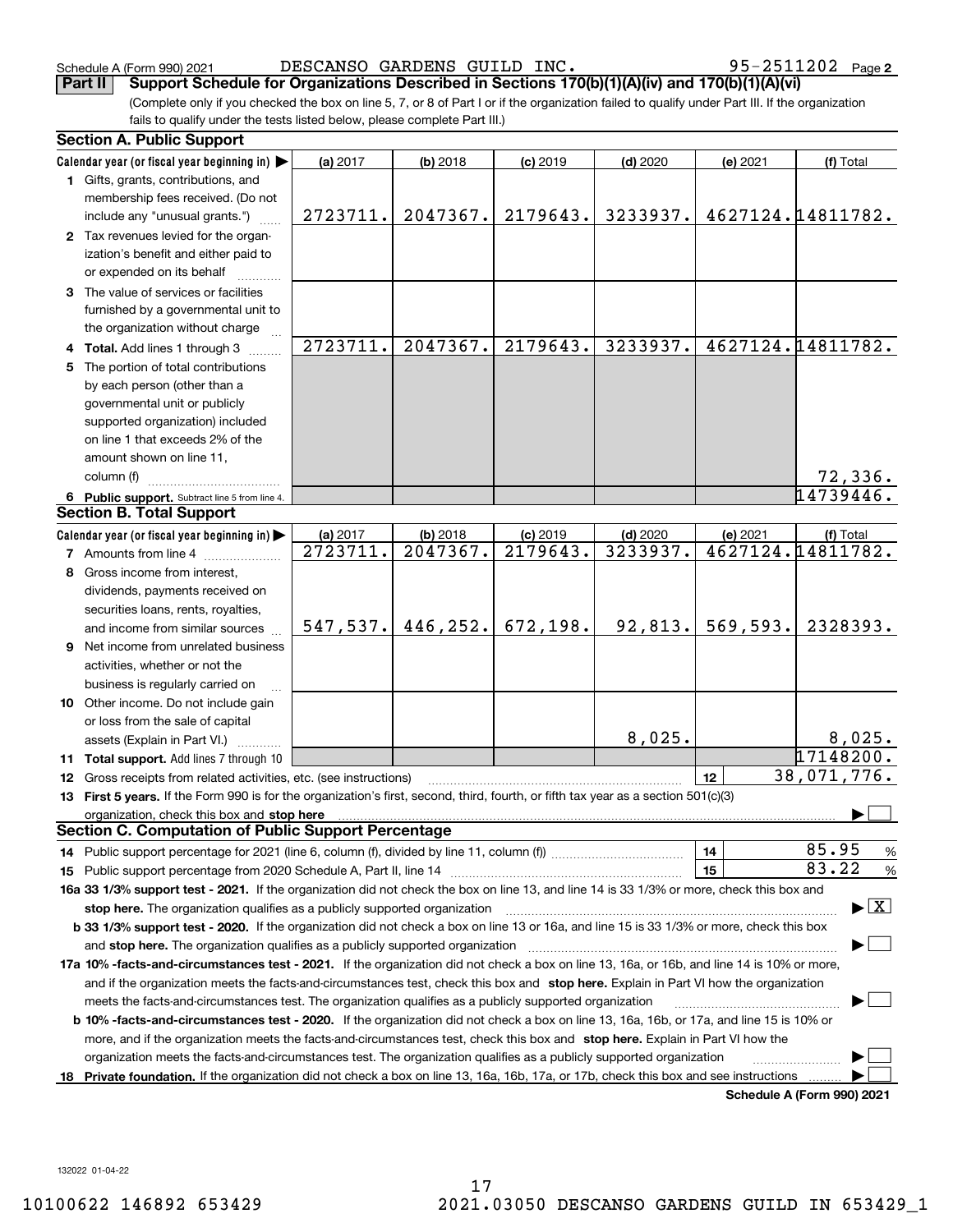| Schedule A (Form 990) 2021 |  | DESCANSO GARDENS GUILD INC.                                                         |  |  |
|----------------------------|--|-------------------------------------------------------------------------------------|--|--|
|                            |  | <b>Part III   Support Schedule for Organizations Described in Section 509(a)(2)</b> |  |  |

Schedule A (Form 990) 2021 DESCANSO GARDENS GUILD  $\,$  INC  $\,$  .  $\,$  95-2511202  $\,$  Page

(Complete only if you checked the box on line 10 of Part I or if the organization failed to qualify under Part II. If the organization fails to qualify under the tests listed below, please complete Part II.)

|    | <b>Section A. Public Support</b>                                                                                                                                                                |            |          |            |            |          |                            |
|----|-------------------------------------------------------------------------------------------------------------------------------------------------------------------------------------------------|------------|----------|------------|------------|----------|----------------------------|
|    | Calendar year (or fiscal year beginning in) $\blacktriangleright$                                                                                                                               | (a) 2017   | (b) 2018 | $(c)$ 2019 | $(d)$ 2020 | (e) 2021 | (f) Total                  |
|    | 1 Gifts, grants, contributions, and                                                                                                                                                             |            |          |            |            |          |                            |
|    | membership fees received. (Do not                                                                                                                                                               |            |          |            |            |          |                            |
|    | include any "unusual grants.")                                                                                                                                                                  |            |          |            |            |          |                            |
|    | <b>2</b> Gross receipts from admissions,<br>merchandise sold or services per-<br>formed, or facilities furnished in<br>any activity that is related to the<br>organization's tax-exempt purpose |            |          |            |            |          |                            |
|    | 3 Gross receipts from activities that<br>are not an unrelated trade or bus-                                                                                                                     |            |          |            |            |          |                            |
|    | iness under section 513                                                                                                                                                                         |            |          |            |            |          |                            |
|    | 4 Tax revenues levied for the organ-<br>ization's benefit and either paid to<br>or expended on its behalf                                                                                       |            |          |            |            |          |                            |
|    | 5 The value of services or facilities<br>furnished by a governmental unit to                                                                                                                    |            |          |            |            |          |                            |
|    | the organization without charge                                                                                                                                                                 |            |          |            |            |          |                            |
|    | <b>6 Total.</b> Add lines 1 through 5                                                                                                                                                           |            |          |            |            |          |                            |
|    | 7a Amounts included on lines 1, 2, and<br>3 received from disqualified persons                                                                                                                  |            |          |            |            |          |                            |
|    | <b>b</b> Amounts included on lines 2 and 3 received<br>from other than disqualified persons that<br>exceed the greater of \$5,000 or 1% of the<br>amount on line 13 for the year                |            |          |            |            |          |                            |
|    | c Add lines 7a and 7b                                                                                                                                                                           |            |          |            |            |          |                            |
|    | 8 Public support. (Subtract line 7c from line 6.)<br><b>Section B. Total Support</b>                                                                                                            |            |          |            |            |          |                            |
|    | Calendar year (or fiscal year beginning in)                                                                                                                                                     | (a) $2017$ | (b) 2018 | $(c)$ 2019 | $(d)$ 2020 | (e) 2021 | (f) Total                  |
|    | 9 Amounts from line 6                                                                                                                                                                           |            |          |            |            |          |                            |
|    | 10a Gross income from interest,<br>dividends, payments received on<br>securities loans, rents, royalties,<br>and income from similar sources                                                    |            |          |            |            |          |                            |
|    | <b>b</b> Unrelated business taxable income<br>(less section 511 taxes) from businesses<br>acquired after June 30, 1975                                                                          |            |          |            |            |          |                            |
|    | c Add lines 10a and 10b                                                                                                                                                                         |            |          |            |            |          |                            |
|    | <b>11</b> Net income from unrelated business<br>activities not included on line 10b.<br>whether or not the business is<br>regularly carried on                                                  |            |          |            |            |          |                            |
|    | <b>12</b> Other income. Do not include gain<br>or loss from the sale of capital<br>assets (Explain in Part VI.)                                                                                 |            |          |            |            |          |                            |
|    | <b>13 Total support.</b> (Add lines 9, 10c, 11, and 12.)                                                                                                                                        |            |          |            |            |          |                            |
|    | 14 First 5 years. If the Form 990 is for the organization's first, second, third, fourth, or fifth tax year as a section 501(c)(3) organization,                                                |            |          |            |            |          |                            |
|    | check this box and stop here with the continuum control to the state of the state of the state of the state of                                                                                  |            |          |            |            |          |                            |
|    | <b>Section C. Computation of Public Support Percentage</b>                                                                                                                                      |            |          |            |            |          |                            |
|    |                                                                                                                                                                                                 |            |          |            |            | 15       | %                          |
|    | 16 Public support percentage from 2020 Schedule A, Part III, line 15                                                                                                                            |            |          |            |            | 16       | %                          |
|    | <b>Section D. Computation of Investment Income Percentage</b>                                                                                                                                   |            |          |            |            |          |                            |
|    | 17 Investment income percentage for 2021 (line 10c, column (f), divided by line 13, column (f))<br>18 Investment income percentage from 2020 Schedule A, Part III, line 17                      |            |          |            |            | 17<br>18 | %<br>%                     |
|    | 19a 33 1/3% support tests - 2021. If the organization did not check the box on line 14, and line 15 is more than 33 1/3%, and line 17 is not                                                    |            |          |            |            |          |                            |
|    | more than 33 1/3%, check this box and stop here. The organization qualifies as a publicly supported organization                                                                                |            |          |            |            |          |                            |
|    | <b>b 33 1/3% support tests - 2020.</b> If the organization did not check a box on line 14 or line 19a, and line 16 is more than 33 1/3%, and                                                    |            |          |            |            |          |                            |
|    | line 18 is not more than 33 1/3%, check this box and stop here. The organization qualifies as a publicly supported organization                                                                 |            |          |            |            |          |                            |
| 20 | Private foundation. If the organization did not check a box on line 14, 19a, or 19b, check this box and see instructions                                                                        |            |          |            |            |          |                            |
|    | 132023 01-04-22                                                                                                                                                                                 |            |          |            |            |          | Schedule A (Form 990) 2021 |
|    |                                                                                                                                                                                                 |            | 18       |            |            |          |                            |

10100622 146892 653429 2021.03050 DESCANSO GARDENS GUILD IN 653429\_1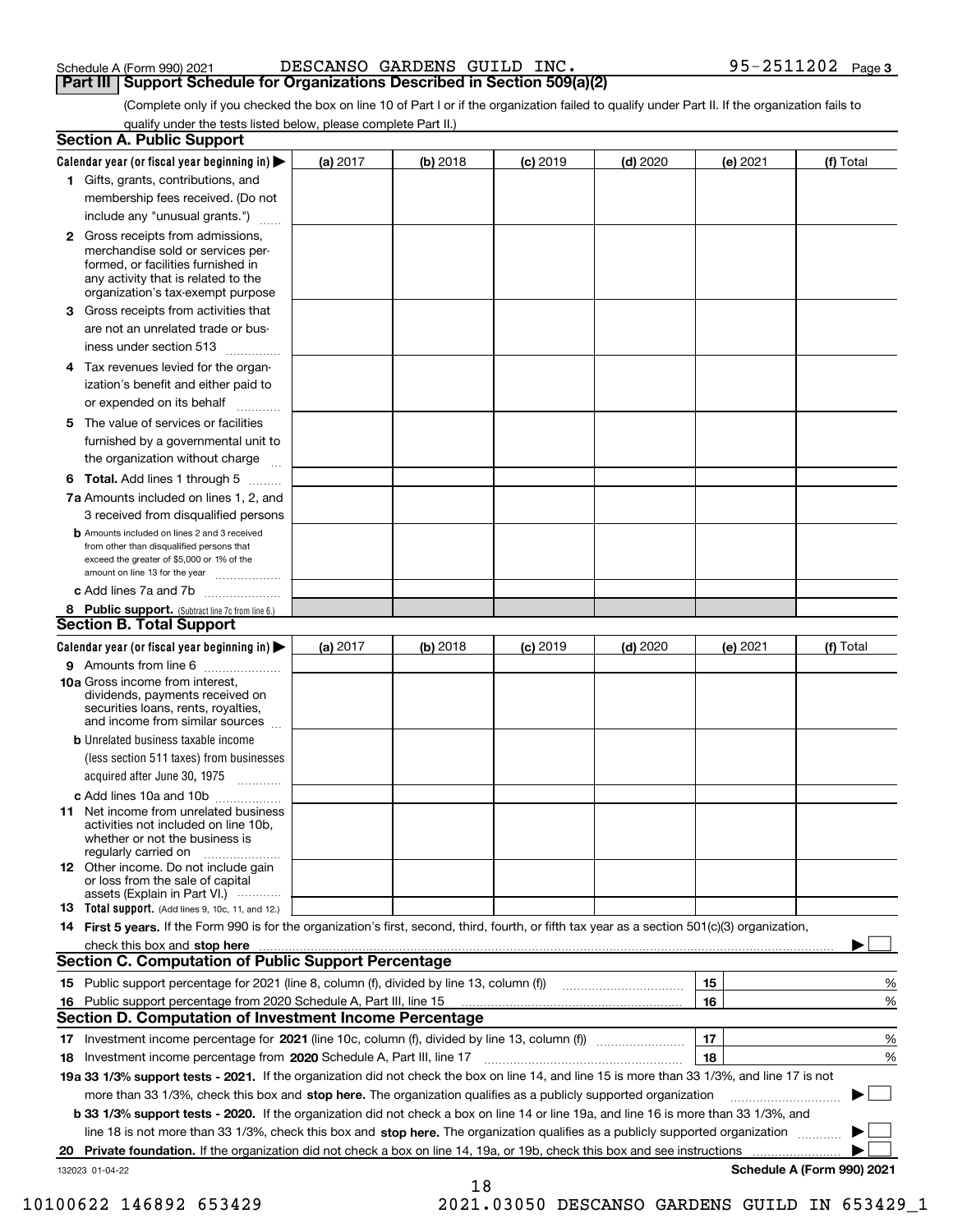#### Schedule A (Form 990) 2021 DESCANSO GARDENS GUILD  $\,$  INC  $\,$  .  $\,$  95-2511202  $\,$  Page

**1**

**2**

**YesNo**

### **Part IV Supporting Organizations**

(Complete only if you checked a box in line 12 on Part I. If you checked box 12a, Part I, complete Sections A and B. If you checked box 12b, Part I, complete Sections A and C. If you checked box 12c, Part I, complete Sections A, D, and E. If you checked box 12d, Part I, complete Sections A and D, and complete Part V.)

#### **Section A. All Supporting Organizations**

- **1** Are all of the organization's supported organizations listed by name in the organization's governing documents? If "No," describe in **Part VI** how the supported organizations are designated. If designated by *class or purpose, describe the designation. If historic and continuing relationship, explain.*
- **2** Did the organization have any supported organization that does not have an IRS determination of status under section 509(a)(1) or (2)? If "Yes," explain in Part VI how the organization determined that the supported *organization was described in section 509(a)(1) or (2).*
- **3a** Did the organization have a supported organization described in section 501(c)(4), (5), or (6)? If "Yes," answer *lines 3b and 3c below.*
- **b** Did the organization confirm that each supported organization qualified under section 501(c)(4), (5), or (6) and satisfied the public support tests under section 509(a)(2)? If "Yes," describe in **Part VI** when and how the *organization made the determination.*
- **c**Did the organization ensure that all support to such organizations was used exclusively for section 170(c)(2)(B) purposes? If "Yes," explain in **Part VI** what controls the organization put in place to ensure such use.
- **4a***If* Was any supported organization not organized in the United States ("foreign supported organization")? *"Yes," and if you checked box 12a or 12b in Part I, answer lines 4b and 4c below.*
- **b** Did the organization have ultimate control and discretion in deciding whether to make grants to the foreign supported organization? If "Yes," describe in **Part VI** how the organization had such control and discretion *despite being controlled or supervised by or in connection with its supported organizations.*
- **c** Did the organization support any foreign supported organization that does not have an IRS determination under sections 501(c)(3) and 509(a)(1) or (2)? If "Yes," explain in **Part VI** what controls the organization used *to ensure that all support to the foreign supported organization was used exclusively for section 170(c)(2)(B) purposes.*
- **5a** Did the organization add, substitute, or remove any supported organizations during the tax year? If "Yes," answer lines 5b and 5c below (if applicable). Also, provide detail in **Part VI,** including (i) the names and EIN *numbers of the supported organizations added, substituted, or removed; (ii) the reasons for each such action; (iii) the authority under the organization's organizing document authorizing such action; and (iv) how the action was accomplished (such as by amendment to the organizing document).*
- **b** Type I or Type II only. Was any added or substituted supported organization part of a class already designated in the organization's organizing document?
- **cSubstitutions only.**  Was the substitution the result of an event beyond the organization's control?
- **6** Did the organization provide support (whether in the form of grants or the provision of services or facilities) to **Part VI.** *If "Yes," provide detail in* support or benefit one or more of the filing organization's supported organizations? anyone other than (i) its supported organizations, (ii) individuals that are part of the charitable class benefited by one or more of its supported organizations, or (iii) other supporting organizations that also
- **7**Did the organization provide a grant, loan, compensation, or other similar payment to a substantial contributor *If "Yes," complete Part I of Schedule L (Form 990).* regard to a substantial contributor? (as defined in section 4958(c)(3)(C)), a family member of a substantial contributor, or a 35% controlled entity with
- **8** Did the organization make a loan to a disqualified person (as defined in section 4958) not described on line 7? *If "Yes," complete Part I of Schedule L (Form 990).*
- **9a** Was the organization controlled directly or indirectly at any time during the tax year by one or more in section 509(a)(1) or (2))? If "Yes," *provide detail in* <code>Part VI.</code> disqualified persons, as defined in section 4946 (other than foundation managers and organizations described
- **b** Did one or more disqualified persons (as defined on line 9a) hold a controlling interest in any entity in which the supporting organization had an interest? If "Yes," provide detail in P**art VI**.
- **c**Did a disqualified person (as defined on line 9a) have an ownership interest in, or derive any personal benefit from, assets in which the supporting organization also had an interest? If "Yes," provide detail in P**art VI.**
- **10a** Was the organization subject to the excess business holdings rules of section 4943 because of section supporting organizations)? If "Yes," answer line 10b below. 4943(f) (regarding certain Type II supporting organizations, and all Type III non-functionally integrated
- **b** Did the organization have any excess business holdings in the tax year? (Use Schedule C, Form 4720, to *determine whether the organization had excess business holdings.)*

132024 01-04-21

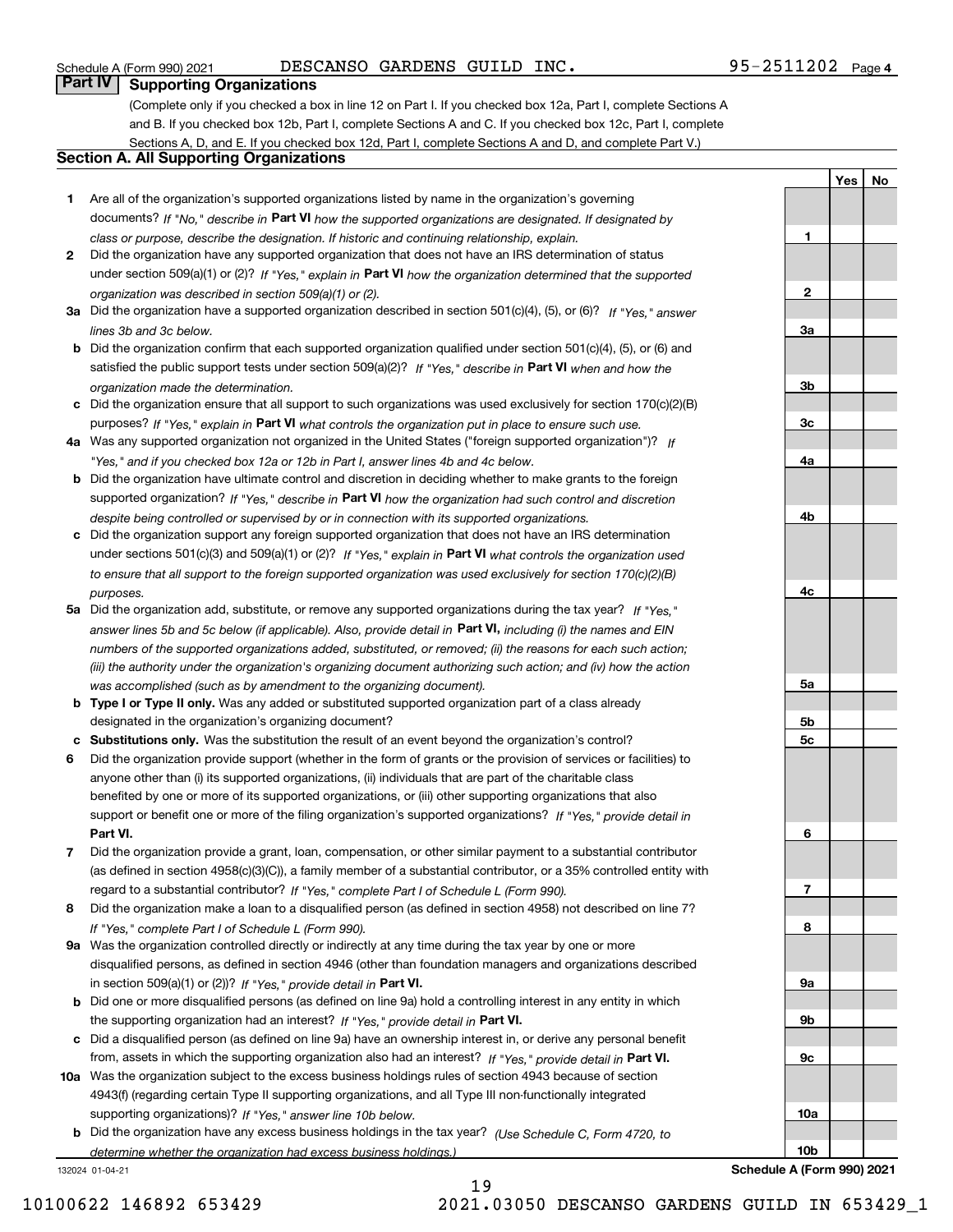| e A (Form 990) 2021 | DESCANSO GARDENS GUILD INC. |  | $95 - 2511202$ Page 5 |
|---------------------|-----------------------------|--|-----------------------|
|---------------------|-----------------------------|--|-----------------------|

|              | Schedule A (Form 990) 2021<br>DESCANSO GARDENS GUILD INC.                                                                                                                                                                                                                                                                                                                                                                                                                                                                                                                                                                                            | 95-4511404 Page5 |     |     |
|--------------|------------------------------------------------------------------------------------------------------------------------------------------------------------------------------------------------------------------------------------------------------------------------------------------------------------------------------------------------------------------------------------------------------------------------------------------------------------------------------------------------------------------------------------------------------------------------------------------------------------------------------------------------------|------------------|-----|-----|
|              | <b>Part IV</b><br><b>Supporting Organizations (continued)</b>                                                                                                                                                                                                                                                                                                                                                                                                                                                                                                                                                                                        |                  |     |     |
|              |                                                                                                                                                                                                                                                                                                                                                                                                                                                                                                                                                                                                                                                      |                  | Yes | No  |
| 11           | Has the organization accepted a gift or contribution from any of the following persons?                                                                                                                                                                                                                                                                                                                                                                                                                                                                                                                                                              |                  |     |     |
|              | a A person who directly or indirectly controls, either alone or together with persons described on lines 11b and                                                                                                                                                                                                                                                                                                                                                                                                                                                                                                                                     |                  |     |     |
|              | 11c below, the governing body of a supported organization?                                                                                                                                                                                                                                                                                                                                                                                                                                                                                                                                                                                           | 11a              |     |     |
|              | <b>b</b> A family member of a person described on line 11a above?                                                                                                                                                                                                                                                                                                                                                                                                                                                                                                                                                                                    | 11 <sub>b</sub>  |     |     |
|              | c A 35% controlled entity of a person described on line 11a or 11b above? If "Yes" to line 11a, 11b, or 11c, provide                                                                                                                                                                                                                                                                                                                                                                                                                                                                                                                                 |                  |     |     |
|              | detail in Part VI.                                                                                                                                                                                                                                                                                                                                                                                                                                                                                                                                                                                                                                   | 11c              |     |     |
|              | <b>Section B. Type I Supporting Organizations</b>                                                                                                                                                                                                                                                                                                                                                                                                                                                                                                                                                                                                    |                  |     |     |
|              |                                                                                                                                                                                                                                                                                                                                                                                                                                                                                                                                                                                                                                                      |                  | Yes | No. |
| 1            | Did the governing body, members of the governing body, officers acting in their official capacity, or membership of one or<br>more supported organizations have the power to regularly appoint or elect at least a majority of the organization's officers,<br>directors, or trustees at all times during the tax year? If "No," describe in Part VI how the supported organization(s)<br>effectively operated, supervised, or controlled the organization's activities. If the organization had more than one supported<br>organization, describe how the powers to appoint and/or remove officers, directors, or trustees were allocated among the |                  |     |     |
|              | supported organizations and what conditions or restrictions, if any, applied to such powers during the tax year.                                                                                                                                                                                                                                                                                                                                                                                                                                                                                                                                     | 1                |     |     |
| $\mathbf{2}$ | Did the organization operate for the benefit of any supported organization other than the supported                                                                                                                                                                                                                                                                                                                                                                                                                                                                                                                                                  |                  |     |     |
|              | organization(s) that operated, supervised, or controlled the supporting organization? If "Yes," explain in                                                                                                                                                                                                                                                                                                                                                                                                                                                                                                                                           |                  |     |     |
|              | Part VI how providing such benefit carried out the purposes of the supported organization(s) that operated,                                                                                                                                                                                                                                                                                                                                                                                                                                                                                                                                          |                  |     |     |
|              | supervised, or controlled the supporting organization.                                                                                                                                                                                                                                                                                                                                                                                                                                                                                                                                                                                               | $\overline{2}$   |     |     |
|              | Section C. Type II Supporting Organizations                                                                                                                                                                                                                                                                                                                                                                                                                                                                                                                                                                                                          |                  |     |     |
|              |                                                                                                                                                                                                                                                                                                                                                                                                                                                                                                                                                                                                                                                      |                  | Yes | No  |
| 1.           | Were a majority of the organization's directors or trustees during the tax year also a majority of the directors                                                                                                                                                                                                                                                                                                                                                                                                                                                                                                                                     |                  |     |     |
|              | or trustees of each of the organization's supported organization(s)? If "No," describe in Part VI how control                                                                                                                                                                                                                                                                                                                                                                                                                                                                                                                                        |                  |     |     |
|              | or management of the supporting organization was vested in the same persons that controlled or managed                                                                                                                                                                                                                                                                                                                                                                                                                                                                                                                                               |                  |     |     |
|              | the supported organization(s).                                                                                                                                                                                                                                                                                                                                                                                                                                                                                                                                                                                                                       | 1                |     |     |
|              | Section D. All Type III Supporting Organizations                                                                                                                                                                                                                                                                                                                                                                                                                                                                                                                                                                                                     |                  |     |     |
|              |                                                                                                                                                                                                                                                                                                                                                                                                                                                                                                                                                                                                                                                      |                  | Yes | No  |
| 1            | Did the organization provide to each of its supported organizations, by the last day of the fifth month of the                                                                                                                                                                                                                                                                                                                                                                                                                                                                                                                                       |                  |     |     |
|              | organization's tax year, (i) a written notice describing the type and amount of support provided during the prior tax                                                                                                                                                                                                                                                                                                                                                                                                                                                                                                                                |                  |     |     |
|              | year, (ii) a copy of the Form 990 that was most recently filed as of the date of notification, and (iii) copies of the                                                                                                                                                                                                                                                                                                                                                                                                                                                                                                                               |                  |     |     |
|              | organization's governing documents in effect on the date of notification, to the extent not previously provided?                                                                                                                                                                                                                                                                                                                                                                                                                                                                                                                                     | 1                |     |     |
| 2            | Were any of the organization's officers, directors, or trustees either (i) appointed or elected by the supported                                                                                                                                                                                                                                                                                                                                                                                                                                                                                                                                     |                  |     |     |
|              | organization(s) or (ii) serving on the governing body of a supported organization? If "No," explain in Part VI how                                                                                                                                                                                                                                                                                                                                                                                                                                                                                                                                   |                  |     |     |
|              | the organization maintained a close and continuous working relationship with the supported organization(s).                                                                                                                                                                                                                                                                                                                                                                                                                                                                                                                                          | $\mathbf{2}$     |     |     |
| 3            | By reason of the relationship described on line 2, above, did the organization's supported organizations have a                                                                                                                                                                                                                                                                                                                                                                                                                                                                                                                                      |                  |     |     |
|              | significant voice in the organization's investment policies and in directing the use of the organization's                                                                                                                                                                                                                                                                                                                                                                                                                                                                                                                                           |                  |     |     |
|              | income or assets at all times during the tax year? If "Yes," describe in Part VI the role the organization's                                                                                                                                                                                                                                                                                                                                                                                                                                                                                                                                         |                  |     |     |
|              | supported organizations played in this regard.                                                                                                                                                                                                                                                                                                                                                                                                                                                                                                                                                                                                       | 3                |     |     |
|              | Section E. Type III Functionally Integrated Supporting Organizations                                                                                                                                                                                                                                                                                                                                                                                                                                                                                                                                                                                 |                  |     |     |
| 1.<br>a      | Check the box next to the method that the organization used to satisfy the Integral Part Test during the year (see instructions).<br>The organization satisfied the Activities Test. Complete line 2 below.                                                                                                                                                                                                                                                                                                                                                                                                                                          |                  |     |     |

**bThe organization is the parent of each of its supported organizations. Complete line 3 below.** 

|  |  | The organization supported a governmental entity. Describe in Part VI how you supported a governmental entity (see instructions). |
|--|--|-----------------------------------------------------------------------------------------------------------------------------------|
|--|--|-----------------------------------------------------------------------------------------------------------------------------------|

- **2Answer lines 2a and 2b below. Yes No** Activities Test.
- **a** Did substantially all of the organization's activities during the tax year directly further the exempt purposes of the supported organization(s) to which the organization was responsive? If "Yes," then in **Part VI identify those supported organizations and explain**  *how these activities directly furthered their exempt purposes, how the organization was responsive to those supported organizations, and how the organization determined that these activities constituted substantially all of its activities.*
- **b** Did the activities described on line 2a, above, constitute activities that, but for the organization's involvement, **Part VI**  *the reasons for the organization's position that its supported organization(s) would have engaged in* one or more of the organization's supported organization(s) would have been engaged in? If "Yes," e*xplain in these activities but for the organization's involvement.*
- **3** Parent of Supported Organizations. Answer lines 3a and 3b below.

**a** Did the organization have the power to regularly appoint or elect a majority of the officers, directors, or trustees of each of the supported organizations? If "Yes" or "No" provide details in **Part VI.** 

132025 01-04-22 **b** Did the organization exercise a substantial degree of direction over the policies, programs, and activities of each of its supported organizations? If "Yes," describe in Part VI the role played by the organization in this regard.

**3bSchedule A (Form 990) 2021**

**2a**

**2b**

**3a**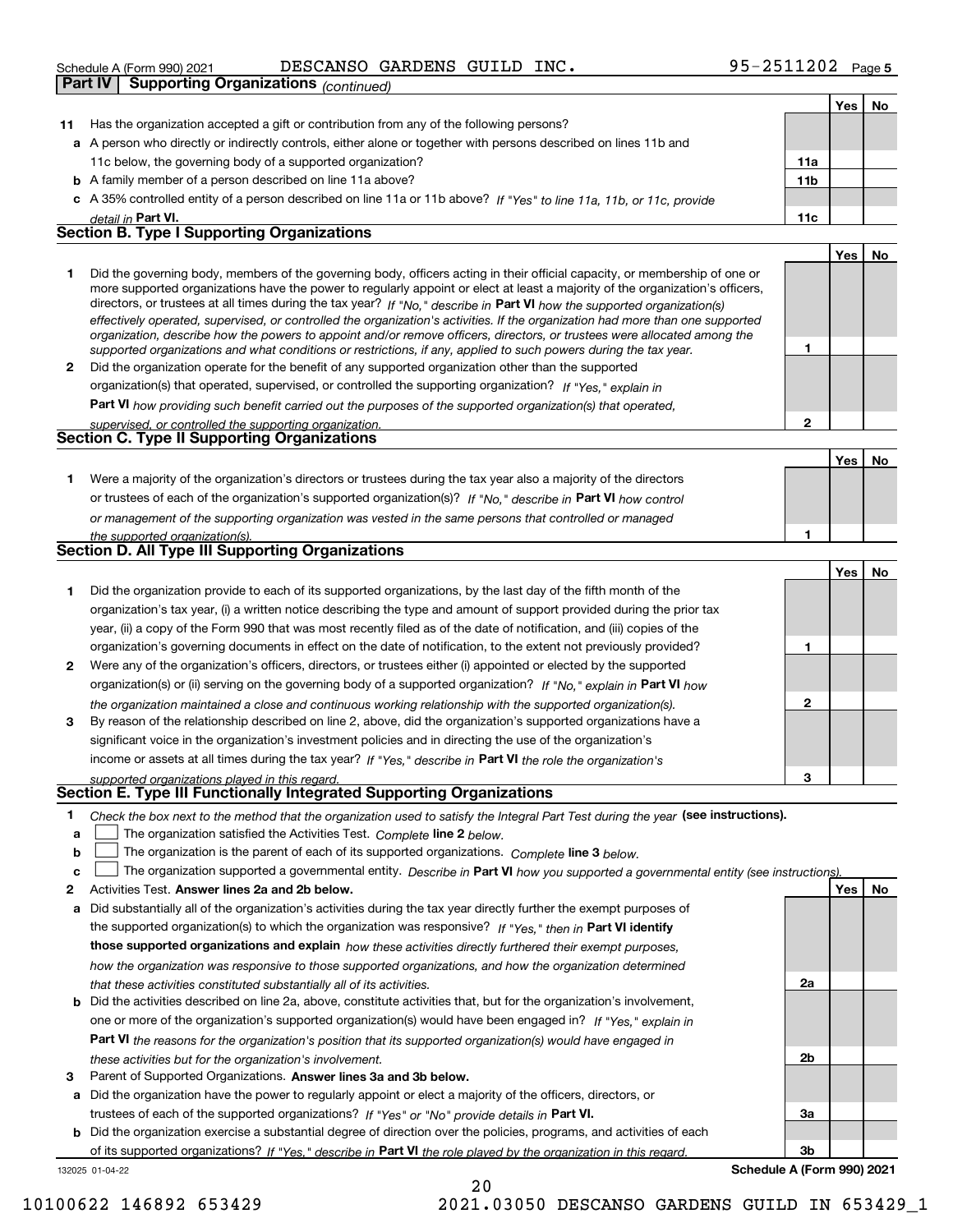| Schedule A (Form 990) 202 |  |  |  |
|---------------------------|--|--|--|
|---------------------------|--|--|--|

| Schedule A (Form 990) 2021 | DESCANSO GARDENS GUILD INC. |  | 95-2511202 | Page 6 |
|----------------------------|-----------------------------|--|------------|--------|
|                            |                             |  |            |        |

|              | <b>Part V</b><br>Type III Non-Functionally Integrated 509(a)(3) Supporting Organizations                                                       |                |                |                                |
|--------------|------------------------------------------------------------------------------------------------------------------------------------------------|----------------|----------------|--------------------------------|
| 1            | Check here if the organization satisfied the Integral Part Test as a qualifying trust on Nov. 20, 1970 (explain in Part VI). See instructions. |                |                |                                |
|              | All other Type III non-functionally integrated supporting organizations must complete Sections A through E.                                    |                |                |                                |
|              | Section A - Adjusted Net Income                                                                                                                |                | (A) Prior Year | (B) Current Year<br>(optional) |
| 1            | Net short-term capital gain                                                                                                                    | 1              |                |                                |
| 2            | Recoveries of prior-year distributions                                                                                                         | $\overline{2}$ |                |                                |
| 3            | Other gross income (see instructions)                                                                                                          | 3              |                |                                |
| 4            | Add lines 1 through 3.                                                                                                                         | 4              |                |                                |
| 5            | Depreciation and depletion                                                                                                                     | 5              |                |                                |
| 6            | Portion of operating expenses paid or incurred for production or                                                                               |                |                |                                |
|              | collection of gross income or for management, conservation, or                                                                                 |                |                |                                |
|              | maintenance of property held for production of income (see instructions)                                                                       | 6              |                |                                |
| 7            | Other expenses (see instructions)                                                                                                              | $\overline{7}$ |                |                                |
| 8            | Adjusted Net Income (subtract lines 5, 6, and 7 from line 4)                                                                                   | 8              |                |                                |
|              | <b>Section B - Minimum Asset Amount</b>                                                                                                        |                | (A) Prior Year | (B) Current Year<br>(optional) |
| 1            | Aggregate fair market value of all non-exempt-use assets (see                                                                                  |                |                |                                |
|              | instructions for short tax year or assets held for part of year):                                                                              |                |                |                                |
|              | a Average monthly value of securities                                                                                                          | 1a             |                |                                |
|              | <b>b</b> Average monthly cash balances                                                                                                         | 1b             |                |                                |
|              | c Fair market value of other non-exempt-use assets                                                                                             | 1c             |                |                                |
|              | d Total (add lines 1a, 1b, and 1c)                                                                                                             | 1d             |                |                                |
|              | e Discount claimed for blockage or other factors                                                                                               |                |                |                                |
|              | (explain in detail in Part VI):                                                                                                                |                |                |                                |
| $\mathbf{2}$ | Acquisition indebtedness applicable to non-exempt-use assets                                                                                   | $\mathbf{2}$   |                |                                |
| 3            | Subtract line 2 from line 1d.                                                                                                                  | 3              |                |                                |
| 4            | Cash deemed held for exempt use. Enter 0.015 of line 3 (for greater amount,                                                                    |                |                |                                |
|              | see instructions).                                                                                                                             | 4              |                |                                |
| 5            | Net value of non-exempt-use assets (subtract line 4 from line 3)                                                                               | 5              |                |                                |
| 6            | Multiply line 5 by 0.035.                                                                                                                      | 6              |                |                                |
| 7            | Recoveries of prior-year distributions                                                                                                         | $\overline{7}$ |                |                                |
| 8            | Minimum Asset Amount (add line 7 to line 6)                                                                                                    | 8              |                |                                |
|              | <b>Section C - Distributable Amount</b>                                                                                                        |                |                | <b>Current Year</b>            |
| 1.           | Adjusted net income for prior year (from Section A, line 8, column A)                                                                          | $\mathbf{1}$   |                |                                |
| $\mathbf{2}$ | Enter 0.85 of line 1.                                                                                                                          | $\mathbf{2}$   |                |                                |
| 3            | Minimum asset amount for prior year (from Section B, line 8, column A)                                                                         | 3              |                |                                |
| 4            | Enter greater of line 2 or line 3.                                                                                                             | 4              |                |                                |
| 5            | Income tax imposed in prior year                                                                                                               | 5              |                |                                |
| 6            | <b>Distributable Amount.</b> Subtract line 5 from line 4, unless subject to                                                                    |                |                |                                |
|              | emergency temporary reduction (see instructions).                                                                                              | 6              |                |                                |
|              |                                                                                                                                                |                |                |                                |

**7**Check here if the current year is the organization's first as a non-functionally integrated Type III supporting organization (see instructions).

**Schedule A (Form 990) 2021**

132026 01-04-22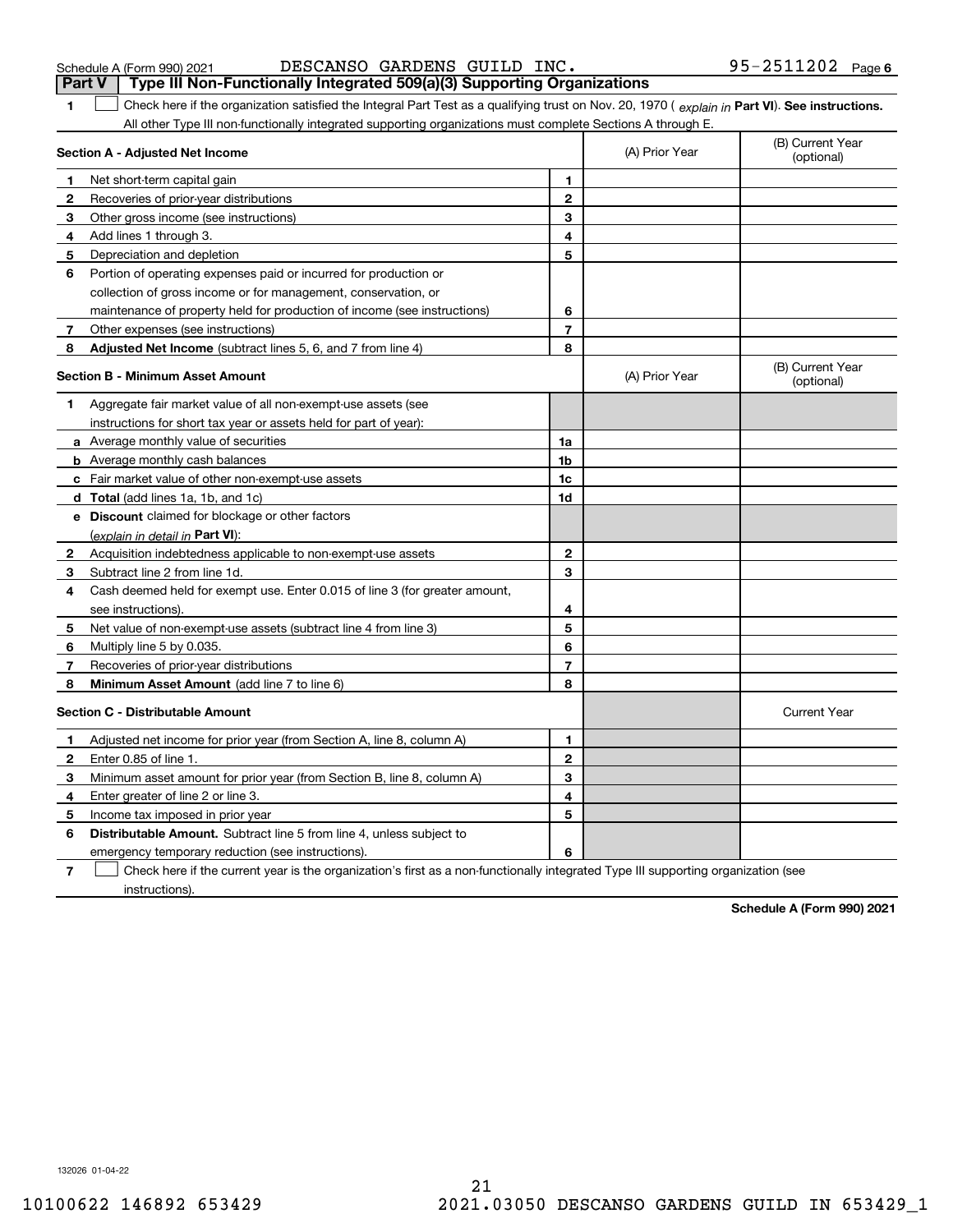**3**

| 8  | Distributions to attentive supported organizations to which the organization is responsive |                                    |                                               |    |                                                  |
|----|--------------------------------------------------------------------------------------------|------------------------------------|-----------------------------------------------|----|--------------------------------------------------|
|    | (provide details in Part VI). See instructions.                                            | 8                                  |                                               |    |                                                  |
| 9  | Distributable amount for 2021 from Section C, line 6                                       |                                    |                                               | 9  |                                                  |
| 10 | Line 8 amount divided by line 9 amount                                                     |                                    |                                               | 10 |                                                  |
|    | <b>Section E - Distribution Allocations</b> (see instructions)                             | (i)<br><b>Excess Distributions</b> | (ii)<br><b>Underdistributions</b><br>Pre-2021 |    | (iii)<br><b>Distributable</b><br>Amount for 2021 |
| 1  | Distributable amount for 2021 from Section C, line 6                                       |                                    |                                               |    |                                                  |
| 2  | Underdistributions, if any, for years prior to 2021 (reason-                               |                                    |                                               |    |                                                  |
|    | able cause required - explain in Part VI). See instructions.                               |                                    |                                               |    |                                                  |
| 3  | Excess distributions carryover, if any, to 2021                                            |                                    |                                               |    |                                                  |
|    | a From 2016                                                                                |                                    |                                               |    |                                                  |
| b  | From 2017                                                                                  |                                    |                                               |    |                                                  |
|    | c From 2018                                                                                |                                    |                                               |    |                                                  |
|    | d From 2019                                                                                |                                    |                                               |    |                                                  |
|    | e From 2020                                                                                |                                    |                                               |    |                                                  |
| f  | Total of lines 3a through 3e                                                               |                                    |                                               |    |                                                  |
|    | g Applied to underdistributions of prior years                                             |                                    |                                               |    |                                                  |
|    | h Applied to 2021 distributable amount                                                     |                                    |                                               |    |                                                  |
|    | Carryover from 2016 not applied (see instructions)                                         |                                    |                                               |    |                                                  |
|    | Remainder. Subtract lines 3g, 3h, and 3i from line 3f.                                     |                                    |                                               |    |                                                  |
| 4  | Distributions for 2021 from Section D,                                                     |                                    |                                               |    |                                                  |
|    | line $7:$                                                                                  |                                    |                                               |    |                                                  |
|    | a Applied to underdistributions of prior years                                             |                                    |                                               |    |                                                  |
|    | <b>b</b> Applied to 2021 distributable amount                                              |                                    |                                               |    |                                                  |
|    | c Remainder. Subtract lines 4a and 4b from line 4.                                         |                                    |                                               |    |                                                  |
| 5  | Remaining underdistributions for years prior to 2021, if                                   |                                    |                                               |    |                                                  |
|    | any. Subtract lines 3g and 4a from line 2. For result greater                              |                                    |                                               |    |                                                  |
|    | than zero, explain in Part VI. See instructions.                                           |                                    |                                               |    |                                                  |
| 6  | Remaining underdistributions for 2021. Subtract lines 3h                                   |                                    |                                               |    |                                                  |
|    | and 4b from line 1. For result greater than zero, explain in                               |                                    |                                               |    |                                                  |
|    | <b>Part VI.</b> See instructions.                                                          |                                    |                                               |    |                                                  |
| 7  | Excess distributions carryover to 2022. Add lines 3j                                       |                                    |                                               |    |                                                  |

**1** Amounts paid to supported organizations to accomplish exempt purposes

**4**Amounts paid to acquire exempt-use assets

organizations, in excess of income from activity

**6** Other distributions ( *describe in* Part VI). See instructions. **7Total annual distributions.** Add lines 1 through 6.

**2**Amounts paid to perform activity that directly furthers exempt purposes of supported

Administrative expenses paid to accomplish exempt purposes of supported organizations

**5** Qualified set-aside amounts (prior IRS approval required - *provide details in* Part VI)

**Section D - Distributions Current Year**

**1**

**Schedule A (Form 990) 2021**

132027 01-04-22

**8**Breakdown of line 7:

and 4c.

**a** Excess from 2017 **b** Excess from 2018 **c**Excess from 2019 **d**Excess from 2020 **e**Excess from 2021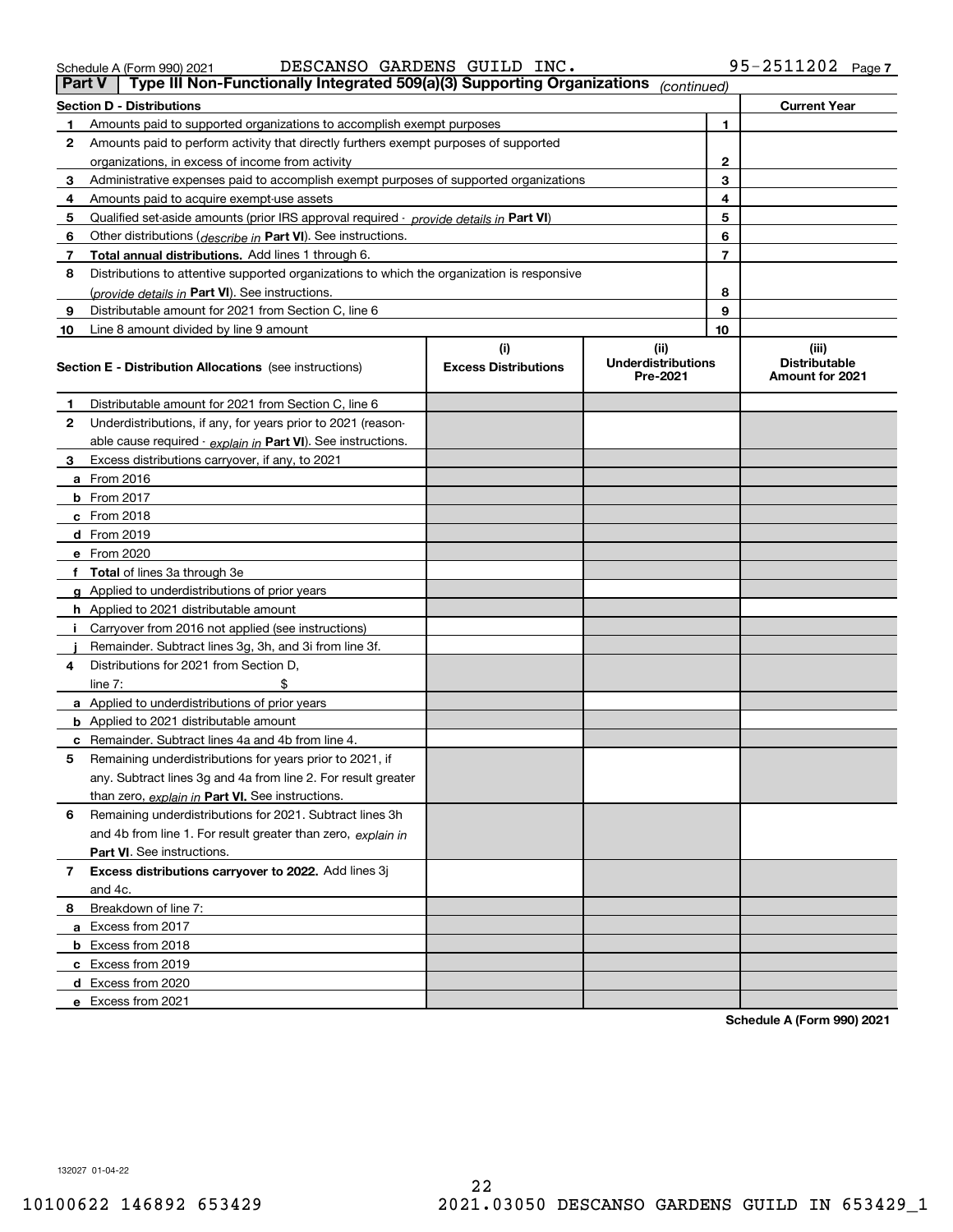|                 | Schedule A (Form 990) 2021                                                                                                                             | DESCANSO GARDENS GUILD INC. |  | 95-2511202 Page 8                                                                                                                                                                                                                                                                                                                                                                                                                 |  |
|-----------------|--------------------------------------------------------------------------------------------------------------------------------------------------------|-----------------------------|--|-----------------------------------------------------------------------------------------------------------------------------------------------------------------------------------------------------------------------------------------------------------------------------------------------------------------------------------------------------------------------------------------------------------------------------------|--|
| <b>Part VI</b>  |                                                                                                                                                        |                             |  | Supplemental Information. Provide the explanations required by Part II, line 10; Part II, line 17a or 17b; Part III, line 12;<br>Part IV, Section A, lines 1, 2, 3b, 3c, 4b, 4c, 5a, 6, 9a, 9b, 9c, 11a, 11b, and 11c; Part IV, Section B, lines 1 and 2; Part IV, Section C,<br>line 1; Part IV, Section D, lines 2 and 3; Part IV, Section E, lines 1c, 2a, 2b, 3a, and 3b; Part V, line 1; Part V, Section B, line 1e; Part V, |  |
|                 | Section D, lines 5, 6, and 8; and Part V, Section E, lines 2, 5, and 6. Also complete this part for any additional information.<br>(See instructions.) |                             |  |                                                                                                                                                                                                                                                                                                                                                                                                                                   |  |
|                 |                                                                                                                                                        |                             |  |                                                                                                                                                                                                                                                                                                                                                                                                                                   |  |
|                 |                                                                                                                                                        |                             |  |                                                                                                                                                                                                                                                                                                                                                                                                                                   |  |
|                 |                                                                                                                                                        |                             |  |                                                                                                                                                                                                                                                                                                                                                                                                                                   |  |
|                 |                                                                                                                                                        |                             |  |                                                                                                                                                                                                                                                                                                                                                                                                                                   |  |
|                 |                                                                                                                                                        |                             |  |                                                                                                                                                                                                                                                                                                                                                                                                                                   |  |
|                 |                                                                                                                                                        |                             |  |                                                                                                                                                                                                                                                                                                                                                                                                                                   |  |
|                 |                                                                                                                                                        |                             |  |                                                                                                                                                                                                                                                                                                                                                                                                                                   |  |
|                 |                                                                                                                                                        |                             |  |                                                                                                                                                                                                                                                                                                                                                                                                                                   |  |
|                 |                                                                                                                                                        |                             |  |                                                                                                                                                                                                                                                                                                                                                                                                                                   |  |
|                 |                                                                                                                                                        |                             |  |                                                                                                                                                                                                                                                                                                                                                                                                                                   |  |
|                 |                                                                                                                                                        |                             |  |                                                                                                                                                                                                                                                                                                                                                                                                                                   |  |
|                 |                                                                                                                                                        |                             |  |                                                                                                                                                                                                                                                                                                                                                                                                                                   |  |
|                 |                                                                                                                                                        |                             |  |                                                                                                                                                                                                                                                                                                                                                                                                                                   |  |
|                 |                                                                                                                                                        |                             |  |                                                                                                                                                                                                                                                                                                                                                                                                                                   |  |
|                 |                                                                                                                                                        |                             |  |                                                                                                                                                                                                                                                                                                                                                                                                                                   |  |
|                 |                                                                                                                                                        |                             |  |                                                                                                                                                                                                                                                                                                                                                                                                                                   |  |
|                 |                                                                                                                                                        |                             |  |                                                                                                                                                                                                                                                                                                                                                                                                                                   |  |
|                 |                                                                                                                                                        |                             |  |                                                                                                                                                                                                                                                                                                                                                                                                                                   |  |
|                 |                                                                                                                                                        |                             |  |                                                                                                                                                                                                                                                                                                                                                                                                                                   |  |
|                 |                                                                                                                                                        |                             |  |                                                                                                                                                                                                                                                                                                                                                                                                                                   |  |
|                 |                                                                                                                                                        |                             |  |                                                                                                                                                                                                                                                                                                                                                                                                                                   |  |
|                 |                                                                                                                                                        |                             |  |                                                                                                                                                                                                                                                                                                                                                                                                                                   |  |
|                 |                                                                                                                                                        |                             |  |                                                                                                                                                                                                                                                                                                                                                                                                                                   |  |
|                 |                                                                                                                                                        |                             |  |                                                                                                                                                                                                                                                                                                                                                                                                                                   |  |
|                 |                                                                                                                                                        |                             |  |                                                                                                                                                                                                                                                                                                                                                                                                                                   |  |
|                 |                                                                                                                                                        |                             |  |                                                                                                                                                                                                                                                                                                                                                                                                                                   |  |
|                 |                                                                                                                                                        |                             |  |                                                                                                                                                                                                                                                                                                                                                                                                                                   |  |
|                 |                                                                                                                                                        |                             |  |                                                                                                                                                                                                                                                                                                                                                                                                                                   |  |
|                 |                                                                                                                                                        |                             |  |                                                                                                                                                                                                                                                                                                                                                                                                                                   |  |
|                 |                                                                                                                                                        |                             |  |                                                                                                                                                                                                                                                                                                                                                                                                                                   |  |
|                 |                                                                                                                                                        |                             |  |                                                                                                                                                                                                                                                                                                                                                                                                                                   |  |
|                 |                                                                                                                                                        |                             |  |                                                                                                                                                                                                                                                                                                                                                                                                                                   |  |
|                 |                                                                                                                                                        |                             |  |                                                                                                                                                                                                                                                                                                                                                                                                                                   |  |
| 132028 01-04-22 |                                                                                                                                                        |                             |  | Schedule A (Form 990) 2021                                                                                                                                                                                                                                                                                                                                                                                                        |  |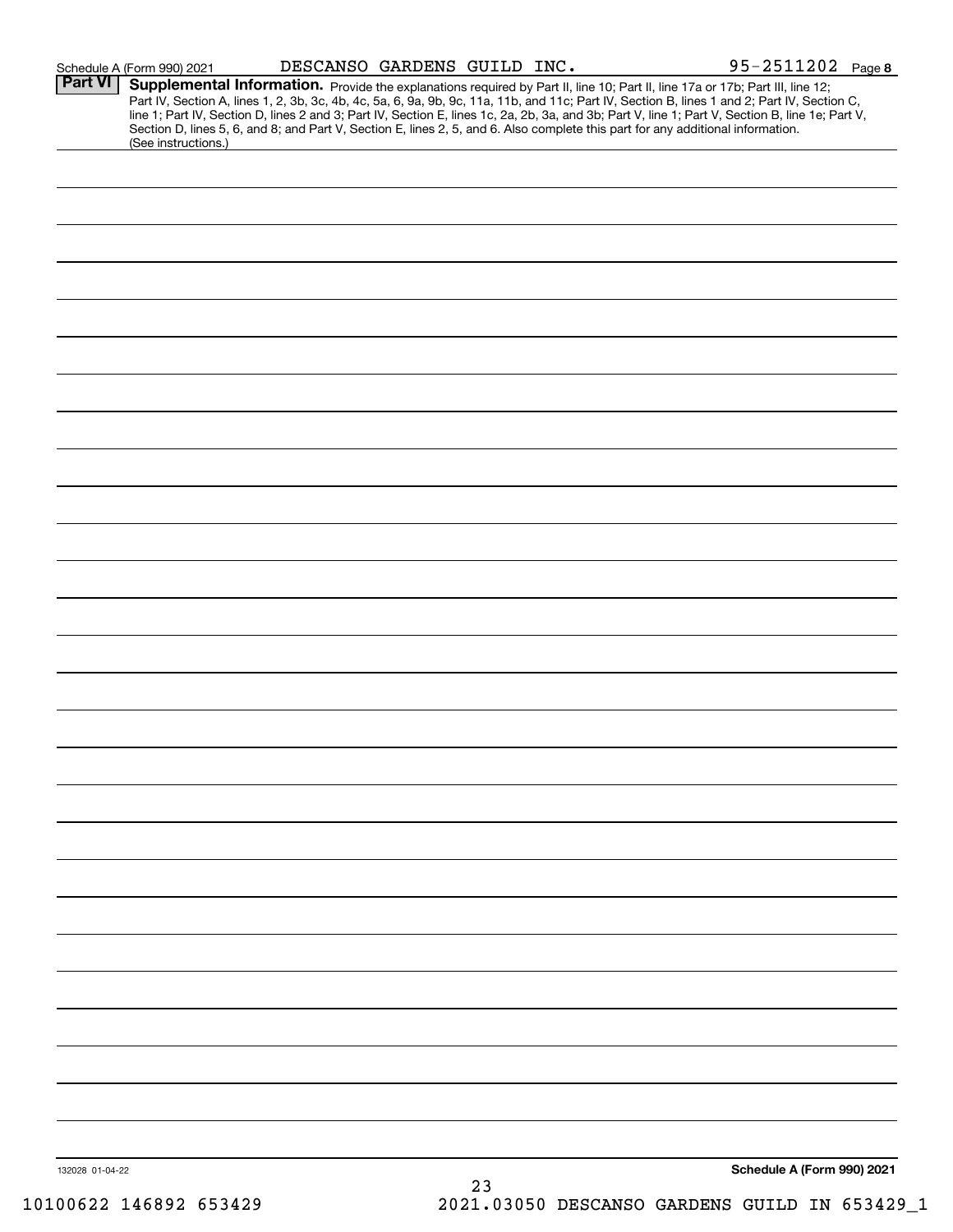Department of the Treasury Internal Revenue Service

Name of the organization

#### \*\* PUBLIC DISCLOSURE COPY \*\*

# **Schedule B Schedule of Contributors**

**(Form 990) | Attach to Form 990 or Form 990-PF. | Go to www.irs.gov/Form990 for the latest information.** OMB No. 1545-0047

**2021**

**Employer identification number**

|  | 2511202 |  |  |  |
|--|---------|--|--|--|
|  |         |  |  |  |

|                                       | DESCANSO GARDENS GUILD INC.                                 | 95-2511202 |
|---------------------------------------|-------------------------------------------------------------|------------|
| <b>Organization type (check one):</b> |                                                             |            |
| Filers of:                            | Section:                                                    |            |
| Form 990 or 990-EZ                    | $\boxed{\mathbf{X}}$ 501(c)( 3) (enter number) organization |            |

|             | $4947(a)(1)$ nonexempt charitable trust not treated as a private foundation |
|-------------|-----------------------------------------------------------------------------|
|             | 527 political organization                                                  |
| Form 990-PF | 501(c)(3) exempt private foundation                                         |
|             | 4947(a)(1) nonexempt charitable trust treated as a private foundation       |
|             | 501(c)(3) taxable private foundation                                        |

Check if your organization is covered by the **General Rule** or a **Special Rule. Note:**  Only a section 501(c)(7), (8), or (10) organization can check boxes for both the General Rule and a Special Rule. See instructions.

#### **General Rule**

 $\mathcal{L}^{\text{max}}$ 

For an organization filing Form 990, 990-EZ, or 990-PF that received, during the year, contributions totaling \$5,000 or more (in money or property) from any one contributor. Complete Parts I and II. See instructions for determining a contributor's total contributions.

#### **Special Rules**

contributor, during the year, total contributions of the greater of (1**)** \$5,000; or (2) 2% of the amount on (i) Form 990, Part VIII, line 1h;  $\boxed{\textbf{X}}$  For an organization described in section 501(c)(3) filing Form 990 or 990-EZ that met the 33 1/3% support test of the regulations under sections 509(a)(1) and 170(b)(1)(A)(vi), that checked Schedule A (Form 990), Part II, line 13, 16a, or 16b, and that received from any one or (ii) Form 990-EZ, line 1. Complete Parts I and II.

For an organization described in section 501(c)(7), (8), or (10) filing Form 990 or 990-EZ that received from any one contributor, during the year, total contributions of more than \$1,000 exclusively for religious, charitable, scientific, literary, or educational purposes, or for the prevention of cruelty to children or animals. Complete Parts I (entering "N/A" in column (b) instead of the contributor name and address), II, and III.  $\mathcal{L}^{\text{max}}$ 

purpose. Don't complete any of the parts unless the **General Rule** applies to this organization because it received *nonexclusively* year, contributions <sub>exclusively</sub> for religious, charitable, etc., purposes, but no such contributions totaled more than \$1,000. If this box is checked, enter here the total contributions that were received during the year for an  $\;$ exclusively religious, charitable, etc., For an organization described in section 501(c)(7), (8), or (10) filing Form 990 or 990-EZ that received from any one contributor, during the religious, charitable, etc., contributions totaling \$5,000 or more during the year  $\Box$ — $\Box$   $\Box$  $\mathcal{L}^{\text{max}}$ 

Caution: An organization that isn't covered by the General Rule and/or the Special Rules doesn't file Schedule B (Form 990), but it **must** answer "No" on Part IV, line 2, of its Form 990; or check the box on line H of its Form 990-EZ or on its Form 990-PF, Part I, line 2, to certify that it doesn't meet the filing requirements of Schedule B (Form 990).

LHA For Paperwork Reduction Act Notice, see the instructions for Form 990, 990-EZ, or 990-PF. **In the act and Schedule B** (Form 990) (2021)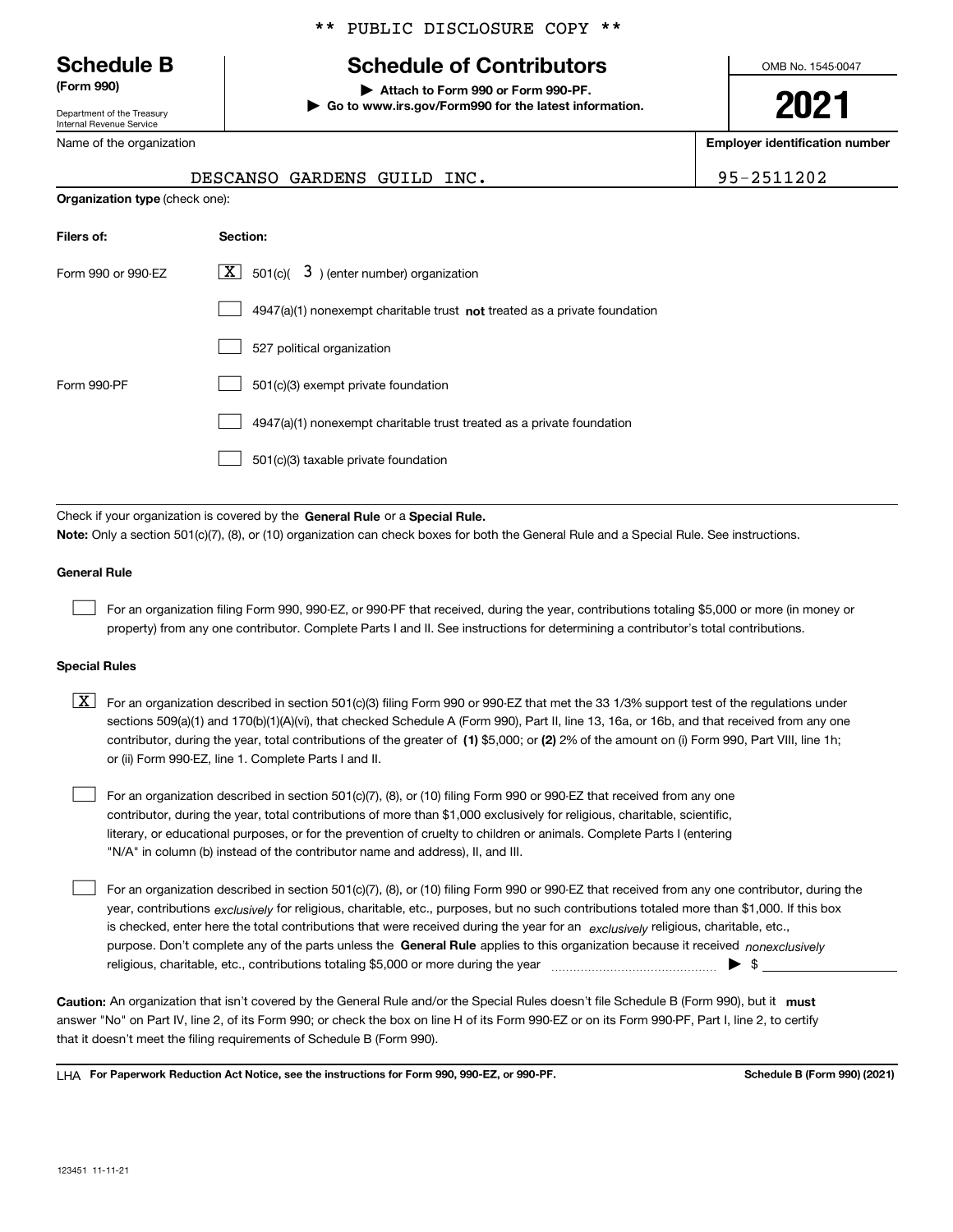|                  | Schedule B (Form 990) (2021)                                                                          |                                   | Page 2                                                                                                      |
|------------------|-------------------------------------------------------------------------------------------------------|-----------------------------------|-------------------------------------------------------------------------------------------------------------|
|                  | Name of organization                                                                                  |                                   | <b>Employer identification number</b>                                                                       |
|                  | DESCANSO GARDENS GUILD INC.                                                                           |                                   | 95-2511202                                                                                                  |
| Part I           | <b>Contributors</b> (see instructions). Use duplicate copies of Part I if additional space is needed. |                                   |                                                                                                             |
| (a)<br>No.       | (b)<br>Name, address, and ZIP + 4                                                                     | (c)<br><b>Total contributions</b> | (d)<br>Type of contribution                                                                                 |
| 1                |                                                                                                       | 152,500.<br>$\$\$                 | $\mathbf{X}$<br>Person<br>Payroll<br>Noncash<br>(Complete Part II for<br>noncash contributions.)            |
| (a)<br>No.       | (b)<br>Name, address, and ZIP + 4                                                                     | (c)<br><b>Total contributions</b> | (d)<br>Type of contribution                                                                                 |
| $\boldsymbol{2}$ |                                                                                                       | 636,347.<br>$\$\$                 | $\overline{\mathbf{X}}$<br>Person<br>Payroll<br>Noncash<br>(Complete Part II for<br>noncash contributions.) |
| (a)<br>No.       | (b)<br>Name, address, and ZIP + 4                                                                     | (c)<br><b>Total contributions</b> | (d)<br>Type of contribution                                                                                 |
|                  |                                                                                                       | \$                                | Person<br>Payroll<br>Noncash<br>(Complete Part II for<br>noncash contributions.)                            |
| (a)<br>No.       | (b)<br>Name, address, and ZIP + 4                                                                     | (c)<br><b>Total contributions</b> | (d)<br>Type of contribution                                                                                 |
|                  |                                                                                                       | \$                                | Person<br>Payroll<br>Noncash<br>(Complete Part II for<br>noncash contributions.)                            |
| (a)<br>No.       | (b)<br>Name, address, and ZIP + 4                                                                     | (c)<br><b>Total contributions</b> | (d)<br>Type of contribution                                                                                 |
|                  |                                                                                                       | \$                                | Person<br>Payroll<br>Noncash<br>(Complete Part II for<br>noncash contributions.)                            |
| (a)<br>No.       | (b)<br>Name, address, and ZIP + 4                                                                     | (c)<br><b>Total contributions</b> | (d)<br>Type of contribution                                                                                 |
|                  |                                                                                                       | \$                                | Person<br>Payroll<br>Noncash<br>(Complete Part II for<br>noncash contributions.)                            |

123452 11-11-21 **Schedule B (Form 990) (2021)**

10100622 146892 653429 2021.03050 DESCANSO GARDENS GUILD IN 653429\_1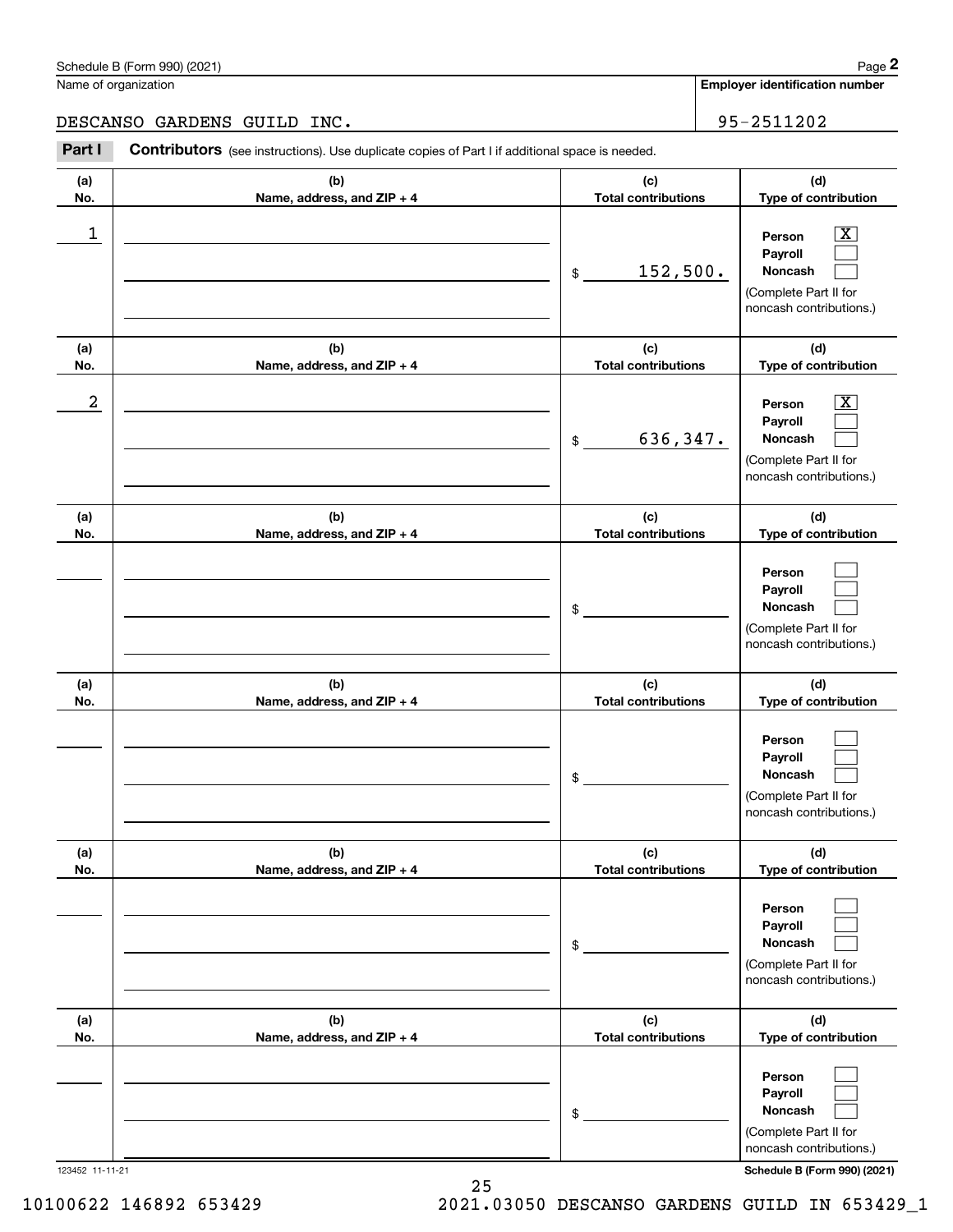| (a)<br>No.<br>from<br>Part I | (b)<br>Description of noncash property given | (c)<br>FMV (or estimate)<br>(See instructions.) | (d)<br>Date received                |
|------------------------------|----------------------------------------------|-------------------------------------------------|-------------------------------------|
|                              |                                              | \$                                              |                                     |
| (a)<br>No.<br>from<br>Part I | (b)<br>Description of noncash property given | (c)<br>FMV (or estimate)<br>(See instructions.) | (d)<br>Date received                |
|                              |                                              | \$                                              |                                     |
| (a)<br>No.<br>from<br>Part I | (b)<br>Description of noncash property given | (c)<br>FMV (or estimate)<br>(See instructions.) | (d)<br>Date received                |
|                              |                                              | \$                                              |                                     |
| (a)<br>No.<br>from<br>Part I | (b)<br>Description of noncash property given | (c)<br>FMV (or estimate)<br>(See instructions.) | (d)<br>Date received                |
|                              |                                              | \$                                              |                                     |
| (a)<br>No.<br>from<br>Part I | (b)<br>Description of noncash property given | (c)<br>FMV (or estimate)<br>(See instructions.) | (d)<br>Date received                |
|                              |                                              | \$                                              |                                     |
| (a)<br>No.<br>from<br>Part I | (b)<br>Description of noncash property given | (c)<br>FMV (or estimate)<br>(See instructions.) | (d)<br>Date received                |
|                              |                                              | \$                                              |                                     |
| 123453 11-11-21              |                                              |                                                 | <b>Schedule B (Form 990) (2021)</b> |

26

Name of organization

**Employer identification number** Chedule B (Form 990) (2021)<br>
lame of organization<br> **3Part II Noncash Property** (see instructions). Use duplicate copies of Part II if additional space is needed.<br> **Part II Noncash Property** (see instructions). Use dupl

DESCANSO GARDENS GUILD INC. 95-2511202

Τ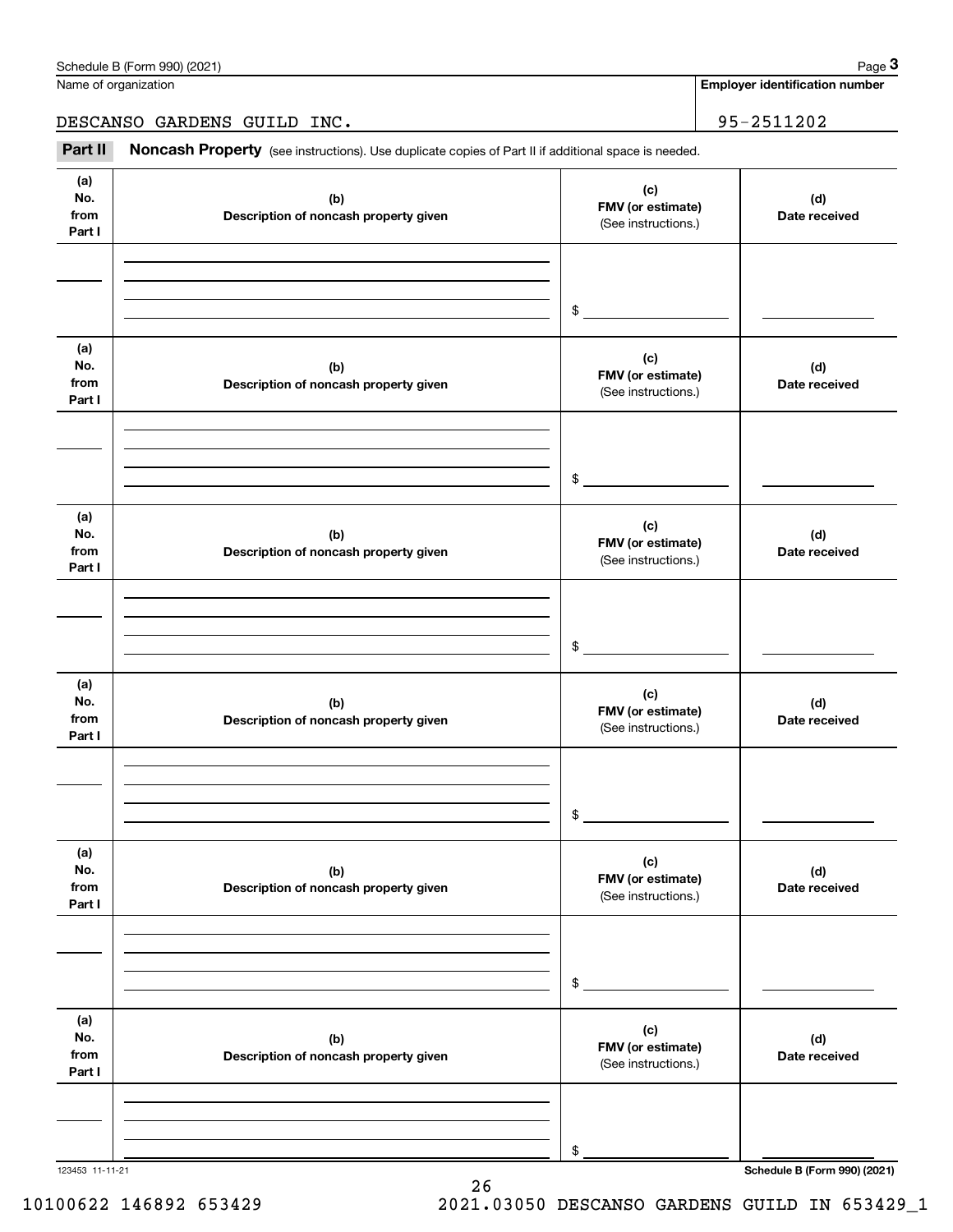|                           | Schedule B (Form 990) (2021)                                                                                                                                                                                                                                                                    |                      |                                          | Page 4                                   |  |  |  |
|---------------------------|-------------------------------------------------------------------------------------------------------------------------------------------------------------------------------------------------------------------------------------------------------------------------------------------------|----------------------|------------------------------------------|------------------------------------------|--|--|--|
|                           | Name of organization                                                                                                                                                                                                                                                                            |                      |                                          | <b>Employer identification number</b>    |  |  |  |
|                           | DESCANSO GARDENS GUILD INC.                                                                                                                                                                                                                                                                     |                      |                                          | 95-2511202                               |  |  |  |
| Part III                  | Exclusively religious, charitable, etc., contributions to organizations described in section 501(c)(7), (8), or (10) that total more than \$1,000 for the year                                                                                                                                  |                      |                                          |                                          |  |  |  |
|                           | from any one contributor. Complete columns (a) through (e) and the following line entry. For organizations<br>completing Part III, enter the total of exclusively religious, charitable, etc., contributions of \$1,000 or less for the year. (Enter this info. once.) $\blacktriangleright$ \$ |                      |                                          |                                          |  |  |  |
|                           | Use duplicate copies of Part III if additional space is needed.                                                                                                                                                                                                                                 |                      |                                          |                                          |  |  |  |
| (a) No.<br>from<br>Part I | (b) Purpose of gift                                                                                                                                                                                                                                                                             | (c) Use of gift      |                                          | (d) Description of how gift is held      |  |  |  |
|                           |                                                                                                                                                                                                                                                                                                 |                      |                                          |                                          |  |  |  |
|                           |                                                                                                                                                                                                                                                                                                 |                      |                                          |                                          |  |  |  |
|                           |                                                                                                                                                                                                                                                                                                 | (e) Transfer of gift |                                          |                                          |  |  |  |
|                           | Transferee's name, address, and ZIP + 4                                                                                                                                                                                                                                                         |                      |                                          | Relationship of transferor to transferee |  |  |  |
| (a) No.                   |                                                                                                                                                                                                                                                                                                 |                      |                                          |                                          |  |  |  |
| from<br>Part I            | (b) Purpose of gift                                                                                                                                                                                                                                                                             | (c) Use of gift      |                                          | (d) Description of how gift is held      |  |  |  |
|                           |                                                                                                                                                                                                                                                                                                 |                      |                                          |                                          |  |  |  |
|                           | (e) Transfer of gift                                                                                                                                                                                                                                                                            |                      |                                          |                                          |  |  |  |
|                           | Transferee's name, address, and $ZIP + 4$                                                                                                                                                                                                                                                       |                      |                                          | Relationship of transferor to transferee |  |  |  |
|                           |                                                                                                                                                                                                                                                                                                 |                      |                                          |                                          |  |  |  |
| (a) No.                   |                                                                                                                                                                                                                                                                                                 |                      |                                          |                                          |  |  |  |
| from<br>Part I            | (b) Purpose of gift                                                                                                                                                                                                                                                                             | (c) Use of gift      |                                          | (d) Description of how gift is held      |  |  |  |
|                           |                                                                                                                                                                                                                                                                                                 |                      |                                          |                                          |  |  |  |
|                           |                                                                                                                                                                                                                                                                                                 | (e) Transfer of gift |                                          |                                          |  |  |  |
|                           | Transferee's name, address, and ZIP + 4                                                                                                                                                                                                                                                         |                      | Relationship of transferor to transferee |                                          |  |  |  |
|                           |                                                                                                                                                                                                                                                                                                 |                      |                                          |                                          |  |  |  |
|                           |                                                                                                                                                                                                                                                                                                 |                      |                                          |                                          |  |  |  |
| (a) No.<br>from<br>Part I | (b) Purpose of gift                                                                                                                                                                                                                                                                             | (c) Use of gift      |                                          | (d) Description of how gift is held      |  |  |  |
|                           |                                                                                                                                                                                                                                                                                                 |                      |                                          |                                          |  |  |  |
|                           |                                                                                                                                                                                                                                                                                                 | (e) Transfer of gift |                                          |                                          |  |  |  |
|                           |                                                                                                                                                                                                                                                                                                 |                      |                                          |                                          |  |  |  |
|                           | Transferee's name, address, and ZIP + 4                                                                                                                                                                                                                                                         |                      |                                          | Relationship of transferor to transferee |  |  |  |
|                           |                                                                                                                                                                                                                                                                                                 |                      |                                          |                                          |  |  |  |
| 123454 11-11-21           |                                                                                                                                                                                                                                                                                                 |                      |                                          | Schedule B (Form 990) (2021)             |  |  |  |

27

**Schedule B (Form 990) (2021)**

10100622 146892 653429 2021.03050 DESCANSO GARDENS GUILD IN 653429\_1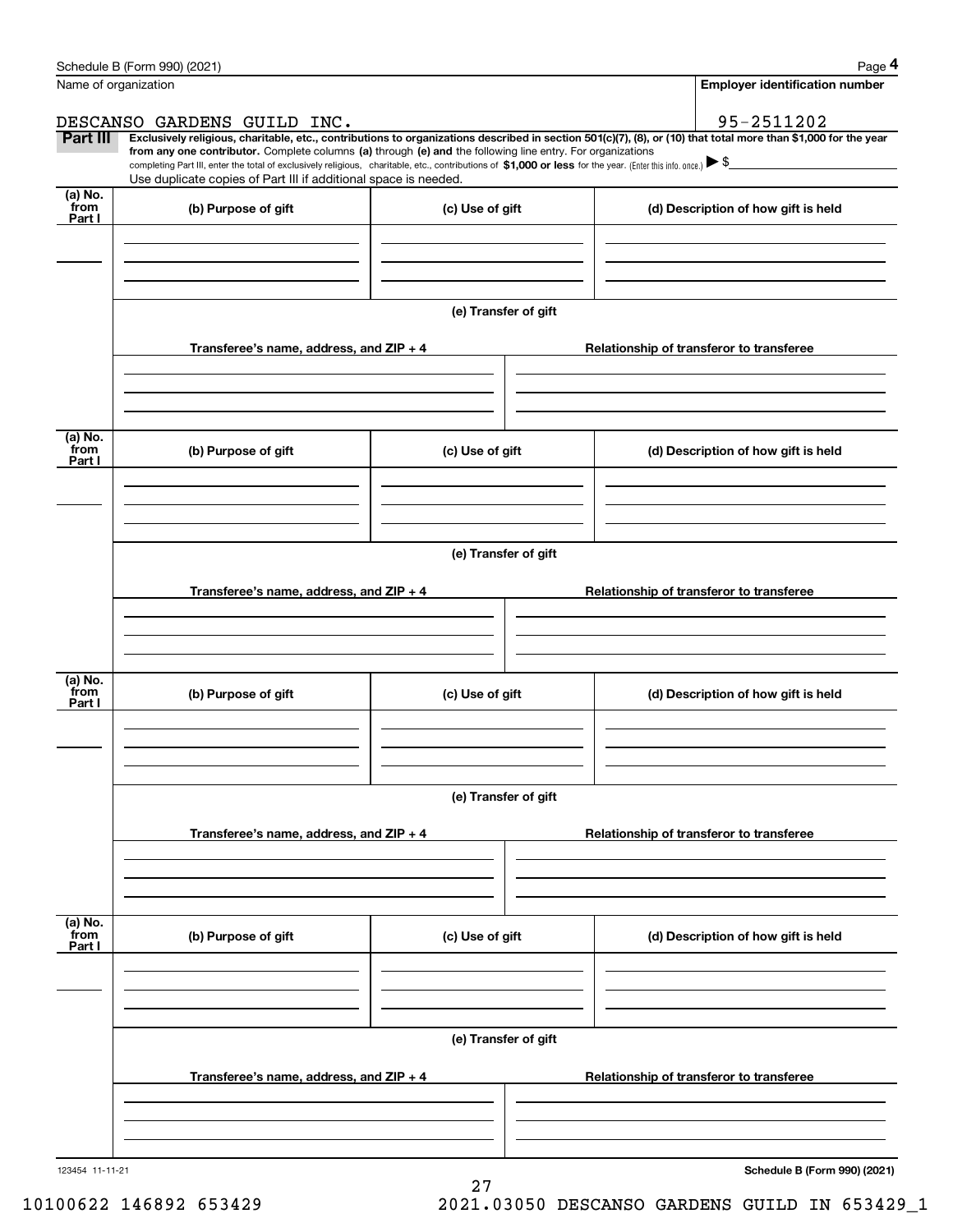| <b>SCHEDULE D</b> |  |  |
|-------------------|--|--|
|-------------------|--|--|

| (Form 990) |  |
|------------|--|
|------------|--|

## **Supplemental Financial Statements**

**| Complete if the organization answered "Yes" on Form 990, Part IV, line 6, 7, 8, 9, 10, 11a, 11b, 11c, 11d, 11e, 11f, 12a, or 12b. | Attach to Form 990.**

| OMB No. 1545-0047                   |
|-------------------------------------|
|                                     |
| 2021                                |
|                                     |
| <b>Open to Public</b><br>Inspection |
|                                     |

|         | Department of the Treasury<br>Internal Revenue Service |                                                                                                                                                                                                                                               | ▶ Attach to Form 990.<br>Go to www.irs.gov/Form990 for instructions and the latest information. |                                                    | <b>Open to Public</b><br>Inspection   |
|---------|--------------------------------------------------------|-----------------------------------------------------------------------------------------------------------------------------------------------------------------------------------------------------------------------------------------------|-------------------------------------------------------------------------------------------------|----------------------------------------------------|---------------------------------------|
|         | Name of the organization                               |                                                                                                                                                                                                                                               |                                                                                                 |                                                    | <b>Employer identification number</b> |
|         |                                                        | DESCANSO GARDENS GUILD INC.                                                                                                                                                                                                                   |                                                                                                 |                                                    | 95-2511202                            |
| Part I  |                                                        | Organizations Maintaining Donor Advised Funds or Other Similar Funds or Accounts. Complete if the                                                                                                                                             |                                                                                                 |                                                    |                                       |
|         |                                                        | organization answered "Yes" on Form 990, Part IV, line 6.                                                                                                                                                                                     |                                                                                                 |                                                    |                                       |
|         |                                                        |                                                                                                                                                                                                                                               | (a) Donor advised funds                                                                         |                                                    | (b) Funds and other accounts          |
| 1.      |                                                        |                                                                                                                                                                                                                                               |                                                                                                 |                                                    |                                       |
| 2       |                                                        | Aggregate value of contributions to (during year)                                                                                                                                                                                             |                                                                                                 |                                                    |                                       |
| з       |                                                        | Aggregate value of grants from (during year)                                                                                                                                                                                                  |                                                                                                 |                                                    |                                       |
| 4       |                                                        |                                                                                                                                                                                                                                               |                                                                                                 |                                                    |                                       |
| 5       |                                                        | Did the organization inform all donors and donor advisors in writing that the assets held in donor advised funds                                                                                                                              |                                                                                                 |                                                    |                                       |
|         |                                                        |                                                                                                                                                                                                                                               |                                                                                                 |                                                    | Yes<br>No                             |
| 6       |                                                        | Did the organization inform all grantees, donors, and donor advisors in writing that grant funds can be used only                                                                                                                             |                                                                                                 |                                                    |                                       |
|         |                                                        | for charitable purposes and not for the benefit of the donor or donor advisor, or for any other purpose conferring                                                                                                                            |                                                                                                 |                                                    |                                       |
|         | impermissible private benefit?                         |                                                                                                                                                                                                                                               |                                                                                                 |                                                    | Yes<br>No                             |
| Part II |                                                        | Conservation Easements. Complete if the organization answered "Yes" on Form 990, Part IV, line 7.                                                                                                                                             |                                                                                                 |                                                    |                                       |
| 1.      |                                                        | Purpose(s) of conservation easements held by the organization (check all that apply).                                                                                                                                                         |                                                                                                 |                                                    |                                       |
|         |                                                        | Preservation of land for public use (for example, recreation or education)                                                                                                                                                                    |                                                                                                 | Preservation of a historically important land area |                                       |
|         |                                                        | Protection of natural habitat                                                                                                                                                                                                                 |                                                                                                 | Preservation of a certified historic structure     |                                       |
|         |                                                        | Preservation of open space                                                                                                                                                                                                                    |                                                                                                 |                                                    |                                       |
| 2       | day of the tax year.                                   | Complete lines 2a through 2d if the organization held a qualified conservation contribution in the form of a conservation easement on the last                                                                                                |                                                                                                 |                                                    | Held at the End of the Tax Year       |
|         |                                                        |                                                                                                                                                                                                                                               |                                                                                                 |                                                    |                                       |
| a       |                                                        | Total number of conservation easements                                                                                                                                                                                                        |                                                                                                 | 2a                                                 |                                       |
| b       |                                                        | Total acreage restricted by conservation easements                                                                                                                                                                                            |                                                                                                 | 2b<br>2c                                           |                                       |
| c       |                                                        | Number of conservation easements included in (c) acquired after 7/25/06, and not on a historic structure                                                                                                                                      |                                                                                                 |                                                    |                                       |
| d       |                                                        | listed in the National Register [111] Marshall Register [11] Marshall Register [11] Marshall Register [11] Marshall Register [11] Marshall Register [11] Marshall Register [11] Marshall Register [11] Marshall Register [11]                 |                                                                                                 | 2d                                                 |                                       |
| 3       |                                                        | Number of conservation easements modified, transferred, released, extinguished, or terminated by the organization during the tax                                                                                                              |                                                                                                 |                                                    |                                       |
|         | year                                                   |                                                                                                                                                                                                                                               |                                                                                                 |                                                    |                                       |
| 4       |                                                        | Number of states where property subject to conservation easement is located >                                                                                                                                                                 |                                                                                                 |                                                    |                                       |
| 5       |                                                        | Does the organization have a written policy regarding the periodic monitoring, inspection, handling of                                                                                                                                        |                                                                                                 |                                                    |                                       |
|         |                                                        | violations, and enforcement of the conservation easements it holds?                                                                                                                                                                           |                                                                                                 |                                                    | No<br>Yes                             |
| 6       |                                                        | Staff and volunteer hours devoted to monitoring, inspecting, handling of violations, and enforcing conservation easements during the year                                                                                                     |                                                                                                 |                                                    |                                       |
|         |                                                        |                                                                                                                                                                                                                                               |                                                                                                 |                                                    |                                       |
| 7       |                                                        | Amount of expenses incurred in monitoring, inspecting, handling of violations, and enforcing conservation easements during the year                                                                                                           |                                                                                                 |                                                    |                                       |
|         | $\blacktriangleright$ \$                               |                                                                                                                                                                                                                                               |                                                                                                 |                                                    |                                       |
| 8       |                                                        | Does each conservation easement reported on line 2(d) above satisfy the requirements of section 170(h)(4)(B)(i)                                                                                                                               |                                                                                                 |                                                    |                                       |
|         | and section 170(h)(4)(B)(ii)?                          |                                                                                                                                                                                                                                               |                                                                                                 |                                                    | Yes<br>No                             |
| 9       |                                                        | In Part XIII, describe how the organization reports conservation easements in its revenue and expense statement and                                                                                                                           |                                                                                                 |                                                    |                                       |
|         |                                                        | balance sheet, and include, if applicable, the text of the footnote to the organization's financial statements that describes the                                                                                                             |                                                                                                 |                                                    |                                       |
|         | Part III                                               | organization's accounting for conservation easements.<br>Organizations Maintaining Collections of Art, Historical Treasures, or Other Similar Assets.                                                                                         |                                                                                                 |                                                    |                                       |
|         |                                                        |                                                                                                                                                                                                                                               |                                                                                                 |                                                    |                                       |
|         |                                                        | Complete if the organization answered "Yes" on Form 990, Part IV, line 8.                                                                                                                                                                     |                                                                                                 |                                                    |                                       |
|         |                                                        | 1a If the organization elected, as permitted under FASB ASC 958, not to report in its revenue statement and balance sheet works                                                                                                               |                                                                                                 |                                                    |                                       |
|         |                                                        | of art, historical treasures, or other similar assets held for public exhibition, education, or research in furtherance of public                                                                                                             |                                                                                                 |                                                    |                                       |
|         |                                                        | service, provide in Part XIII the text of the footnote to its financial statements that describes these items.<br>If the organization elected, as permitted under FASB ASC 958, to report in its revenue statement and balance sheet works of |                                                                                                 |                                                    |                                       |
| b       |                                                        | art, historical treasures, or other similar assets held for public exhibition, education, or research in furtherance of public service,                                                                                                       |                                                                                                 |                                                    |                                       |
|         |                                                        | provide the following amounts relating to these items:                                                                                                                                                                                        |                                                                                                 |                                                    |                                       |
|         | $\mathbf{u}$                                           |                                                                                                                                                                                                                                               |                                                                                                 | \$                                                 |                                       |
|         |                                                        | (ii) Assets included in Form 990, Part X                                                                                                                                                                                                      |                                                                                                 | $\mathbb{S}$                                       |                                       |
| 2       |                                                        | If the organization received or held works of art, historical treasures, or other similar assets for financial gain, provide                                                                                                                  |                                                                                                 |                                                    |                                       |
|         |                                                        | the following amounts required to be reported under FASB ASC 958 relating to these items:                                                                                                                                                     |                                                                                                 |                                                    |                                       |
| а       |                                                        |                                                                                                                                                                                                                                               |                                                                                                 | $\blacktriangleright$ \$                           |                                       |

Assets included in Form 990, Part X

**b**

28

**For Paperwork Reduction Act Notice, see the Instructions for Form 990. Schedule D (Form 990) 2021** LHA

 $\blacktriangleright$  \$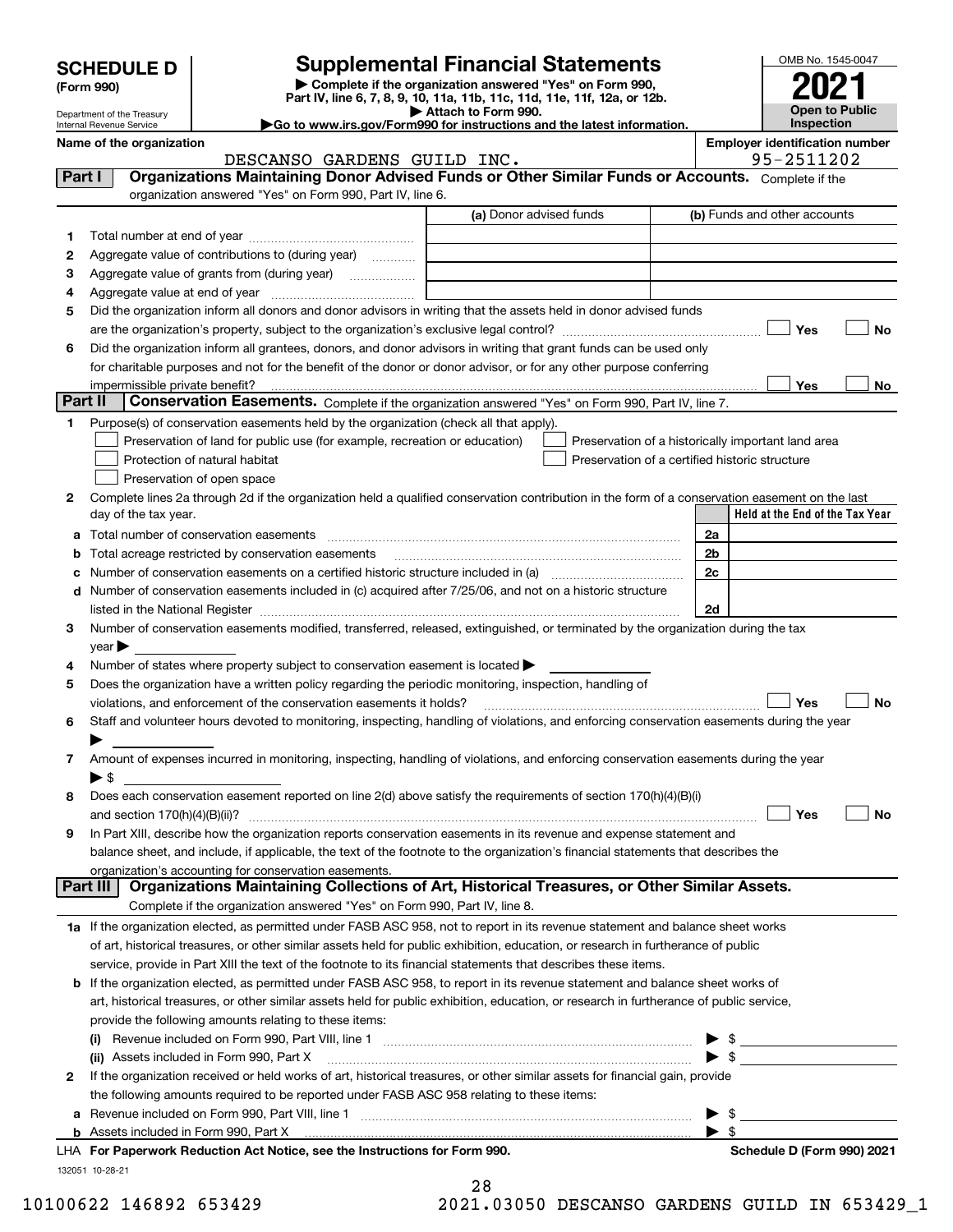|                 | Schedule D (Form 990) 2021                                                                                                                                                                                                     | DESCANSO GARDENS GUILD INC.             |                |                                    |                                 | 95-2511202 Page 2    |                         |              |             |
|-----------------|--------------------------------------------------------------------------------------------------------------------------------------------------------------------------------------------------------------------------------|-----------------------------------------|----------------|------------------------------------|---------------------------------|----------------------|-------------------------|--------------|-------------|
| <b>Part III</b> | Organizations Maintaining Collections of Art, Historical Treasures, or Other Similar Assets (continued)                                                                                                                        |                                         |                |                                    |                                 |                      |                         |              |             |
| 3               | Using the organization's acquisition, accession, and other records, check any of the following that make significant use of its                                                                                                |                                         |                |                                    |                                 |                      |                         |              |             |
|                 | collection items (check all that apply):                                                                                                                                                                                       |                                         |                |                                    |                                 |                      |                         |              |             |
| a               | Public exhibition                                                                                                                                                                                                              |                                         |                | Loan or exchange program           |                                 |                      |                         |              |             |
| b               | Scholarly research                                                                                                                                                                                                             | e                                       |                |                                    |                                 |                      |                         |              |             |
| c               | Preservation for future generations                                                                                                                                                                                            |                                         |                |                                    |                                 |                      |                         |              |             |
|                 | Provide a description of the organization's collections and explain how they further the organization's exempt purpose in Part XIII.                                                                                           |                                         |                |                                    |                                 |                      |                         |              |             |
| 5               | During the year, did the organization solicit or receive donations of art, historical treasures, or other similar assets                                                                                                       |                                         |                |                                    |                                 |                      |                         |              |             |
|                 | to be sold to raise funds rather than to be maintained as part of the organization's collection?                                                                                                                               |                                         |                |                                    |                                 |                      | Yes                     |              | No          |
| Part IV         | Escrow and Custodial Arrangements. Complete if the organization answered "Yes" on Form 990, Part IV, line 9, or                                                                                                                |                                         |                |                                    |                                 |                      |                         |              |             |
|                 | reported an amount on Form 990, Part X, line 21.                                                                                                                                                                               |                                         |                |                                    |                                 |                      |                         |              |             |
|                 | 1a Is the organization an agent, trustee, custodian or other intermediary for contributions or other assets not included                                                                                                       |                                         |                |                                    |                                 |                      |                         |              |             |
|                 |                                                                                                                                                                                                                                |                                         |                |                                    |                                 |                      | Yes                     |              | No          |
|                 | b If "Yes," explain the arrangement in Part XIII and complete the following table:                                                                                                                                             |                                         |                |                                    |                                 |                      |                         |              |             |
|                 |                                                                                                                                                                                                                                |                                         |                |                                    |                                 |                      | Amount                  |              |             |
|                 | c Beginning balance                                                                                                                                                                                                            |                                         |                |                                    | 1c                              |                      |                         |              |             |
|                 |                                                                                                                                                                                                                                |                                         |                |                                    | 1d                              |                      |                         |              |             |
|                 | e Distributions during the year manufactured and continuum and contact the year manufactured and contact the year manufactured and contact the year manufactured and contact the year manufactured and contact the year manufa |                                         |                |                                    | 1e<br>1f                        |                      |                         |              |             |
|                 | 2a Did the organization include an amount on Form 990, Part X, line 21, for escrow or custodial account liability?                                                                                                             |                                         |                |                                    |                                 |                      | Yes                     |              | No          |
|                 | <b>b</b> If "Yes," explain the arrangement in Part XIII. Check here if the explanation has been provided on Part XIII                                                                                                          |                                         |                |                                    |                                 |                      |                         |              |             |
| <b>Part V</b>   | Endowment Funds. Complete if the organization answered "Yes" on Form 990, Part IV, line 10.                                                                                                                                    |                                         |                |                                    |                                 |                      |                         |              |             |
|                 |                                                                                                                                                                                                                                | (a) Current year                        | (b) Prior year | (c) Two years back                 |                                 | (d) Three years back | (e) Four years back     |              |             |
|                 | 1a Beginning of year balance                                                                                                                                                                                                   | 2,961,214.                              | 2,706,348.     | 2,327,341.                         |                                 | 2,476,667.           |                         | 1, 104, 127. |             |
| b               |                                                                                                                                                                                                                                |                                         |                |                                    |                                 |                      | 1,369,020.              |              |             |
|                 | Net investment earnings, gains, and losses                                                                                                                                                                                     | 360,453.                                | 374,966.       | 492,207.                           | $-37,835.$                      |                      |                         |              | 34,520.     |
|                 | Grants or scholarships                                                                                                                                                                                                         |                                         |                |                                    |                                 |                      |                         |              |             |
|                 | e Other expenditures for facilities                                                                                                                                                                                            |                                         |                |                                    |                                 |                      |                         |              |             |
|                 | and programs                                                                                                                                                                                                                   | 127,000.                                | 120, 100.      | 113,200.                           |                                 | 111,491.             |                         |              | 31,000.     |
|                 | Administrative expenses                                                                                                                                                                                                        |                                         |                |                                    |                                 |                      |                         |              |             |
|                 | End of year balance                                                                                                                                                                                                            | 3, 194, 667.                            | 2,961,214.     | 2,706,348.                         |                                 | 2,327,341.           |                         | 2,476,667.   |             |
| 2               | Provide the estimated percentage of the current year end balance (line 1g, column (a)) held as:                                                                                                                                |                                         |                |                                    |                                 |                      |                         |              |             |
|                 | Board designated or quasi-endowment                                                                                                                                                                                            | 67.0000                                 | %              |                                    |                                 |                      |                         |              |             |
| b               | Permanent endowment > 28.0000                                                                                                                                                                                                  | %                                       |                |                                    |                                 |                      |                         |              |             |
| c               | 5.0000<br>Term endowment >                                                                                                                                                                                                     | %                                       |                |                                    |                                 |                      |                         |              |             |
|                 | The percentages on lines 2a, 2b, and 2c should equal 100%.                                                                                                                                                                     |                                         |                |                                    |                                 |                      |                         |              |             |
|                 | <b>3a</b> Are there endowment funds not in the possession of the organization that are held and administered for the organization                                                                                              |                                         |                |                                    |                                 |                      |                         |              |             |
|                 | by:                                                                                                                                                                                                                            |                                         |                |                                    |                                 |                      |                         | <b>Yes</b>   | No          |
|                 | (i)                                                                                                                                                                                                                            |                                         |                |                                    |                                 |                      | 3a(i)                   |              | X           |
|                 | (ii)                                                                                                                                                                                                                           |                                         |                |                                    |                                 |                      | 3a(ii)                  |              | $\mathbf X$ |
|                 |                                                                                                                                                                                                                                |                                         |                |                                    |                                 |                      | 3b                      |              |             |
|                 | Describe in Part XIII the intended uses of the organization's endowment funds.                                                                                                                                                 |                                         |                |                                    |                                 |                      |                         |              |             |
|                 | Land, Buildings, and Equipment.<br><b>Part VI</b>                                                                                                                                                                              |                                         |                |                                    |                                 |                      |                         |              |             |
|                 | Complete if the organization answered "Yes" on Form 990, Part IV, line 11a. See Form 990, Part X, line 10.                                                                                                                     |                                         |                |                                    |                                 |                      |                         |              |             |
|                 | Description of property                                                                                                                                                                                                        | (a) Cost or other<br>basis (investment) |                | (b) Cost or other<br>basis (other) | (c) Accumulated<br>depreciation |                      | (d) Book value          |              |             |
|                 |                                                                                                                                                                                                                                |                                         |                |                                    |                                 |                      |                         |              |             |
| b               |                                                                                                                                                                                                                                |                                         |                |                                    |                                 |                      |                         |              |             |
|                 |                                                                                                                                                                                                                                |                                         |                | 7,842,726.                         | 4,160,280.                      |                      | 3,682,446.              |              |             |
|                 |                                                                                                                                                                                                                                |                                         |                | $\overline{236}$ , 039.            | 170,091.                        |                      |                         | 65,948.      |             |
|                 |                                                                                                                                                                                                                                |                                         |                | 2, 103, 290.                       | 825, 865.                       |                      | 1,277,425.              |              |             |
|                 |                                                                                                                                                                                                                                |                                         |                |                                    |                                 |                      | 5,025,819.              |              |             |
|                 |                                                                                                                                                                                                                                |                                         |                |                                    |                                 |                      | <b>B</b> (F.  000) 0004 |              |             |

**Schedule D (Form 990) 2021**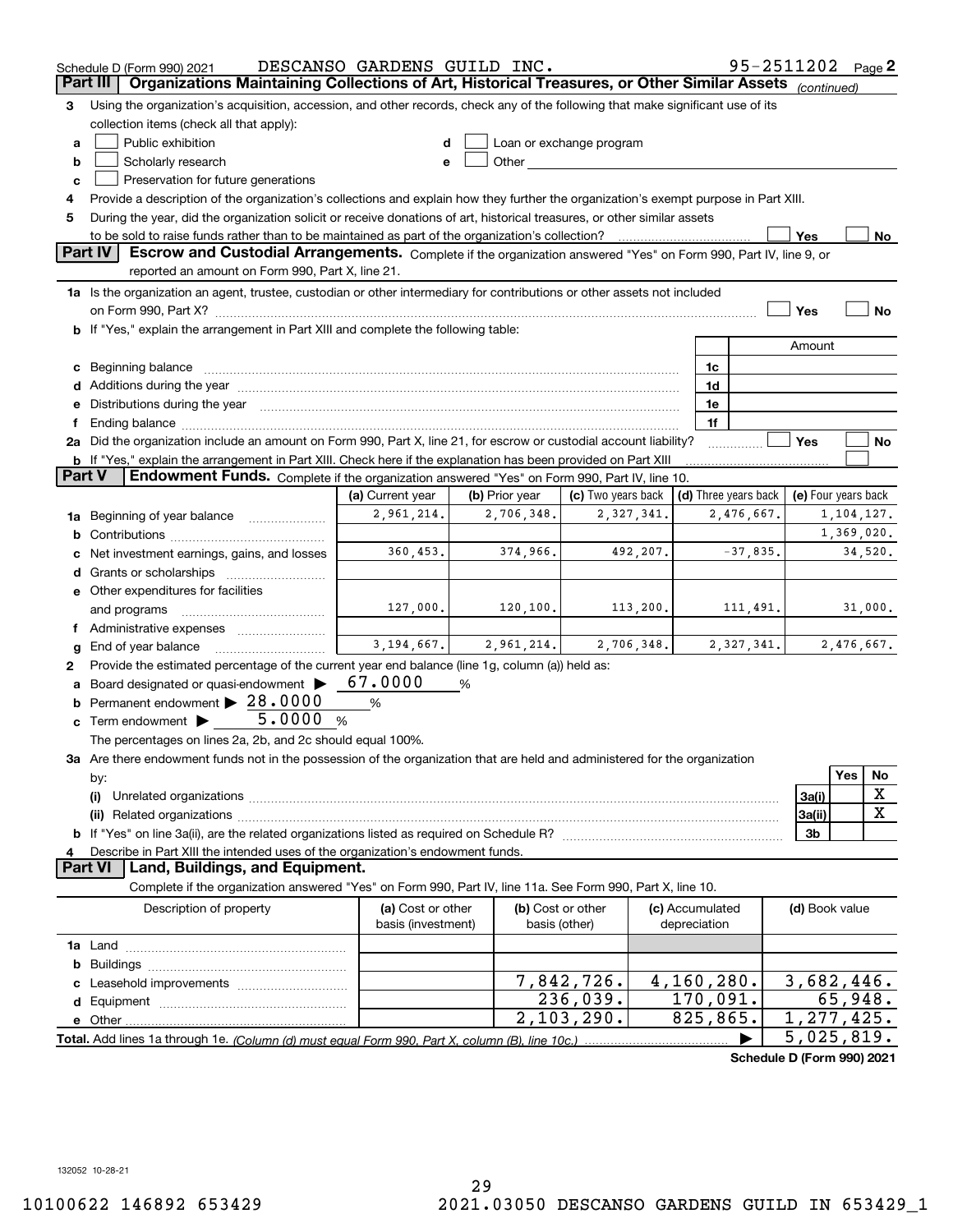| (a) Description of security or category (including name of security)                                                                                 | (b) Book value  | (c) Method of valuation: Cost or end-of-year market value |                    |
|------------------------------------------------------------------------------------------------------------------------------------------------------|-----------------|-----------------------------------------------------------|--------------------|
| (1) Financial derivatives                                                                                                                            |                 |                                                           |                    |
| (2) Closely held equity interests                                                                                                                    |                 |                                                           |                    |
| (3) Other                                                                                                                                            |                 |                                                           |                    |
| (A)                                                                                                                                                  |                 |                                                           |                    |
| (B)                                                                                                                                                  |                 |                                                           |                    |
| (C)                                                                                                                                                  |                 |                                                           |                    |
| (D)                                                                                                                                                  |                 |                                                           |                    |
| (E)                                                                                                                                                  |                 |                                                           |                    |
| (F)                                                                                                                                                  |                 |                                                           |                    |
| (G)                                                                                                                                                  |                 |                                                           |                    |
| (H)                                                                                                                                                  |                 |                                                           |                    |
| Total. (Col. (b) must equal Form 990, Part X, col. (B) line 12.)                                                                                     |                 |                                                           |                    |
| Part VIII Investments - Program Related.                                                                                                             |                 |                                                           |                    |
| Complete if the organization answered "Yes" on Form 990, Part IV, line 11c. See Form 990, Part X, line 13.                                           |                 |                                                           |                    |
| (a) Description of investment                                                                                                                        | (b) Book value  | (c) Method of valuation: Cost or end-of-year market value |                    |
| (1)                                                                                                                                                  |                 |                                                           |                    |
| (2)                                                                                                                                                  |                 |                                                           |                    |
| (3)                                                                                                                                                  |                 |                                                           |                    |
| (4)                                                                                                                                                  |                 |                                                           |                    |
| (5)                                                                                                                                                  |                 |                                                           |                    |
| (6)                                                                                                                                                  |                 |                                                           |                    |
|                                                                                                                                                      |                 |                                                           |                    |
| (7)                                                                                                                                                  |                 |                                                           |                    |
| (8)                                                                                                                                                  |                 |                                                           |                    |
| (9)                                                                                                                                                  |                 |                                                           |                    |
| <b>Total.</b> (Col. (b) must equal Form 990, Part X, col. (B) line 13.)<br><b>Other Assets.</b><br>Part IX                                           |                 |                                                           |                    |
|                                                                                                                                                      |                 |                                                           |                    |
|                                                                                                                                                      |                 |                                                           |                    |
| Complete if the organization answered "Yes" on Form 990, Part IV, line 11d. See Form 990, Part X, line 15.                                           |                 |                                                           |                    |
|                                                                                                                                                      | (a) Description |                                                           | (b) Book value     |
| (1)                                                                                                                                                  |                 |                                                           |                    |
| (2)                                                                                                                                                  |                 |                                                           |                    |
| (3)                                                                                                                                                  |                 |                                                           |                    |
| (4)                                                                                                                                                  |                 |                                                           |                    |
| (5)                                                                                                                                                  |                 |                                                           |                    |
| (6)                                                                                                                                                  |                 |                                                           |                    |
| (7)                                                                                                                                                  |                 |                                                           |                    |
| (8)                                                                                                                                                  |                 |                                                           |                    |
| (9)                                                                                                                                                  |                 |                                                           |                    |
|                                                                                                                                                      |                 |                                                           |                    |
| <b>Other Liabilities.</b><br>Part X                                                                                                                  |                 |                                                           |                    |
| Complete if the organization answered "Yes" on Form 990, Part IV, line 11e or 11f. See Form 990, Part X, line 25.                                    |                 |                                                           |                    |
| (a) Description of liability<br>1.                                                                                                                   |                 |                                                           | (b) Book value     |
| Federal income taxes<br>(1)                                                                                                                          |                 |                                                           |                    |
| (2)                                                                                                                                                  |                 |                                                           |                    |
| (3)                                                                                                                                                  |                 |                                                           |                    |
| (4)                                                                                                                                                  |                 |                                                           |                    |
| (5)                                                                                                                                                  |                 |                                                           |                    |
| (6)                                                                                                                                                  |                 |                                                           |                    |
| (7)                                                                                                                                                  |                 |                                                           |                    |
| (8)                                                                                                                                                  |                 |                                                           |                    |
| (9)                                                                                                                                                  |                 |                                                           |                    |
|                                                                                                                                                      |                 |                                                           |                    |
| 2. Liability for uncertain tax positions. In Part XIII, provide the text of the footnote to the organization's financial statements that reports the |                 |                                                           | $\boxed{\text{X}}$ |

**Schedule D (Form 990) 2021**

132053 10-28-21

# Schedule D (Form 990) 2021 DESCANSO GARDENS GUILD INC **.** 95-2511202 <sub>Page</sub> 3<br>| **Part VII** | Investments - Other Securities.

| Part VIII Investments - Other Securities.                                                                  |                |                                                 |
|------------------------------------------------------------------------------------------------------------|----------------|-------------------------------------------------|
| Complete if the organization answered "Yes" on Form 990, Part IV, line 11b. See Form 990, Part X, line 12. |                |                                                 |
| (a) Description of security or category (including name of security)                                       | (b) Book value | (c) Method of valuation: Cost or end-of-year ma |
|                                                                                                            |                |                                                 |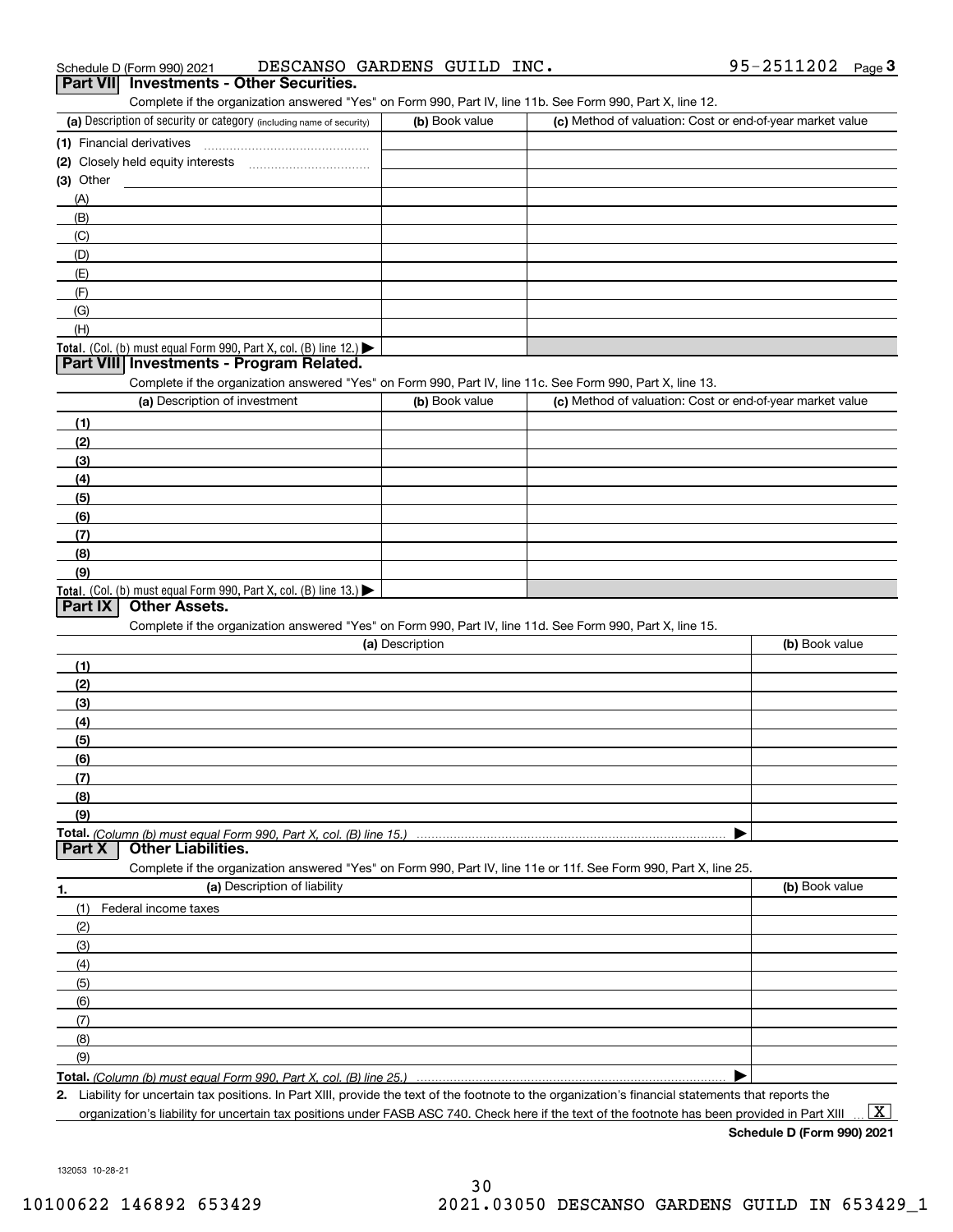|    | DESCANSO GARDENS GUILD INC.<br>Schedule D (Form 990) 2021                                                                                                                                                                           |                 | $95 - 2511202$ Page 4                             |
|----|-------------------------------------------------------------------------------------------------------------------------------------------------------------------------------------------------------------------------------------|-----------------|---------------------------------------------------|
|    | Reconciliation of Revenue per Audited Financial Statements With Revenue per Return.<br><b>Part XI</b>                                                                                                                               |                 |                                                   |
|    | Complete if the organization answered "Yes" on Form 990, Part IV, line 12a.                                                                                                                                                         |                 |                                                   |
| 1  | Total revenue, gains, and other support per audited financial statements                                                                                                                                                            | $\blacksquare$  | 14,847,447.                                       |
| 2  | Amounts included on line 1 but not on Form 990, Part VIII, line 12:                                                                                                                                                                 |                 |                                                   |
| a  | 341,640.<br>2a                                                                                                                                                                                                                      |                 |                                                   |
|    | 2 <sub>b</sub>                                                                                                                                                                                                                      |                 |                                                   |
| c  | 2c                                                                                                                                                                                                                                  |                 |                                                   |
| d  | 1,044,655.<br>2d<br>Other (Describe in Part XIII.)                                                                                                                                                                                  |                 |                                                   |
| e  | Add lines 2a through 2d <b>contained a contained a contained a contained a</b> contained a contained a contained a contained a contained a contained a contained a contained a contained a contained a contained a contained a cont | 2e              | 1,386,295.                                        |
| 3  |                                                                                                                                                                                                                                     | $\overline{3}$  | $\overline{13}, \overline{461}, \overline{152}$ . |
| 4  | Amounts included on Form 990, Part VIII, line 12, but not on line 1:                                                                                                                                                                |                 |                                                   |
|    | 26,064.<br>4a                                                                                                                                                                                                                       |                 |                                                   |
| b  | 4 <sub>b</sub><br>Other (Describe in Part XIII.) [100] [100] [100] [100] [100] [100] [100] [100] [100] [100] [100] [100] [100] [                                                                                                    |                 |                                                   |
| c. | Add lines 4a and 4b                                                                                                                                                                                                                 | 4с              | 26,064.                                           |
| 5  |                                                                                                                                                                                                                                     | $5\overline{5}$ | 13,487,216.                                       |
|    | Part XII   Reconciliation of Expenses per Audited Financial Statements With Expenses per Return.                                                                                                                                    |                 |                                                   |
|    | Complete if the organization answered "Yes" on Form 990, Part IV, line 12a.                                                                                                                                                         |                 |                                                   |
| 1  | Total expenses and losses per audited financial statements [11] [12] contain an intervention and contain a statements [13] [13] and the statements [13] [13] and the statements [13] and the statements [13] and the statement      | $\blacksquare$  | 10,539,713.                                       |
| 2  | Amounts included on line 1 but not on Form 990, Part IX, line 25:                                                                                                                                                                   |                 |                                                   |
| a  | 2a                                                                                                                                                                                                                                  |                 |                                                   |
| b  | 2 <sub>b</sub>                                                                                                                                                                                                                      |                 |                                                   |
| C. | 2c                                                                                                                                                                                                                                  |                 |                                                   |
| d  | 1,047,655.<br>2d                                                                                                                                                                                                                    |                 |                                                   |
|    |                                                                                                                                                                                                                                     | 2e              | 1,047,655.                                        |
| 3  |                                                                                                                                                                                                                                     | $\mathbf{a}$    | 9,492,058.                                        |
| 4  | Amounts included on Form 990, Part IX, line 25, but not on line 1:                                                                                                                                                                  |                 |                                                   |
| a  | 26,064.<br>4a                                                                                                                                                                                                                       |                 |                                                   |
| b  | 4 <sub>h</sub>                                                                                                                                                                                                                      |                 |                                                   |
|    | Add lines 4a and 4b                                                                                                                                                                                                                 | 4с              | 26,064.                                           |
|    |                                                                                                                                                                                                                                     |                 |                                                   |
|    | Part XIII Supplemental Information.                                                                                                                                                                                                 | 5               | 9,518,122.                                        |

Provide the descriptions required for Part II, lines 3, 5, and 9; Part III, lines 1a and 4; Part IV, lines 1b and 2b; Part V, line 4; Part X, line 2; Part XI, lines 2d and 4b; and Part XII, lines 2d and 4b. Also complete this part to provide any additional information.

#### PART V, LINE 4:

THE ENDOWMENT FUNDS ARE INTENDED TO BENEFIT THE GUILD AND ENHANCE THE

GUILD'S CAPABILITIES TO EXECUTE ITS CURRENT, BOARD-APPROVED MISSION IN THE

SHORT TERM AND PROVIDE STABILITY AND INSTITUTIONAL LONGEVITY OVER THE VERY

LONG TERM.

PART X, LINE 2:

#### THE GUILD IS EXEMPT FROM INCOME TAXES UNDER INTERNAL REVENUE CODE

#### 501(C)(3) AND CALIFORNIA REVENUE AND TAXATION CODE 23701(D).

#### THE GUILD RECOGNIZES THE IMPACT OF TAX POSITIONS IN THE FINANCIAL

#### STATEMENTS IF THAT POSITION IS MORE LIKELY THAN NOT TO BE SUSTAINED ON

31

132054 10-28-21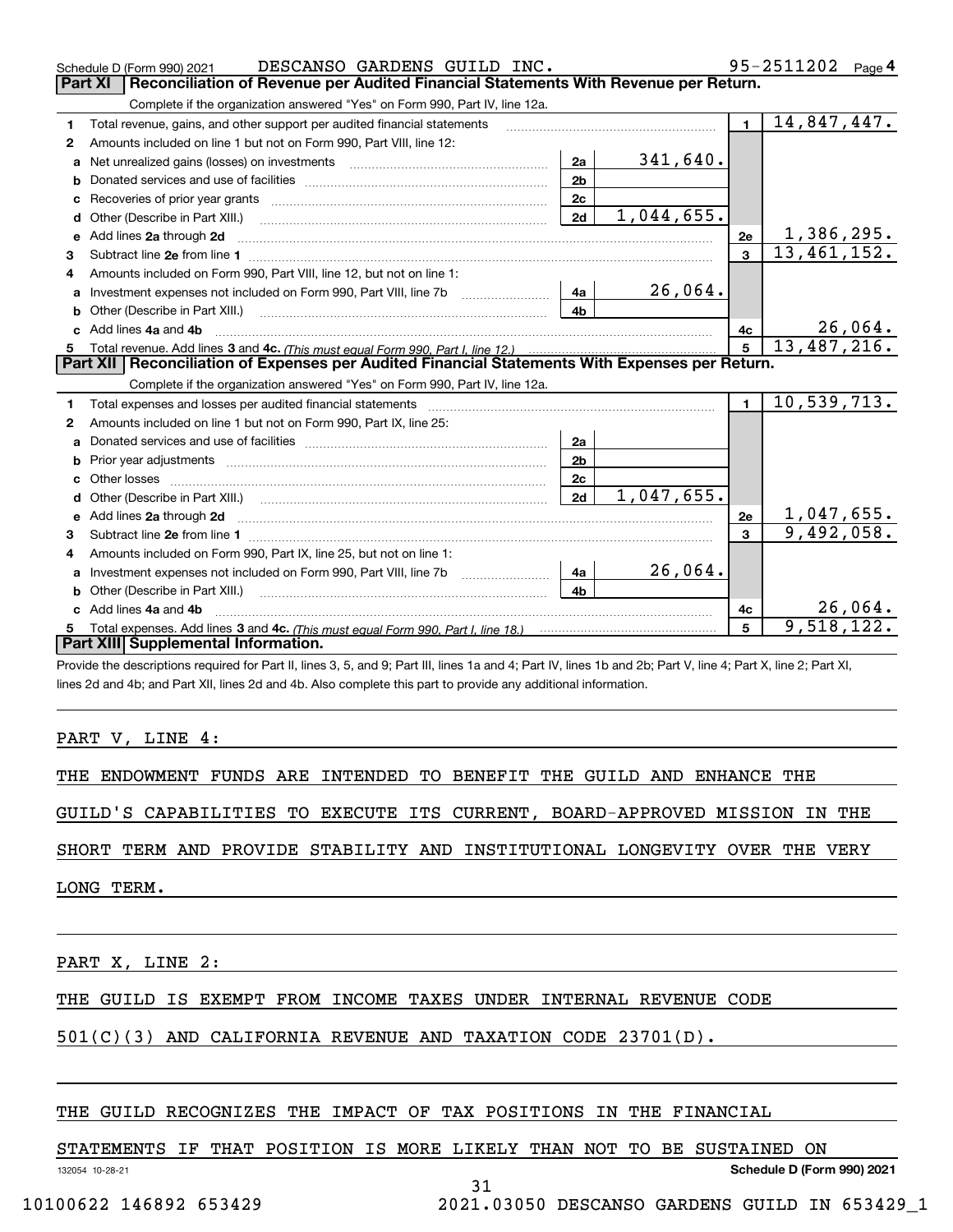| Schedule D (Form 990) 2021 DESCANSO GARDENS GUILD INC. $95-2511202$ Page 5 |
|----------------------------------------------------------------------------|
| AUDIT, BASED ON THE TECHNICAL MERITS OF THE POSITION. TO DATE, THE GUILD   |
|                                                                            |
|                                                                            |
| POTENTIAL INTEREST AND PENALTIES ASSOCIATED WITH UNCERTAIN TAX POSITIONS.  |
|                                                                            |
|                                                                            |
| 710,496.                                                                   |
| 114,653.                                                                   |
| 99,456.                                                                    |
| 120,050.                                                                   |
| 1,044,655.                                                                 |
|                                                                            |
|                                                                            |
| 710,496.                                                                   |
| 114,653.                                                                   |
| 99,456.                                                                    |
| 3,000.                                                                     |
| 120,050.                                                                   |
| 1,047,655.                                                                 |
|                                                                            |
|                                                                            |
|                                                                            |
|                                                                            |
|                                                                            |
|                                                                            |
|                                                                            |
|                                                                            |

**Schedule D (Form 990) 2021**

132055 10-28-21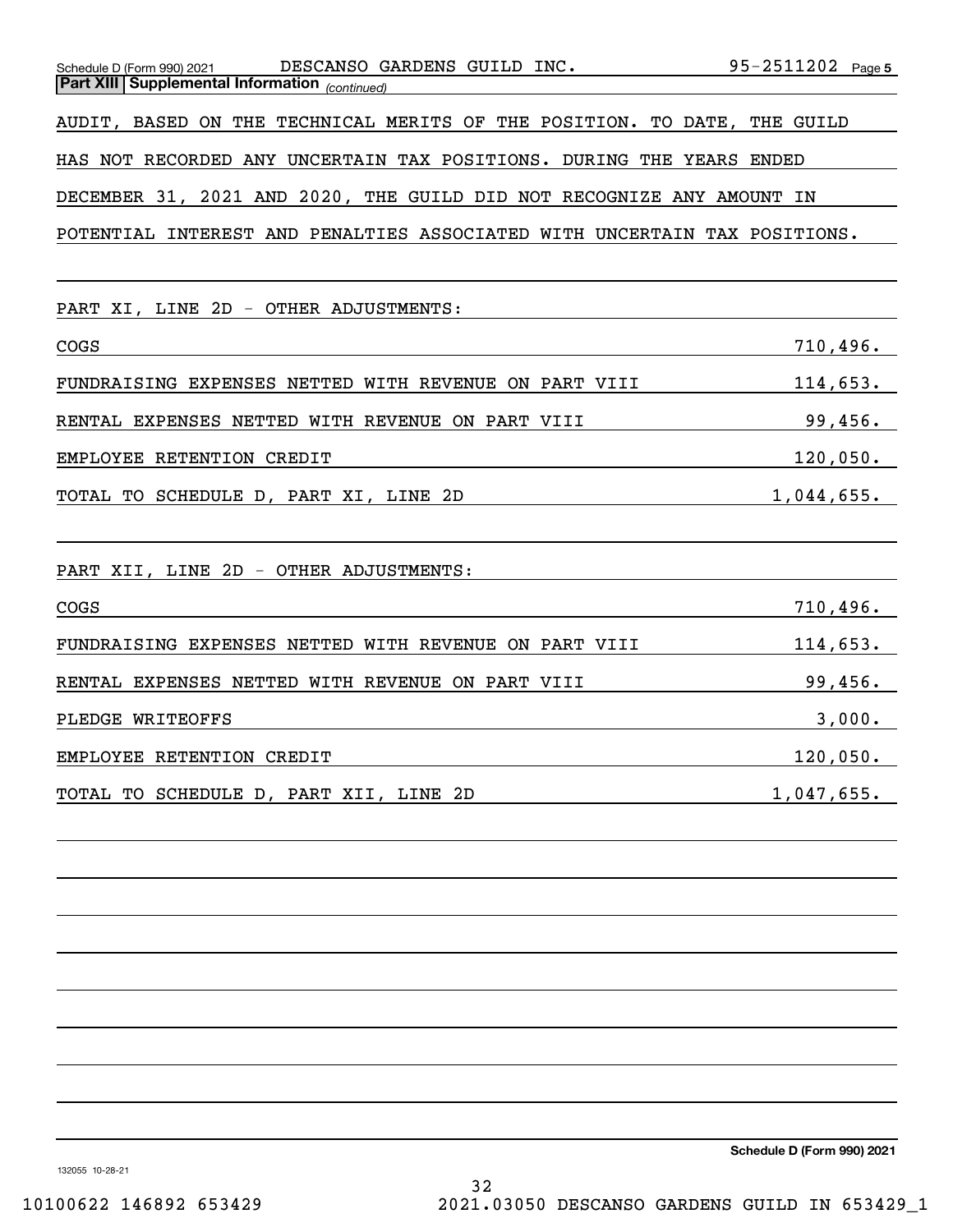| <b>SCHEDULE G</b>                                        |                                                                                                                                                                     | <b>Supplemental Information Regarding Fundraising or Gaming Activities</b>                                                                         |                                                 |    |                                                              |  |                                        | OMB No. 1545-0047                     |
|----------------------------------------------------------|---------------------------------------------------------------------------------------------------------------------------------------------------------------------|----------------------------------------------------------------------------------------------------------------------------------------------------|-------------------------------------------------|----|--------------------------------------------------------------|--|----------------------------------------|---------------------------------------|
| (Form 990)                                               | Complete if the organization answered "Yes" on Form 990, Part IV, line 17, 18, or 19, or if the<br>organization entered more than \$15,000 on Form 990-EZ, line 6a. |                                                                                                                                                    |                                                 |    |                                                              |  |                                        |                                       |
| Department of the Treasury                               | Attach to Form 990 or Form 990-EZ.                                                                                                                                  |                                                                                                                                                    |                                                 |    |                                                              |  |                                        |                                       |
| Internal Revenue Service                                 | ► Go to www.irs.gov/Form990 for instructions and the latest information.                                                                                            |                                                                                                                                                    |                                                 |    |                                                              |  |                                        |                                       |
| Name of the organization                                 |                                                                                                                                                                     | DESCANSO GARDENS GUILD INC.                                                                                                                        |                                                 |    |                                                              |  | 95-2511202                             | <b>Employer identification number</b> |
| Part I                                                   |                                                                                                                                                                     | Fundraising Activities. Complete if the organization answered "Yes" on Form 990, Part IV, line 17. Form 990-EZ filers are not                      |                                                 |    |                                                              |  |                                        |                                       |
|                                                          | required to complete this part.                                                                                                                                     |                                                                                                                                                    |                                                 |    |                                                              |  |                                        |                                       |
| $X$ Mail solicitations<br>$\mathbf{a}$                   |                                                                                                                                                                     | 1 Indicate whether the organization raised funds through any of the following activities. Check all that apply.                                    |                                                 |    | $e$ $\boxed{\text{X}}$ Solicitation of non-government grants |  |                                        |                                       |
| $\boxed{\text{X}}$ Internet and email solicitations<br>b |                                                                                                                                                                     | $f\left[\frac{X}{X}\right]$ Solicitation of government grants                                                                                      |                                                 |    |                                                              |  |                                        |                                       |
| Phone solicitations<br>c                                 |                                                                                                                                                                     | $g\mid X$ Special fundraising events                                                                                                               |                                                 |    |                                                              |  |                                        |                                       |
| $\boxed{\mathbf{X}}$ In-person solicitations<br>d        |                                                                                                                                                                     | 2 a Did the organization have a written or oral agreement with any individual (including officers, directors, trustees, or                         |                                                 |    |                                                              |  |                                        |                                       |
|                                                          |                                                                                                                                                                     | key employees listed in Form 990, Part VII) or entity in connection with professional fundraising services?                                        |                                                 |    |                                                              |  | $\lfloor x \rfloor$ Yes                | No                                    |
|                                                          |                                                                                                                                                                     | <b>b</b> If "Yes," list the 10 highest paid individuals or entities (fundraisers) pursuant to agreements under which the fundraiser is to be       |                                                 |    |                                                              |  |                                        |                                       |
| compensated at least \$5,000 by the organization.        |                                                                                                                                                                     |                                                                                                                                                    |                                                 |    |                                                              |  |                                        |                                       |
| (i) Name and address of individual                       |                                                                                                                                                                     |                                                                                                                                                    | (iii) Did<br>fundraiser                         |    | (iv) Gross receipts                                          |  | (v) Amount paid<br>to (or retained by) | (vi) Amount paid                      |
| or entity (fundraiser)                                   |                                                                                                                                                                     | (ii) Activity                                                                                                                                      | have custody<br>or control of<br>contributions? |    | from activity                                                |  | fundraiser<br>listed in col. (i)       | to (or retained by)<br>organization   |
| CAMPBELL & COMPANY - ONE EAST                            |                                                                                                                                                                     |                                                                                                                                                    | Yes                                             | No |                                                              |  |                                        |                                       |
| WACKER DRIVE, SUITE 2100,                                |                                                                                                                                                                     | FUNDRAISING CONSULTANT                                                                                                                             |                                                 | х  | 0                                                            |  | 48,300.                                | 0.                                    |
|                                                          |                                                                                                                                                                     |                                                                                                                                                    |                                                 |    |                                                              |  |                                        |                                       |
|                                                          |                                                                                                                                                                     |                                                                                                                                                    |                                                 |    |                                                              |  |                                        |                                       |
|                                                          |                                                                                                                                                                     |                                                                                                                                                    |                                                 |    |                                                              |  |                                        |                                       |
|                                                          |                                                                                                                                                                     |                                                                                                                                                    |                                                 |    |                                                              |  |                                        |                                       |
|                                                          |                                                                                                                                                                     |                                                                                                                                                    |                                                 |    |                                                              |  |                                        |                                       |
|                                                          |                                                                                                                                                                     |                                                                                                                                                    |                                                 |    |                                                              |  |                                        |                                       |
|                                                          |                                                                                                                                                                     |                                                                                                                                                    |                                                 |    |                                                              |  |                                        |                                       |
|                                                          |                                                                                                                                                                     |                                                                                                                                                    |                                                 |    |                                                              |  |                                        |                                       |
|                                                          |                                                                                                                                                                     |                                                                                                                                                    |                                                 |    |                                                              |  |                                        |                                       |
|                                                          |                                                                                                                                                                     |                                                                                                                                                    |                                                 |    |                                                              |  |                                        |                                       |
|                                                          |                                                                                                                                                                     |                                                                                                                                                    |                                                 |    |                                                              |  |                                        |                                       |
|                                                          |                                                                                                                                                                     |                                                                                                                                                    |                                                 |    |                                                              |  |                                        |                                       |
|                                                          |                                                                                                                                                                     |                                                                                                                                                    |                                                 |    |                                                              |  |                                        |                                       |
|                                                          |                                                                                                                                                                     |                                                                                                                                                    |                                                 |    |                                                              |  |                                        |                                       |
| Total                                                    |                                                                                                                                                                     | 3 List all states in which the organization is registered or licensed to solicit contributions or has been notified it is exempt from registration |                                                 |    |                                                              |  | 48,300                                 |                                       |
| or licensing.                                            |                                                                                                                                                                     |                                                                                                                                                    |                                                 |    |                                                              |  |                                        |                                       |
| CA                                                       |                                                                                                                                                                     |                                                                                                                                                    |                                                 |    |                                                              |  |                                        |                                       |
|                                                          |                                                                                                                                                                     |                                                                                                                                                    |                                                 |    |                                                              |  |                                        |                                       |
|                                                          |                                                                                                                                                                     |                                                                                                                                                    |                                                 |    |                                                              |  |                                        |                                       |
|                                                          |                                                                                                                                                                     |                                                                                                                                                    |                                                 |    |                                                              |  |                                        |                                       |
|                                                          |                                                                                                                                                                     |                                                                                                                                                    |                                                 |    |                                                              |  |                                        |                                       |
|                                                          |                                                                                                                                                                     |                                                                                                                                                    |                                                 |    |                                                              |  |                                        |                                       |
|                                                          |                                                                                                                                                                     |                                                                                                                                                    |                                                 |    |                                                              |  |                                        |                                       |
|                                                          |                                                                                                                                                                     |                                                                                                                                                    |                                                 |    |                                                              |  |                                        |                                       |
|                                                          |                                                                                                                                                                     | LHA For Paperwork Reduction Act Notice, see the Instructions for Form 990 or 990-EZ.                                                               |                                                 |    |                                                              |  |                                        | Schedule G (Form 990) 2021            |
| 132081 10-21-21                                          |                                                                                                                                                                     | SEE PART IV FOR CONTINUATIONS                                                                                                                      |                                                 |    |                                                              |  |                                        |                                       |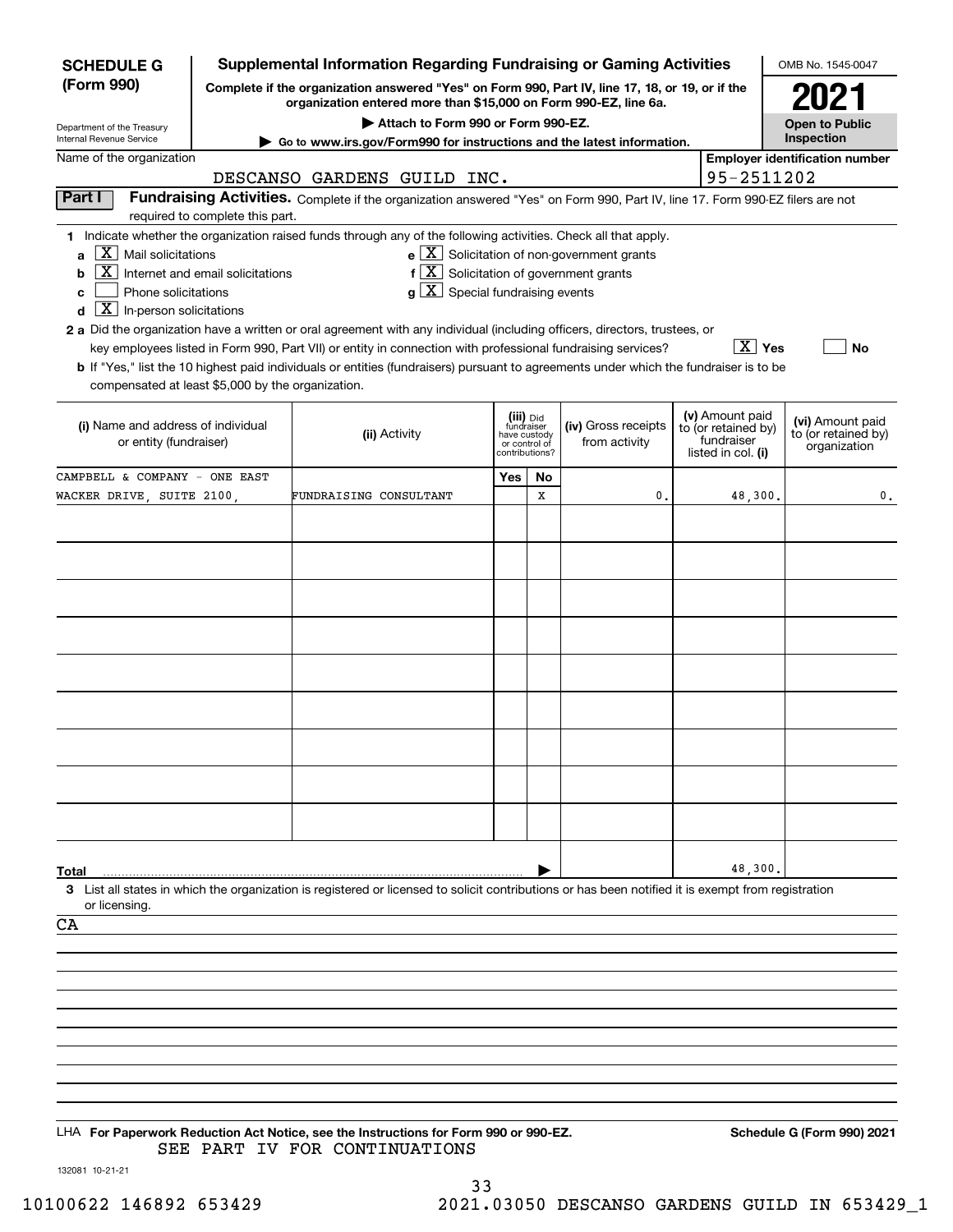**2** Schedule G (Form 990) 2021 Page DESCANSO GARDENS GUILD INC. 95-2511202

**Part II** | Fundraising Events. Complete if the organization answered "Yes" on Form 990, Part IV, line 18, or reported more than \$15,000

|                 |          | of fundraising event contributions and gross income on Form 990-EZ, lines 1 and 6b. List events with gross receipts greater than \$5,000.                                                                                                 |                                                           |                                                  |                                 |                                                     |
|-----------------|----------|-------------------------------------------------------------------------------------------------------------------------------------------------------------------------------------------------------------------------------------------|-----------------------------------------------------------|--------------------------------------------------|---------------------------------|-----------------------------------------------------|
|                 |          |                                                                                                                                                                                                                                           | (a) Event $#1$<br><b>ENCHANTED</b><br><b>PREVIEW PART</b> | (b) Event #2                                     | (c) Other events<br><b>NONE</b> | (d) Total events<br>(add col. (a) through           |
|                 |          |                                                                                                                                                                                                                                           | (event type)                                              | (event type)                                     | (total number)                  | col. (c)                                            |
|                 |          |                                                                                                                                                                                                                                           |                                                           |                                                  |                                 |                                                     |
| Revenue         |          |                                                                                                                                                                                                                                           | 218, 200.                                                 |                                                  |                                 | 218, 200.                                           |
|                 |          |                                                                                                                                                                                                                                           | 143,230.                                                  |                                                  |                                 | 143,230.                                            |
|                 |          | 3 Gross income (line 1 minus line 2)                                                                                                                                                                                                      | 74,970.                                                   |                                                  |                                 | 74,970 <b>.</b>                                     |
|                 |          |                                                                                                                                                                                                                                           |                                                           |                                                  |                                 |                                                     |
|                 | 5.       |                                                                                                                                                                                                                                           |                                                           |                                                  |                                 |                                                     |
| Direct Expenses |          |                                                                                                                                                                                                                                           | 21,892.                                                   |                                                  |                                 | 21,892.                                             |
|                 |          | 7 Food and beverages                                                                                                                                                                                                                      | 77,677.                                                   |                                                  |                                 | 77,677 <b>.</b>                                     |
|                 | 8        |                                                                                                                                                                                                                                           | 7,500.                                                    |                                                  |                                 | 7,500.                                              |
|                 | 9        |                                                                                                                                                                                                                                           | 850.                                                      |                                                  |                                 | 850.                                                |
|                 | 10       | Direct expense summary. Add lines 4 through 9 in column (d)                                                                                                                                                                               |                                                           |                                                  |                                 | 107,919.                                            |
|                 |          | 11 Net income summary. Subtract line 10 from line 3, column (d)                                                                                                                                                                           |                                                           |                                                  |                                 | $-32,949.$                                          |
|                 | Part III | Gaming. Complete if the organization answered "Yes" on Form 990, Part IV, line 19, or reported more than                                                                                                                                  |                                                           |                                                  |                                 |                                                     |
|                 |          | \$15,000 on Form 990-EZ, line 6a.                                                                                                                                                                                                         |                                                           |                                                  |                                 |                                                     |
|                 |          |                                                                                                                                                                                                                                           |                                                           |                                                  |                                 |                                                     |
|                 |          |                                                                                                                                                                                                                                           | (a) Bingo                                                 | (b) Pull tabs/instant<br>bingo/progressive bingo | (c) Other gaming                | (d) Total gaming (add<br>col. (a) through col. (c)) |
| Revenue         |          |                                                                                                                                                                                                                                           |                                                           |                                                  |                                 |                                                     |
|                 |          |                                                                                                                                                                                                                                           |                                                           |                                                  |                                 |                                                     |
|                 |          |                                                                                                                                                                                                                                           |                                                           |                                                  |                                 |                                                     |
|                 | 3        |                                                                                                                                                                                                                                           |                                                           |                                                  |                                 |                                                     |
| Direct Expenses | 4        |                                                                                                                                                                                                                                           |                                                           |                                                  |                                 |                                                     |
|                 | 5        | Other direct expenses                                                                                                                                                                                                                     |                                                           |                                                  |                                 |                                                     |
|                 |          | 6 Volunteer labor                                                                                                                                                                                                                         | Yes<br>%<br>No                                            | Yes<br>$\%$<br>No                                | Yes<br>%<br>No                  |                                                     |
|                 |          | 7 Direct expense summary. Add lines 2 through 5 in column (d)                                                                                                                                                                             |                                                           |                                                  |                                 |                                                     |
|                 | 8        |                                                                                                                                                                                                                                           |                                                           |                                                  |                                 |                                                     |
|                 |          |                                                                                                                                                                                                                                           |                                                           |                                                  |                                 |                                                     |
|                 |          | 9 Enter the state(s) in which the organization conducts gaming activities:                                                                                                                                                                |                                                           |                                                  |                                 |                                                     |
|                 |          | <b>b</b> If "No," explain: <u>example and the set of the set of the set of the set of the set of the set of the set of the set of the set of the set of the set of the set of the set of the set of the set of the set of the set of </u> |                                                           |                                                  |                                 | Yes<br>No                                           |
|                 |          |                                                                                                                                                                                                                                           |                                                           |                                                  |                                 | No                                                  |

132082 10-21-21

**Schedule G (Form 990) 2021**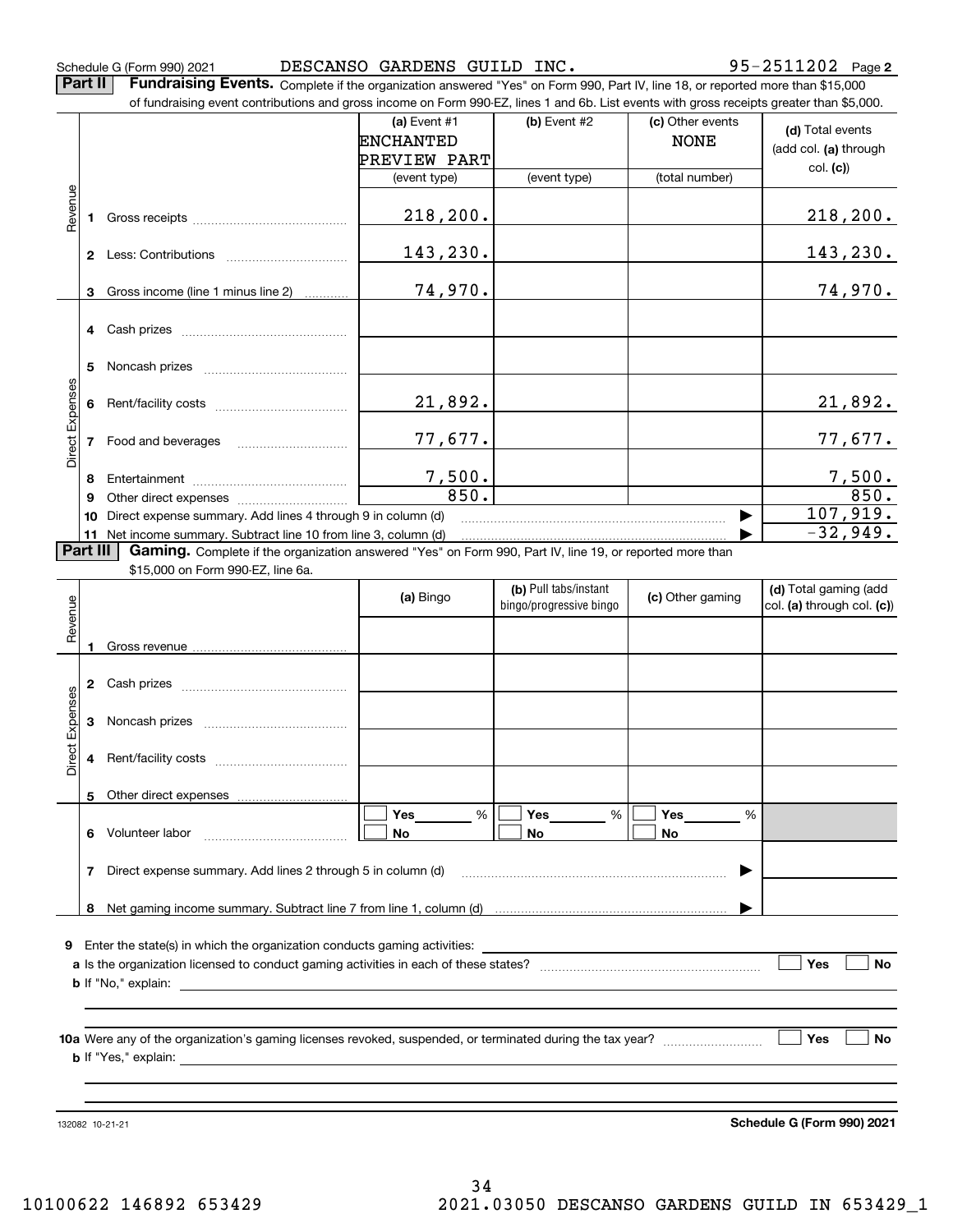|       | Schedule G (Form 990) 2021                                                                                                                                                                                                           |          |                        | DESCANSO GARDENS GUILD INC. | $95 - 2511202$ Page 3      |        |
|-------|--------------------------------------------------------------------------------------------------------------------------------------------------------------------------------------------------------------------------------------|----------|------------------------|-----------------------------|----------------------------|--------|
|       |                                                                                                                                                                                                                                      |          |                        |                             | Yes                        | No     |
|       | 12 Is the organization a grantor, beneficiary or trustee of a trust, or a member of a partnership or other entity formed                                                                                                             |          |                        |                             |                            |        |
|       |                                                                                                                                                                                                                                      |          |                        |                             | $\Box$ Yes                 | No     |
|       | 13 Indicate the percentage of gaming activity conducted in:                                                                                                                                                                          |          |                        |                             |                            |        |
|       | <b>b</b> An outside facility <i>www.communicality www.communicality.communicality www.communicality www.communicality.com</i>                                                                                                        |          |                        |                             | 13a<br>13b                 | %<br>% |
|       | 14 Enter the name and address of the person who prepares the organization's gaming/special events books and records:                                                                                                                 |          |                        |                             |                            |        |
|       |                                                                                                                                                                                                                                      |          |                        |                             |                            |        |
|       |                                                                                                                                                                                                                                      |          |                        |                             |                            |        |
|       |                                                                                                                                                                                                                                      |          |                        |                             |                            |        |
|       |                                                                                                                                                                                                                                      |          |                        |                             |                            |        |
|       | 15a Does the organization have a contract with a third party from whom the organization receives gaming revenue?                                                                                                                     |          |                        |                             | Yes                        | No     |
|       |                                                                                                                                                                                                                                      |          |                        |                             |                            |        |
|       |                                                                                                                                                                                                                                      |          |                        |                             |                            |        |
|       | c If "Yes," enter name and address of the third party:                                                                                                                                                                               |          |                        |                             |                            |        |
|       |                                                                                                                                                                                                                                      |          |                        |                             |                            |        |
|       | Name <b>Decision of the Community of the Community of the Community of the Community of the Community of the Community of the Community of the Community of the Community of the Community of the Community of the Community of </b> |          |                        |                             |                            |        |
|       |                                                                                                                                                                                                                                      |          |                        |                             |                            |        |
|       |                                                                                                                                                                                                                                      |          |                        |                             |                            |        |
|       | <b>16</b> Gaming manager information:                                                                                                                                                                                                |          |                        |                             |                            |        |
|       |                                                                                                                                                                                                                                      |          |                        |                             |                            |        |
|       | Name $\blacktriangleright$ $\bot$                                                                                                                                                                                                    |          |                        |                             |                            |        |
|       |                                                                                                                                                                                                                                      |          |                        |                             |                            |        |
|       | Gaming manager compensation > \$                                                                                                                                                                                                     |          |                        |                             |                            |        |
|       |                                                                                                                                                                                                                                      |          |                        |                             |                            |        |
|       |                                                                                                                                                                                                                                      |          |                        |                             |                            |        |
|       |                                                                                                                                                                                                                                      |          |                        |                             |                            |        |
|       | Director/officer                                                                                                                                                                                                                     | Employee | Independent contractor |                             |                            |        |
|       |                                                                                                                                                                                                                                      |          |                        |                             |                            |        |
|       | 17 Mandatory distributions:                                                                                                                                                                                                          |          |                        |                             |                            |        |
|       | a Is the organization required under state law to make charitable distributions from the gaming proceeds to                                                                                                                          |          |                        |                             |                            |        |
|       | retain the state gaming license?<br><b>b</b> Enter the amount of distributions required under state law to be distributed to other exempt organizations or spent in the                                                              |          |                        | $\Box$ Yes $\Box$ No        |                            |        |
|       | organization's own exempt activities during the tax year $\triangleright$ \$                                                                                                                                                         |          |                        |                             |                            |        |
|       | Supplemental Information. Provide the explanations required by Part I, line 2b, columns (iii) and (v); and Part III, lines 9, 9b, 10b,<br> Part IV                                                                                   |          |                        |                             |                            |        |
|       | 15b, 15c, 16, and 17b, as applicable. Also provide any additional information. See instructions.                                                                                                                                     |          |                        |                             |                            |        |
|       | SCHEDULE G, PART I, LINE 2B, LIST OF TEN HIGHEST PAID FUNDRAISERS:                                                                                                                                                                   |          |                        |                             |                            |        |
|       |                                                                                                                                                                                                                                      |          |                        |                             |                            |        |
|       |                                                                                                                                                                                                                                      |          |                        |                             |                            |        |
|       |                                                                                                                                                                                                                                      |          |                        |                             |                            |        |
| ( L ) | NAME OF FUNDRAISER: CAMPBELL & COMPANY                                                                                                                                                                                               |          |                        |                             |                            |        |
| ( I ) | ADDRESS OF FUNDRAISER:                                                                                                                                                                                                               |          |                        |                             |                            |        |
|       |                                                                                                                                                                                                                                      |          |                        |                             |                            |        |
|       | ONE EAST WACKER DRIVE, SUITE 2100, CHICAGO, IL                                                                                                                                                                                       |          |                        | 60601                       |                            |        |
|       |                                                                                                                                                                                                                                      |          |                        |                             |                            |        |
|       |                                                                                                                                                                                                                                      |          |                        |                             |                            |        |
|       | SCH G, PART I, LINE 2B                                                                                                                                                                                                               |          |                        |                             |                            |        |
|       |                                                                                                                                                                                                                                      |          |                        |                             |                            |        |
|       | THE ORGANIZATION ENGAGED CAMPBELL AND COMPANY TO COMPLETE A FEASIBILITY                                                                                                                                                              |          |                        |                             |                            |        |
|       | STUDY FOR A MULTI-YEAR CAPITAL CAMPAIGN.                                                                                                                                                                                             |          |                        |                             |                            |        |
|       | 132083 10-21-21                                                                                                                                                                                                                      |          | 35                     |                             | Schedule G (Form 990) 2021 |        |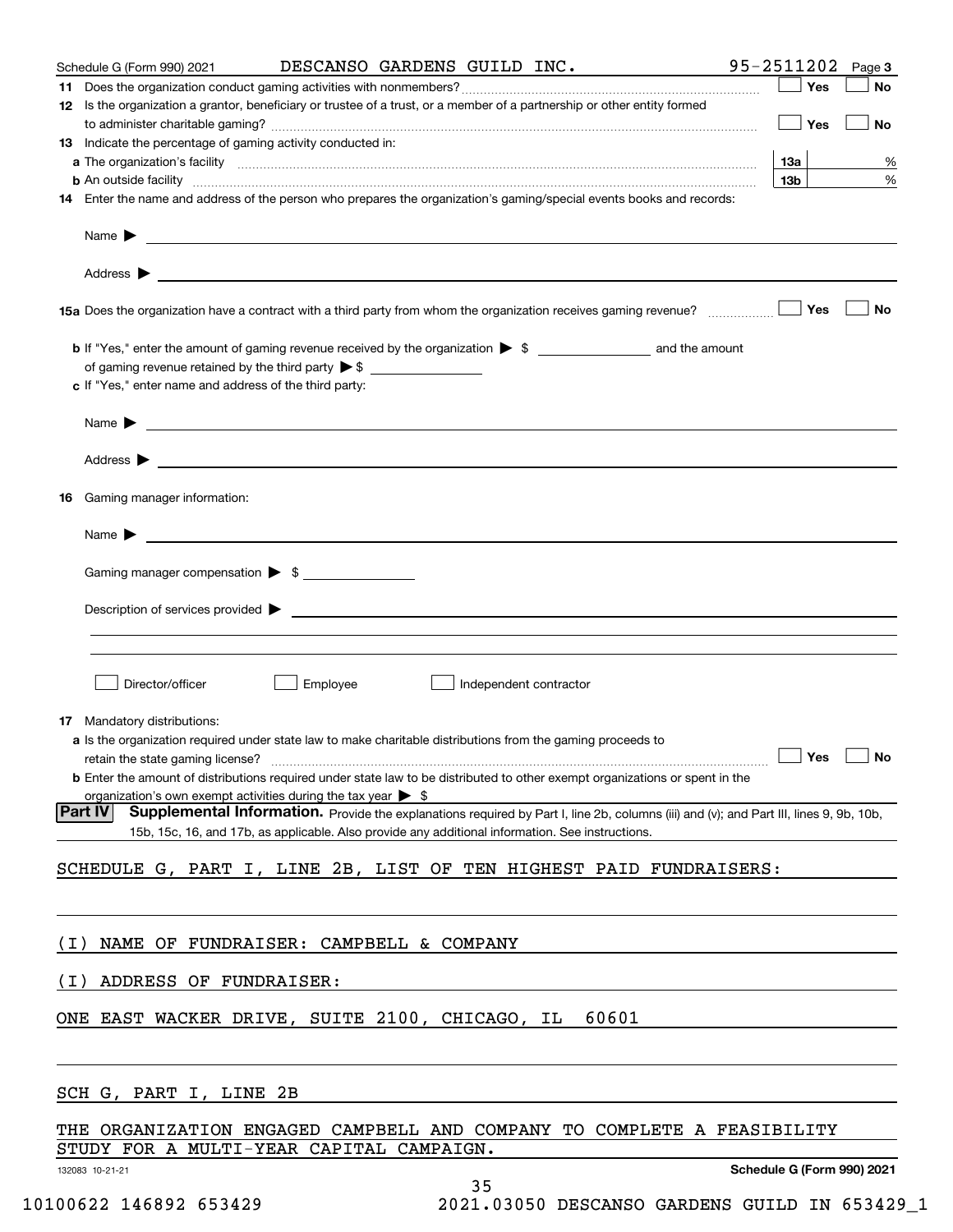| <b>Part IV   Supplemental Information</b> (continued) |
|-------------------------------------------------------|
|                                                       |
|                                                       |
|                                                       |
|                                                       |
|                                                       |
|                                                       |
|                                                       |
|                                                       |
|                                                       |
|                                                       |
|                                                       |
|                                                       |
|                                                       |
|                                                       |
|                                                       |
|                                                       |
|                                                       |
|                                                       |
|                                                       |
|                                                       |
|                                                       |
|                                                       |
|                                                       |
|                                                       |
|                                                       |
|                                                       |
|                                                       |
|                                                       |
| Schedule G (Form 990)                                 |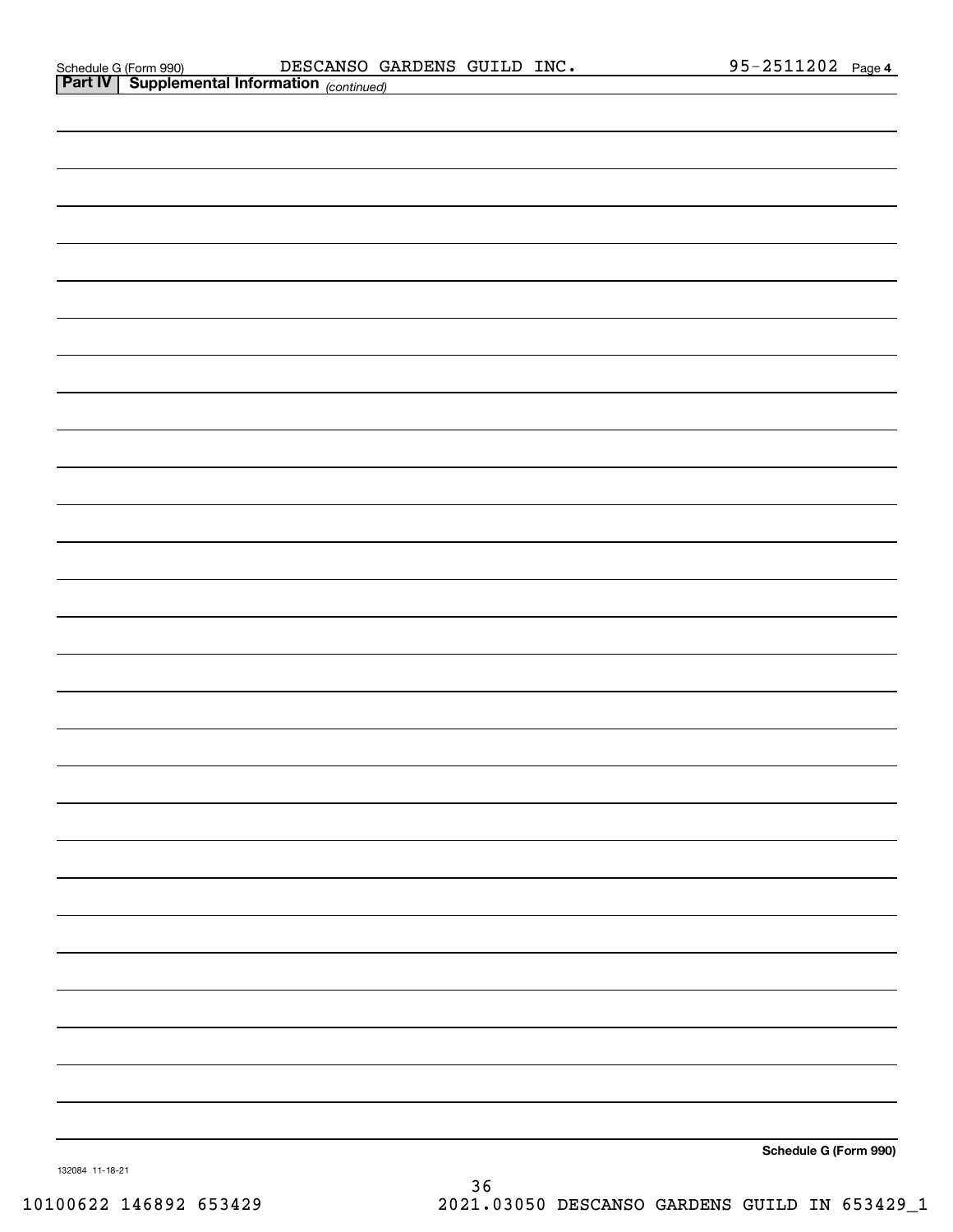| <b>SCHEDULE I</b><br>(Form 990)                                                           |                                                                                                                                                                                                                                                                                                                                                                                            |                          | <b>Grants and Other Assistance to Organizations,</b><br>Governments, and Individuals in the United States<br>Complete if the organization answered "Yes" on Form 990, Part IV, line 21 or 22. |                                                                              |                                        |                                                                |                                          | OMB No. 1545-0047                                   |
|-------------------------------------------------------------------------------------------|--------------------------------------------------------------------------------------------------------------------------------------------------------------------------------------------------------------------------------------------------------------------------------------------------------------------------------------------------------------------------------------------|--------------------------|-----------------------------------------------------------------------------------------------------------------------------------------------------------------------------------------------|------------------------------------------------------------------------------|----------------------------------------|----------------------------------------------------------------|------------------------------------------|-----------------------------------------------------|
| Department of the Treasury<br>Internal Revenue Service                                    |                                                                                                                                                                                                                                                                                                                                                                                            |                          |                                                                                                                                                                                               | Attach to Form 990.<br>Go to www.irs.gov/Form990 for the latest information. |                                        |                                                                |                                          | <b>Open to Public</b><br>Inspection                 |
| Name of the organization                                                                  | DESCANSO GARDENS GUILD INC.                                                                                                                                                                                                                                                                                                                                                                |                          |                                                                                                                                                                                               |                                                                              |                                        |                                                                |                                          | <b>Employer identification number</b><br>95-2511202 |
| Part I                                                                                    | <b>General Information on Grants and Assistance</b>                                                                                                                                                                                                                                                                                                                                        |                          |                                                                                                                                                                                               |                                                                              |                                        |                                                                |                                          |                                                     |
| $\mathbf{1}$                                                                              | Does the organization maintain records to substantiate the amount of the grants or assistance, the grantees' eligibility for the grants or assistance, and the selection                                                                                                                                                                                                                   |                          |                                                                                                                                                                                               |                                                                              |                                        |                                                                |                                          | $\boxed{\text{X}}$ Yes<br>l No                      |
| 2<br>Part II                                                                              | Describe in Part IV the organization's procedures for monitoring the use of grant funds in the United States.<br>Grants and Other Assistance to Domestic Organizations and Domestic Governments. Complete if the organization answered "Yes" on Form 990, Part IV, line 21, for any<br>recipient that received more than \$5,000. Part II can be duplicated if additional space is needed. |                          |                                                                                                                                                                                               |                                                                              |                                        |                                                                |                                          |                                                     |
|                                                                                           | 1 (a) Name and address of organization<br>or government                                                                                                                                                                                                                                                                                                                                    | $(b)$ EIN                | (c) IRC section<br>(if applicable)                                                                                                                                                            | (d) Amount of<br>cash grant                                                  | (e) Amount of<br>noncash<br>assistance | (f) Method of<br>valuation (book,<br>FMV, appraisal,<br>other) | (g) Description of<br>noncash assistance | (h) Purpose of grant<br>or assistance               |
| CALIFORNIA SCHOOL OF THE ARTS<br>FOUNDATION - 1010 N MAIN STREET -<br>SANTA ANA, CA 92701 |                                                                                                                                                                                                                                                                                                                                                                                            | $33-0970818$ $501(C)(3)$ |                                                                                                                                                                                               | 8,700,                                                                       | 0.                                     |                                                                |                                          | MUSICAL PROGRAMMING<br>SUPPORT                      |
|                                                                                           |                                                                                                                                                                                                                                                                                                                                                                                            |                          |                                                                                                                                                                                               |                                                                              |                                        |                                                                |                                          |                                                     |
|                                                                                           |                                                                                                                                                                                                                                                                                                                                                                                            |                          |                                                                                                                                                                                               |                                                                              |                                        |                                                                |                                          |                                                     |
|                                                                                           |                                                                                                                                                                                                                                                                                                                                                                                            |                          |                                                                                                                                                                                               |                                                                              |                                        |                                                                |                                          |                                                     |
|                                                                                           |                                                                                                                                                                                                                                                                                                                                                                                            |                          |                                                                                                                                                                                               |                                                                              |                                        |                                                                |                                          |                                                     |
|                                                                                           |                                                                                                                                                                                                                                                                                                                                                                                            |                          |                                                                                                                                                                                               |                                                                              |                                        |                                                                |                                          |                                                     |
| 2                                                                                         | Enter total number of section 501(c)(3) and government organizations listed in the line 1 table                                                                                                                                                                                                                                                                                            |                          |                                                                                                                                                                                               |                                                                              |                                        |                                                                |                                          | 1.                                                  |
| 3<br>LHA                                                                                  | Enter total number of other organizations listed in the line 1 table<br>For Paperwork Reduction Act Notice, see the Instructions for Form 990.                                                                                                                                                                                                                                             |                          |                                                                                                                                                                                               |                                                                              |                                        |                                                                |                                          | 0.<br>Schedule I (Form 990) 2021                    |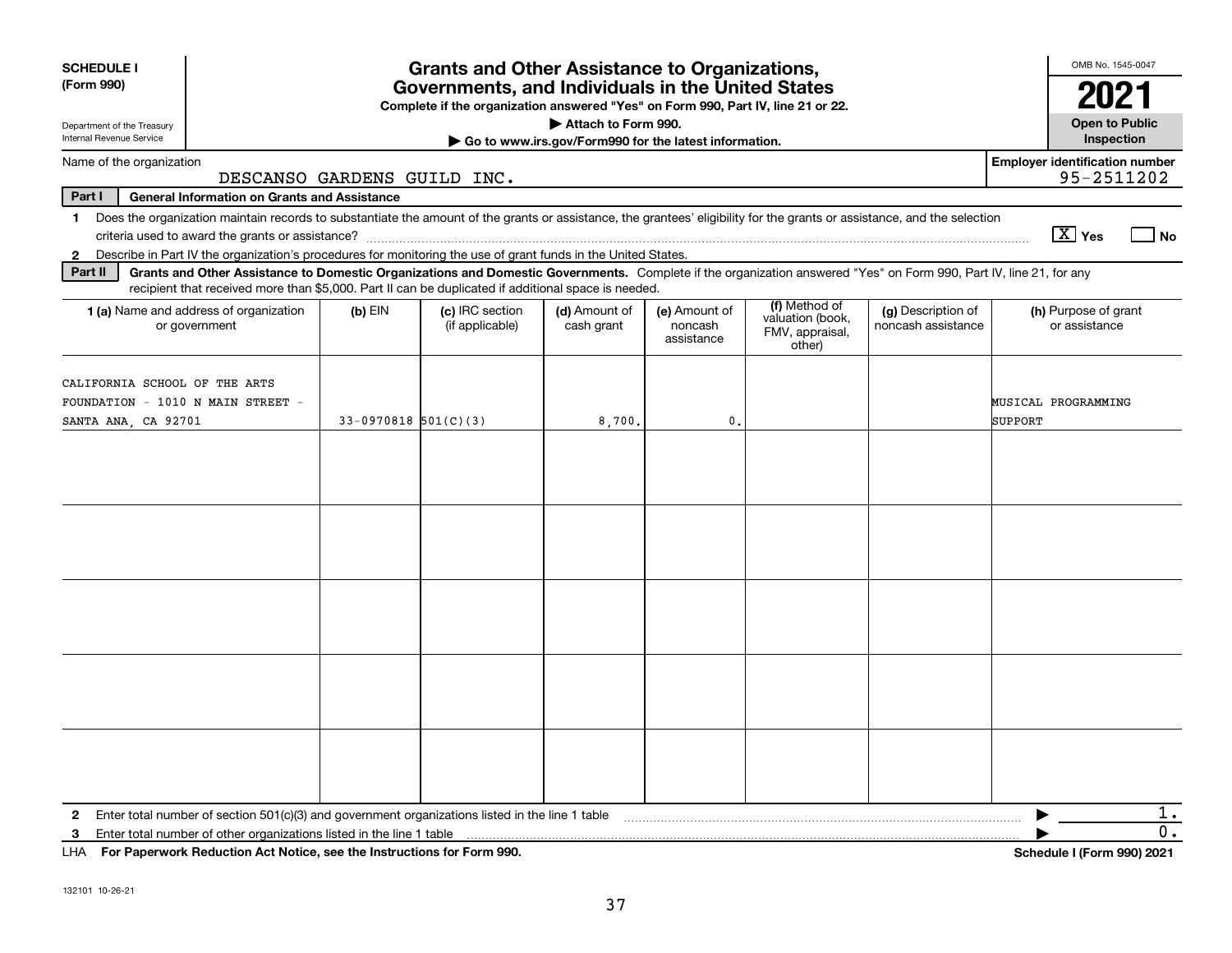#### Schedule I (Form 990) 2021 DESCANSO GARDENS GUILD INC。 95-2511202 Page

**Part III Grants and Other Assistance to Domestic Individuals.**  Complete if the organization answered "Yes" on Form 990, Part IV, line 22.

(a) Type of grant or assistance **Audity Commet Audio Commet Commet Commet Commet Commet Commet Commet Commet Comme** Part III can be duplicated if additional space is needed. (e) Method of valuation (book, FMV, appraisal, other) recipients(c) Amount of cash grant (d) Amount of noncash assistance **(f)** Description of noncash assistance

Part IV | Supplemental Information. Provide the information required in Part I, line 2; Part III, column (b); and any other additional information.

PART I, LINE 2:

THE GUILD OBTAINS FROM THE RECIPIENT ORGANIZATION ITS TAX STATUS PRIOR TO

PAYMENT. IF THE RECIPIENT ORGANIZATION IS A TAX-EXEMPT ORG, A COPY OF THE

ORG'S IRS DETERMINATION LETTER IS OBTAINED PRIOR TO DISBURSEMENT OF FUNDS.

ONCE OBTAINED, THE GUILD ENSURES THAT THE PURPOSE OF THE DISBURSEMENT IS IN

LINE WITH THE RECIPIENT ORGANIZATION'S TAX EXEMPT PURPOSE/MISSION. THE ED

APPROVES THE DISBURSEMENT ONCE DOCUMENTS ARE OBTAINED AND VERIFIED.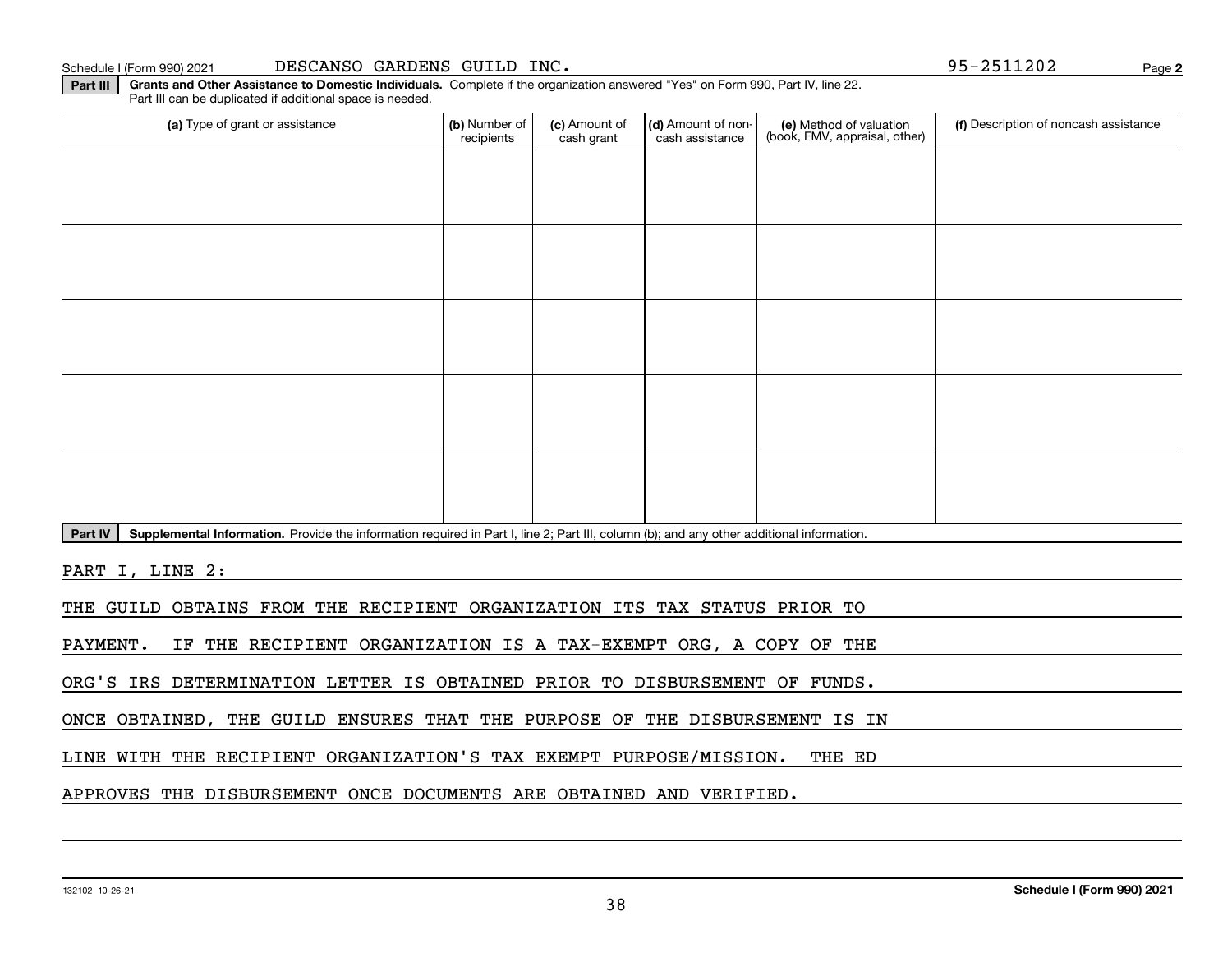|        | <b>SCHEDULE J</b>                                      | <b>Compensation Information</b>                                                                                                                                                                                                     |                                       | OMB No. 1545-0047          |     |                         |
|--------|--------------------------------------------------------|-------------------------------------------------------------------------------------------------------------------------------------------------------------------------------------------------------------------------------------|---------------------------------------|----------------------------|-----|-------------------------|
|        | (Form 990)                                             |                                                                                                                                                                                                                                     |                                       |                            |     |                         |
|        |                                                        | For certain Officers, Directors, Trustees, Key Employees, and Highest<br><b>Compensated Employees</b>                                                                                                                               |                                       | 2021                       |     |                         |
|        |                                                        | Complete if the organization answered "Yes" on Form 990, Part IV, line 23.                                                                                                                                                          |                                       | <b>Open to Public</b>      |     |                         |
|        | Department of the Treasury<br>Internal Revenue Service | Attach to Form 990.<br>Go to www.irs.gov/Form990 for instructions and the latest information.                                                                                                                                       |                                       | Inspection                 |     |                         |
|        | Name of the organization                               |                                                                                                                                                                                                                                     | <b>Employer identification number</b> |                            |     |                         |
|        |                                                        | DESCANSO GARDENS GUILD INC.                                                                                                                                                                                                         |                                       | 95-2511202                 |     |                         |
| Part I |                                                        | <b>Questions Regarding Compensation</b>                                                                                                                                                                                             |                                       |                            |     |                         |
|        |                                                        |                                                                                                                                                                                                                                     |                                       |                            | Yes | No.                     |
|        |                                                        | 1a Check the appropriate box(es) if the organization provided any of the following to or for a person listed on Form 990,                                                                                                           |                                       |                            |     |                         |
|        |                                                        | Part VII, Section A, line 1a. Complete Part III to provide any relevant information regarding these items.                                                                                                                          |                                       |                            |     |                         |
|        | First-class or charter travel                          | Housing allowance or residence for personal use                                                                                                                                                                                     |                                       |                            |     |                         |
|        | Travel for companions                                  | Payments for business use of personal residence                                                                                                                                                                                     |                                       |                            |     |                         |
|        |                                                        | Tax indemnification and gross-up payments<br>Health or social club dues or initiation fees                                                                                                                                          |                                       |                            |     |                         |
|        |                                                        | Discretionary spending account<br>Personal services (such as maid, chauffeur, chef)                                                                                                                                                 |                                       |                            |     |                         |
|        |                                                        |                                                                                                                                                                                                                                     |                                       |                            |     |                         |
|        |                                                        | <b>b</b> If any of the boxes on line 1a are checked, did the organization follow a written policy regarding payment or                                                                                                              |                                       |                            |     |                         |
|        |                                                        | reimbursement or provision of all of the expenses described above? If "No," complete Part III to explain                                                                                                                            |                                       | 1b                         |     |                         |
| 2      |                                                        | Did the organization require substantiation prior to reimbursing or allowing expenses incurred by all directors,                                                                                                                    |                                       |                            |     |                         |
|        |                                                        |                                                                                                                                                                                                                                     |                                       | $\mathbf{2}$               |     |                         |
|        |                                                        |                                                                                                                                                                                                                                     |                                       |                            |     |                         |
| з      |                                                        | Indicate which, if any, of the following the organization used to establish the compensation of the organization's                                                                                                                  |                                       |                            |     |                         |
|        |                                                        | CEO/Executive Director. Check all that apply. Do not check any boxes for methods used by a related organization to                                                                                                                  |                                       |                            |     |                         |
|        |                                                        | establish compensation of the CEO/Executive Director, but explain in Part III.                                                                                                                                                      |                                       |                            |     |                         |
|        | Compensation committee<br>ΣI.                          | Written employment contract                                                                                                                                                                                                         |                                       |                            |     |                         |
|        |                                                        | $X$ Compensation survey or study<br>Independent compensation consultant                                                                                                                                                             |                                       |                            |     |                         |
|        | $ \mathbf{X} $ Form 990 of other organizations         | Approval by the board or compensation committee                                                                                                                                                                                     |                                       |                            |     |                         |
|        |                                                        |                                                                                                                                                                                                                                     |                                       |                            |     |                         |
|        |                                                        | During the year, did any person listed on Form 990, Part VII, Section A, line 1a, with respect to the filing                                                                                                                        |                                       |                            |     |                         |
|        | organization or a related organization:                |                                                                                                                                                                                                                                     |                                       |                            |     |                         |
| а      |                                                        | Receive a severance payment or change-of-control payment?                                                                                                                                                                           |                                       | 4a                         |     | х                       |
|        |                                                        | Participate in or receive payment from a supplemental nonqualified retirement plan?                                                                                                                                                 |                                       | 4b                         |     | $\overline{\textbf{x}}$ |
|        |                                                        | c Participate in or receive payment from an equity-based compensation arrangement?                                                                                                                                                  |                                       | 4c                         |     | $\overline{\mathbf{x}}$ |
|        |                                                        | If "Yes" to any of lines 4a-c, list the persons and provide the applicable amounts for each item in Part III.                                                                                                                       |                                       |                            |     |                         |
|        |                                                        |                                                                                                                                                                                                                                     |                                       |                            |     |                         |
|        |                                                        | Only section 501(c)(3), 501(c)(4), and 501(c)(29) organizations must complete lines 5-9.                                                                                                                                            |                                       |                            |     |                         |
| 5      |                                                        | For persons listed on Form 990, Part VII, Section A, line 1a, did the organization pay or accrue any compensation                                                                                                                   |                                       |                            |     |                         |
|        | contingent on the revenues of:                         |                                                                                                                                                                                                                                     |                                       |                            |     |                         |
|        |                                                        | a The organization? <b>Entitation</b> 2008 Communication of the contract of the contract of the contract of the contract of the contract of the contract of the contract of the contract of the contract of the contract of the con |                                       | 5a                         |     | x                       |
|        |                                                        |                                                                                                                                                                                                                                     |                                       | 5b                         |     | $\overline{\mathbf{x}}$ |
|        |                                                        | If "Yes" on line 5a or 5b, describe in Part III.                                                                                                                                                                                    |                                       |                            |     |                         |
|        |                                                        | 6 For persons listed on Form 990, Part VII, Section A, line 1a, did the organization pay or accrue any compensation                                                                                                                 |                                       |                            |     |                         |
|        | contingent on the net earnings of:                     |                                                                                                                                                                                                                                     |                                       |                            |     |                         |
|        |                                                        |                                                                                                                                                                                                                                     |                                       | 6a                         |     | х                       |
|        |                                                        |                                                                                                                                                                                                                                     |                                       | 6b                         |     | $\mathbf X$             |
|        |                                                        | If "Yes" on line 6a or 6b, describe in Part III.                                                                                                                                                                                    |                                       |                            |     |                         |
|        |                                                        | 7 For persons listed on Form 990, Part VII, Section A, line 1a, did the organization provide any nonfixed payments                                                                                                                  |                                       |                            |     |                         |
|        |                                                        |                                                                                                                                                                                                                                     |                                       | 7                          | х   |                         |
| 8      |                                                        | Were any amounts reported on Form 990, Part VII, paid or accrued pursuant to a contract that was subject to the                                                                                                                     |                                       |                            |     |                         |
|        |                                                        |                                                                                                                                                                                                                                     |                                       | 8                          |     | х                       |
| 9      |                                                        | If "Yes" on line 8, did the organization also follow the rebuttable presumption procedure described in                                                                                                                              |                                       |                            |     |                         |
|        |                                                        |                                                                                                                                                                                                                                     |                                       | 9                          |     |                         |
|        |                                                        | LHA For Paperwork Reduction Act Notice, see the Instructions for Form 990.                                                                                                                                                          |                                       | Schedule J (Form 990) 2021 |     |                         |

132111 11-02-21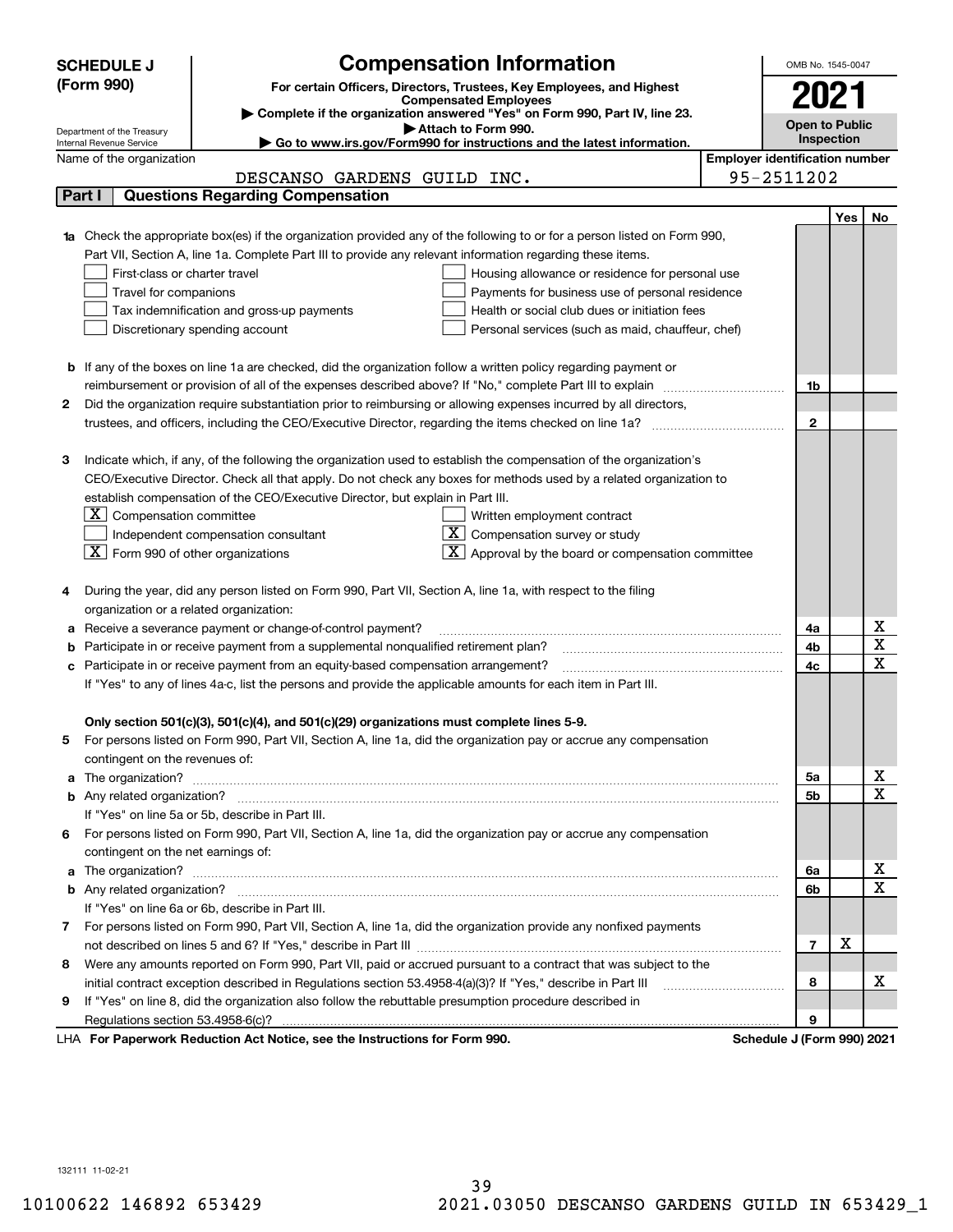95-2511202

# **Part II Officers, Directors, Trustees, Key Employees, and Highest Compensated Employees.**  Schedule J (Form 990) 2021 Page Use duplicate copies if additional space is needed.

For each individual whose compensation must be reported on Schedule J, report compensation from the organization on row (i) and from related organizations, described in the instructions, on row (ii). Do not list any individuals that aren't listed on Form 990, Part VII.

**Note:**  The sum of columns (B)(i)-(iii) for each listed individual must equal the total amount of Form 990, Part VII, Section A, line 1a, applicable column (D) and (E) amounts for that individual.

| (A) Name and Title           |                           | (B) Breakdown of W-2 and/or 1099-MISC and/or 1099-NEC | compensation                              |                                           | (C) Retirement and<br>other deferred | (D) Nontaxable<br>benefits | (E) Total of columns<br>$(B)(i)-(D)$ | (F) Compensation<br>in column (B)         |
|------------------------------|---------------------------|-------------------------------------------------------|-------------------------------------------|-------------------------------------------|--------------------------------------|----------------------------|--------------------------------------|-------------------------------------------|
|                              |                           | (i) Base<br>compensation                              | (ii) Bonus &<br>incentive<br>compensation | (iii) Other<br>reportable<br>compensation | compensation                         |                            |                                      | reported as deferred<br>on prior Form 990 |
| <b>JULIANN ROOKE</b><br>(1)  | (i)                       | 224, 135.                                             | 14,000.                                   | $\overline{0}$ .                          | 8,965.                               | 278.                       | 247,378.                             | 0.                                        |
| EXECUTIVE DIRECTOR           | <u>(ii)</u>               | $\overline{0}$ .                                      | $\overline{0}$ .                          | $\overline{0}$ .                          | $\overline{0}$ .                     | $\overline{0}$ .           | $\overline{0}$ .                     | $\overline{\mathbf{0}}$ .                 |
| <b>JENINA GARRETT</b><br>(2) | (i)                       | 149,639.                                              | 14,061.                                   | $\overline{0}$ .                          | 5,986.                               | 8,434.                     | 178,120.                             | $\overline{\mathbf{0}}$ .                 |
| ${\tt CFO}$                  | <u>(ii)</u>               | $\overline{0}$ .                                      | $\mathbf 0$ .                             | $\overline{0}$ .                          | $0$ .                                | 0.                         | $\overline{0}$ .                     | $\overline{0}$ .                          |
|                              | (i)                       |                                                       |                                           |                                           |                                      |                            |                                      |                                           |
|                              | <u>(ii)</u>               |                                                       |                                           |                                           |                                      |                            |                                      |                                           |
|                              | (i)                       |                                                       |                                           |                                           |                                      |                            |                                      |                                           |
|                              | <u>(ii)</u>               |                                                       |                                           |                                           |                                      |                            |                                      |                                           |
|                              | (i)                       |                                                       |                                           |                                           |                                      |                            |                                      |                                           |
|                              | <u>(ii)</u>               |                                                       |                                           |                                           |                                      |                            |                                      |                                           |
|                              | (i)                       |                                                       |                                           |                                           |                                      |                            |                                      |                                           |
|                              | <u>(ii)</u>               |                                                       |                                           |                                           |                                      |                            |                                      |                                           |
|                              | (i)                       |                                                       |                                           |                                           |                                      |                            |                                      |                                           |
|                              | <u>(ii)</u>               |                                                       |                                           |                                           |                                      |                            |                                      |                                           |
|                              | (i)                       |                                                       |                                           |                                           |                                      |                            |                                      |                                           |
|                              | <u>(ii)</u>               |                                                       |                                           |                                           |                                      |                            |                                      |                                           |
|                              | $(\sf{i})$<br><u>(ii)</u> |                                                       |                                           |                                           |                                      |                            |                                      |                                           |
|                              | (i)                       |                                                       |                                           |                                           |                                      |                            |                                      |                                           |
|                              | (ii)                      |                                                       |                                           |                                           |                                      |                            |                                      |                                           |
|                              | (i)                       |                                                       |                                           |                                           |                                      |                            |                                      |                                           |
|                              | (ii)                      |                                                       |                                           |                                           |                                      |                            |                                      |                                           |
|                              | (i)                       |                                                       |                                           |                                           |                                      |                            |                                      |                                           |
|                              | (ii)                      |                                                       |                                           |                                           |                                      |                            |                                      |                                           |
|                              | (i)                       |                                                       |                                           |                                           |                                      |                            |                                      |                                           |
|                              | <u>(ii)</u>               |                                                       |                                           |                                           |                                      |                            |                                      |                                           |
|                              | (i)                       |                                                       |                                           |                                           |                                      |                            |                                      |                                           |
|                              | <u>(ii)</u>               |                                                       |                                           |                                           |                                      |                            |                                      |                                           |
|                              | $(\sf{i})$                |                                                       |                                           |                                           |                                      |                            |                                      |                                           |
|                              | <u>(ii)</u>               |                                                       |                                           |                                           |                                      |                            |                                      |                                           |
|                              | (i)                       |                                                       |                                           |                                           |                                      |                            |                                      |                                           |
|                              | (ii)                      |                                                       |                                           |                                           |                                      |                            |                                      |                                           |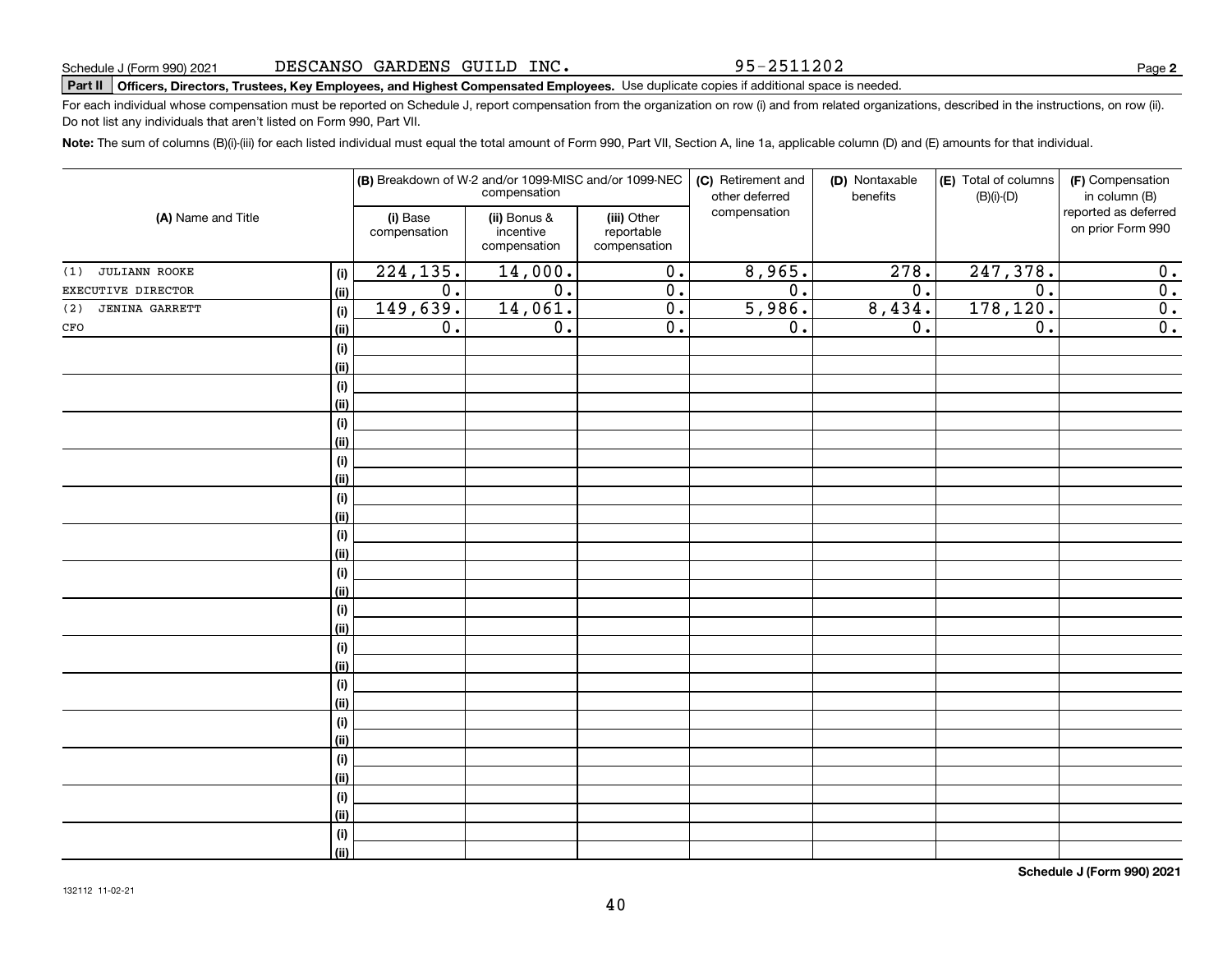#### **Part III Supplemental Information**

Schedule J (Form 990) 2021 DESCANSO GARDENS GUILD INC.<br>Part III Supplemental Information<br>Provide the information, explanation, or descriptions required for Part I, lines 1a, 1b, 3, 4a, 4b, 4c, 5a, 5b, 6a, 6b, 7, and 8, and

#### PART I, LINE 7:

#### THE ORGANIZATION PROVIDED DISCRETIONARY PAYMENTS IN THE FORM OF ANNUAL

#### BONUS PAYMENTS.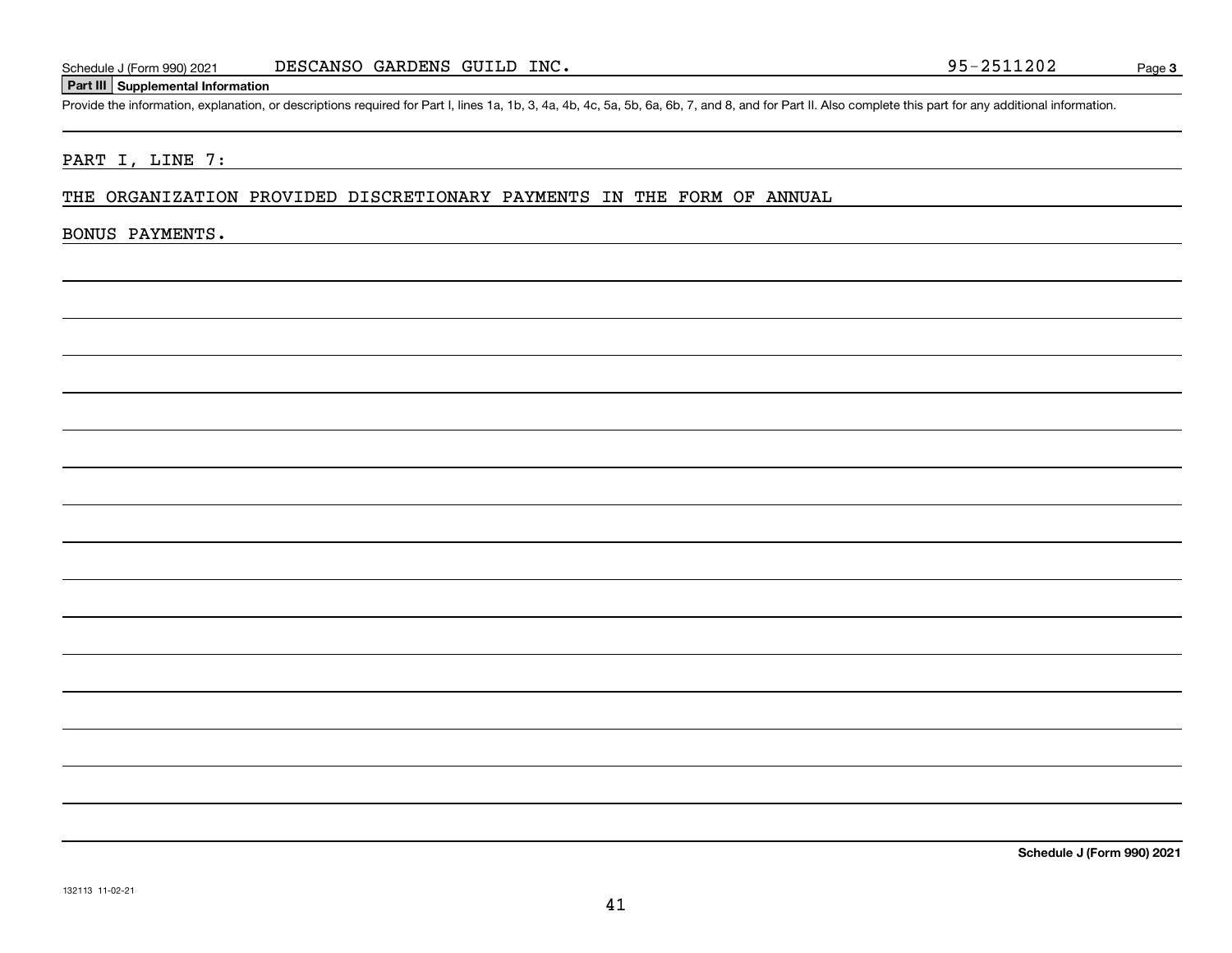**(Form 990)**

**Complete to provide information for responses to specific questions on Form 990 or 990-EZ or to provide any additional information. | Attach to Form 990 or Form 990-EZ. | Go to www.irs.gov/Form990 for the latest information. SCHEDULE O Supplemental Information to Form 990 or 990-EZ** OMB No. 1545-0047 **Open to Public Inspection2021**

**Employer identification number** DESCANSO GARDENS GUILD INC. 195-2511202

FORM 990, PART VI, SECTION B, LINE 11B:

THE INFORMATION USED TO PREPARE FORM 990 IS GATHERED WITH THE ASSISTANCE OF THE EXECUTIVE DIRECTOR, CFO, AND THE DIRECTOR OF DEVELOPMENT. THE ABOVE DATA IS THEN PRESENTED FOR COMPILATION TO THE AGENCY'S OUTSIDE CPA. PRIOR TO FILING THE PREPARED FORM 990, THE FORM IS REVIEWED BY THE ABOVE LISTED PARTIES AND ALSO BY THE AUDIT COMMITTEE. ONCE THE FORM IS APPROVED BY THE ABOVE PARTIES, THE FULL BOARD RECEIVES THE PUBLIC INSPECTION COPY OF THE FORM 990 PRIOR TO FILING WITH THE IRS.

FORM 990, PART VI, SECTION B, LINE 12C:

THE ORGANIZATION ANNUALLY RECEIVES A SIGNED CONFLICT OF INTEREST DISCLOSURE STATEMENT FROM EACH ACTIVE BOARD MEMBER AND MEMBERS OF SENIOR STAFF. THE DISCLOSURES ARE REVIEWED, AND IF NECESSARY, ARE FURTHER DISCUSSED UNTIL A DETERMINATION IS MADE AS TO WHETHER A CONFLICT OF INTEREST EXISTS. THE ORGANIZATION WILL TAKE APPROPRIATE ACTION, DEPENDENT ON THE OUTCOME OF THE ABOVE REFERENCED DISCUSSION.

FORM 990, PART VI, SECTION B, LINE 15:

132211 11-11-21 LHA For Paperwork Reduction Act Notice, see the Instructions for Form 990 or 990-EZ. Schedule O (Form 990) 2021 THE BOARD COMPENSATION COMMITTEE REVIEWS AND APPROVES THE COMPENSATION OF THE EXECUTIVE DIRECTOR TO ENSURE THAT IT IS JUST AND REASONABLE. REVIEW AND APPROVAL OCCUR INDEPENDENTLY, WITHOUT THE PARTICIPATION OF THE INTERESTED PERSON. THE COMMITTEE USES COMPARABILITY DATA FROM SIMILAR ORGANIZATIONS' 990S, COMPENSATION STUDIES, AND OTHER RELEVANT MARKET DATA DURING THE REVIEW. THIS REVIEW AND APPROVAL OCCURS INITIALLY UPON THE HIRING OF THE EXECUTIVE DIRECTOR, WHENEVER THE TERM OF EMPLOYMENT IS RENEWED OR EXTENDED, AND WHENEVER COMPENSATION IS MODIFIED. SEPARATE REVIEW AND APPROVAL IS NOT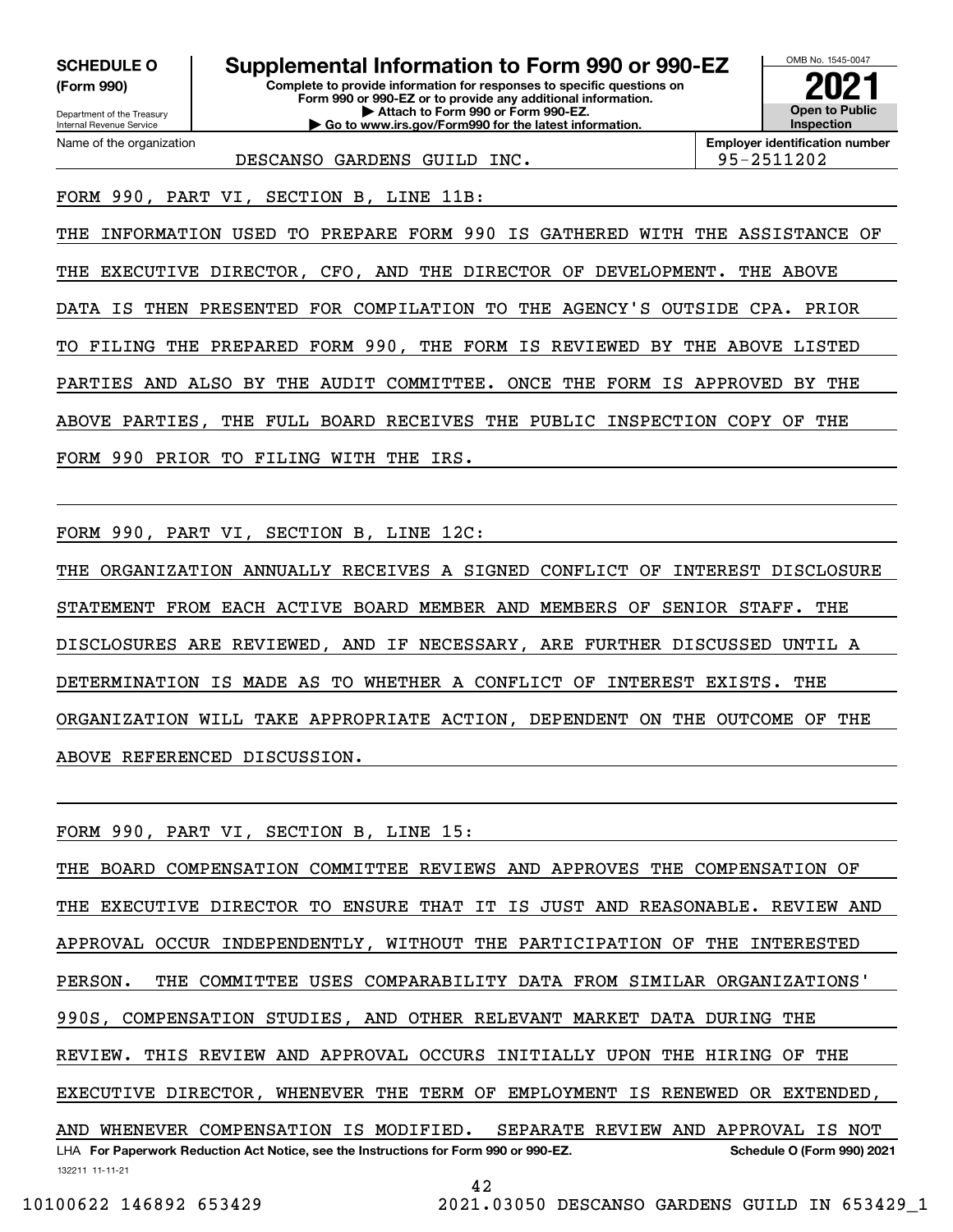| REQUIRED IF A MODIFICATION OF COMPENSATION EXTENDS TO SUBSTANTIALLY ALL<br>EMPLOYEES. |
|---------------------------------------------------------------------------------------|
|                                                                                       |
| APPROVAL OF THE CHIEF FINANCIAL OFFICER'S AND THE CHIEF OPERATIONS                    |
| OFFICER'S INITIAL COMPENSATION OFFER USES THE SAME PROCESS. SUBSEQUENT                |
| IN COMPENSATION, WHICH ARE IN LINE WITH OTHER STAFF INCREASES,<br>INCREASES           |
| ARE AT THE DISCRETION OF THE EXECUTIVE DIRECTOR.                                      |
| FORM 990, PART VI, SECTION C, LINE 19:                                                |
| THE ORGANIZATION MAKES ITS GOVERNING DOCUMENTS, CONFLICT OF INTEREST POLICY           |
| AND FINANCIAL STATEMENTS AVAILABLE TO THE PUBLIC UPON REQUEST. IN ADDITION,           |
| THE AUDITED FINANCIAL STATEMENTS AND FORM 990 ARE POSTED ON THE                       |
| ORGANIZATION'S WEBSITE.                                                               |
|                                                                                       |
| FORM 990, PART IX, LINE 11G, OTHER FEES:                                              |
| CONCERT AND EVENT LIGHTING:                                                           |
| PROGRAM SERVICE EXPENSES<br>$1,353,045$ .                                             |
| MANAGEMENT AND GENERAL EXPENSES<br>0.                                                 |
| FUNDRAISING EXPENSES<br>0.                                                            |
| 1,353,045.<br>TOTAL EXPENSES                                                          |
| LIGHT DESIGNER:                                                                       |
| 363,684.<br>PROGRAM SERVICE EXPENSES                                                  |
| 0.<br>MANAGEMENT AND GENERAL EXPENSES                                                 |
| 0.<br>FUNDRAISING EXPENSES                                                            |
| 363,684.<br>TOTAL EXPENSES                                                            |
| SECURITY:                                                                             |

132212 11-11-21

DESCANSO GARDENS GUILD INC. 25-2511202

**Employer identification number** Schedule O (Form 990) 2021 Page Name of the organization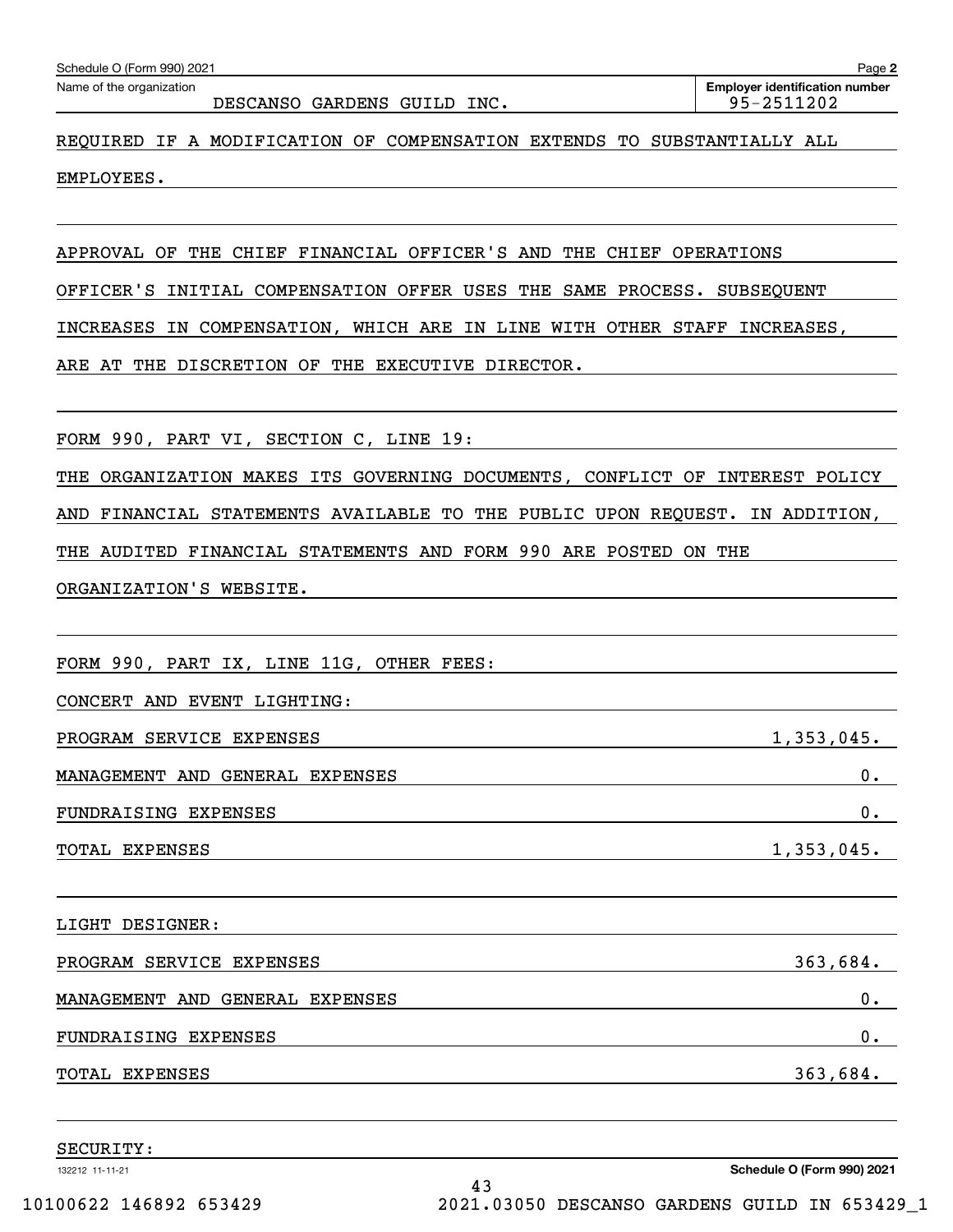| Schedule O (Form 990) 2021                                                                                                                                                                                                                      | Page 2                                              |
|-------------------------------------------------------------------------------------------------------------------------------------------------------------------------------------------------------------------------------------------------|-----------------------------------------------------|
| Name of the organization<br>DESCANSO GARDENS GUILD INC.                                                                                                                                                                                         | <b>Employer identification number</b><br>95-2511202 |
| PROGRAM SERVICE EXPENSES                                                                                                                                                                                                                        | 228,512.                                            |
| MANAGEMENT AND GENERAL EXPENSES                                                                                                                                                                                                                 | $0$ .                                               |
| FUNDRAISING EXPENSES                                                                                                                                                                                                                            | $0$ .                                               |
| TOTAL EXPENSES<br><u> 1989 - Johann Stein, mars an deutscher Stein und der Stein und der Stein und der Stein und der Stein und der</u>                                                                                                          | 228,512.                                            |
| <b>JANITORIAL:</b>                                                                                                                                                                                                                              |                                                     |
| PROGRAM SERVICE EXPENSES                                                                                                                                                                                                                        | 168,672.                                            |
| MANAGEMENT AND GENERAL EXPENSES                                                                                                                                                                                                                 | $10,286$ .                                          |
| FUNDRAISING EXPENSES                                                                                                                                                                                                                            | 14,044.                                             |
| TOTAL EXPENSES<br>the control of the control of the control of the control of the control of the control of the control of the control of the control of the control of the control of the control of the control of the control of the control | 193,002.                                            |
|                                                                                                                                                                                                                                                 |                                                     |
| OTHER:                                                                                                                                                                                                                                          |                                                     |
| PROGRAM SERVICE EXPENSES                                                                                                                                                                                                                        | 791,111 <b>.</b>                                    |
| MANAGEMENT AND GENERAL EXPENSES                                                                                                                                                                                                                 | 39,994.                                             |
| FUNDRAISING EXPENSES                                                                                                                                                                                                                            | 3,271.                                              |
| TOTAL EXPENSES                                                                                                                                                                                                                                  | 834,376.                                            |
| TOTAL OTHER FEES ON FORM 990, PART IX, LINE 11G, COL A                                                                                                                                                                                          | 2,972,619.                                          |
| FORM 990, PART XI, LINE 9, CHANGES IN NET ASSETS:                                                                                                                                                                                               |                                                     |
| PLEDGE WRITEOFFS                                                                                                                                                                                                                                | $-3,000.$                                           |
|                                                                                                                                                                                                                                                 |                                                     |
|                                                                                                                                                                                                                                                 |                                                     |
|                                                                                                                                                                                                                                                 |                                                     |
|                                                                                                                                                                                                                                                 |                                                     |
|                                                                                                                                                                                                                                                 |                                                     |
|                                                                                                                                                                                                                                                 |                                                     |
|                                                                                                                                                                                                                                                 |                                                     |
|                                                                                                                                                                                                                                                 |                                                     |

132212 11-11-21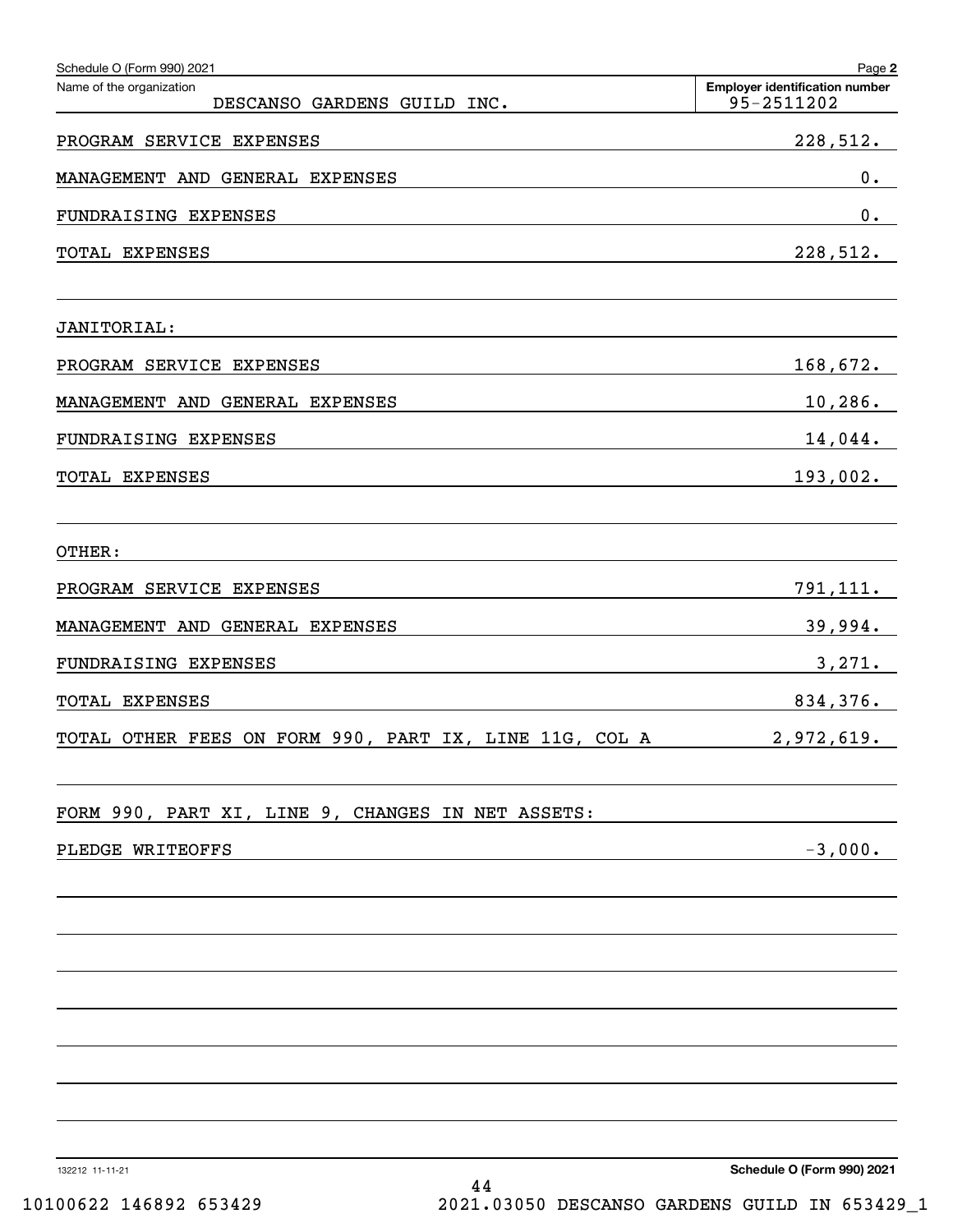(Rev. January 2022)

## **Application for Automatic Extension of Time To File an Exempt Organization Return**

Department of the Treasury Internal Revenue Service

|  |  |  | $\blacktriangleright$ File a separate application for each return. |  |
|--|--|--|--------------------------------------------------------------------|--|
|  |  |  |                                                                    |  |

**| Go to www.irs.gov/Form8868 for the latest information.**

**Electronic filing (e-file).**  You can electronically file Form 8868 to request a 6-month automatic extension of time to file any of the filing of this form, visit www*.irs.gov/e-file-providers/e-file-for-charities-and-non-profits.* forms listed below with the exception of Form 8870, Information Return for Transfers Associated With Certain Personal Benefit Contracts, for which an extension request must be sent to the IRS in paper format (see instructions). For more details on the electronic

#### **Automatic 6-Month Extension of Time.** Only submit original (no copies needed).

All corporations required to file an income tax return other than Form 990-T (including 1120-C filers), partnerships, REMICs, and trusts must use Form 7004 to request an extension of time to file income tax returns.

| Type or                                                                                                                                                       | Name of exempt organization or other filer, see instructions.                                                                                                                                                                                                                                                                                                                                                                                                                                                                                                                                                                          | Taxpayer identification number (TIN) |                                                                                                                                                        |              |                                              |                         |  |  |
|---------------------------------------------------------------------------------------------------------------------------------------------------------------|----------------------------------------------------------------------------------------------------------------------------------------------------------------------------------------------------------------------------------------------------------------------------------------------------------------------------------------------------------------------------------------------------------------------------------------------------------------------------------------------------------------------------------------------------------------------------------------------------------------------------------------|--------------------------------------|--------------------------------------------------------------------------------------------------------------------------------------------------------|--------------|----------------------------------------------|-------------------------|--|--|
| print                                                                                                                                                         | DESCANSO GARDENS GUILD INC.                                                                                                                                                                                                                                                                                                                                                                                                                                                                                                                                                                                                            |                                      | 95-2511202                                                                                                                                             |              |                                              |                         |  |  |
| File by the<br>due date for<br>filing your                                                                                                                    | Number, street, and room or suite no. If a P.O. box, see instructions.<br>1418 DESCANSO DRIVE                                                                                                                                                                                                                                                                                                                                                                                                                                                                                                                                          |                                      |                                                                                                                                                        |              |                                              |                         |  |  |
| return. See<br>instructions.<br>City, town or post office, state, and ZIP code. For a foreign address, see instructions.<br>LA CANADA FLINTRIDGE, CA<br>91011 |                                                                                                                                                                                                                                                                                                                                                                                                                                                                                                                                                                                                                                        |                                      |                                                                                                                                                        |              |                                              |                         |  |  |
|                                                                                                                                                               | Enter the Return Code for the return that this application is for (file a separate application for each return)                                                                                                                                                                                                                                                                                                                                                                                                                                                                                                                        |                                      |                                                                                                                                                        |              |                                              | $\mathbf 0$<br>7        |  |  |
| <b>Application</b>                                                                                                                                            |                                                                                                                                                                                                                                                                                                                                                                                                                                                                                                                                                                                                                                        | Return                               | <b>Application</b>                                                                                                                                     |              |                                              | Return                  |  |  |
| Is For                                                                                                                                                        |                                                                                                                                                                                                                                                                                                                                                                                                                                                                                                                                                                                                                                        | Code                                 | Is For                                                                                                                                                 |              |                                              | Code                    |  |  |
|                                                                                                                                                               | Form 990 or Form 990-EZ                                                                                                                                                                                                                                                                                                                                                                                                                                                                                                                                                                                                                | 01                                   | Form 1041-A                                                                                                                                            |              |                                              | 08                      |  |  |
|                                                                                                                                                               | Form 4720 (individual)                                                                                                                                                                                                                                                                                                                                                                                                                                                                                                                                                                                                                 | 03                                   | Form 4720 (other than individual)                                                                                                                      |              |                                              | 09                      |  |  |
| Form 990-PF                                                                                                                                                   |                                                                                                                                                                                                                                                                                                                                                                                                                                                                                                                                                                                                                                        | 04                                   | Form 5227                                                                                                                                              |              |                                              | 10                      |  |  |
|                                                                                                                                                               | Form 990-T (sec. 401(a) or 408(a) trust)                                                                                                                                                                                                                                                                                                                                                                                                                                                                                                                                                                                               | 05                                   | Form 6069                                                                                                                                              |              |                                              | 11                      |  |  |
|                                                                                                                                                               | Form 990-T (trust other than above)                                                                                                                                                                                                                                                                                                                                                                                                                                                                                                                                                                                                    | 06                                   | Form 8870                                                                                                                                              |              |                                              | 12                      |  |  |
|                                                                                                                                                               | Form 990-T (corporation)                                                                                                                                                                                                                                                                                                                                                                                                                                                                                                                                                                                                               | 07                                   |                                                                                                                                                        |              |                                              |                         |  |  |
| $box \blacktriangleright$<br>1.<br>2                                                                                                                          | Telephone No. $\triangleright$ 818-949-4290<br>If this is for a Group Return, enter the organization's four digit Group Exemption Number (GEN) __________. If this is for the whole group, check this<br>. If it is for part of the group, check this box $\blacktriangleright$ [<br>I request an automatic 6-month extension of time until<br>the organization named above. The extension is for the organization's return for:<br>$\blacktriangleright$ $\boxed{\text{X}}$ calendar year 2021 or<br>tax year beginning<br>If the tax year entered in line 1 is for less than 12 months, check reason:<br>Change in accounting period | , and ending                         | Fax No. $\blacktriangleright$<br>and attach a list with the names and TINs of all members the extension is for.<br>NOVEMBER 15, 2022<br>Initial return | Final return | , to file the exempt organization return for |                         |  |  |
| За                                                                                                                                                            | If this application is for Forms 990-PF, 990-T, 4720, or 6069, enter the tentative tax, less<br>any nonrefundable credits. See instructions.                                                                                                                                                                                                                                                                                                                                                                                                                                                                                           |                                      |                                                                                                                                                        | За           | S                                            | 0.                      |  |  |
| b                                                                                                                                                             | If this application is for Forms 990-PF, 990-T, 4720, or 6069, enter any refundable credits and                                                                                                                                                                                                                                                                                                                                                                                                                                                                                                                                        |                                      |                                                                                                                                                        |              |                                              |                         |  |  |
|                                                                                                                                                               | estimated tax payments made. Include any prior year overpayment allowed as a credit.                                                                                                                                                                                                                                                                                                                                                                                                                                                                                                                                                   |                                      |                                                                                                                                                        | 3b           | \$                                           | О.                      |  |  |
| c                                                                                                                                                             | <b>Balance due.</b> Subtract line 3b from line 3a. Include your payment with this form, if required, by                                                                                                                                                                                                                                                                                                                                                                                                                                                                                                                                |                                      |                                                                                                                                                        |              |                                              |                         |  |  |
|                                                                                                                                                               | using EFTPS (Electronic Federal Tax Payment System). See instructions.                                                                                                                                                                                                                                                                                                                                                                                                                                                                                                                                                                 |                                      |                                                                                                                                                        | Зс           | \$                                           | $0$ .                   |  |  |
| instructions.                                                                                                                                                 | Caution: If you are going to make an electronic funds withdrawal (direct debit) with this Form 8868, see Form 8453-TE and Form 8879-TE for payment                                                                                                                                                                                                                                                                                                                                                                                                                                                                                     |                                      |                                                                                                                                                        |              |                                              |                         |  |  |
| LHA                                                                                                                                                           | For Privacy Act and Paperwork Reduction Act Notice, see instructions.                                                                                                                                                                                                                                                                                                                                                                                                                                                                                                                                                                  |                                      |                                                                                                                                                        |              |                                              | Form 8868 (Rev. 1-2022) |  |  |

123841 01-12-22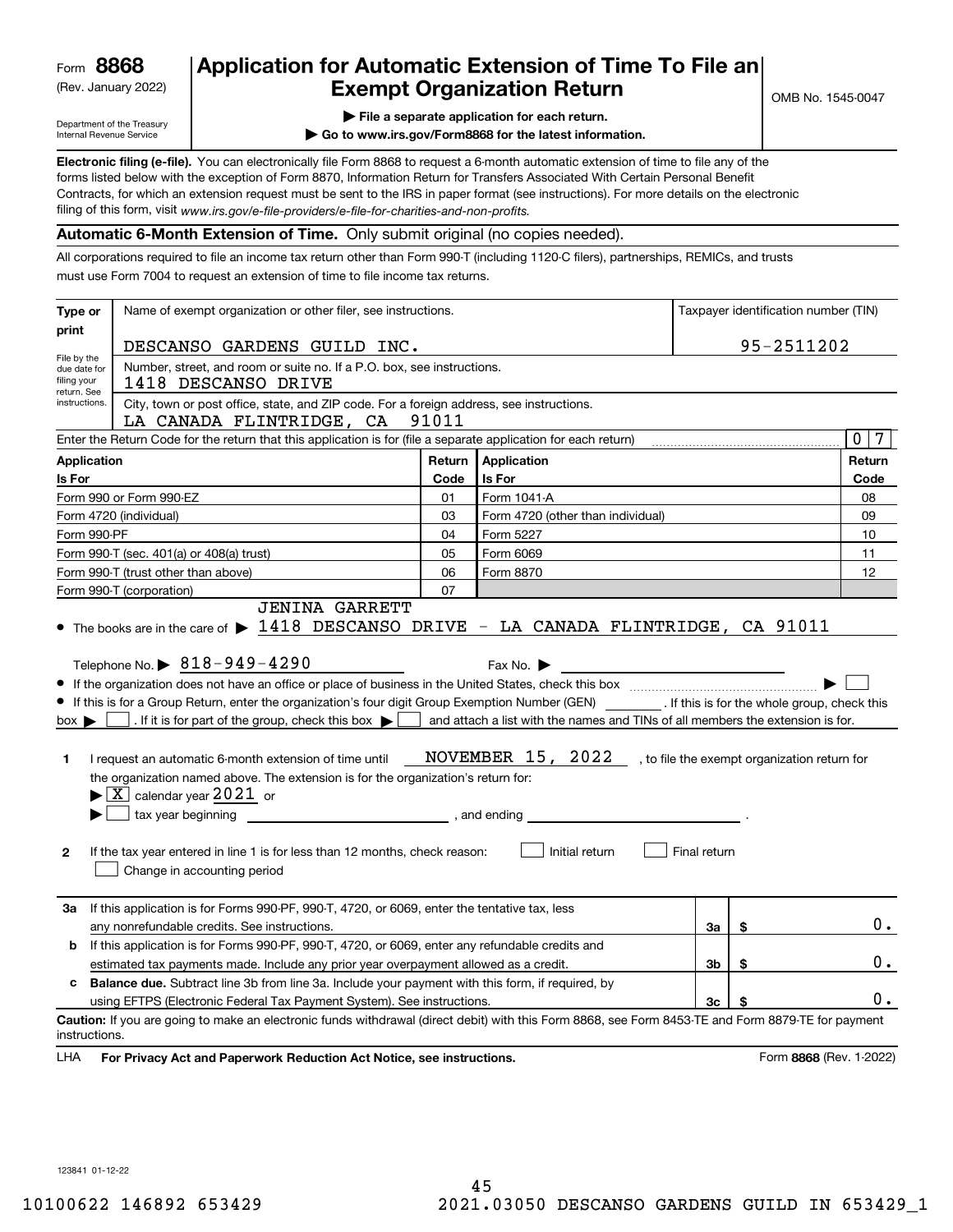|                |                                               |                                                       | EXTENDED TO NOVEMBER 15, 2022                                                                                                                                                                                                  |                |                                                |
|----------------|-----------------------------------------------|-------------------------------------------------------|--------------------------------------------------------------------------------------------------------------------------------------------------------------------------------------------------------------------------------|----------------|------------------------------------------------|
|                | $F_{\text{form}}$ 990-T                       | <b>Exempt Organization Business Income Tax Return</b> | OMB No. 1545-0047                                                                                                                                                                                                              |                |                                                |
|                |                                               |                                                       | (and proxy tax under section 6033(e))                                                                                                                                                                                          |                |                                                |
|                |                                               |                                                       | For calendar year 2021 or other tax year beginning<br>and ending<br>and ending<br>and ending                                                                                                                                   |                | 2021                                           |
|                | Department of the Treasury                    |                                                       | Go to www.irs.gov/Form990T for instructions and the latest information.                                                                                                                                                        |                | Open to Public Inspection for                  |
|                | Internal Revenue Service                      |                                                       | bo not enter SSN numbers on this form as it may be made public if your organization is a $501(c)(3)$ .                                                                                                                         |                | 501(c)(3) Organizations Only                   |
|                | Check box if<br>address changed.              |                                                       | Name of organization $($ $\Box$ Check box if name changed and see instructions.)                                                                                                                                               |                | DEmployer identification number                |
|                | <b>B</b> Exempt under section                 | Print                                                 | DESCANSO GARDENS GUILD INC.                                                                                                                                                                                                    |                | 95-2511202                                     |
|                | $\boxed{\mathbf{X}}$ 501(c)(3                 | 0ľ                                                    | Number, street, and room or suite no. If a P.O. box, see instructions.                                                                                                                                                         |                | E Group exemption number<br>(see instructions) |
|                | ]220(e)<br>408(e)                             | Type                                                  | 1418 DESCANSO DRIVE                                                                                                                                                                                                            |                |                                                |
|                | 408A<br> 530(a)                               |                                                       | City or town, state or province, country, and ZIP or foreign postal code                                                                                                                                                       |                |                                                |
|                | 529(a)<br>529S                                |                                                       | LA CANADA FLINTRIDGE, CA<br>91011                                                                                                                                                                                              | IF.            | Check box if                                   |
|                |                                               |                                                       | 18,003,648.<br>▶<br>C Book value of all assets at end of year                                                                                                                                                                  |                | an amended return.                             |
| G              |                                               |                                                       | Check organization type $\blacktriangleright \boxed{\textbf{X}}$ 501(c) corporation<br>501(c) trust<br>$401(a)$ trust<br>Other trust                                                                                           |                |                                                |
| н.             | Check if filing only to $\blacktriangleright$ |                                                       | Claim credit from Form 8941<br>Claim a refund shown on Form 2439                                                                                                                                                               |                |                                                |
|                |                                               |                                                       | Check if a 501(c)(3) organization filing a consolidated return with a 501(c)(2) titleholding corporation $\ldots$                                                                                                              |                |                                                |
| J              |                                               |                                                       | Enter the number of attached Schedules A (Form 990-T)                                                                                                                                                                          |                |                                                |
| K.             |                                               |                                                       | During the tax year, was the corporation a subsidiary in an affiliated group or a parent-subsidiary controlled group?                                                                                                          |                | $\boxed{\text{X}}$ No<br>Yes                   |
|                |                                               |                                                       | If "Yes," enter the name and identifying number of the parent corporation.                                                                                                                                                     |                |                                                |
| Part I         |                                               |                                                       | Telephone number $\triangleright$ 818-949-4290<br>The books are in care of $\blacktriangleright$ JENINA GARRETT<br><b>Total Unrelated Business Taxable Income</b>                                                              |                |                                                |
|                |                                               |                                                       |                                                                                                                                                                                                                                |                |                                                |
| 1              |                                               |                                                       | Total of unrelated business taxable income computed from all unrelated trades or businesses (see                                                                                                                               |                |                                                |
|                | instructions)                                 |                                                       |                                                                                                                                                                                                                                | 1              | $0$ .                                          |
| 2              | Reserved                                      |                                                       |                                                                                                                                                                                                                                | $\mathbf{2}$   |                                                |
| 3              | Add lines 1 and 2                             |                                                       |                                                                                                                                                                                                                                | 3              | 0.                                             |
| 4              |                                               |                                                       | Charitable contributions (see instructions for limitation rules)                                                                                                                                                               | 4<br>5         |                                                |
| 5              |                                               |                                                       |                                                                                                                                                                                                                                | 6              | 0.                                             |
| 6              |                                               |                                                       | Deduction for net operating loss. See instructions<br>Total of unrelated business taxable income before specific deduction and section 199A deduction.                                                                         |                |                                                |
| $\overline{7}$ | Subtract line 6 from line 5                   |                                                       |                                                                                                                                                                                                                                | 7              |                                                |
| 8              |                                               |                                                       | Specific deduction (generally \$1,000, but see instructions for exceptions) [11] [11] [11] Specific deduction (generally \$1,000, but see instructions for exceptions) [11] [12] [12] [12] $\frac{1}{2}$                       | 8              | 1,000.                                         |
| 9              |                                               |                                                       | Trusts. Section 199A deduction. See instructions [11] material content content and the intervention of the intervention of the intervention of the intervention of the intervention of the intervention of the intervention of | 9              |                                                |
| 10             | <b>Total deductions.</b> Add lines 8 and 9    |                                                       |                                                                                                                                                                                                                                | 10             | 1,000.                                         |
| 11             |                                               |                                                       | Unrelated business taxable income. Subtract line 10 from line 7. If line 10 is greater than line 7,                                                                                                                            |                |                                                |
|                | enter zero                                    |                                                       |                                                                                                                                                                                                                                | 11             | 0.                                             |
| Part II        | <b>Tax Computation</b>                        |                                                       |                                                                                                                                                                                                                                |                |                                                |
| 1              |                                               |                                                       |                                                                                                                                                                                                                                | 1.             | $\overline{0}$ .                               |
| 2              |                                               |                                                       | Trusts taxable at trust rates. See instructions for tax computation. Income tax on the amount on                                                                                                                               |                |                                                |
|                | Part I, line 11 from:                         |                                                       | Tax rate schedule or                                                                                                                                                                                                           | $\mathbf 2$    |                                                |
| з              | Proxy tax. See instructions                   |                                                       |                                                                                                                                                                                                                                | 3              |                                                |
| 4              | Other tax amounts. See instructions           |                                                       |                                                                                                                                                                                                                                | 4              |                                                |
| 5              | Alternative minimum tax (trusts only)         |                                                       |                                                                                                                                                                                                                                | 5              |                                                |
| 6              |                                               |                                                       | Tax on noncompliant facility income. See instructions                                                                                                                                                                          | 6              |                                                |
| 7              |                                               |                                                       | Total. Add lines 3 through 6 to line 1 or 2, whichever applies                                                                                                                                                                 | $\overline{7}$ | 0.                                             |
| LHA            |                                               |                                                       | For Paperwork Reduction Act Notice, see instructions.                                                                                                                                                                          |                | Form 990-T (2021)                              |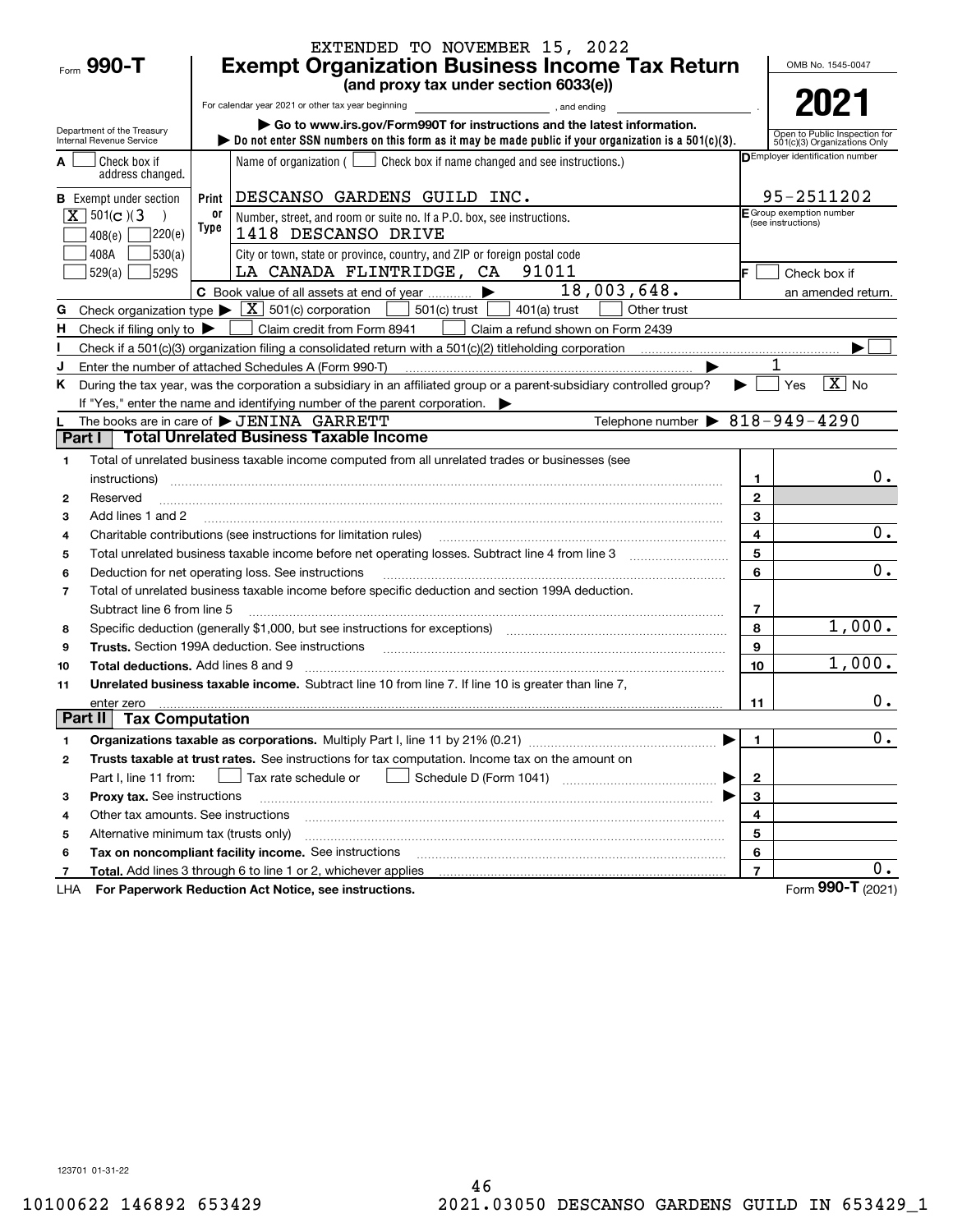|          | Form 990-T (2021)                                                                                                           |                |                                   |              |     | Page 2 |
|----------|-----------------------------------------------------------------------------------------------------------------------------|----------------|-----------------------------------|--------------|-----|--------|
| Part III | <b>Tax and Payments</b>                                                                                                     |                |                                   |              |     |        |
| 1a       | Foreign tax credit (corporations attach Form 1118; trusts attach Form 1116)                                                 | 1a             |                                   |              |     |        |
| b        | Other credits (see instructions)                                                                                            | 1b             |                                   |              |     |        |
| с        |                                                                                                                             | 1c             |                                   |              |     |        |
| d        |                                                                                                                             | 1 <sub>d</sub> |                                   |              |     |        |
| е        |                                                                                                                             |                |                                   | 1е           |     |        |
| 2        | Subtract line 1e from Part II, line 7                                                                                       |                |                                   | $\mathbf{2}$ |     | $0$ .  |
| 3        | Form 8611   Form 8697<br>Form 4255<br>Other amounts due. Check if from: [                                                   |                | Form 8866                         |              |     |        |
|          |                                                                                                                             |                |                                   | 3            |     |        |
| 4        | <b>Total tax.</b> Add lines 2 and 3 (see instructions).<br>  Check if includes tax previously deferred under                |                |                                   |              |     |        |
|          |                                                                                                                             |                |                                   | 4            |     | $0$ .  |
| 5        |                                                                                                                             |                |                                   | 5            |     | 0.     |
| 6a       | Payments: A 2020 overpayment credited to 2021 [11] [12] [12] [13] [13] Payments: A 2020 overpayment credited to 2021        | 6а             |                                   |              |     |        |
| b        | 2021 estimated tax payments. Check if section $643(q)$ election applies                                                     | 6b             |                                   |              |     |        |
| с        | Tax deposited with Form 8868                                                                                                | 6с             |                                   |              |     |        |
| d        | Foreign organizations: Tax paid or withheld at source (see instructions) [                                                  | 6d             |                                   |              |     |        |
| е        |                                                                                                                             | 6e             |                                   |              |     |        |
| f        | Credit for small employer health insurance premiums (attach Form 8941)                                                      | 6f             |                                   |              |     |        |
| g        | Other credits, adjustments, and payments: [16] Form 2439                                                                    |                |                                   |              |     |        |
|          |                                                                                                                             |                |                                   |              |     |        |
| 7        |                                                                                                                             |                |                                   | 7            |     |        |
| 8        | Estimated tax penalty (see instructions). Check if Form 2220 is attached                                                    |                |                                   | 8            |     |        |
| 9        | Tax due. If line 7 is smaller than the total of lines 4, 5, and 8, enter amount owed                                        |                |                                   | 9            |     |        |
| 10       |                                                                                                                             |                |                                   | 10           |     |        |
| 11       | Enter the amount of line 10 you want: Credited to 2022 estimated tax                                                        |                | Refunded $\blacktriangleright$    | 11           |     |        |
| Part IV  | <b>Statements Regarding Certain Activities and Other Information</b> (see instructions)                                     |                |                                   |              |     |        |
| 1        | At any time during the 2021 calendar year, did the organization have an interest in or a signature or other authority       |                |                                   |              | Yes | No l   |
|          | over a financial account (bank, securities, or other) in a foreign country? If "Yes," the organization may have to file     |                |                                   |              |     |        |
|          | FinCEN Form 114, Report of Foreign Bank and Financial Accounts. If "Yes," enter the name of the foreign country             |                |                                   |              |     |        |
|          | here $\blacktriangleright$                                                                                                  |                |                                   |              |     | x      |
| 2        | During the tax year, did the organization receive a distribution from, or was it the grantor of, or transferor to, a        |                |                                   |              |     |        |
|          |                                                                                                                             |                |                                   |              |     | Χ      |
|          | If "Yes," see instructions for other forms the organization may have to file.                                               |                |                                   |              |     |        |
| 3        | Enter the amount of tax-exempt interest received or accrued during the tax year                                             |                | $\blacktriangleright$ \$          |              |     |        |
| 4        | Enter available pre-2018 NOL carryovers here $\triangleright$ \$ _____ 205, 223. Do not include any post-2017 NOL carryover |                |                                   |              |     |        |
|          | shown on Schedule A (Form 990-T). Don't reduce the NOL carryover shown here by any deduction reported on Part I, line 4.    |                |                                   |              |     |        |
|          | Post-2017 NOL carryovers. Enter available Business Activity Code and post-2017 NOL carryovers. Don't reduce                 |                |                                   |              |     |        |
|          | the amounts shown below by any NOL claimed on any Schedule A, Part II, line 17 for the tax year. See instructions.          |                |                                   |              |     |        |
|          | <b>Business Activity Code</b>                                                                                               |                | Available post-2017 NOL carryover |              |     |        |
|          |                                                                                                                             | \$             |                                   |              |     |        |
|          |                                                                                                                             | $\mathfrak{s}$ |                                   |              |     |        |
| 6a       | Did the organization change its method of accounting? (see instructions)                                                    |                |                                   |              |     | X      |
| b        | If 6a is "Yes," has the organization described the change on Form 990, 990-EZ, 990-PF, or Form 1128? If "No,"               |                |                                   |              |     |        |
|          | explain in Part V                                                                                                           |                |                                   |              |     |        |

#### **Part V Supplemental Information**

Provide the explanation required by Part IV, line 6b. Also, provide any other additional information. See instructions.

| Sign<br>Here    | Signature of officer                                                | Date                 | correct, and complete. Declaration of preparer (other than taxpayer) is based on all information of which preparer has any knowledge.<br>CFO<br>Title |                        | May the IRS discuss this return with<br>the preparer shown below (see<br>instructions)? |                                    |
|-----------------|---------------------------------------------------------------------|----------------------|-------------------------------------------------------------------------------------------------------------------------------------------------------|------------------------|-----------------------------------------------------------------------------------------|------------------------------------|
|                 |                                                                     |                      |                                                                                                                                                       |                        |                                                                                         | $\overline{\text{X}}$<br>No<br>Yes |
|                 | Print/Type preparer's name                                          | Preparer's signature | Date                                                                                                                                                  | Check                  |                                                                                         | PTIN                               |
| Paid            |                                                                     | LAUREN A.            |                                                                                                                                                       | self-employed          |                                                                                         |                                    |
| Preparer        | HAVERLOCK<br>LAUREN<br>А.                                           | <b>HAVERLOCK</b>     | 06/22/22                                                                                                                                              |                        |                                                                                         | P00545829                          |
| <b>Use Only</b> | Firm's name MOSS ADAMS LLP                                          | Firm's $EIN$         |                                                                                                                                                       | 91-0189318             |                                                                                         |                                    |
|                 | 21700<br>OXNARD                                                     |                      |                                                                                                                                                       |                        |                                                                                         |                                    |
|                 | HILLS, CA 91367<br>WOODLAND<br>Firm's address $\blacktriangleright$ |                      |                                                                                                                                                       | Phone no. 818-577-1900 |                                                                                         |                                    |
| 123711 01-31-22 |                                                                     |                      |                                                                                                                                                       |                        |                                                                                         | Form 990-T (2021)                  |
|                 |                                                                     | 47                   |                                                                                                                                                       |                        |                                                                                         |                                    |

10100622 146892 653429 2021.03050 DESCANSO GARDENS GUILD IN 653429\_1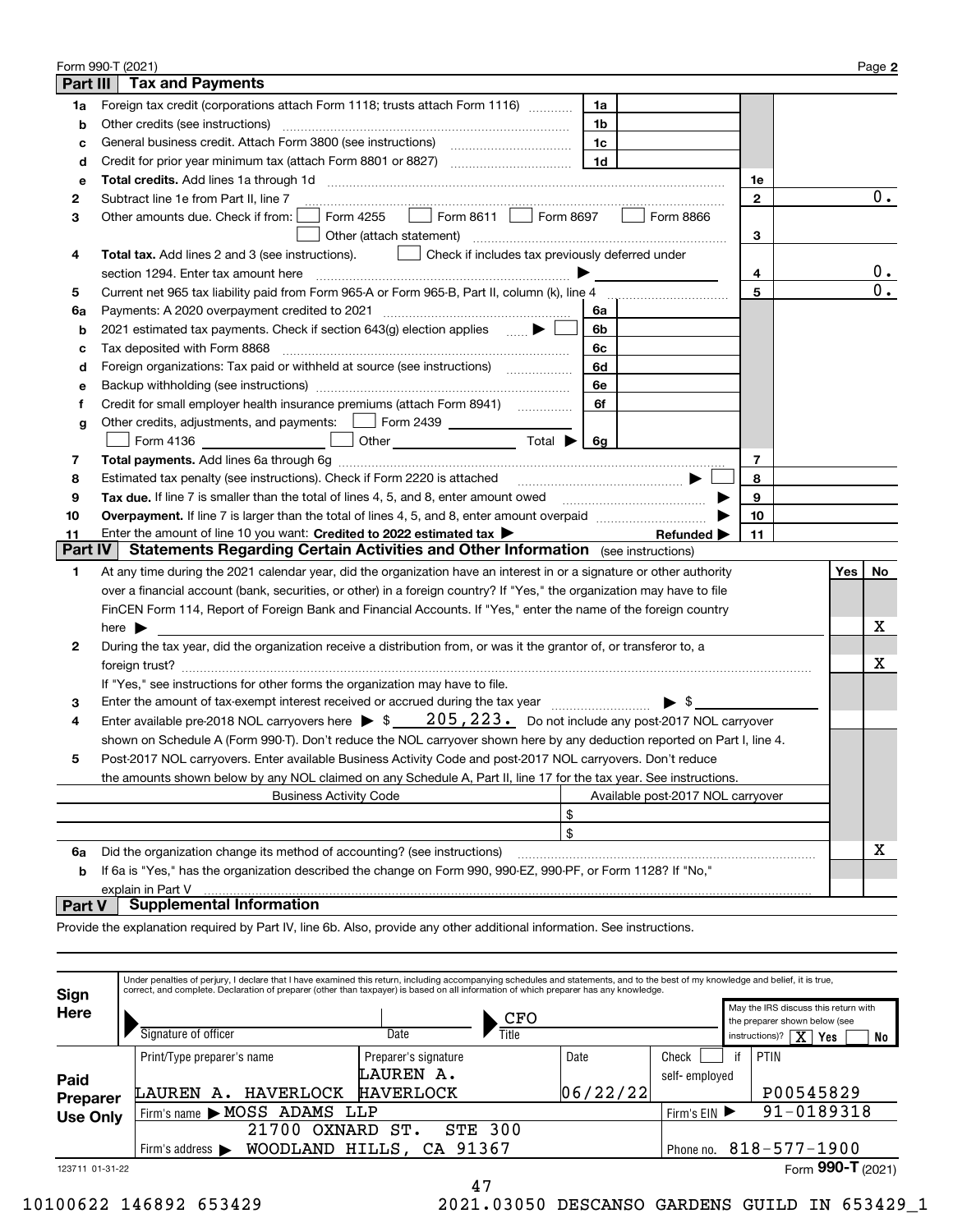| FORM $990-T$                     |                                   |                               | PRE-2018 NET OPERATING LOSS DEDUCTION | STATEMENT 1                   |
|----------------------------------|-----------------------------------|-------------------------------|---------------------------------------|-------------------------------|
| TAX YEAR                         | LOSS SUSTAINED                    | LOSS<br>PREVIOUSLY<br>APPLIED | LOSS<br>REMAINING                     | <b>AVAILABLE</b><br>THIS YEAR |
| 12/31/13<br>12/31/14<br>12/31/15 | 96,520.<br>10,025.<br>98,678.     | 0.<br>0.<br>0.                | 96,520.<br>10,025.<br>98,678.         | 96,520.<br>10,025.<br>98,678. |
|                                  | NOL CARRYOVER AVAILABLE THIS YEAR |                               | 205, 223.                             | 205, 223.                     |

}}}}}}}}}}}}}}}}}}}}}}}}}}} }}}}}}}}}}

~~~~~~~~~~~~~~~~~~~~~~~~~~~~~~~~~~~~~~~~~~~~~~~~~~~~~~~~~~~~~~~~~~~~~~~~~~~~~~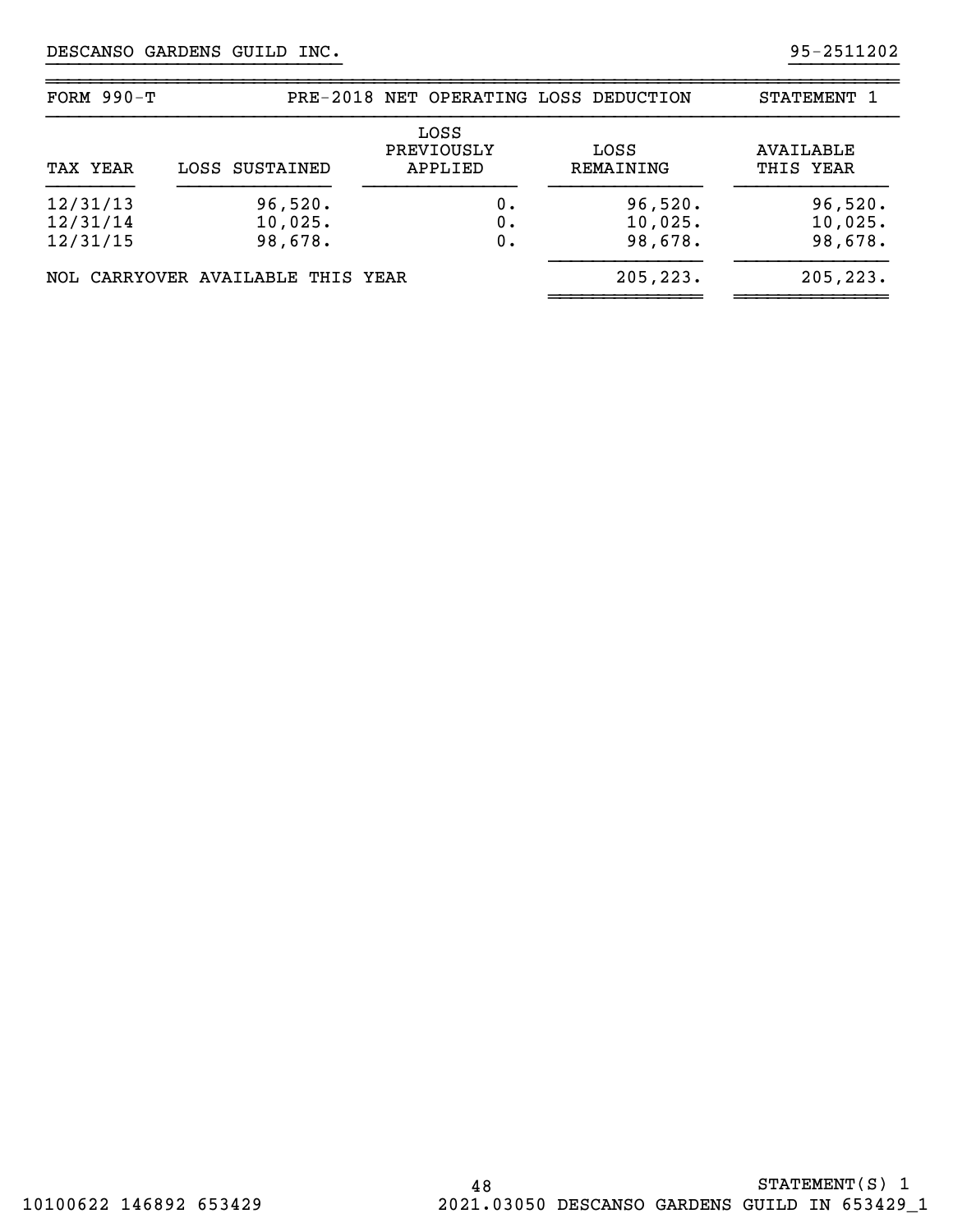#### **SCHEDULE A (Form 990-T)**

Department of the Treasury Internal Revenue Service

# **Unrelated Business Taxable Income From an Unrelated Trade or Business**

**| Go to www.irs.gov/Form990T for instructions and the latest information.**

**Do not enter SSN numbers on this form as it may be made public if your organization is a 501(c)(3). |** 

OMB No. 1545-0047

1

**2021**

Open to Public Inspection for 501(c)(3) Organizations Only

#### **A**

|    | <b>A</b> Name of the organization<br>DESCANSO GARDENS GUILD INC. | <b>B</b> Employer identification number<br>95-2511202 |  |  |
|----|------------------------------------------------------------------|-------------------------------------------------------|--|--|
| C. | 531190<br>Unrelated business activity code (see instructions)    | <b>D</b> Sequence:                                    |  |  |

#### **E** Describe the unrelated trade or business  $\blacktriangleright$ RENTAL OF THE GARDENS

| Part I | <b>Unrelated Trade or Business Income</b>                                                                                                                             | (A) Income     | (B) Expenses |  | (C) Net      |  |  |  |  |  |
|--------|-----------------------------------------------------------------------------------------------------------------------------------------------------------------------|----------------|--------------|--|--------------|--|--|--|--|--|
|        | 1a Gross receipts or sales<br>the control of the control of the control of                                                                                            |                |              |  |              |  |  |  |  |  |
| b      |                                                                                                                                                                       | 1c             |              |  |              |  |  |  |  |  |
| 2      |                                                                                                                                                                       | $\mathbf{2}$   |              |  |              |  |  |  |  |  |
| 3      |                                                                                                                                                                       | $\mathbf{3}$   |              |  |              |  |  |  |  |  |
| 4а     | Capital gain net income (attach Sch D (Form 1041 or Form                                                                                                              |                |              |  |              |  |  |  |  |  |
|        | 1120)). See instructions                                                                                                                                              | 4a             |              |  |              |  |  |  |  |  |
| b      | Net gain (loss) (Form 4797) (attach Form 4797). See instructions)                                                                                                     | 4b             |              |  |              |  |  |  |  |  |
| c      | Capital loss deduction for trusts                                                                                                                                     | 4c             |              |  |              |  |  |  |  |  |
| 5      | Income (loss) from a partnership or an S corporation (attach                                                                                                          |                |              |  |              |  |  |  |  |  |
|        |                                                                                                                                                                       | 5              |              |  |              |  |  |  |  |  |
| 6      |                                                                                                                                                                       | 6              |              |  |              |  |  |  |  |  |
| 7      |                                                                                                                                                                       | $\overline{7}$ |              |  |              |  |  |  |  |  |
| 8      | Interest, annuities, royalties, and rents from a controlled                                                                                                           |                |              |  |              |  |  |  |  |  |
|        | organization (Part VI)                                                                                                                                                | 8              |              |  |              |  |  |  |  |  |
| 9      | Investment income of section $501(c)(7)$ , $(9)$ , or $(17)$                                                                                                          |                |              |  |              |  |  |  |  |  |
|        |                                                                                                                                                                       | 9              |              |  |              |  |  |  |  |  |
| 10     |                                                                                                                                                                       | 10             |              |  |              |  |  |  |  |  |
| 11     |                                                                                                                                                                       | 11             |              |  |              |  |  |  |  |  |
| 12     | Other income (see instructions; attach statement)                                                                                                                     | 12             |              |  |              |  |  |  |  |  |
| 13     |                                                                                                                                                                       | 13             | 0.           |  |              |  |  |  |  |  |
|        | Deductions Not Taken Elsewhere See instructions for limitations on deductions. Deductions must be<br>Part II<br>directly connected with the unrelated business income |                |              |  |              |  |  |  |  |  |
| 1      | Compensation of officers, directors, and trustees (Part X)                                                                                                            |                |              |  | $\mathbf{1}$ |  |  |  |  |  |

|              | Compensation of onicers, directors, and trustees $(\text{Part } A)$ [[1] [1] [1] [1] [1] [1] $\ldots$ [1] $\ldots$ [1] $\ldots$ [1] $\ldots$ [1] $\ldots$ [1] $\ldots$ [1] $\ldots$ [1] $\ldots$ [1] $\ldots$ [1] $\ldots$ [1] $\ldots$ [1] $\ldots$ [1] $\ldots$ [1] $\ldots$ [ |                |    |                                     |
|--------------|----------------------------------------------------------------------------------------------------------------------------------------------------------------------------------------------------------------------------------------------------------------------------------|----------------|----|-------------------------------------|
| $\mathbf{2}$ | Salaries and wages <b>with a construction of the construction of the construction of the construction</b>                                                                                                                                                                        | $\overline{2}$ |    |                                     |
| 3            | Repairs and maintenance measurements and maintenance communications and maintenance measurements and maintenance                                                                                                                                                                 | 3              |    |                                     |
| 4            |                                                                                                                                                                                                                                                                                  | 4              |    |                                     |
| 5            | Interest (attach statement). See instructions                                                                                                                                                                                                                                    | 5              |    |                                     |
| 6            | Taxes and licenses <b>communications</b> and constructions are all the constructions and licenses <b>constructions</b>                                                                                                                                                           |                | 6  |                                     |
| 7            |                                                                                                                                                                                                                                                                                  |                |    |                                     |
| 8            | Less depreciation claimed in Part III and elsewhere on return <i>manumanoman</i>   8a                                                                                                                                                                                            | 8b             |    |                                     |
| 9            |                                                                                                                                                                                                                                                                                  | 9              |    |                                     |
| 10           | Contributions to deferred compensation plans                                                                                                                                                                                                                                     | 10             |    |                                     |
| 11           |                                                                                                                                                                                                                                                                                  | 11             |    |                                     |
| 12           |                                                                                                                                                                                                                                                                                  | 12             |    |                                     |
| 13           | Excess readership costs (Part IX) [11] [2000] [2000] [2010] [3000] [3000] [3000] [3000] [3000] [3000] [3000] [                                                                                                                                                                   | 13             |    |                                     |
| 14           |                                                                                                                                                                                                                                                                                  | 14             |    |                                     |
| 15           |                                                                                                                                                                                                                                                                                  | 15             | 0. |                                     |
| 16           | Unrelated business income before net operating loss deduction. Subtract line 15 from Part I, line 13,                                                                                                                                                                            |                |    |                                     |
|              |                                                                                                                                                                                                                                                                                  |                | 16 | 0.                                  |
| 17           |                                                                                                                                                                                                                                                                                  | 17             | 0. |                                     |
| 18           | Unrelated business taxable income. Subtract line 17 from line 16 [11] www.communicallynum.communications taxable income. Subtract line 17 from line 16                                                                                                                           |                | 18 |                                     |
|              | LHA For Paperwork Reduction Act Notice, see instructions.                                                                                                                                                                                                                        |                |    | <b>Schedule A (Form 990-T) 2021</b> |

123741 01-28-22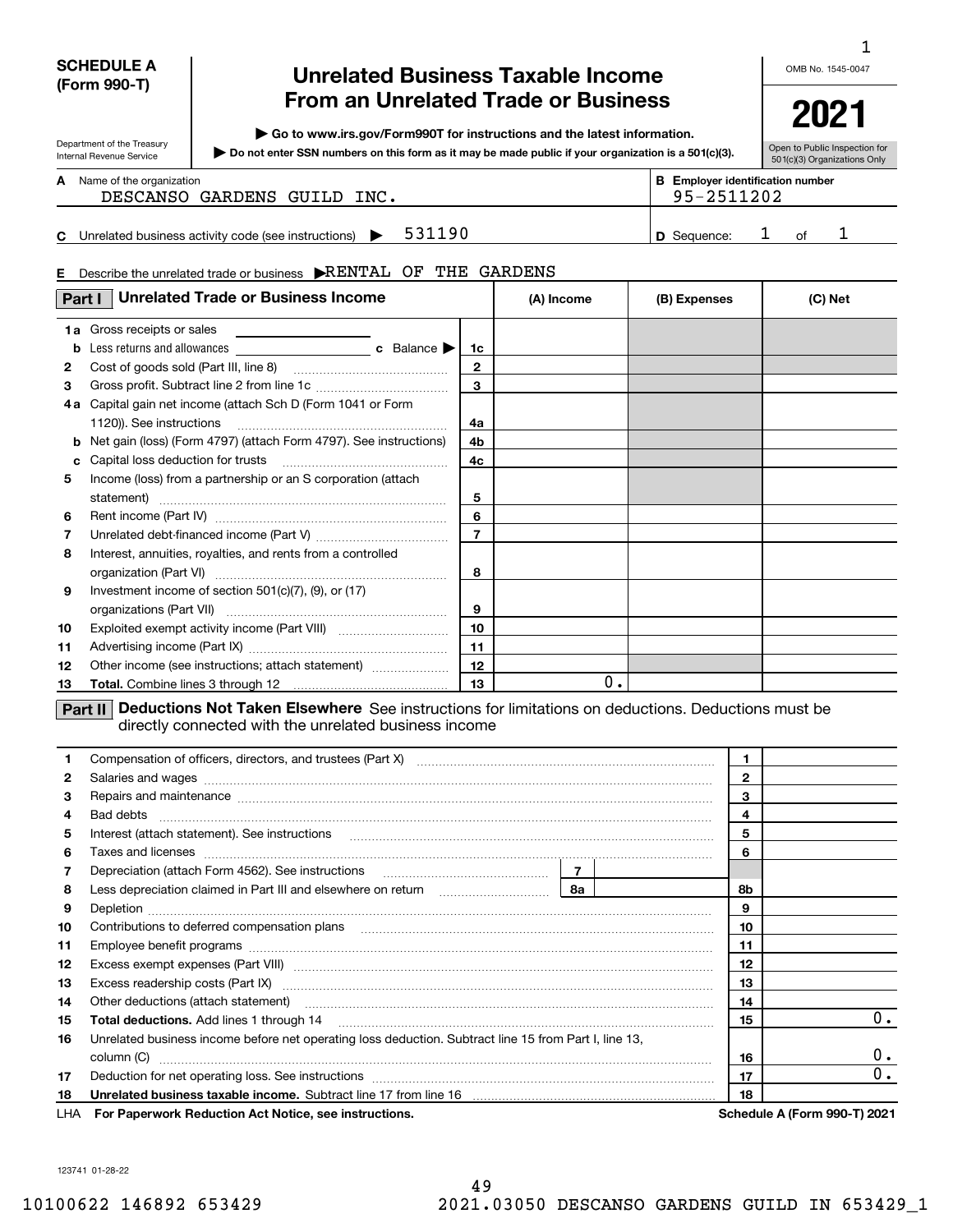|                     | Schedule A (Form 990-T) 2021                                                                                                                                                                                                   |                                     |   |                          | Page 2                    |
|---------------------|--------------------------------------------------------------------------------------------------------------------------------------------------------------------------------------------------------------------------------|-------------------------------------|---|--------------------------|---------------------------|
| Part III            | <b>Cost of Goods Sold</b>                                                                                                                                                                                                      | Enter method of inventory valuation |   |                          |                           |
| 1                   | Inventory at beginning of year [11] manufactured and manufactured and manufactured and manufactured and manufactured and manufactured and manufactured and manufactured and manufactured and manufactured and manufactured and |                                     |   | 1                        |                           |
| 2                   | Purchases                                                                                                                                                                                                                      |                                     |   | $\mathbf{2}$             |                           |
| з                   |                                                                                                                                                                                                                                |                                     |   | 3                        |                           |
| 4                   | Additional section 263A costs (attach statement) material content and according to the Additional section 263A                                                                                                                 |                                     |   | 4                        |                           |
| 5                   | Other costs (attach statement) manufactured and according to the costs (attach statement) and according to the                                                                                                                 |                                     |   | 5                        |                           |
| 6                   | Total. Add lines 1 through 5 [11, 12] manuscription of the state of the state of the state of the state of the state of the state of the state of the state of the state of the state of the state of the state of the state o |                                     |   | 6                        |                           |
| 7                   | Inventory at end of year                                                                                                                                                                                                       |                                     |   | $\overline{\phantom{a}}$ |                           |
| 8                   | Cost of goods sold. Subtract line 7 from line 6. Enter here and in Part I, line 2                                                                                                                                              |                                     |   | 8                        |                           |
| 9<br><b>Part IV</b> | Do the rules of section 263A (with respect to property produced or acquired for resale) apply to the organization?<br>Rent Income (From Real Property and Personal Property Leased with Real Property)                         |                                     |   |                          | Yes<br>No                 |
| 1.                  | Description of property (property street address, city, state, ZIP code). Check if a dual-use. See instructions.                                                                                                               |                                     |   |                          |                           |
|                     | A                                                                                                                                                                                                                              |                                     |   |                          |                           |
|                     | В                                                                                                                                                                                                                              |                                     |   |                          |                           |
|                     | C                                                                                                                                                                                                                              |                                     |   |                          |                           |
|                     | D                                                                                                                                                                                                                              |                                     |   |                          |                           |
|                     |                                                                                                                                                                                                                                | A                                   | В | C                        | D                         |
| 2                   | Rent received or accrued                                                                                                                                                                                                       |                                     |   |                          |                           |
| a                   | From personal property (if the percentage of                                                                                                                                                                                   |                                     |   |                          |                           |
|                     | rent for personal property is more than 10%                                                                                                                                                                                    |                                     |   |                          |                           |
|                     |                                                                                                                                                                                                                                |                                     |   |                          |                           |
| b                   | From real and personal property (if the                                                                                                                                                                                        |                                     |   |                          |                           |
|                     | percentage of rent for personal property exceeds                                                                                                                                                                               |                                     |   |                          |                           |
|                     | 50% or if the rent is based on profit or income)<br>$\ldots$                                                                                                                                                                   |                                     |   |                          |                           |
| c                   | Total rents received or accrued by property.                                                                                                                                                                                   |                                     |   |                          |                           |
|                     | Add lines 2a and 2b, columns A through D                                                                                                                                                                                       |                                     |   |                          |                           |
| 3<br>4              | Total rents received or accrued. Add line 2c columns A through D. Enter here and on Part I, line 6, column (A)<br>Deductions directly connected with the income<br>in lines 2(a) and 2(b) (attach statement)                   |                                     |   |                          | 0.                        |
| 5<br>1              | <b>Unrelated Debt-Financed Income</b> (see instructions)<br>Description of debt-financed property (street address, city, state, ZIP code). Check if a dual-use. See instructions.<br>A<br>В                                    |                                     |   |                          | 0.                        |
|                     | C                                                                                                                                                                                                                              |                                     |   |                          |                           |
|                     | D                                                                                                                                                                                                                              |                                     |   |                          | D                         |
| 2                   | Gross income from or allocable to debt-financed                                                                                                                                                                                | A                                   | В | C                        |                           |
| <b>Part V</b>       | property                                                                                                                                                                                                                       |                                     |   |                          |                           |
| З                   | Deductions directly connected with or allocable                                                                                                                                                                                |                                     |   |                          |                           |
|                     |                                                                                                                                                                                                                                |                                     |   |                          |                           |
| a                   | to debt-financed property                                                                                                                                                                                                      |                                     |   |                          |                           |
| b                   | Straight line depreciation (attach statement)                                                                                                                                                                                  |                                     |   |                          |                           |
| c                   | Other deductions (attach statement)<br>Total deductions (add lines 3a and 3b,                                                                                                                                                  |                                     |   |                          |                           |
|                     |                                                                                                                                                                                                                                |                                     |   |                          |                           |
| 4                   |                                                                                                                                                                                                                                |                                     |   |                          |                           |
|                     | Amount of average acquisition debt on or allocable                                                                                                                                                                             |                                     |   |                          |                           |
|                     | to debt-financed property (attach statement)                                                                                                                                                                                   |                                     |   |                          |                           |
| 5                   | Average adjusted basis of or allocable to debt-                                                                                                                                                                                |                                     |   |                          |                           |
|                     |                                                                                                                                                                                                                                |                                     |   |                          |                           |
| 6                   |                                                                                                                                                                                                                                | %                                   | % | %                        | %                         |
| 7<br>8              | Gross income reportable. Multiply line 2 by line 6<br>Total gross income (add line 7, columns A through D). Enter here and on Part I, line 7, column (A)                                                                       |                                     |   |                          | 0.                        |
|                     |                                                                                                                                                                                                                                |                                     |   |                          |                           |
| 9                   | Allocable deductions. Multiply line 3c by line 6                                                                                                                                                                               |                                     |   |                          |                           |
| 10<br>11            | Total allocable deductions. Add line 9, columns A through D. Enter here and on Part I, line 7, column (B)<br>Total dividends-received deductions included in line 10                                                           |                                     |   |                          | $0$ .<br>$\overline{0}$ . |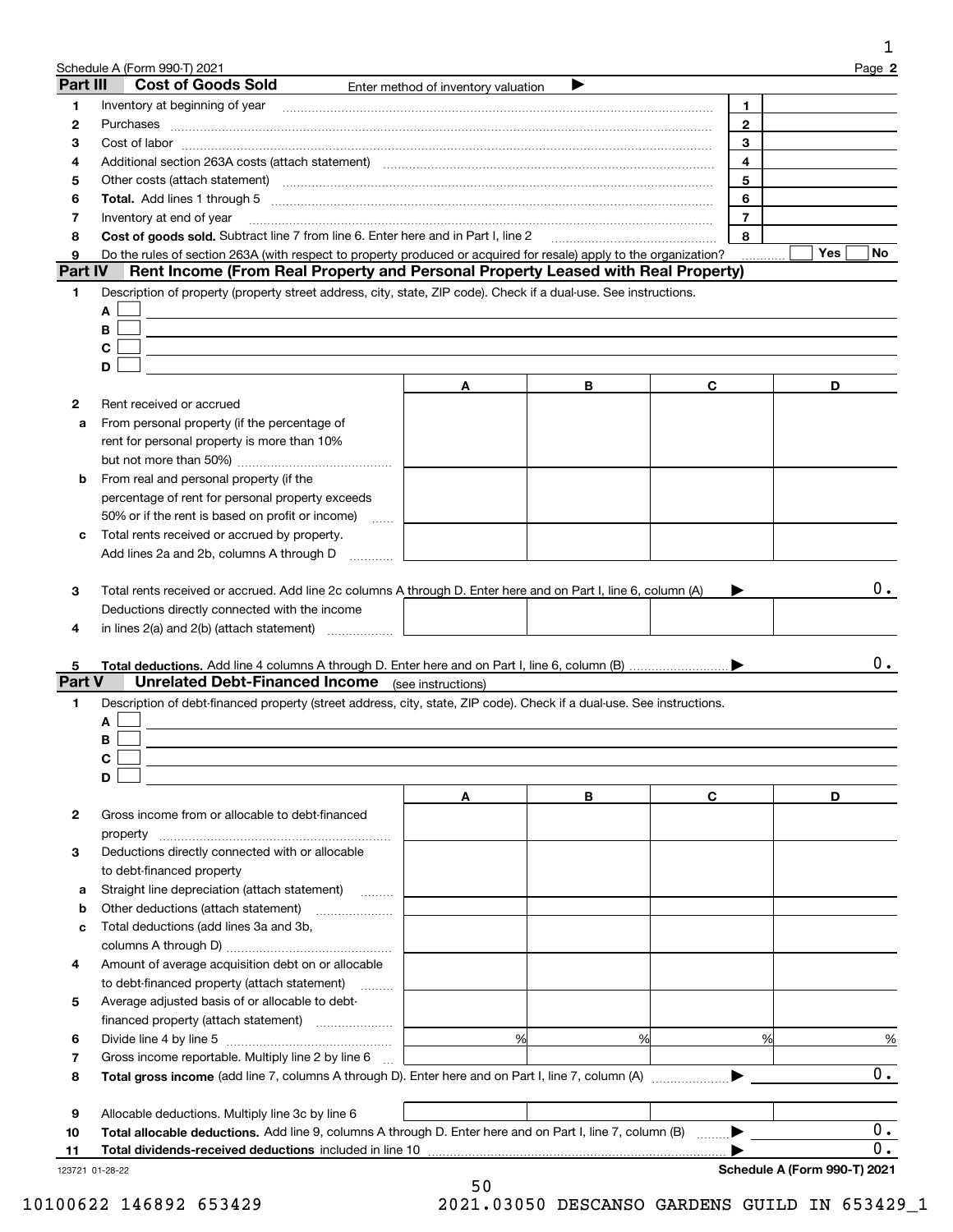|                  |                                                                                                                 |                          |                                                                                                                                                                                                                                                                                                                                                                                                                                                 |                                    |    |                                                        |                    |                                                  |   | 1                                     |
|------------------|-----------------------------------------------------------------------------------------------------------------|--------------------------|-------------------------------------------------------------------------------------------------------------------------------------------------------------------------------------------------------------------------------------------------------------------------------------------------------------------------------------------------------------------------------------------------------------------------------------------------|------------------------------------|----|--------------------------------------------------------|--------------------|--------------------------------------------------|---|---------------------------------------|
|                  | Schedule A (Form 990-T) 2021<br>Part VI Interest, Annuities, Royalties, and Rents from Controlled Organizations |                          |                                                                                                                                                                                                                                                                                                                                                                                                                                                 |                                    |    |                                                        |                    | (see instructions)                               |   | Page 3                                |
|                  |                                                                                                                 |                          |                                                                                                                                                                                                                                                                                                                                                                                                                                                 |                                    |    | <b>Exempt Controlled Organizations</b>                 |                    |                                                  |   |                                       |
|                  | 1. Name of controlled                                                                                           |                          | 2. Employer                                                                                                                                                                                                                                                                                                                                                                                                                                     | 3. Net unrelated                   |    | 4. Total of specified                                  |                    | 5. Part of column 4                              |   | 6. Deductions directly                |
|                  | organization                                                                                                    |                          | identification                                                                                                                                                                                                                                                                                                                                                                                                                                  | income (loss)                      |    | payments made                                          |                    | that is included in the<br>controlling organiza- |   | connected with                        |
|                  |                                                                                                                 |                          | number                                                                                                                                                                                                                                                                                                                                                                                                                                          | (see instructions)                 |    |                                                        |                    | tion's gross income                              |   | income in column 5                    |
| (1)              |                                                                                                                 |                          |                                                                                                                                                                                                                                                                                                                                                                                                                                                 |                                    |    |                                                        |                    |                                                  |   |                                       |
| (2)              |                                                                                                                 |                          |                                                                                                                                                                                                                                                                                                                                                                                                                                                 |                                    |    |                                                        |                    |                                                  |   |                                       |
| (3)              |                                                                                                                 |                          |                                                                                                                                                                                                                                                                                                                                                                                                                                                 |                                    |    |                                                        |                    |                                                  |   |                                       |
| (4)              |                                                                                                                 |                          |                                                                                                                                                                                                                                                                                                                                                                                                                                                 |                                    |    |                                                        |                    |                                                  |   |                                       |
|                  |                                                                                                                 |                          |                                                                                                                                                                                                                                                                                                                                                                                                                                                 | Nonexempt Controlled Organizations |    |                                                        |                    |                                                  |   |                                       |
|                  | 7. Taxable Income                                                                                               |                          | 8. Net unrelated                                                                                                                                                                                                                                                                                                                                                                                                                                | 9. Total of specified              |    | <b>10.</b> Part of column 9<br>that is included in the |                    |                                                  |   | 11. Deductions directly               |
|                  |                                                                                                                 |                          | income (loss)<br>(see instructions)                                                                                                                                                                                                                                                                                                                                                                                                             | payments made                      |    | controlling organization's                             |                    |                                                  |   | connected with<br>income in column 10 |
|                  |                                                                                                                 |                          |                                                                                                                                                                                                                                                                                                                                                                                                                                                 |                                    |    |                                                        | gross income       |                                                  |   |                                       |
| (1)              |                                                                                                                 |                          |                                                                                                                                                                                                                                                                                                                                                                                                                                                 |                                    |    |                                                        |                    |                                                  |   |                                       |
| (2)              |                                                                                                                 |                          |                                                                                                                                                                                                                                                                                                                                                                                                                                                 |                                    |    |                                                        |                    |                                                  |   |                                       |
| (3)              |                                                                                                                 |                          |                                                                                                                                                                                                                                                                                                                                                                                                                                                 |                                    |    |                                                        |                    |                                                  |   |                                       |
| (4)              |                                                                                                                 |                          |                                                                                                                                                                                                                                                                                                                                                                                                                                                 |                                    |    | Add columns 5 and 10.                                  |                    |                                                  |   | Add columns 6 and 11.                 |
|                  |                                                                                                                 |                          |                                                                                                                                                                                                                                                                                                                                                                                                                                                 |                                    |    | Enter here and on Part I,                              |                    |                                                  |   | Enter here and on Part I,             |
|                  |                                                                                                                 |                          |                                                                                                                                                                                                                                                                                                                                                                                                                                                 |                                    |    | line 8, column (A)                                     |                    |                                                  |   | line 8, column (B)                    |
| Totals           |                                                                                                                 |                          |                                                                                                                                                                                                                                                                                                                                                                                                                                                 |                                    |    |                                                        |                    | 0.                                               |   | 0.                                    |
| <b>Part VII</b>  |                                                                                                                 |                          | Investment Income of a Section 501(c)(7), (9), or (17) Organization                                                                                                                                                                                                                                                                                                                                                                             |                                    |    |                                                        |                    | (see instructions)                               |   |                                       |
|                  |                                                                                                                 | 1. Description of income |                                                                                                                                                                                                                                                                                                                                                                                                                                                 | 2. Amount of                       |    | 3. Deductions                                          |                    | 4. Set-asides                                    |   | 5. Total deductions                   |
|                  |                                                                                                                 |                          |                                                                                                                                                                                                                                                                                                                                                                                                                                                 | income                             |    | directly connected<br>(attach statement)               | (attach statement) |                                                  |   | and set-asides<br>(add cols 3 and 4)  |
| (1)              |                                                                                                                 |                          |                                                                                                                                                                                                                                                                                                                                                                                                                                                 |                                    |    |                                                        |                    |                                                  |   |                                       |
| (2)              |                                                                                                                 |                          |                                                                                                                                                                                                                                                                                                                                                                                                                                                 |                                    |    |                                                        |                    |                                                  |   |                                       |
| (3)              |                                                                                                                 |                          |                                                                                                                                                                                                                                                                                                                                                                                                                                                 |                                    |    |                                                        |                    |                                                  |   |                                       |
| (4)              |                                                                                                                 |                          |                                                                                                                                                                                                                                                                                                                                                                                                                                                 | Add amounts in                     |    |                                                        |                    |                                                  |   | Add amounts in                        |
|                  |                                                                                                                 |                          |                                                                                                                                                                                                                                                                                                                                                                                                                                                 | column 2. Enter                    |    |                                                        |                    |                                                  |   | column 5. Enter                       |
|                  |                                                                                                                 |                          |                                                                                                                                                                                                                                                                                                                                                                                                                                                 | here and on Part I,                |    |                                                        |                    |                                                  |   | here and on Part I.                   |
| Totals           |                                                                                                                 |                          |                                                                                                                                                                                                                                                                                                                                                                                                                                                 | line 9, column (A)                 | О. |                                                        |                    |                                                  |   | line 9, column (B)<br>0.              |
| <b>Part VIII</b> |                                                                                                                 |                          | <b>Exploited Exempt Activity Income, Other Than Advertising Income</b>                                                                                                                                                                                                                                                                                                                                                                          |                                    |    |                                                        |                    | (see instructions)                               |   |                                       |
| 1                | Description of exploited activity:                                                                              |                          |                                                                                                                                                                                                                                                                                                                                                                                                                                                 |                                    |    |                                                        |                    |                                                  |   |                                       |
| 2                | Gross unrelated business income from trade or business. Enter here and on Part I, line 10, column (A)           |                          |                                                                                                                                                                                                                                                                                                                                                                                                                                                 |                                    |    |                                                        |                    | .                                                | 2 |                                       |
| 3                | Expenses directly connected with production of unrelated business income. Enter here and on Part I,             |                          |                                                                                                                                                                                                                                                                                                                                                                                                                                                 |                                    |    |                                                        |                    |                                                  |   |                                       |
|                  | line 10, column (B)                                                                                             |                          |                                                                                                                                                                                                                                                                                                                                                                                                                                                 |                                    |    |                                                        |                    |                                                  | 3 |                                       |
| 4                | Net income (loss) from unrelated trade or business. Subtract line 3 from line 2. If a gain, complete            |                          |                                                                                                                                                                                                                                                                                                                                                                                                                                                 |                                    |    |                                                        |                    |                                                  |   |                                       |
|                  | lines 5 through 7                                                                                               |                          | $\begin{minipage}{0.5\textwidth} \begin{tabular}{ l l l } \hline \multicolumn{1}{ l l } \hline \multicolumn{1}{ l } \multicolumn{1}{ l } \hline \multicolumn{1}{ l } \multicolumn{1}{ l } \multicolumn{1}{ l } \multicolumn{1}{ l } \multicolumn{1}{ l } \multicolumn{1}{ l } \multicolumn{1}{ l } \multicolumn{1}{ l } \multicolumn{1}{ l } \multicolumn{1}{ l } \multicolumn{1}{ l } \multicolumn{1}{ l } \multicolumn{1}{ l } \multicolumn{$ |                                    |    |                                                        |                    |                                                  | 4 |                                       |
| 5                |                                                                                                                 |                          |                                                                                                                                                                                                                                                                                                                                                                                                                                                 |                                    |    |                                                        |                    |                                                  | 5 |                                       |
| 6                |                                                                                                                 |                          |                                                                                                                                                                                                                                                                                                                                                                                                                                                 |                                    |    |                                                        |                    |                                                  | 6 |                                       |
| 7                | Excess exempt expenses. Subtract line 5 from line 6, but do not enter more than the amount on line              |                          |                                                                                                                                                                                                                                                                                                                                                                                                                                                 |                                    |    |                                                        |                    |                                                  |   |                                       |
|                  |                                                                                                                 |                          |                                                                                                                                                                                                                                                                                                                                                                                                                                                 |                                    |    |                                                        |                    |                                                  | 7 |                                       |

**Schedule A (Form 990-T) 2021**

123731 01-28-22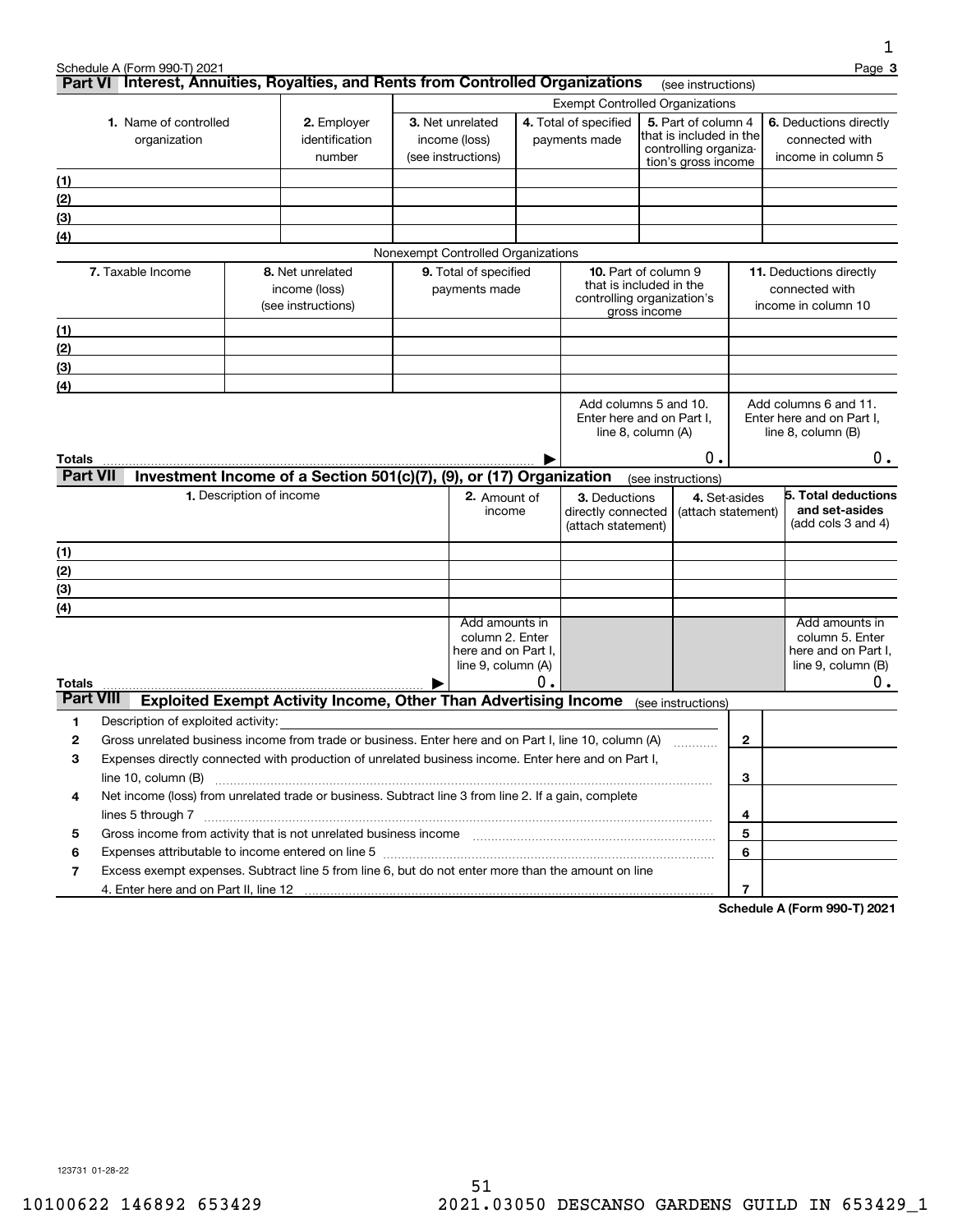|                  | Schedule A (Form 990-T) 2021                                                                         |          |   |                 | Page 4             |
|------------------|------------------------------------------------------------------------------------------------------|----------|---|-----------------|--------------------|
| Part IX          | <b>Advertising Income</b>                                                                            |          |   |                 |                    |
| 1                | Name(s) of periodical(s). Check box if reporting two or more periodicals on a consolidated basis.    |          |   |                 |                    |
|                  | Α<br>В                                                                                               |          |   |                 |                    |
|                  | C                                                                                                    |          |   |                 |                    |
|                  | D                                                                                                    |          |   |                 |                    |
|                  | Enter amounts for each periodical listed above in the corresponding column.                          |          |   |                 |                    |
|                  |                                                                                                      | A        | B | $\mathbf{C}$    | D                  |
| $\mathbf{2}$     | Gross advertising income                                                                             |          |   |                 |                    |
|                  |                                                                                                      |          |   |                 | 0.                 |
| a                |                                                                                                      |          |   |                 |                    |
| 3                | Direct advertising costs by periodical                                                               |          |   |                 |                    |
| a                |                                                                                                      |          |   |                 | 0.                 |
|                  |                                                                                                      |          |   |                 |                    |
| 4                | Advertising gain (loss). Subtract line 3 from line                                                   |          |   |                 |                    |
|                  | 2. For any column in line 4 showing a gain,                                                          |          |   |                 |                    |
|                  | complete lines 5 through 8. For any column in                                                        |          |   |                 |                    |
|                  | line 4 showing a loss or zero, do not complete                                                       |          |   |                 |                    |
|                  | lines 5 through 7, and enter zero on line 8                                                          |          |   |                 |                    |
| 5                |                                                                                                      |          |   |                 |                    |
| 6                |                                                                                                      |          |   |                 |                    |
| 7                | Excess readership costs. If line 6 is less than                                                      |          |   |                 |                    |
|                  | line 5, subtract line 6 from line 5. If line 5 is less                                               |          |   |                 |                    |
|                  |                                                                                                      |          |   |                 |                    |
| 8                | Excess readership costs allowed as a<br>deduction. For each column showing a gain on                 |          |   |                 |                    |
|                  | line 4, enter the lesser of line 4 or line 7                                                         |          |   |                 |                    |
| a                | Add line 8, columns A through D. Enter the greater of the line 8a, columns total or zero here and on |          |   |                 |                    |
|                  |                                                                                                      |          |   |                 | 0.                 |
| Part X           | <b>Compensation of Officers, Directors, and Trustees</b> (see instructions)                          |          |   |                 |                    |
|                  |                                                                                                      |          |   | 3. Percentage   | 4. Compensation    |
|                  | 1. Name                                                                                              | 2. Title |   | of time devoted | attributable to    |
|                  |                                                                                                      |          |   | to business     | unrelated business |
| (1)              |                                                                                                      |          |   | %               |                    |
| (2)              |                                                                                                      |          |   | %               |                    |
| (3)              |                                                                                                      |          |   | %               |                    |
| $\overline{(4)}$ |                                                                                                      |          |   | %               |                    |
|                  |                                                                                                      |          |   |                 |                    |
| <b>Part XI</b>   | Total. Enter here and on Part II, line 1<br><b>Supplemental Information</b> (see instructions)       |          |   |                 | $0$ .              |
|                  |                                                                                                      |          |   |                 |                    |
|                  |                                                                                                      |          |   |                 |                    |
|                  |                                                                                                      |          |   |                 |                    |
|                  |                                                                                                      |          |   |                 |                    |
|                  |                                                                                                      |          |   |                 |                    |
|                  |                                                                                                      |          |   |                 |                    |
|                  |                                                                                                      |          |   |                 |                    |
|                  |                                                                                                      |          |   |                 |                    |
|                  |                                                                                                      |          |   |                 |                    |
|                  |                                                                                                      |          |   |                 |                    |
|                  |                                                                                                      |          |   |                 |                    |
|                  |                                                                                                      |          |   |                 |                    |
|                  |                                                                                                      |          |   |                 |                    |
|                  |                                                                                                      |          |   |                 |                    |
|                  |                                                                                                      |          |   |                 |                    |
|                  |                                                                                                      |          |   |                 |                    |
|                  |                                                                                                      |          |   |                 |                    |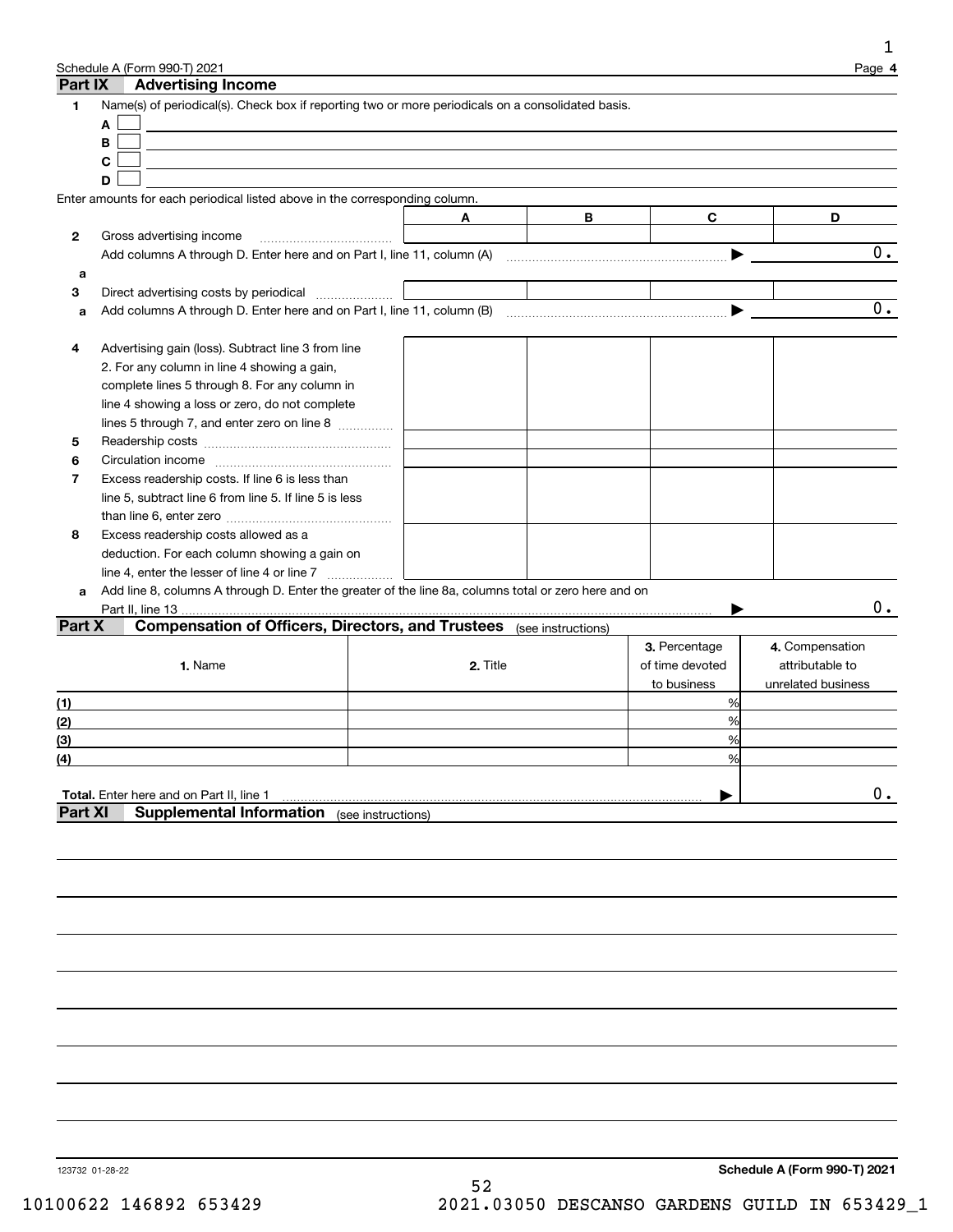Electronic Filing PDF Attachment